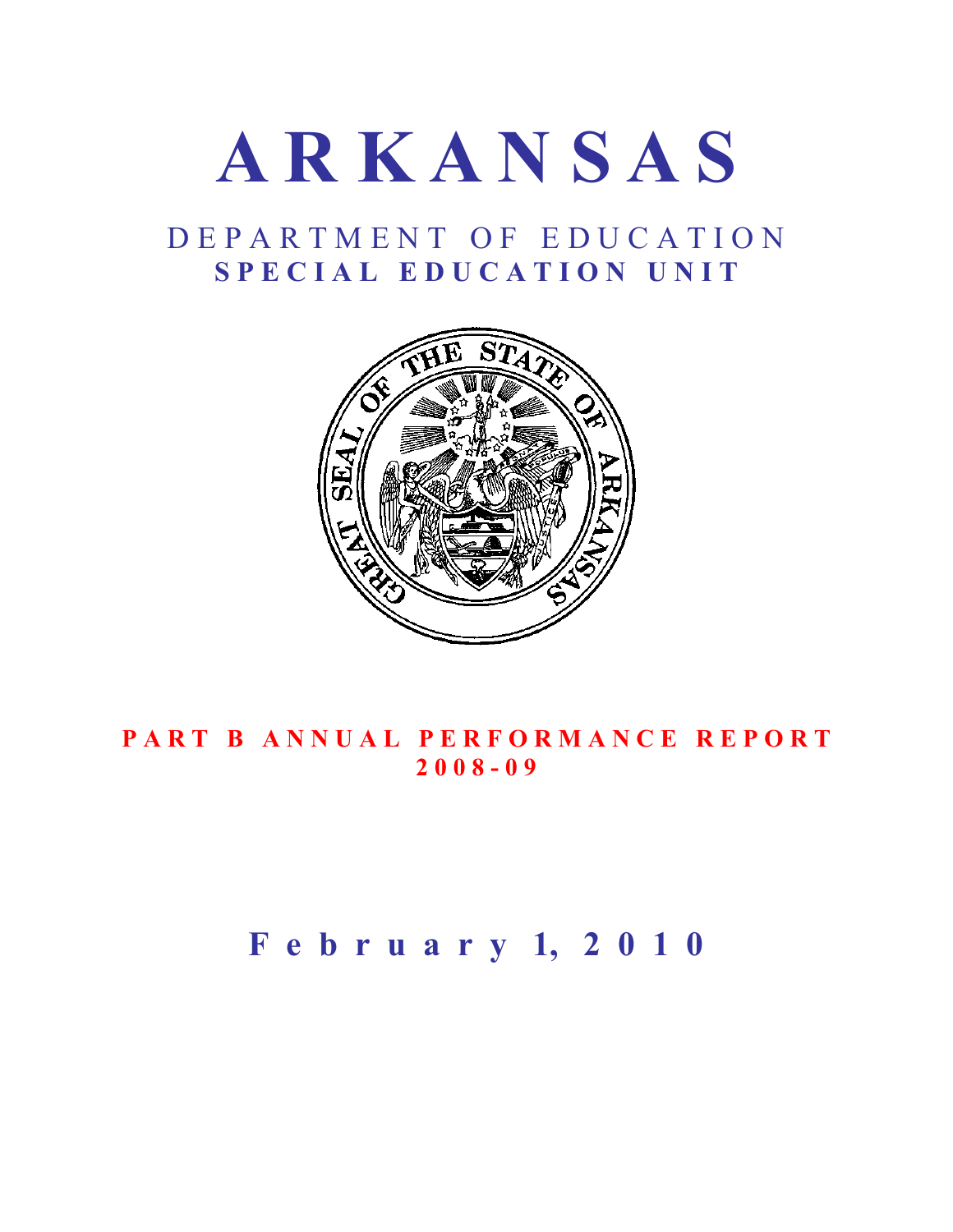



**Dr. Tom W. Kimbrell**  *Commissioner*

January 28, 2010

**State Board Of Education** 

Dr. Naccaman Williams **Chair**

> Jim Cooper Melbourne **Vice Chair**

Sherry Burrow *Jonesboro*

Brenda Gullett *Fayetteville*

Dr. Sam Ledbetter Little Rock

> Alice Mahony El Dorado

Dr. Ben Mays *Clinton*

Toyce Newton **Crossett** 

U.S. Department of Education ATTN: Janet Scire / Mail Stop 2600 LBJ Basement Level 1 400 Maryland Avenue, SW Washington, DC 20202

Dear Ms. Scire:

The State of Arkansas Department of Education (ADE) herewith submits its Part B State Performance Plan (SPP) and Annual Performance Report (APR) to the U.S. Department of Education for the Secretary's review in accordance with 20 U.S.C. 1416(b). Each Section of the Arkansas SPP and APR follows the format established by the federal Office of Special Education Programs (OSEP). In addition to these documents, a separate letter is enclosed which addresses required actions resulting from the State's 2008 OSEP Verification Visit.

Arkansas will establish its determination criteria for the four levels of assistance and intervention regarding the performance of local education agencies (LEAs), will apply determinations to the LEAs and notify them by May 30, 2010 of their status. Individual LEA reports will be generated and posted to the ADE special education website along with the SPP and APR.

We are appreciative of the efforts of OSEP, including the written comments on our most recent State Performance Plan, in providing guidance to the State as we worked to prepare a compliant SPP and APR. We look forward to the Secretary's review and approval of the Arkansas SPP and APR.

Enclosures

Respectfully,<br>Wereia Starding

Marcia Harding **Director** Special Education Division

Four Capitol Mall Little Rock, AR 72201-1019 (501) 682-4475 ArkansasEd.org

*An Equal Opportunity Employer*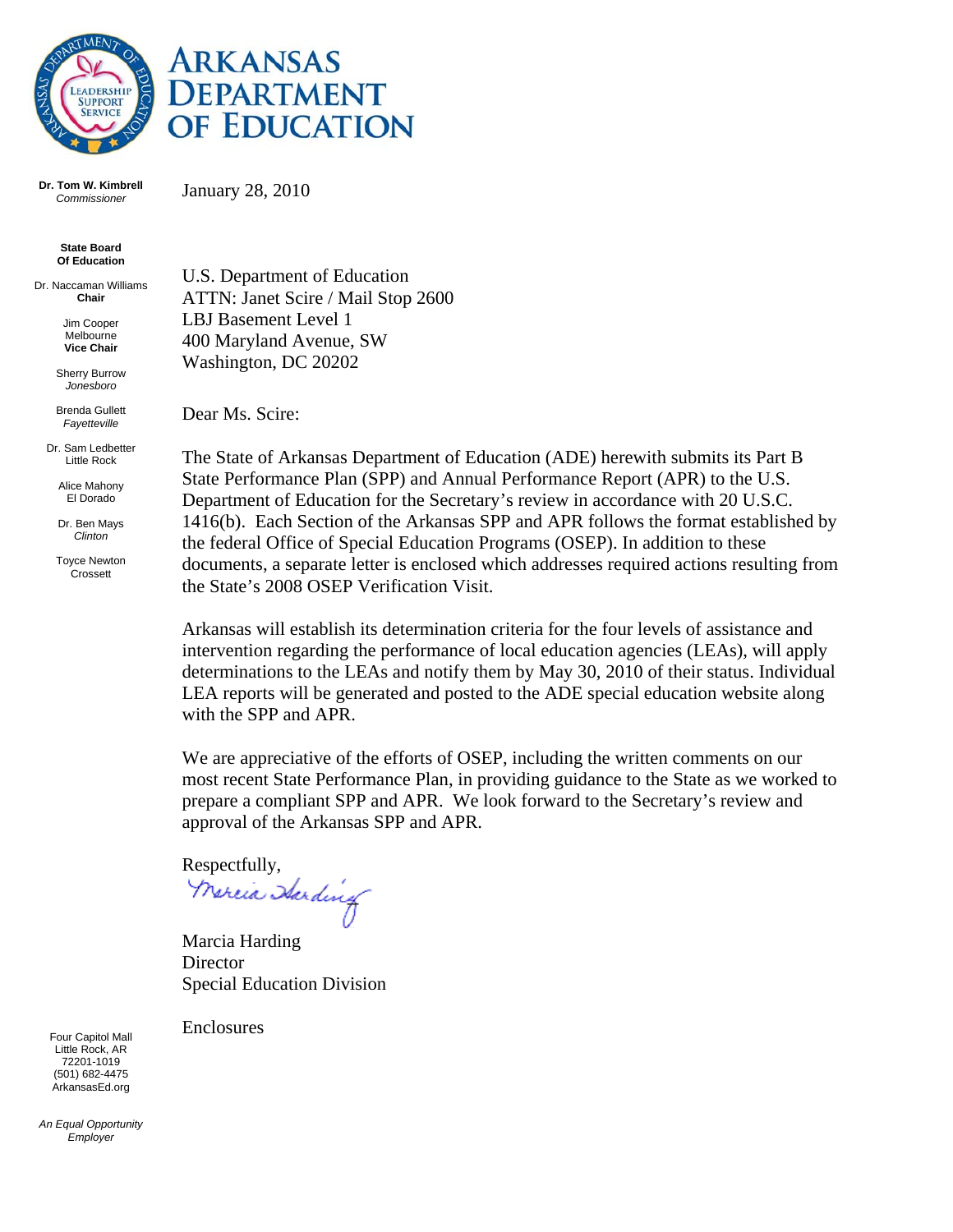Part B State Annual Performance Report (APR) for FFY 08 (2008-09)

# **TABLE OF CONTENTS**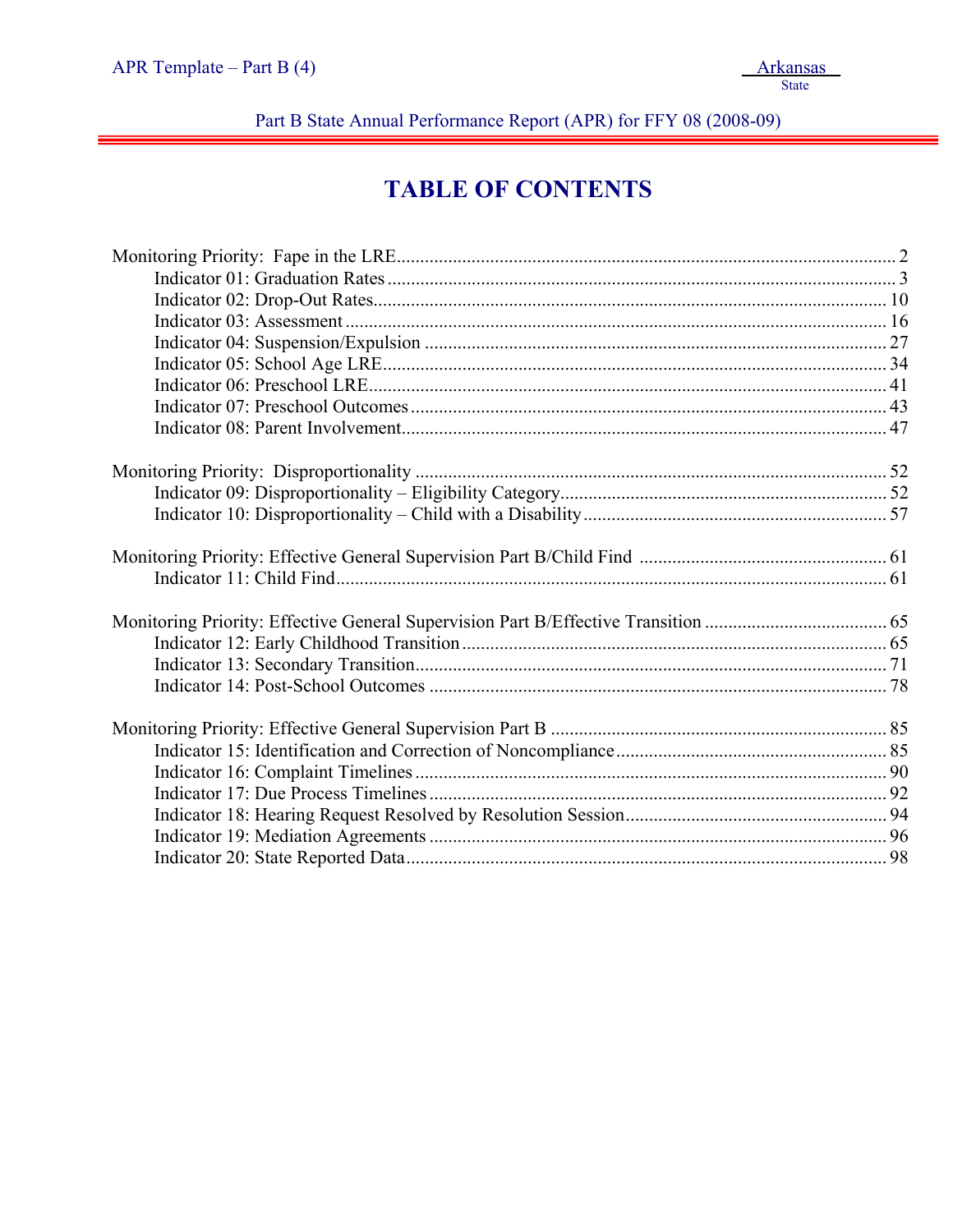#### Part B State Annual Performance Report (APR) for FFY 2008

## **Monitoring Priority: FAPE in the LRE**

#### **Overview of the Annual Performance Report Development**

The development of the Arkansas Annual Performance Report (APR) for FFY 2008 began in April 2009 with the State Performance Plan (SPP) 40-member stakeholder group continuing its work around the 20 indicators. Coordinating the State's APR is the IDEA Data & Research Office at the University of Arkansas at Little Rock (UALR).

In addition, changes have occurred throughout the year as the special education unit administrators reviewed the working document. Further changes suggested by the stakeholder group were made in January 2010 by members of the State Advisory Panel.

Following the submission of the Arkansas APR on February 1, 2010, the Arkansas Department of Education, Special Education Unit (ADE-SEU) will utilize the ADE-SEU website as the primary vehicle for the annual dissemination of the APR on progress or slippage in meeting the SPP measurable and rigorous targets. Additionally, e-version copies of the APR, along with an explanatory cover letter from the Arkansas Commissioner of Education, will be sent to the headquarters of each public library operating within the Arkansas public library system. Further, an official press release will be prepared and provided to all statewide media outlets detailing how the public may obtain or review a copy of the APR. Lastly, the Arkansas Department of Education (ADE) will report annually to the public on each Local Education Agency's (LEA) performance against the SPP targets using the Special Education website as well as in an ongoing series of performance reports disseminated to statewide and local media outlets, primarily the print media.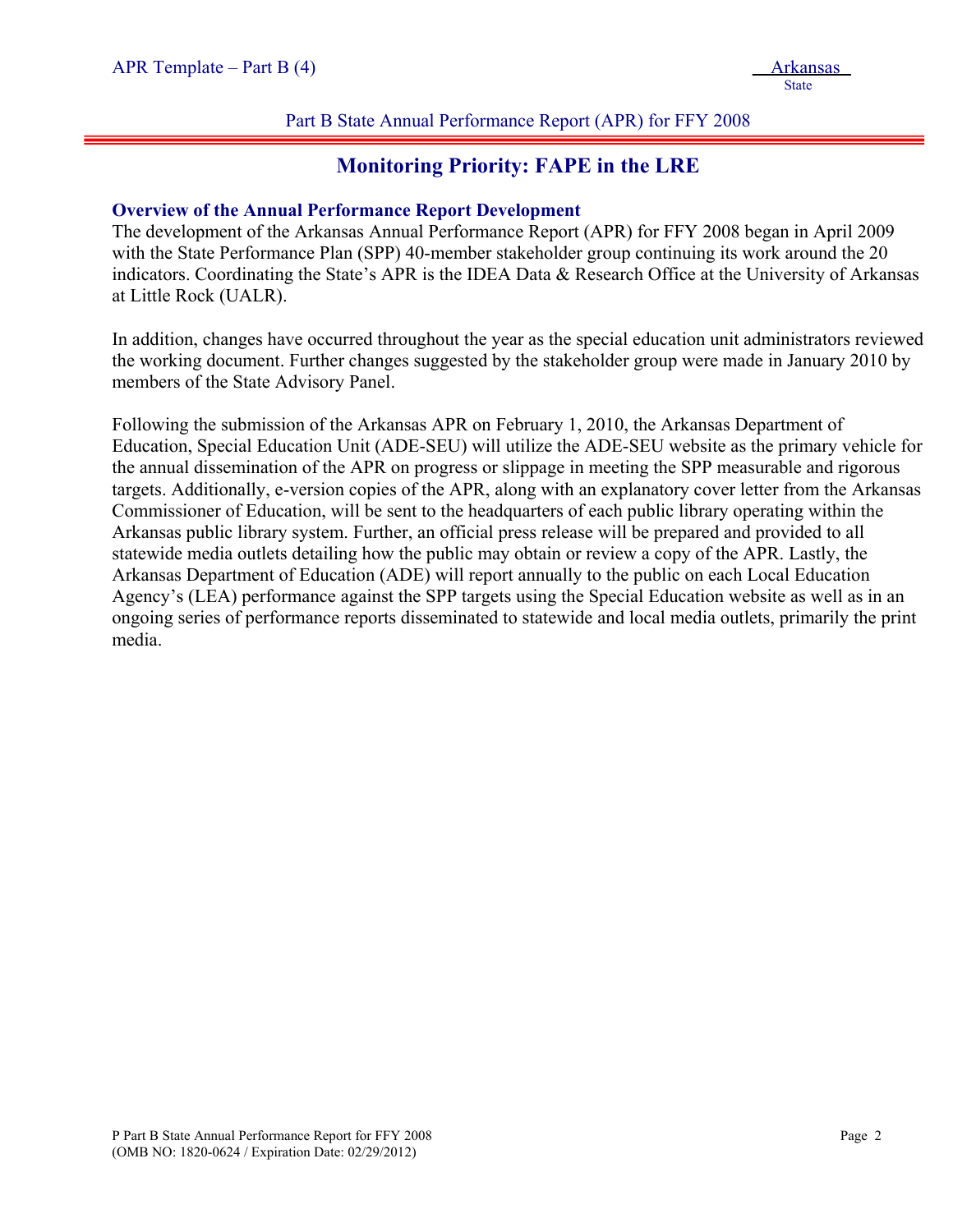#### Part B State Annual Performance Report (APR) for FFY 2008

# **Monitoring Priority: FAPE in the LRE**

#### **Indicator 01: Graduation Rates**

Percent of youth with IEPs graduating from high school with a regular diploma (20 U.S.C. 1416(a)(3)(A))

**Measurement:** Same data as used for reporting to the Department under Title I of the Elementary and Secondary Education Act (ESEA).

States must report using the graduation rate calculation and timeline established by the Department under the ESEA.

|                                                               | <b>FFY</b><br><b>Measurable and Rigorous Target</b> |                                                                                                                                                                                                      |                                            |                                                       |        |                                                                              |                                                                                                          |  |  |  |
|---------------------------------------------------------------|-----------------------------------------------------|------------------------------------------------------------------------------------------------------------------------------------------------------------------------------------------------------|--------------------------------------------|-------------------------------------------------------|--------|------------------------------------------------------------------------------|----------------------------------------------------------------------------------------------------------|--|--|--|
| <b>FFY 2008</b>                                               |                                                     | Using the ESEA data, the target for the percent of students with disabilities graduating<br>from high school with a regular diploma as established in the State's accountability<br>workbook is 77%. |                                            |                                                       |        |                                                                              |                                                                                                          |  |  |  |
|                                                               |                                                     |                                                                                                                                                                                                      |                                            |                                                       |        | graduating from high school with a regular diploma is 89%.                   | Using the IDEA 618 data, the target for the percent of students with disabilities                        |  |  |  |
|                                                               | <b>Actual Target Data:</b>                          |                                                                                                                                                                                                      |                                            |                                                       |        |                                                                              |                                                                                                          |  |  |  |
|                                                               |                                                     |                                                                                                                                                                                                      |                                            |                                                       |        |                                                                              | ESEA: For 2007-08, the percent of students with disabilities who completed the $12th$ grade without      |  |  |  |
|                                                               |                                                     |                                                                                                                                                                                                      | dropping out of high school is $75.81\%$ . |                                                       |        |                                                                              |                                                                                                          |  |  |  |
|                                                               |                                                     |                                                                                                                                                                                                      |                                            |                                                       |        |                                                                              |                                                                                                          |  |  |  |
|                                                               |                                                     |                                                                                                                                                                                                      |                                            |                                                       |        | <b>Arkansas' Graduation Rate Calculation (also known as Completion Rate)</b> |                                                                                                          |  |  |  |
|                                                               |                                                     |                                                                                                                                                                                                      |                                            |                                                       |        |                                                                              | The graduation rate is used to track the progress of the same cohort of students as they enter the ninth |  |  |  |
|                                                               |                                                     |                                                                                                                                                                                                      |                                            |                                                       |        |                                                                              | grade and graduate four years later. The data elements for this calculation are accumulated over a four- |  |  |  |
|                                                               |                                                     |                                                                                                                                                                                                      |                                            | year period. There are four steps to the calculation. |        |                                                                              |                                                                                                          |  |  |  |
|                                                               |                                                     |                                                                                                                                                                                                      |                                            |                                                       |        |                                                                              |                                                                                                          |  |  |  |
|                                                               |                                                     |                                                                                                                                                                                                      |                                            |                                                       |        |                                                                              | 1. Dropout rates for each affected grade for each year are calculated first. The dropout rate is found   |  |  |  |
|                                                               |                                                     |                                                                                                                                                                                                      |                                            |                                                       |        |                                                                              | by dividing the number of students who dropped out of that grade by the October 1 enrollment             |  |  |  |
| 2.                                                            | for that grade.                                     |                                                                                                                                                                                                      |                                            |                                                       |        |                                                                              | Completion rates for each affected grade for each year are calculated. This rate is found by             |  |  |  |
|                                                               |                                                     |                                                                                                                                                                                                      |                                            | subtracting the grade's dropout rate from one (1).    |        |                                                                              |                                                                                                          |  |  |  |
| 3.                                                            |                                                     |                                                                                                                                                                                                      |                                            |                                                       |        | Completion rates for each of the four grades are multiplied together.        |                                                                                                          |  |  |  |
| 4.                                                            |                                                     |                                                                                                                                                                                                      |                                            | The results in Step 3 are multiplied by 100.          |        |                                                                              |                                                                                                          |  |  |  |
|                                                               |                                                     |                                                                                                                                                                                                      |                                            |                                                       |        |                                                                              |                                                                                                          |  |  |  |
| Four Year<br>Enrollment<br>Drop Out<br>Completion<br>Drop Out |                                                     |                                                                                                                                                                                                      |                                            |                                                       |        |                                                                              |                                                                                                          |  |  |  |
|                                                               | Year                                                | Grade                                                                                                                                                                                                | Count                                      | Count                                                 | Rate   | Rate                                                                         | <b>Completion Rate</b>                                                                                   |  |  |  |
|                                                               | 2004-05                                             | 9                                                                                                                                                                                                    | 51                                         | 3065                                                  | 0.0166 | 0.9833                                                                       |                                                                                                          |  |  |  |
|                                                               | 2005-06                                             | 10                                                                                                                                                                                                   | 205                                        | 4558                                                  | 0.0449 | 0.9550                                                                       | $(.9833*.9550*.9234*.8741)$                                                                              |  |  |  |
|                                                               | 2006-07                                             | 11                                                                                                                                                                                                   | 325                                        | 4247                                                  | 0.0765 | 0.9234                                                                       | $*100$                                                                                                   |  |  |  |
|                                                               | 2007-08                                             | 12                                                                                                                                                                                                   | 461                                        | 3662                                                  | 0.1258 | 0.8741                                                                       |                                                                                                          |  |  |  |

Total Special Education Completion Rate for 2007-08 75.81%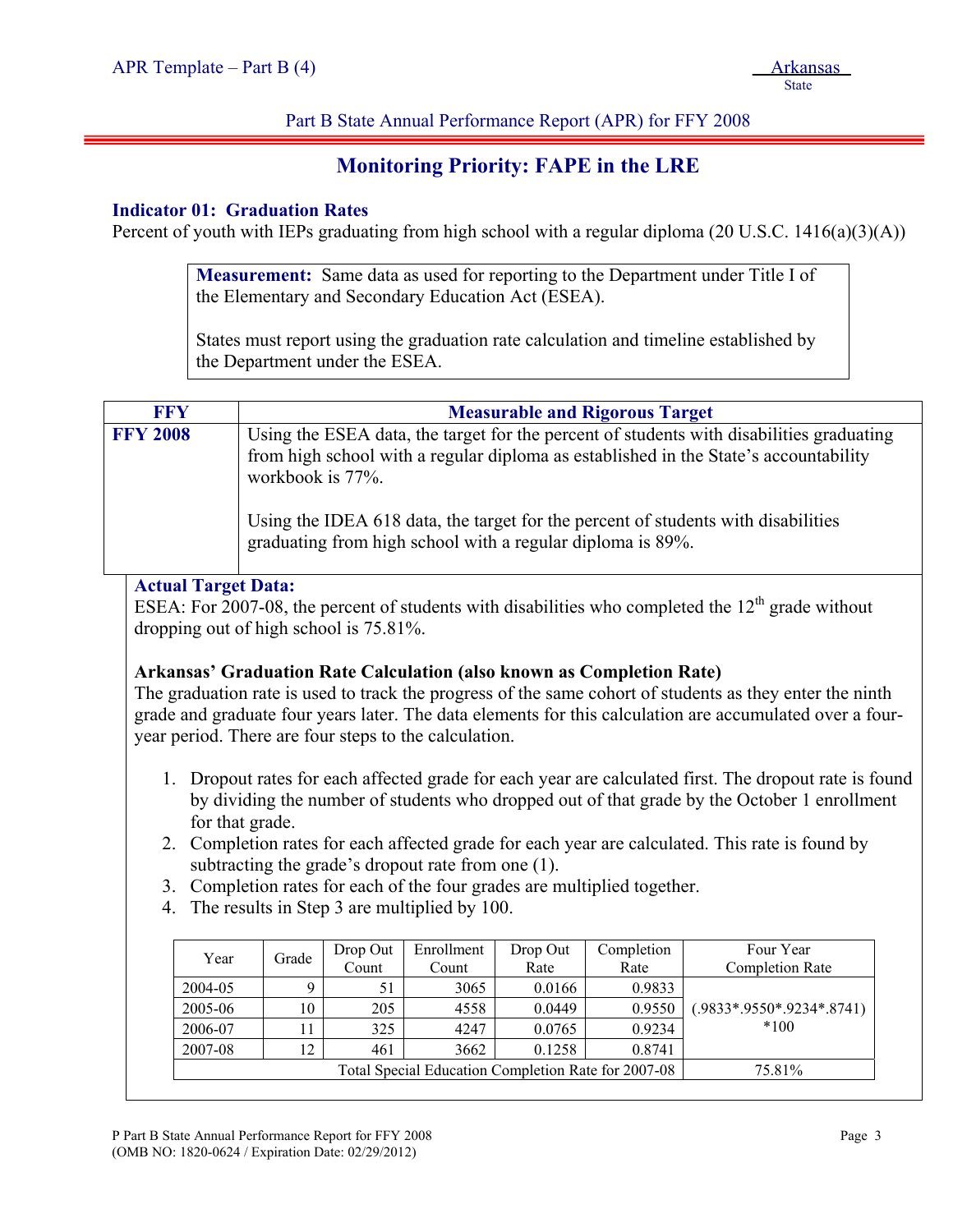#### Part B State Annual Performance Report (APR) for FFY 2008

IDEA 618: In 2008-09, 94.11% of students receiving special education services graduated from high school with a regular diploma.

| <b>Number of youth with IEPs</b><br>graduating from high school<br>with a regular diploma | Number of youth with IEPs   Percent of youth with IEPs<br>in the 2008-09 enrollment<br>group | graduating from high school with a<br>regular diploma |
|-------------------------------------------------------------------------------------------|----------------------------------------------------------------------------------------------|-------------------------------------------------------|
| 3,335                                                                                     | 3.565                                                                                        | 94.11%                                                |

Arkansas is not reporting using the ESEA reported data in EDEN file N/X041 that pre-populated the Consolidated State Performance Report (CSPR). The calculation of the data in N/X041 does not represent a four-year graduation rate; it is considered a four-year completion/non-drop out rate. The formula does not include the actual number of graduates and fails to generate a numerator or denominator resulting in the inability to ascertain the validity and reliability of the graduation rates submitted in files N/X041. Further, this data would not allow Arkansas to meet OSEP's reporting requirements of providing the raw data (numerator and denominator) utilized in the calculation.

Arkansas will continue to report using the data set previously used until the State is able to submit the ESEA Title I calculation. The IDEA Data & Research Office, on behalf of the SEU, is working with the Research and Technology Unit in establishing the ESEA Title I protocol and procedures for calculating the new graduation rate. The State plans to implement this requirement earlier than required, so all federal reporting requirements across programs can be met.

*Describe the method used to collect data:* The data for this indicator is collected through the special education module as well as the student management system of the Arkansas Public School Computer Network (APSCN) student information system. This is a single year event rate. The special education exiting data and the student management graduation data are compared and adjusted to ensure the accounting of all students identified as receiving special education who are graduates.

#### **Discussion of Improvement Activities Completed and Explanation of Progress or Slippage that Occurred for FFY 2008:**

The target for 2008-09 was 89.00% of youth with IEPs would graduate from high school with a regular diploma. Arkansas exceeded the target by 5 percentage points. As seen in Exhibit I-1.1, the 2008-09 school year graduation rate increased from the 2007-08 and aligns closely with the rate reported for 2006-07.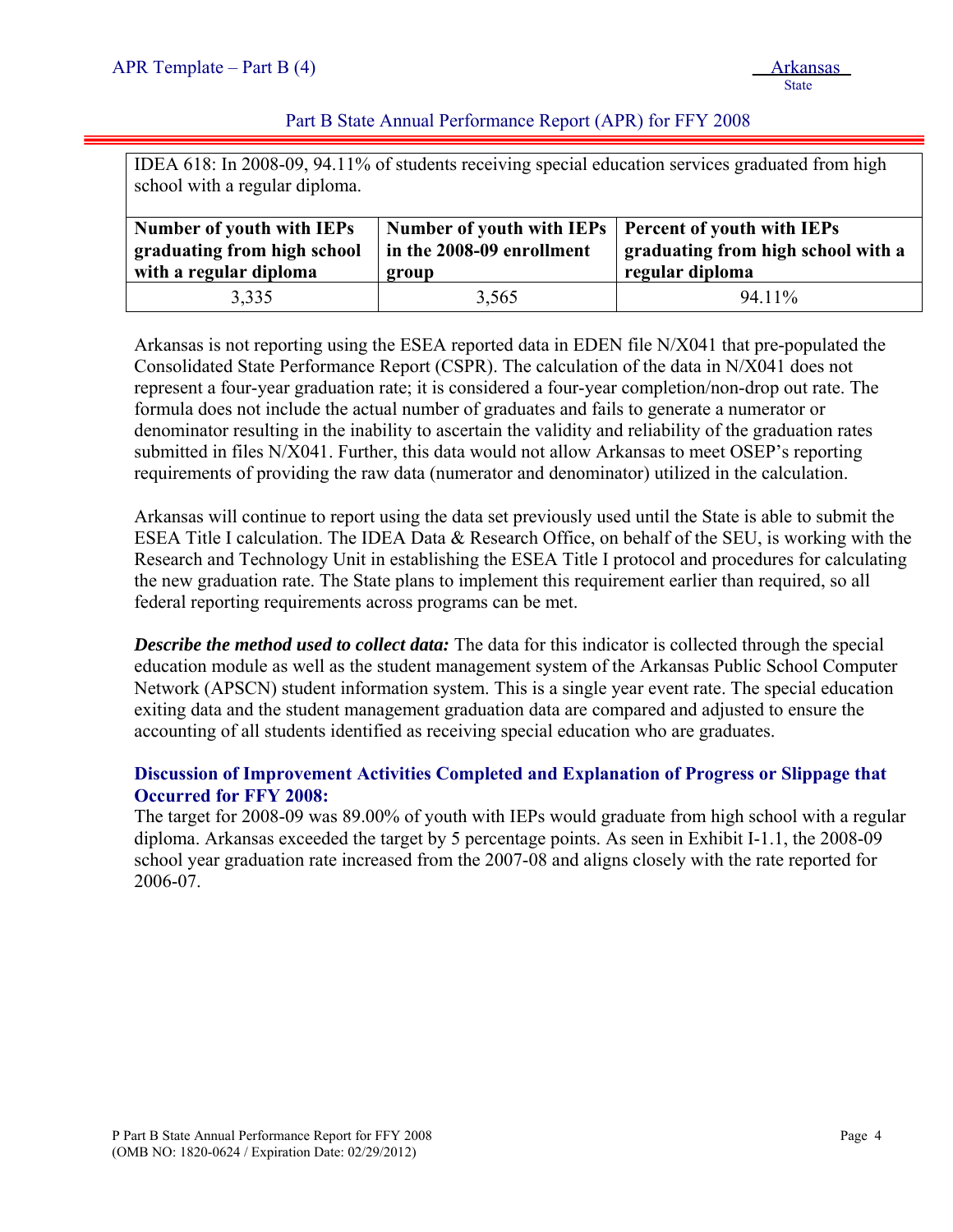

#### Part B State Annual Performance Report (APR) for FFY 2008

Each year, the IDEA Data & Research Office undertook an extensive scrubbing of the graduation and enrollment data to ensure validity and reliability. The process included adjusting enrollment for student movement in and out of special education as well as verifying drop outs for the coded grade level.

Targeted activities for this indicator are conducted by the Monitoring/Program Effectiveness Section (M/PE), Post-school Outcomes Intervention for Special Education (P.O.I.S.E.), Arkansas Transition Services (ATS) and the Arkansas Local Education Agency Resource Network (AR-LEARN). A summary of their activities for 2008-09 is presented below.

Monitoring/Program Effectiveness Section: The M/PE section of the Special Education Unit (SEU) reviews graduation rates via the Monitoring Profiles to determine if districts are graduating special education students at the same rate of all students. Each district that triggers on the Monitoring Profiles is required to include an action plan in the district's submission of the Arkansas Comprehensive School Improvement Plan (ACSIP). To address the localized concerns about graduation rates, the monitoring staff works with the districts to develop strategies and actions within their ACSIP to address this issue.

Centralized Intake and Referral/ Consultant Unified Intervention Team (CIRCUIT): To identify districts needing additional technical assistance, referrals of students age 14-21 made to the CIRCUIT are forwarded to the Post-school Outcomes Intervention for Special Education (P.O.I.S.E.) team, if appropriate. P.O.I.S.E. assists districts in the development of IEPs for youth that facilitate graduation. By reviewing each child's IEP, the IEP team considers the strengths of the child, the concerns of the parents for enhancing the education of their child, the results of the initial evaluation or most recent evaluation of the child, the child's academic development, and the functional needs of the child.

#### P.O.I.S.E activities related to this indicator were:

Arkansas Greater Graduation Initiative: P.O.I.S.E. participated in the Arkansas Greater Graduation initiative to conduct local Drop-out Summits in 10 targeted local school districts. The Criminal Justice Institute, in collaboration with the ADE conducted trainings for the local districts. The Hot Springs, Pine Bluff, Forest City, Helena, Little Rock and Springdale school districts held local summits in the spring of 2009. The Summits focused on awareness of the drop-out problem among sub groups and local capacity to develop solutions.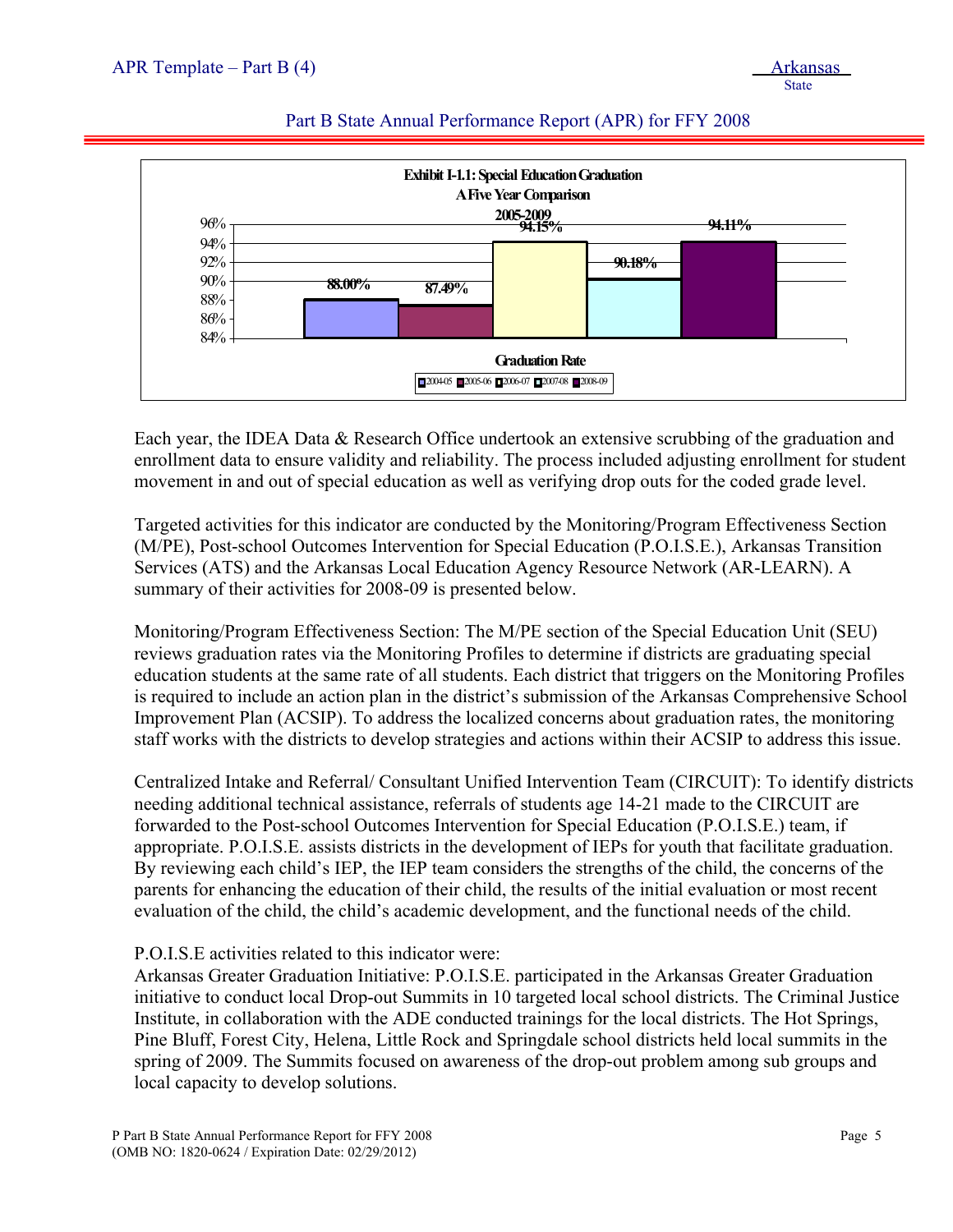#### Part B State Annual Performance Report (APR) for FFY 2008

High School that Works Initiative: P.O.I.S.E. participated in the High School that Works initiative, a collaboration of the Arkansas Department of Career Education and the ADE, to implement 9th grade redesign statewide.

National Dropout Prevention Center for Students with Disabilities Collaboration: P.O.I.S.E. hosted Dr. Loujeania Williams Bost of the National Dropout Prevention Center for Students with Disabilities on November 19, 2008 at the Clinton Presidential Library and Conference Center/Education Center. Dr. Bost conducted a seminar titled "Decreasing Dropout Rates Among Students with Disabilities: Understanding our Challenge." Teams from 10 local school districts participated in the day long technical assistance seminar.

National Post-School Outcomes Center Collaboration: The P.O.I.S.E. staff collaborated with the National Post-School Outcomes Center in May 2009-June 2009, piloting the National Post-School Outcomes Center Data Use Tool. Little Rock School District agreed to pilot the tool. P.O.I.S.E organized a team of district personnel to review the post-school data (2006-LifeTrack). The district provided a meeting space to accommodate the team for a three-hour meeting. A site visit was conducted on June 26, 2009. The district team provided constructive feedback regarding the utility of the tool and suggestions for refining the tool for use with other LEAs.

P.O.I.S.E. Website: The P.O.I.S.E. website was updated to include a drop out prevention focus and information on parental involvement priorities.

Check and Connect Program: The P.O.I.S.E. coordinator attended a Check and Connect Training sponsored by the Institute on Community Integration at the University of Minnesota. The Check and Connect model is designed to promote students' engagement with school, reduce dropout, and increase school completion. P.O.I.S.E began offering technical assistance (regional) in the Check and Connect model to a network of local school districts that triggered in both indicator 1 (graduation) and 2 (drop out) to develop frameworks for school completion. To expand Check and Connect across the State, Arkansas Transition Services will provide opportunities along with P.O.I.S.E.

Making the Connection Across Indicators 1, 2, 13, 14 Workshop: In September 2008, a team from Arkansas participated in this workshop sponsored by the North Central Regional Resource Center and Southeast Regional Resource Center in Kansas City, KS. The P.O.I.S.E. staff provided professional development opportunities on Making the Connection Across Indicators 1, 2, 13, and 14 and used this process in local school districts that requested assistance through CIRCUIT.

Changing Outcomes through Retention Elements (C.O.R.E.): The C.O.R.E. project began to provide interventions in three Arkansas school districts for an initial cohort of ninth graders failing the first semester of the 2007-08 school year. In 2008-09, the C.O.R.E. project expanded to include select high schools in the Little Rock School District, the largest district in the State, as well as the continued participation of the three initial districts. Participation in the C.O.R.E. project is voluntary but districts must commit to the intervention strategies. For students to be considered at risk of dropping out of school they must be in the ninth grade and have failed at least one core subject area – English, mathematics, science, or social studies.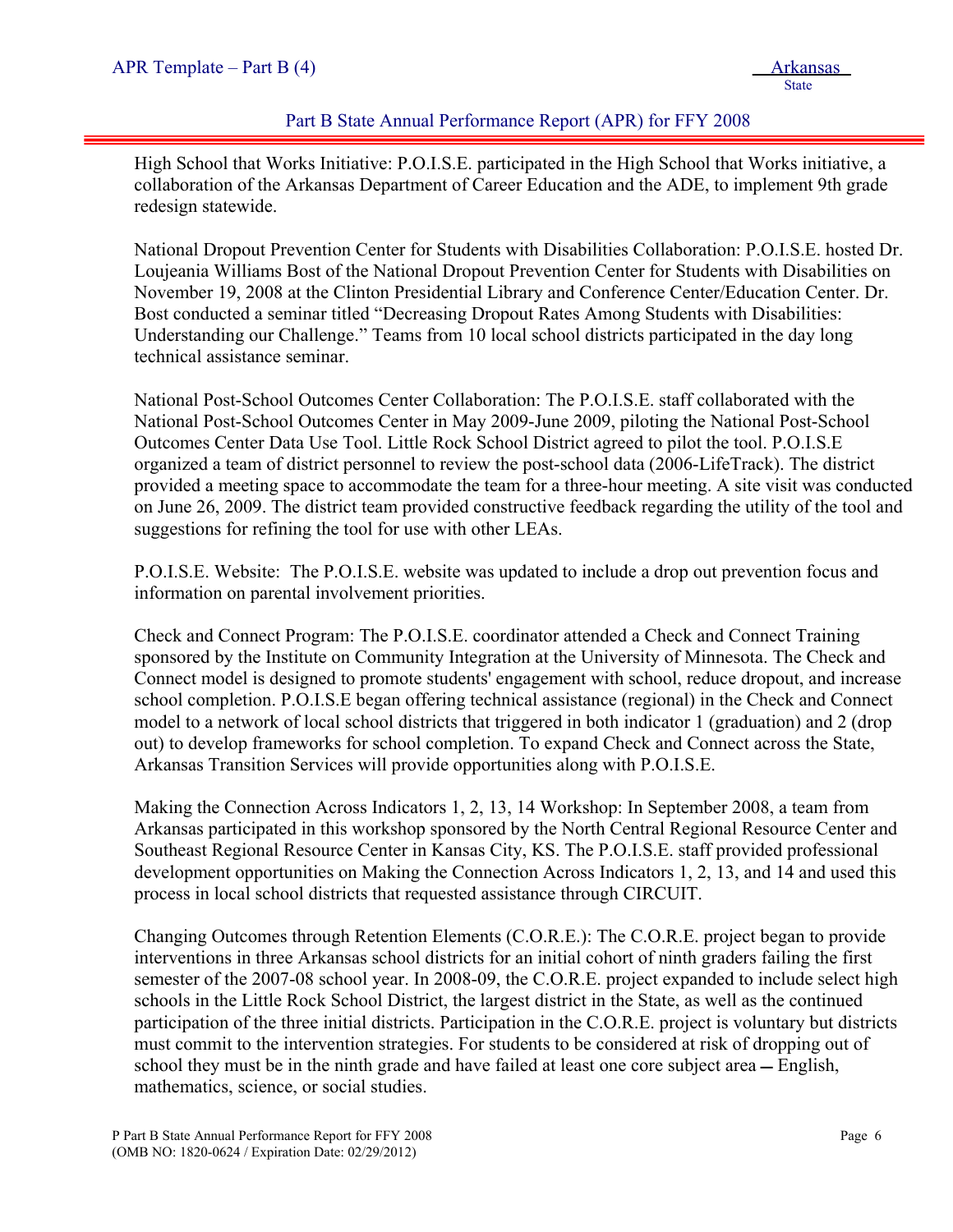#### Part B State Annual Performance Report (APR) for FFY 2008

Presentations: The P.O.I.S.E Coordinator presented C.O.R.E. at Special Show 2008.

General activities of Arkansas Transition Services (ATS) were:

- Participation in local team meetings to encourage transition teams to continue making progress on their plans.
- Participation of various consultants on Child and Adolescent Service system program (CASSP) Teams around the State. Consultants on CASSP teams served approximately 30 students.
- Plan and conduct Transition Orientation Night for Parents for each education cooperative area.
- Plan and conduct Transition Fairs for students and families to learn about area agencies and services they provide.
- Submit proposals for presentations of Transition Activities at the state and national level— Arkansas Transition Services has provided presentations and poster sessions on various Transition topics/practices at several state/national conferences including:
	- o National DCDT Conference, "Brewing Best Practices in Transition," in Milwaukee, WI, October 16-17, 2008
	- o 2008 DD Conference Presented by the DD Network, "Community Together It's Better: Together Everyone Achieves More," Arlington Hotel, Hot Springs, AR., October 16-17, 2008
	- o Tenth Annual Arkansas Conference for Parent Education and Parental Involvement, Hot Springs Convention Center, Hot Springs, AR., October 20-22, 2008
	- o AR-DCDT Pre-Conference at AR-CEC in Hot Springs, AR; The KUDER Assessment, November 12, 2008
	- o AR-CEC Conference, "Weaving Changes for the Future," Hot Springs Convention Center, November 13-14, 2008

Transition Inservice: Trainings are provided prior to the start of each school year upon request. These typically provide a general overview of transition requirements and assessments but are customized to meet the needs of the requesting district. Other activities undertaken throughout the school year are:

Self-Advocacy Strategy Training: The Self-Advocacy Strategy (SAS) was provided throughout Arkansas in the summer of 2008. SAS is a motivation and self-determination strategy designed to prepare students to participate in education or transition planning conferences. The strategy consists of 5 steps which are taught over a series of seven acquisition and generalization stages. The five steps are presented using the acronym "I PLAN" to help cue students to remember the steps for the strategy. As the result of the training, five districts have purchased the curriculum. This training is available at any time upon a district's request.

TAKE OFF! (Transition Activities Keeping Effective Options First and Foremost): Teacher training was introduced in all co-op areas in the summer of 2008. This training focuses on demonstrating implementation of exit portfolios for senior students with IEPs. It includes having students assist in writing their Summary of Performance (SOP), maintaining all agency contacts and correspondence in a portfolio, participating in qualifying assessments and maintaining records of performance for enrollment in post secondary programs, and involving parents in activities to become knowledgeable in the portfolio's development. This training culminates with a portfolio overview at the exit conference.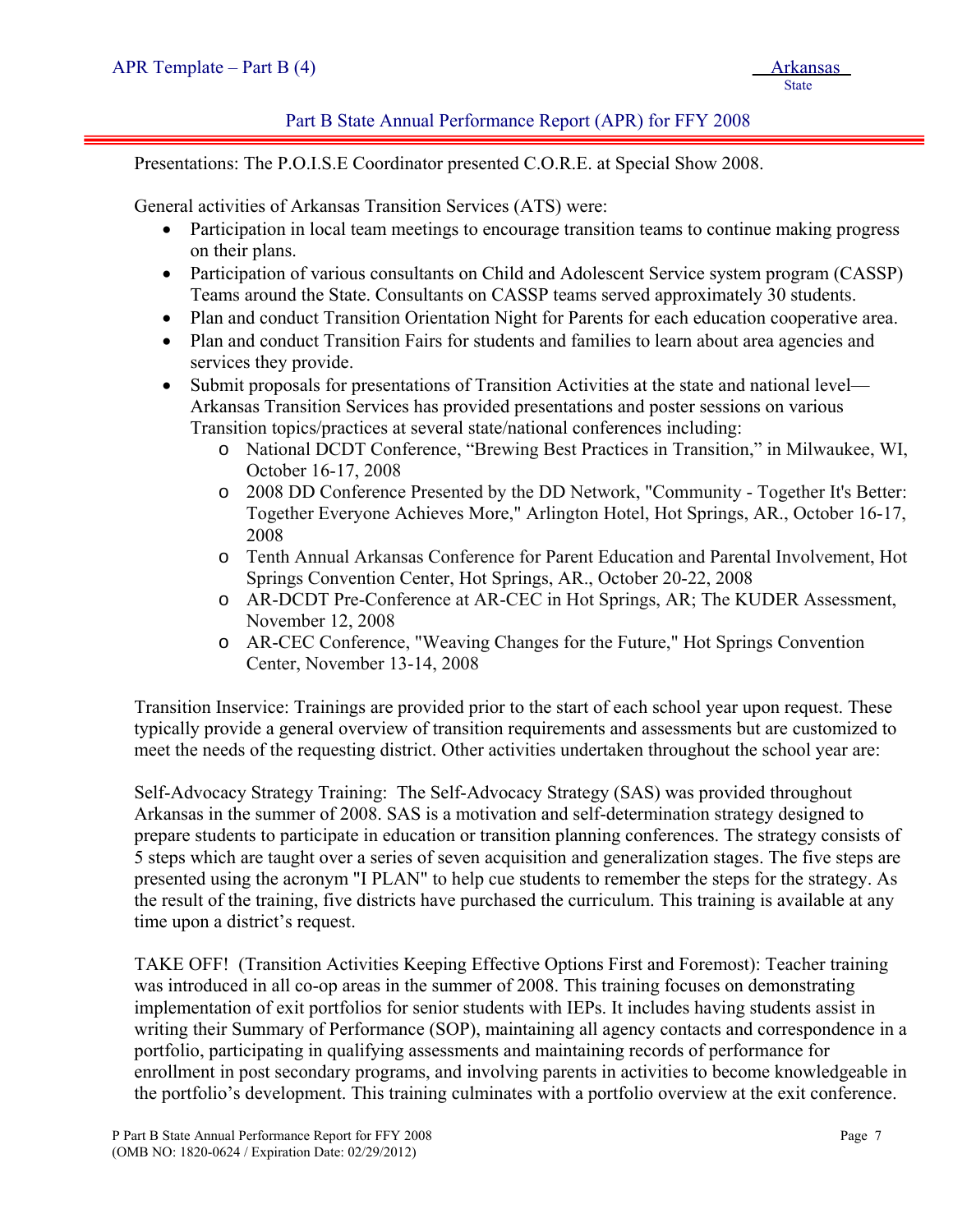#### Part B State Annual Performance Report (APR) for FFY 2008

Districts have the opportunity to purchase student, parent and teacher manuals. This training is available at any time upon a district's request.

Transition Class: Getting Started (formerly How to Develop a 'Transitions' Class) Training: Since 2007, over 75 new Transitions classes have been established, with approximately 185 teachers and supervisors receiving the training. Each attendee receives a manual that serves as a guide in developing a Transitions class. Statewide trainings and regional trainings are held throughout the year.

Partnership with NSTTAC: The SEA maintains a partnership with the National Secondary Transition and Technical Assistance Center to improve transition services and ultimately improve student post school outcomes. NSTTAC is also working with the SEA on a "Focus" school, West Memphis High School. This project includes working closely with the LEA Supervisor, the Transition Coordinator for West Memphis High School and a Special Education teacher in implementing a Transitions Class. Financial and technical assistance are being provided by NSTTAC and the Arkansas Transition Services. Data are collected and analyzed to determine effective tools, assessments, curricula and practices.

College Bound 2009: This activity was held June 17-19, 2009 at the University of Central Arkansas (UCA). Seventeen students and 14 parents and professionals participated in team activities and sessions on self-determination, organizational skills, assistive technology, academic advising, faculty expectations, disability support services, financial aid, rights and responsibilities, campus resources, and study aids/habits. A post College Bound survey will be sent to College Bound participants in an effort to gain information about its effectiveness and to make improvements for College Bound 2010. College Bound 2010 is scheduled for June 16-18, 2010 at UCA.

Transition Youth Conferences: In October 2008, two Transition Youth Conferences were held in southwest Arkansas, and another was held in southeast Arkansas in February 2009. These conferences targeted junior and senior year students with disabilities in all school districts of each participating coop area. Training has been developed to assist other co-ops throughout the state to conduct these conferences.

Transition Cadre Meetings: Cadre meetings were held to present team leaders with the latest information and professional development. A cadre meeting was held February 10-11, 2009 in Little Rock for leaders and co-leaders of local teams around the state. Tom Holub provided teams with professional development on self-determination, specifically the initiation and implementation of selfdetermination practices with students with disabilities in their classrooms. In addition, information on indicators 1, 2, 13, and 14 was presented by NSTTAC consultants and the Director of the IDEA Data & Research Office.

A second Cadre meeting was held in June 2009. This meeting provided professional development in Agency Collaboration and an opportunity to update team plan progress and plan for the October Summit. NSTTAC consultants along with a consultant from Oklahoma presented on topics including team work, parent involvement and planning of the Transition Summit.

LEA Consultation: Arkansas Transition Services consultants provided upon request approximately 60 consultations to districts throughout the state. These consultations consisted of information sharing, file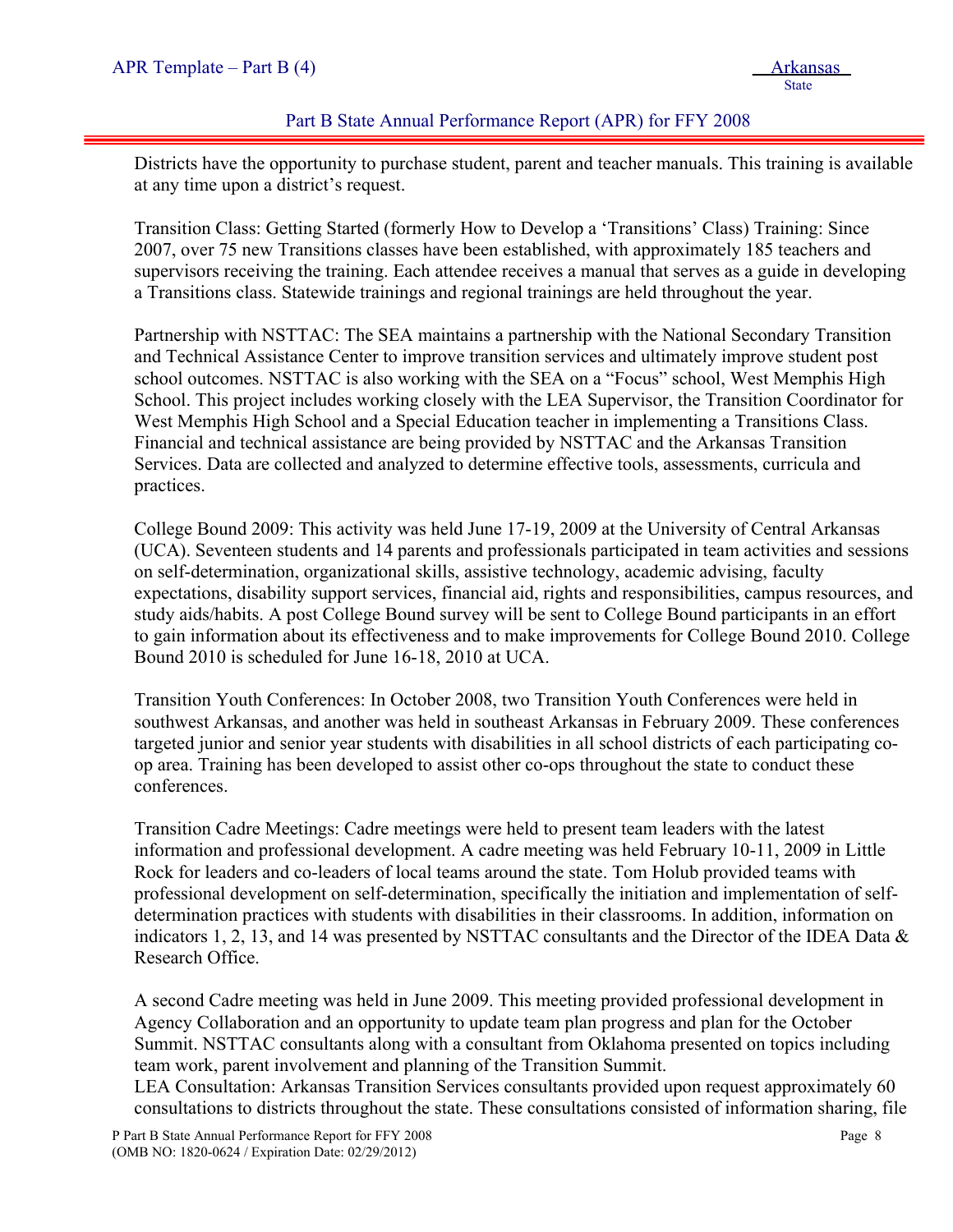#### Part B State Annual Performance Report (APR) for FFY 2008

reviews, classroom set up and general planning for the transition process. Some consultants provided these services on a monthly basis to ensure ongoing technical assistance.

You're Hired! Employment for Youth with Disabilities: In April, 2009, "You're Hired! Employment for Youth with Disabilities," aired on Arkansas' PBS affiliate. This program was designed and funded by the Employability Project, and Arkansas Transition Services participated by sharing information on transition planning. In an effort to increase their knowledge and understanding of available services, the target audience was parents and students. Copies of this program were shared with districts throughout the state to use in local training with students and parents.

Secondary Transition State Planning Institute: Members of Arkansas Transition Services attended this annual meeting in May 2009 to continue work on the Arkansas state plan to improve indicator outcomes. The team established goals in three areas: to implement Check and Connect in pilot school districts in AR; to establish Youth Leadership Teams in a district in AR; and to improve data collection processes in an effort to improve post school outcomes. The Institute is sponsored by the National Secondary Transition Technical Assistance Center, National Drop Out Prevention Center and the National Post-School Outcomes Center.

AR-LEARN: The Arkansas Local Education Agency Resource Network (AR-LEARN) continues to expand its assistance to LEAs in meeting the challenges of providing quality special education services to address the needs of students. More than 900 teachers and administrators participated in workshops offered by AR-LEARN. AR-LEARN workshops cut across many APR indicators. Workshops included:

- Discrete Trial Training
- Positive Behavioral Supports
- Social Communication Emotional Regulation Transactional Support (SCERTS)
- Writing Positive Behavior Plans
- Data Collection Behavior Plans

AR-LEARN conducted numerous workshops targeting the instruction of students with Autism. Workshops included:

- Program Writing Autism
- Social and Behavioral Interventions Autism
- Professional Development in Autism
- Autism Diagnostic Observation System (ADOS)
- Strategies for Teaching Autism based on Research (STAR)
- Structured Teaching for Students with Autism (TEACCH)

#### **Revisions, with Justification, to Proposed Targets/Improvement Activities/Timelines/Resources for FFY 2008:**

There were no revisions to the proposed targets. However, improvement activities were expanded in the SPP to incorporate the various activities conducted across the State. See pages 7 and 10-14 of the SPP.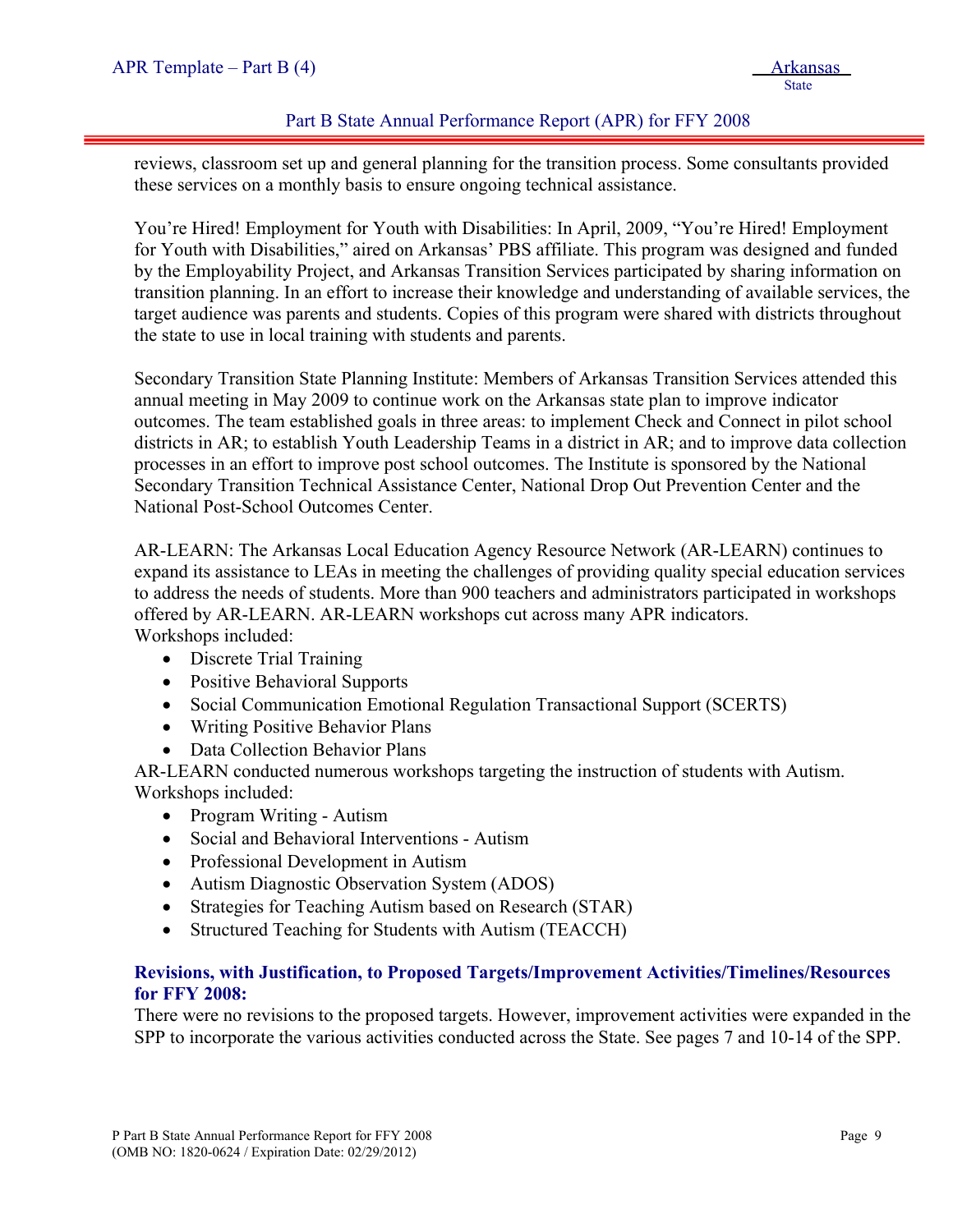Part B State Annual Performance Report (APR) for FFY 2008

# **Monitoring Priority: FAPE in the LRE**

#### **Indicator 02: Drop Out Rates**

Percent of youth with IEPs dropping out of high school  $(20 \text{ U.S.C. } 1416(a)(3)(A))$ 

#### **Measurement:**

States must report using the dropout data used in the ESEA graduation rate calculation and follow the timeline established by the Department under the ESEA.

In accordance with Arkansas Code Annotated §6-15-503, the calculated school enrollment census (October 1 through September 30) total for students grade 7-12, is used to determine the dropout rate for all students. Dropouts include students who leave prior to graduation including students who pursue taking the General Educational Development test leading to a General Equivalency Diploma (GED). Currently, this is an event calculation and does not follow a cohort.

| <b>FFY</b>      | <b>Measurable and Rigorous Target</b>                                                                                                                                                                                                                                                                                                                                                                                                                                                                                                                                        |
|-----------------|------------------------------------------------------------------------------------------------------------------------------------------------------------------------------------------------------------------------------------------------------------------------------------------------------------------------------------------------------------------------------------------------------------------------------------------------------------------------------------------------------------------------------------------------------------------------------|
| <b>FFY 2008</b> | The target for the percent of youth with IEPs dropping out of high school is 4.28%.                                                                                                                                                                                                                                                                                                                                                                                                                                                                                          |
|                 | FFY 2008 reporting represents a new baseline for the indicator due to the changes in the<br>measurement requiring the use of ESEA reported data. For 2008-09 the alignment matches<br>the requirements of the Consolidated State Performance Report (CSPR). The CSPR uses the<br>Common Core of Data (CCD) required drop out data for students in grades 7-12, which<br>reports one-year in arrear. The reporting requirements differ from previous IDEA reporting,<br>which included the most current school year and students ages 14-21, which equated to<br>grades 9-12. |
| school.         | <b>Actual Target Data:</b><br>In 2007-08, 4.28% of students in grades 7-12 receiving special education services dropped out of                                                                                                                                                                                                                                                                                                                                                                                                                                               |

Note: Dropout is reported a year in arrear beginning with the FFY 2008 State Performance Plan and Annual Performance Report. This change aligns the Individuals with Disabilities Education Act (IDEA) with the Elementary & Secondary Education Act (ESEA) dropout rate.

*Describe the method used to collect data:* The single year event data for this indicator is collected through the Arkansas Public School Computer Network (APSCN) student information system and submitted through the EDEN submission system (ESS) by the ADE Data Administration Office. Data Administration provides the numbers for this indicator to the Special Education Unit. The data reflects students in grades 7-12.

|       | Number of youth with IEPs   Number of youth with IEPs in<br>  dropping out of high school   grades 7-12 enrollment (Oct. count).   dropping out of high school | <b>Percent of youth with IEPs</b> |
|-------|----------------------------------------------------------------------------------------------------------------------------------------------------------------|-----------------------------------|
| 1.129 | 26,353                                                                                                                                                         | 4.28%                             |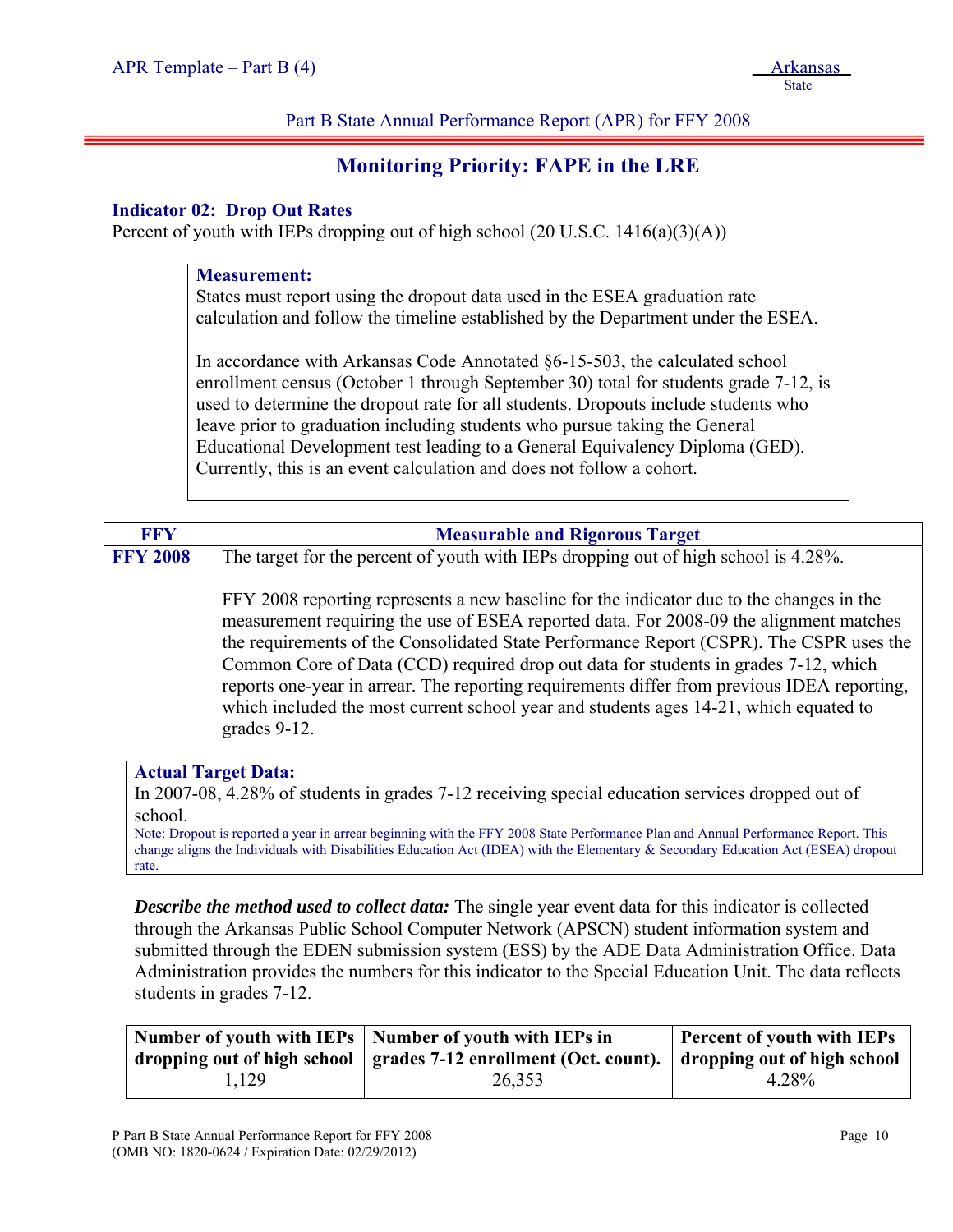Part B State Annual Performance Report (APR) for FFY 2008

#### **Discussion of Improvement Activities Completed and Explanation of Progress or Slippage that Occurred for FFY 2008:**

Based on the ESEA data for students in grades 7-12, in 2007-08 the special education drop out rate was 4.28%. Previous reporting was based on the IDEA submitted data for youth with IEPs age14-21 which is equivalent to students in grades 9-12. Since the two data sets are not comparable, no explanation of progress or slippage can be provided.

The ADE Special Education Unit (SEU) is concerned about how students are identified as being a student with a disability for the drop out calculation. It is unclear if students with a disability are identified based on October 1 enrollment or status at the time of dropping out. Student status is essential to the calculation since many students are dismissed from special education services in grades 7-12. Another concern is the exclusion of non-graded students in the calculation. Arkansas allows students to have a non-graded status. While the non-graded status codes are not routinely used in the elementary and middle school grades, they are used for students who remain in high school beyond 4 years. Excluding these students from the calculation reduces the denominator which would artificially increase drop out rate. There is a standard calculation for determining the grade level which the SEU believes should be applied so all special education students in grades 7-12 are counted. The SEU and the IDEA Data & Research Office at the University of Arkansas at Little Rock (UALR) will work closely with the APSCN and Data Administration and Reporting Section to develop a process for identifying students with a disability who drop out of school.

Targeted activities for this indicator are conducted by the Monitoring/Program Effectiveness Section (M/PE), Post-School Outcomes Intervention for Special Education (P.O.I.S.E.) and Arkansas Transition Services (ATS). A summary of their activities for 2008-09 is presented below.

The Monitoring/Program Effectiveness (M/PE) Section: The M/PE section of the Special Education Unit reviews districts' dropout data via the Monitoring Profiles to ascertain each district's status with regard to dropout. The data used for the Monitoring Profiles is the most recent IDEA data available (i.e. 2008-09). Each district that triggers on the Monitoring Profiles is required to include an action plan in the district's submission of the Arkansas Comprehensive School Improvement Plan (ACSIP). To address the localized concerns about dropout, the monitoring staff works with the districts to develop strategies and actions in their ACSIP.

Centralized Intake and Referral/Consultant Unified Intervention Team (CIRCUIT): To identify districts that need additional technical assistance, referrals of students ages 14-21 to the CIRCUIT are forwarded to the Post-School Outcomes Intervention for Special Education (P.O.I.S.E.) team, if appropriate. In 2008-09, P.O.I.S.E received 26 referrals through CIRCUIT. P.O.I.S.E. assists districts in the development of IEPs for youth that facilitate graduation. By reviewing each child's IEP, the IEP team considers the strengths of the child, the concerns of the parents for enhancing the education of their child, the results of the initial evaluation or most recent evaluation of the child, the child's academic development, and the functional needs of the child.

P.O.I.S.E activities related to this indicator were:

Arkansas Greater Graduation Initiative: P.O.I.S.E. participated in the Arkansas Greater Graduation initiative to conduct local Drop-out Summits in 10 targeted local school districts. The Criminal Justice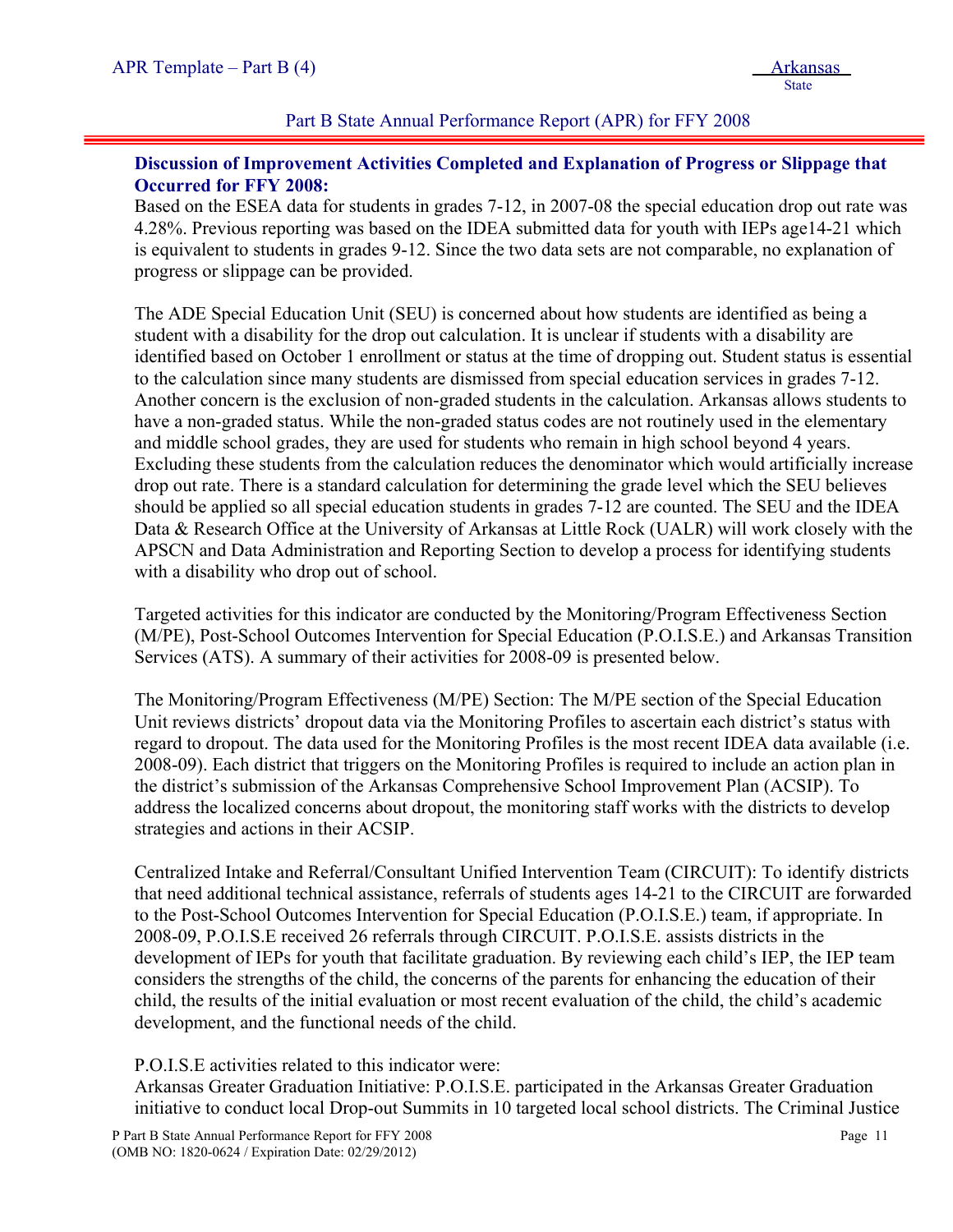#### Part B State Annual Performance Report (APR) for FFY 2008

Institute, in collaboration with the ADE conducted trainings for the local districts. The Hot Springs, Pine Bluff, Forest City, Helena, Little Rock and Springdale school districts held local summits in the spring of 2009. The Summits focused on awareness of the drop-out problem among sub groups and local capacity to develop solutions.

High School that Works Initiative: P.O.I.S.E. participated in the High School that Works initiative, a collaboration of the Arkansas Department of Career Education and the ADE, to implement 9th grade redesign statewide.

National Dropout Prevention Center for Students with Disabilities Collaboration: P.O.I.S.E. hosted Dr. Loujeania Williams Bost of the National Dropout Prevention Center for Students with Disabilities on November 19, 2008 at the Clinton Presidential Library and Conference Center/Education Center. Dr. Bost conducted a seminar titled "Decreasing Dropout Rates Among Students with Disabilities: Understanding our Challenge." Teams from 10 local school districts participated in the day long technical assistance seminar.

National Post-School Outcomes Center Collaboration: P.O.I.S.E. collaborated with the National Post-School Outcomes Center in May 2009-June 2009, piloting the National Post-School Outcomes Center Data Use Tool. Little Rock School District agreed to pilot the tool. P.O.I.S.E organized a team of district personnel to review the post-school data (2006-LifeTrack). The district provided a meeting space to accommodate the team for a three-hour meeting. A site visit was conducted on June 26, 2009. The district team provided constructive feedback regarding the utility of the tool and suggestions for refining the tool for use with other LEAs.

P.O.I.S.E. Website: The P.O.I.S.E. website was updated to include a drop out prevention focus and information on parental involvement priorities.

Check and Connect Program: The P.O.I.S.E. coordinator attended a Check and Connect Training sponsored by the Institute on Community Integration at the University of Minnesota. The Check and Connect model is designed to promote students' engagement with school, reduce dropout, and increase school completion. P.O.I.S.E began offering technical assistance (regional) in the Check and Connect model to a network of local school districts that triggered in both indicator 1 (graduation) and 2 (drop out) to develop frameworks for school completion. To expand Check and Connect across the State, Arkansas Transition Services will provide opportunities along with P.O.I.S.E.

Making the Connection Across Indicators 1, 2, 13, 14 Workshop: In September 2008, a team from Arkansas participated in this workshop sponsored by the North Central Regional Resource Center and Southeast Regional Resource Center in Kansas City, KS. The P.O.I.S.E. staff provided professional development opportunities on Making the Connection Across Indicators 1, 2, 13, and 14 and used this process in local school districts that requested assistance through CIRCUIT.

Changing Outcomes through Retention Elements (C.O.R.E.): The C.O.R.E. project began to provide interventions in three Arkansas school districts for an initial cohort of ninth graders failing the first semester of the 2007-08 school year. In 2008-09, the C.O.R.E. project expanded to include select high schools in the Little Rock School District, the largest district in the State, as well as the continued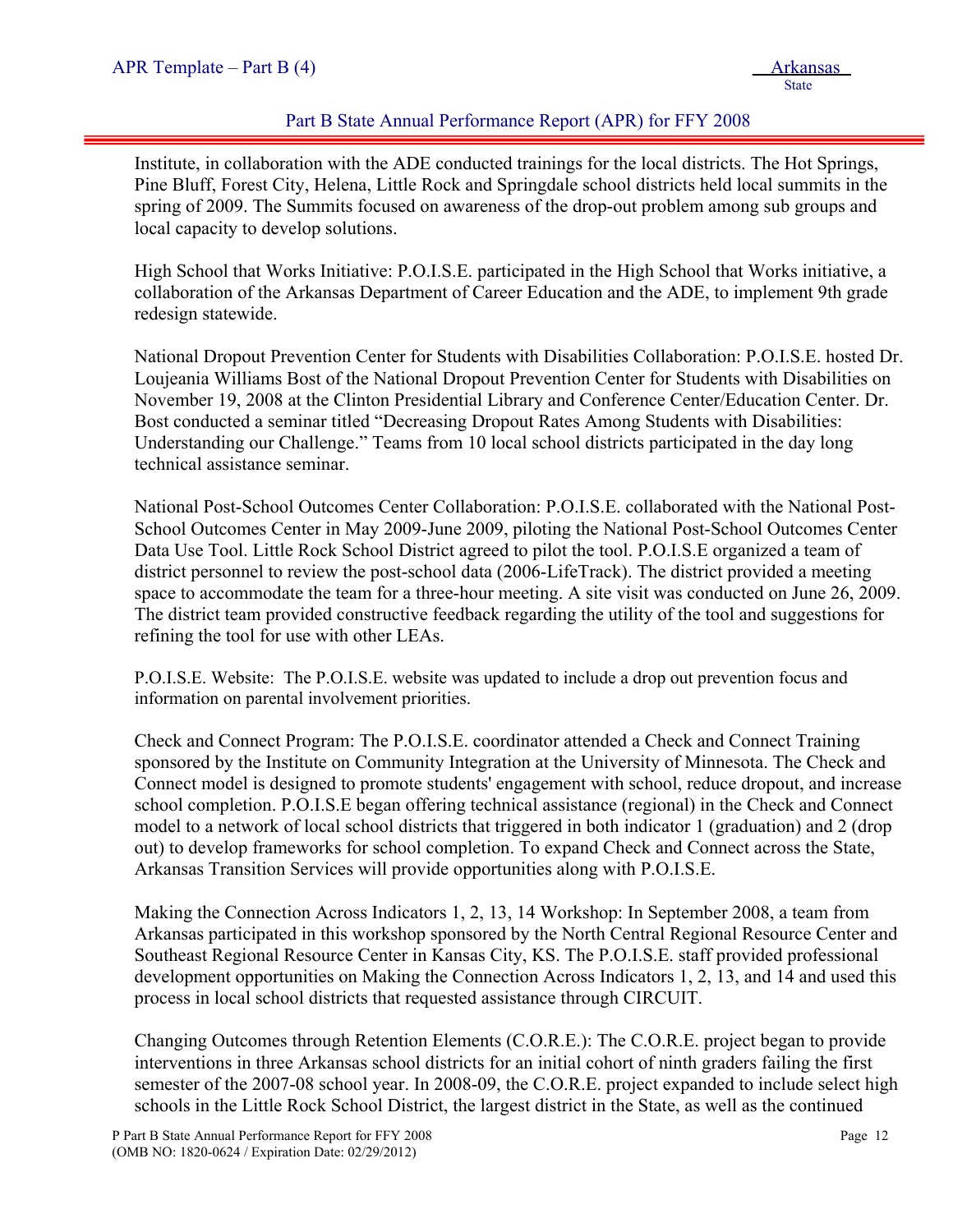#### Part B State Annual Performance Report (APR) for FFY 2008

participation of the three initial districts. Participation in the C.O.R.E. project is voluntary but districts must commit to the intervention strategies. For students to be considered at risk of dropping out of school they must be in the ninth grade and have failed at least one core subject area – English, mathematics, science, or social studies.

Presentations: The P.O.I.S.E Coordinator presented C.O.R.E. at Special Show 2008.

General activities of Arkansas Transition Services (ATS) were:

- Participation in local team meetings to encourage transition teams to continue making progress on their plans.
- Participation of various consultants on Child and Adolescent Service system program (CASSP) Teams around the State. Consultants on CASSP teams served approximately 30 students.
- Plan and conduct Transition Orientation Night for Parents for each education cooperative area.
- Plan and conduct Transition Fairs for students and families to learn about area agencies and services they provide.
- Submit proposals for presentations of Transition Activities at the state and national level— Arkansas Transition Services has provided presentations and poster sessions on various Transition topics/practices at several state/national conferences including:
	- o National DCDT Conference, "Brewing Best Practices in Transition," in Milwaukee, WI, October 16-17, 2008
	- o 2008 DD Conference Presented by the DD Network, "Community Together It's Better: Together Everyone Achieves More," Arlington Hotel, Hot Springs, AR., October 16-17, 2008
	- o Tenth Annual Arkansas Conference for Parent Education and Parental Involvement, Hot Springs Convention Center, Hot Springs, AR., October 20-22, 2008
	- o AR-DCDT Pre-Conference at AR-CEC in Hot Springs, AR; The KUDER Assessment, November 12, 2008
	- o AR-CEC Conference, "Weaving Changes for the Future," Hot Springs Convention Center, November 13-14, 2008

Transition Inservice: Trainings are provided prior to the start of each school year upon request. These typically provide a general overview of transition requirements and assessments but are customized to meet the needs of the requesting district. Other activities undertaken throughout the school year are:

Self-Advocacy Strategy Training: The Self-Advocacy Strategy (SAS) was provided throughout Arkansas in the summer of 2008. SAS is a motivation and self-determination strategy designed to prepare students to participate in education or transition planning conferences. The strategy consists of 5 steps which are taught over a series of seven acquisition and generalization stages. The five steps are presented using the acronym "I PLAN" to help cue students to remember the steps for the strategy. As the result of the training, five districts have purchased the curriculum. This training is available at any time upon a district's request.

TAKE OFF! (Transition Activities Keeping Effective Options First and Foremost): Teacher training was introduced in all co-op areas in the summer of 2008. This training focuses on demonstrating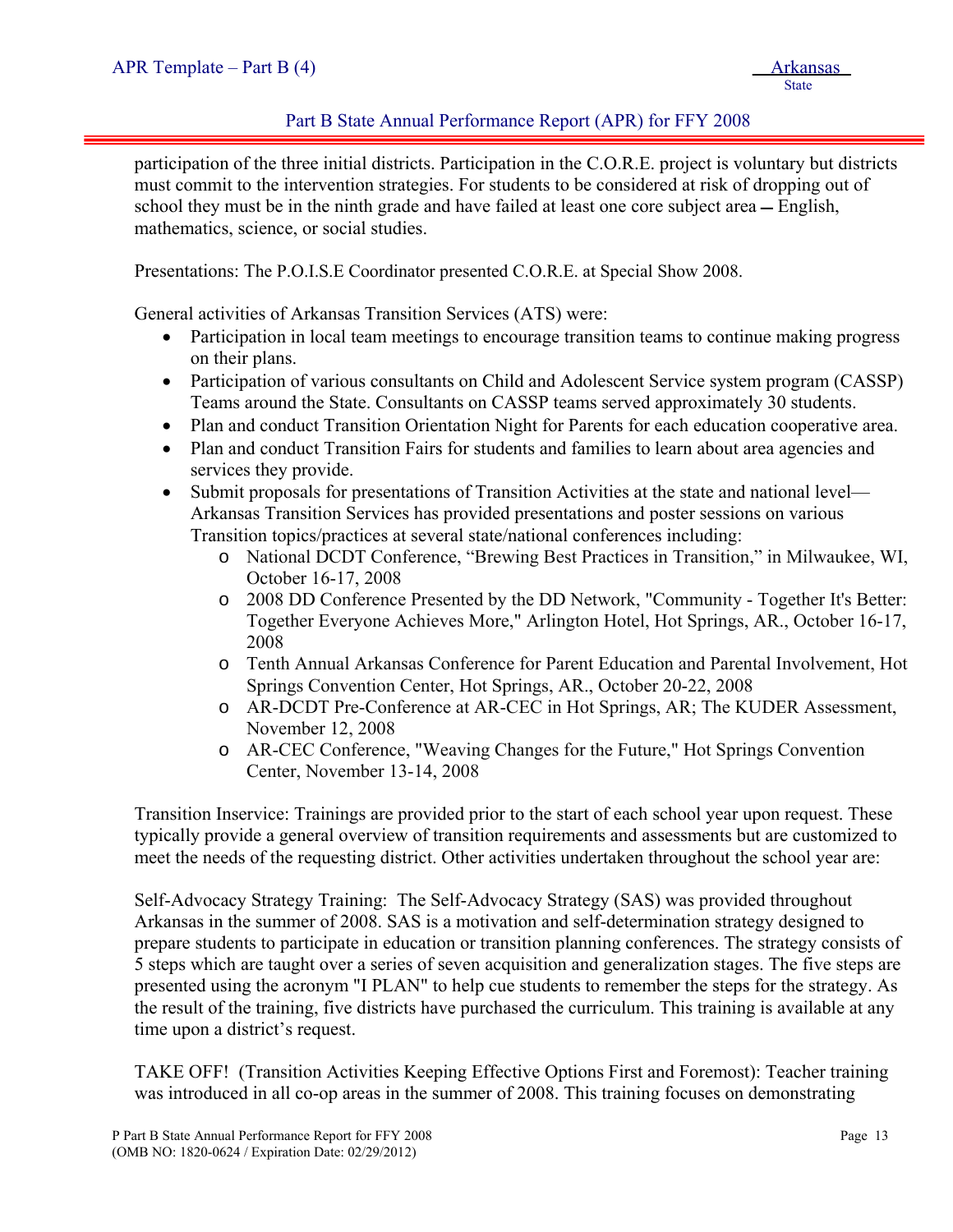#### Part B State Annual Performance Report (APR) for FFY 2008

implementation of exit portfolios for senior students with IEPs. It includes having students assist in writing their Summary of Performance (SOP), maintaining all agency contacts and correspondence in a portfolio, participating in qualifying assessments and maintaining records of performance for enrollment in post secondary programs, and involving parents in activities to become knowledgeable in the portfolio's development. This training culminates with a portfolio overview at the exit conference. Districts have the opportunity to purchase student, parent and teacher manuals. This training is available at any time upon a district's request.

Transition Class: Getting Started (formerly How to Develop a 'Transitions' Class) Training: Since 2007, over 75 new Transitions classes have been established, with approximately 185 teachers and supervisors receiving the training. Each attendee receives a manual that serves as a guide in developing a Transitions class. Statewide trainings and regional trainings are held throughout the year.

Partnership with NSTTAC: The SEA maintains a partnership with the National Secondary Transition and Technical Assistance Center to improve transition services and ultimately improve student post school outcomes. NSTTAC is also working with the SEA on a "Focus" school, West Memphis High School. This project includes working closely with the LEA Supervisor, the Transition Coordinator for West Memphis High School and a Special Education teacher in implementing a Transitions Class. Financial and technical assistance are being provided by NSTTAC and the Arkansas Transition Services. Data are collected and analyzed to determine effective tools, assessments, curricula and practices.

College Bound 2009: This activity was held June 17-19, 2009 at the University of Central Arkansas (UCA). Seventeen students and 14 parents and professionals participated in team activities and sessions on self-determination, organizational skills, assistive technology, academic advising, faculty expectations, disability support services, financial aid, rights and responsibilities, campus resources, and study aids/habits. A post College Bound survey will be sent to College Bound participants in an effort to gain information about its effectiveness and to make improvements for College Bound 2010. College Bound 2010 is scheduled for June 16-18, 2010 at UCA.

Transition Youth Conferences: In October 2008, two Transition Youth Conferences were held in southwest Arkansas, and another was held in southeast Arkansas in February 2009. These conferences targeted junior and senior year students with disabilities in all school districts of each participating co-op area. Training has been developed to assist other co-ops throughout the state to conduct these conferences.

Transition Cadre Meetings: Cadre meetings were held to present team leaders with the latest information and professional development. A cadre meeting was held February 10-11, 2009 in Little Rock for leaders and co-leaders of local teams around the state. Tom Holub provided teams with professional development on self-determination, specifically the initiation and implementation of selfdetermination practices with students with disabilities in their classrooms. In addition, information on indicators 1, 2, 13, and 14 was presented by NSTTAC consultants and the Director of the IDEA Data & Research Office.

A second Cadre meeting was held in June 2009. This meeting provided professional development in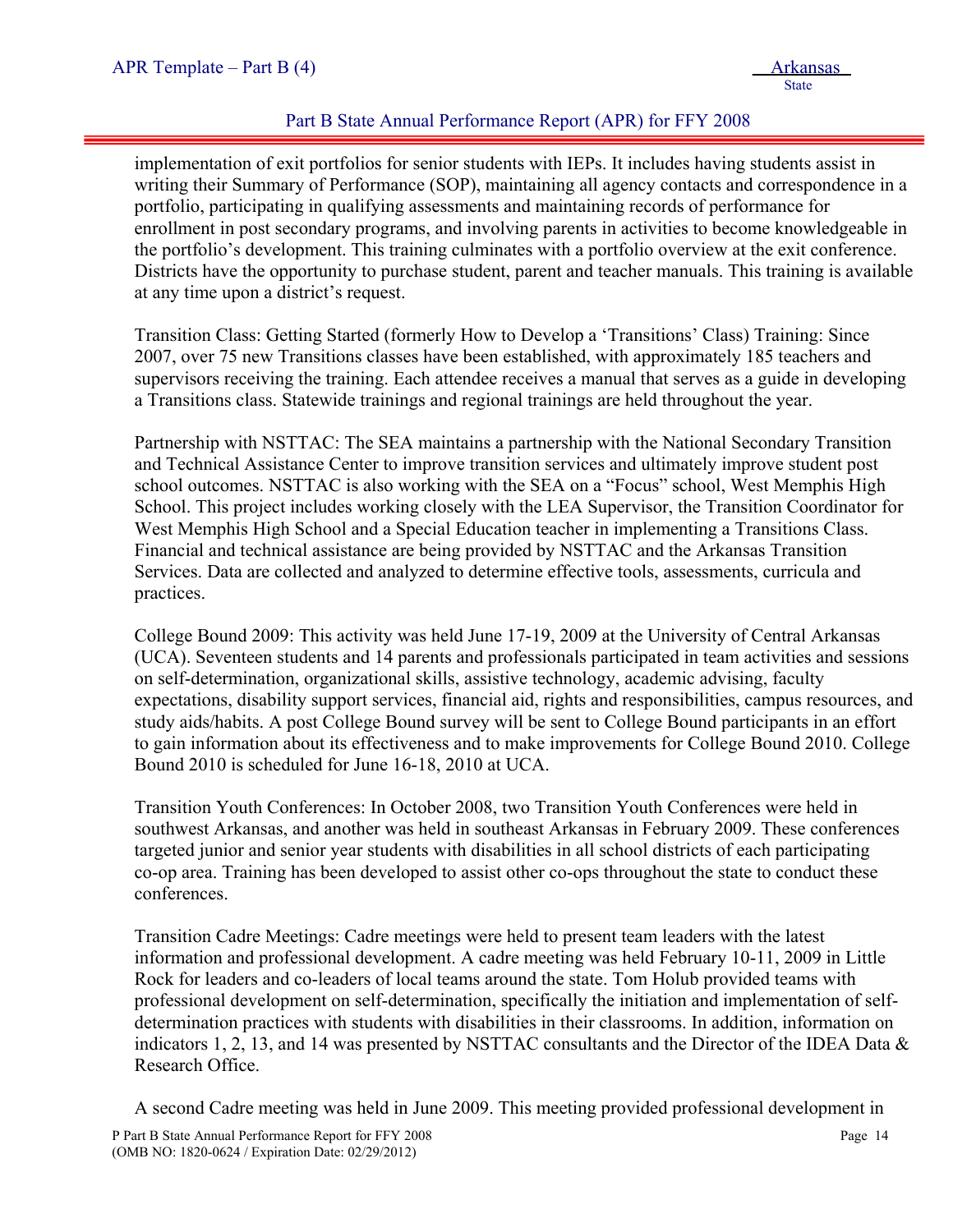#### Part B State Annual Performance Report (APR) for FFY 2008

Agency Collaboration and an opportunity to update team plan progress and plan for the October Summit. NSTTAC consultants along with a consultant from Oklahoma presented on topics including team work, parent involvement and planning of the Transition Summit.

LEA Consultation: Arkansas Transition Services consultants provided upon request approximately 60 consultations to districts throughout the state. These consultations consisted of information sharing, file reviews, classroom set up and general planning for the transition process. Some consultants provided these services on a monthly basis to ensure ongoing technical assistance.

You're Hired! Employment for Youth with Disabilities: In April, 2009, "You're Hired! Employment for Youth with Disabilities," aired on Arkansas' PBS affiliate. This program was designed and funded by the Employability Project, and Arkansas Transition Services participated by sharing information on transition planning. In an effort to increase their knowledge and understanding of available services, the target audience was parents and students. Copies of this program were shared with districts throughout the state to use in local training with students and parents.

Secondary Transition State Planning Institute: Members of Arkansas Transition Services attended this annual meeting in May 2009 to continue work on the Arkansas state plan to improve indicator outcomes. The team established goals in three areas: to implement Check and Connect in pilot school districts in AR; to establish Youth Leadership Teams in a district in AR; and to improve data collection process in an effort to improve post school outcomes. The Institute is sponsored by the National Secondary Transition Technical Assistance Center, National Drop Out Prevention Center and the National Post-School Outcomes Center

AR-LEARN: The Arkansas Local Education Agency Resource Network (AR-LEARN) continues to expand its assistance to LEAs in meeting the challenges of providing quality special education services to address the needs of students. More than 900 teachers and administrators participated in workshops offered by AR-LEARN. AR-LEARN workshops cut across many APR indicators. Workshops included:

- Discrete Trial Training
- Positive Behavioral Supports
- Social Communication Emotional Regulation Transactional Support (SCERTS)
- Writing Positive Behavior Plans
- Data Collection Behavior Plans

AR-LEARN conducted numerous workshops targeting the instruction of students with Autism. Workshops included:

- Program Writing Autism
- Social and Behavioral Interventions Autism
- Professional Development in Autism
- Autism Diagnostic Observation System (ADOS)
- Strategies for Teaching Autism based on Research (STAR)
- Structured Teaching for Students with Autism (TEACCH)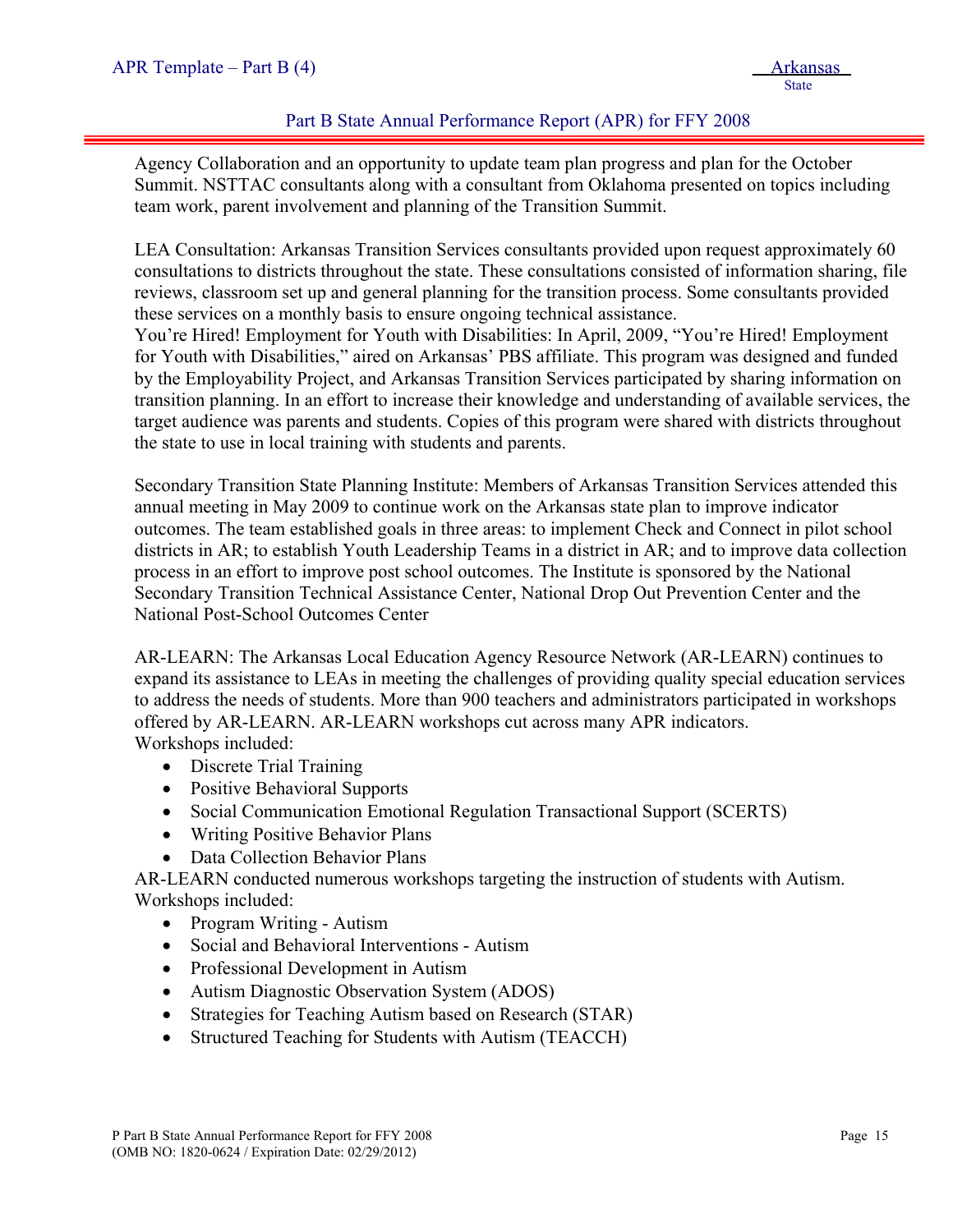#### Part B State Annual Performance Report (APR) for FFY 2008

#### **Revisions, with Justification, to Proposed Targets/Improvement Activities/Timelines/Resources for FFY 2008:**

The targets for drop out were revised to reflect the new reporting requirements. Improvement activities were expanded in the SPP to incorporate the various activities conducted across the State. See pages 18 and 22 of the SPP.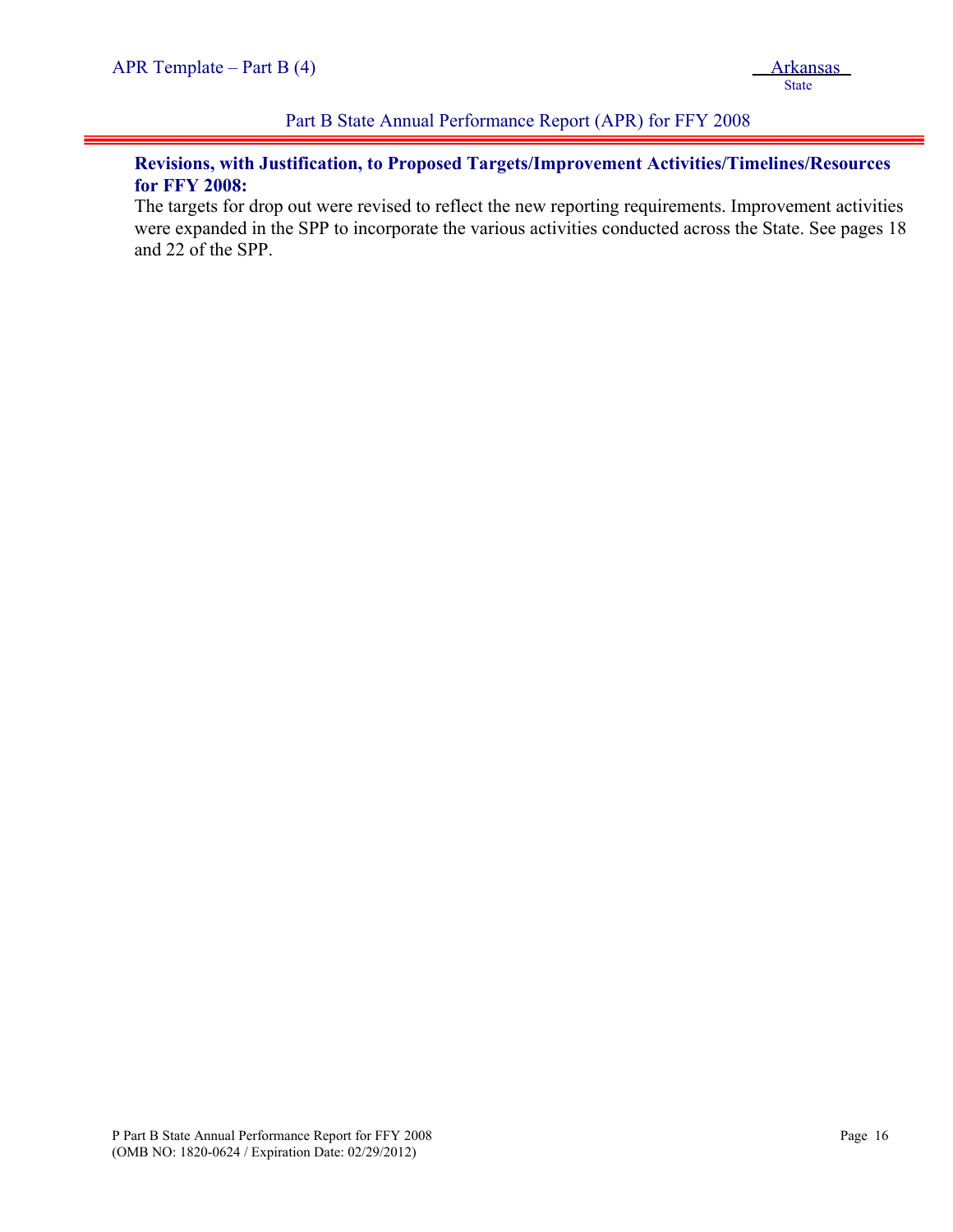#### Part B State Annual Performance Report (APR) for FFY 2008

# **Monitoring Priority: FAPE in the LRE**

#### **Indicator 03: Assessment**

i

Participation and performance of children with disabilities on statewide assessments:

- A. Percent of the districts with a disability subgroup that meets the State's minimum "n" size that meet the State's AYP targets for the disability subgroup.
- B. Participation rate for children with IEPs.
- C. Proficiency rate for children with IEPs against grade level, modified, and alternate academic achievement standards.  $(20 U.S.C. 1416(a)(3)(A))$

#### **Measurement:**

- A. AYP percent  $=$   $[(\# \text{ of districts with a disability subgroup that meets the State's}]$ minimum "n" size that meet the State's AYP targets for the disability subgroup) divided by the (total  $\#$  of districts that have a disability subgroup that meets the State's minimum "n" size)] times 100.
- B. Participation rate percent  $=$   $[(# of children with IEPs participating in the$ assessment) divided by the (total  $#$  of children with IEPs enrolled during the testing window, calculated separately for reading and math)]. The participation rate is based on all children with IEPs, including both children with IEPs enrolled for a full academic year and those not enrolled for a full academic year.
- C. Proficiency rate percent =  $([H \text{ of children with IEPs enrolled for a full academic}]$ year scoring at or above proficient) divided by the (total # of children with IEPs enrolled for a full academic year, calculated separately for reading and math)].

| <b>FFY</b>                  | <b>Measurable and Rigorous Target</b>                           |       |                                      |                                          |        |               |         |               |        |       |
|-----------------------------|-----------------------------------------------------------------|-------|--------------------------------------|------------------------------------------|--------|---------------|---------|---------------|--------|-------|
| <b>FFY 2008</b>             | Districts Meeting<br><b>AYP</b> for Disability<br>Subgroup (3A) |       | Participation for Students with IEPs | Proficiency for Students with IEPs<br>3C |        |               |         |               |        |       |
| <b>Targets for</b>          | 16.67%                                                          |       | Reading                              |                                          | Math   |               | Reading |               | Math   |       |
| <b>FFY 2008</b>             | (baseline)                                                      |       | 95%                                  |                                          | 95%    |               | 32.40%  |               | 38.10% |       |
| <b>Actual Target</b>        | #<br>$\frac{0}{0}$                                              |       | #                                    | $\frac{0}{0}$                            | #      | $\frac{0}{0}$ | #       | $\frac{0}{0}$ | #      | $\%$  |
| <b>Data for FFY</b><br>2008 | 4 of 24                                                         | 16.67 | 28,111                               | 98.59                                    | 31,054 | 98.02         | 6,500   | 24.99         | 11,010 | 38.29 |

#### **Actual Target Data for FFY 2008:**

#### **3.A - AYP**

Percent of the districts with a disability subgroup that meets the State's minimum "n" size and meets the State's AYP targets for the disability subgroup is 16.67%.

| Year            | <b>Total Number</b><br>of Districts | <b>Number of Districts</b><br>Meeting the "n" size | <b>Number of Districts that meet</b><br>the minimum "n" size and<br>met AYP for FFY 2008 | Percent of<br><b>Districts</b> |
|-----------------|-------------------------------------|----------------------------------------------------|------------------------------------------------------------------------------------------|--------------------------------|
| <b>FFY 2008</b> | 264                                 | 24                                                 |                                                                                          | $16.67\%$                      |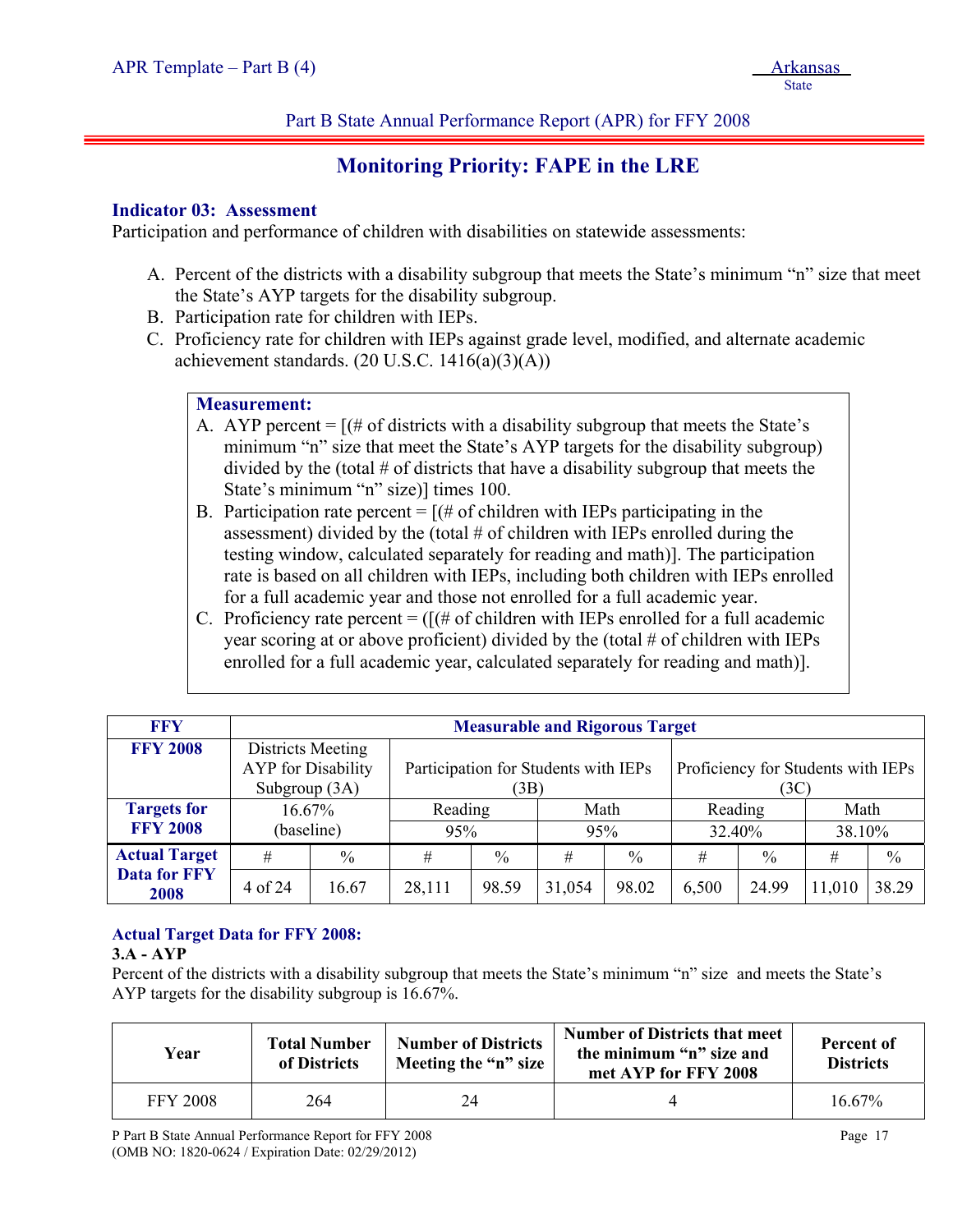#### **3.B - Actual Participation Data for FFY 2008 Math Assessment**

|              |                                                                                             | Grade        | Grade                   | Grade | Grade | Grade          | Grade | Grade     |        | Total         |
|--------------|---------------------------------------------------------------------------------------------|--------------|-------------------------|-------|-------|----------------|-------|-----------|--------|---------------|
|              |                                                                                             | $\mathbf{3}$ | $\overline{\mathbf{4}}$ | 5     | 6     | $\overline{7}$ | 8     | <b>HS</b> | #      | $\frac{0}{0}$ |
| a            | Children with<br><b>IEPs</b>                                                                | 4,096        | 4,358                   | 4,145 | 4,121 | 4,019          | 4,052 | 6,890     | 31,681 | 100.00%       |
| $\mathbf b$  | IEPs in regular<br>assessment with<br>no<br>accommodations                                  | 1,566        | 1,302                   | 1,119 | 1,008 | 1,040          | 1,199 | 2,030     | 9,264  | 29.24%        |
| $\mathbf{c}$ | IEPs in regular<br>assessment with<br>accommodations                                        | 2,020        | 2,553                   | 2,508 | 2,600 | 2,448          | 2,329 | 2,332     | 16,790 | 53.00%        |
| $\mathbf d$  | IEPs in alternate<br>assessment<br>against grade-<br>level standards                        | n/a          | n/a                     | n/a   | n/a   | n/a            | n/a   | n/a       | n/a    | n/a           |
| e            | IEPs in alternate<br>assessment<br>against modified<br>standards                            | n/a          | n/a                     | n/a   | n/a   | n/a            | n/a   | n/a       | n/a    | n/a           |
| $\mathbf f$  | IEPs in alternate<br>assessment<br>against alternate<br>standards                           | 446          | 450                     | 482   | 484   | 473            | 463   | 2,202     | 5,000  | 15.78%        |
| g            | Overall<br>$(b+c+d+e+f)$<br><b>Baseline</b>                                                 | 4,032        | 4,305                   | 4,109 | 4,092 | 3,961          | 3,991 | 6,564     | 31,054 | 98.02%        |
|              | Children included in a but not included in the other counts above*                          |              |                         |       |       |                |       |           |        |               |
|              | Account for any<br>children with IEPs<br>that were not<br>participants in the<br>narrative. | 64           | 53                      | 36    | 29    | 58             | 61    | 326       | 627    | 1.98%         |

#### **Reading Assessment**

|   | $\overline{ }$                                          | Grade | Grade            | Grade | Grade | Grade | Grade | Grade |        | Total         |
|---|---------------------------------------------------------|-------|------------------|-------|-------|-------|-------|-------|--------|---------------|
|   |                                                         |       | $\boldsymbol{4}$ | 5     | 6     |       | 8     | 11    | #      | $\frac{0}{0}$ |
|   | Children with IEPs                                      | 4,096 | 4,358            | 4,145 | 4,121 | 4,019 | 4,052 | 3,723 | 28,514 | 100.00%       |
| b | IEPs in regular<br>assessment with no<br>accommodations | 1,566 | 1,302            | 1,119 | 1,008 | 1,040 | 1,199 | 1,068 | 8302   | 29.12%        |
|   | IEPs in regular<br>assessment with<br>accommodations    | 2,020 | 2,553            | 2,508 | 2,600 | 2,448 | 2,329 | 2,012 | 16,470 | 57.76%        |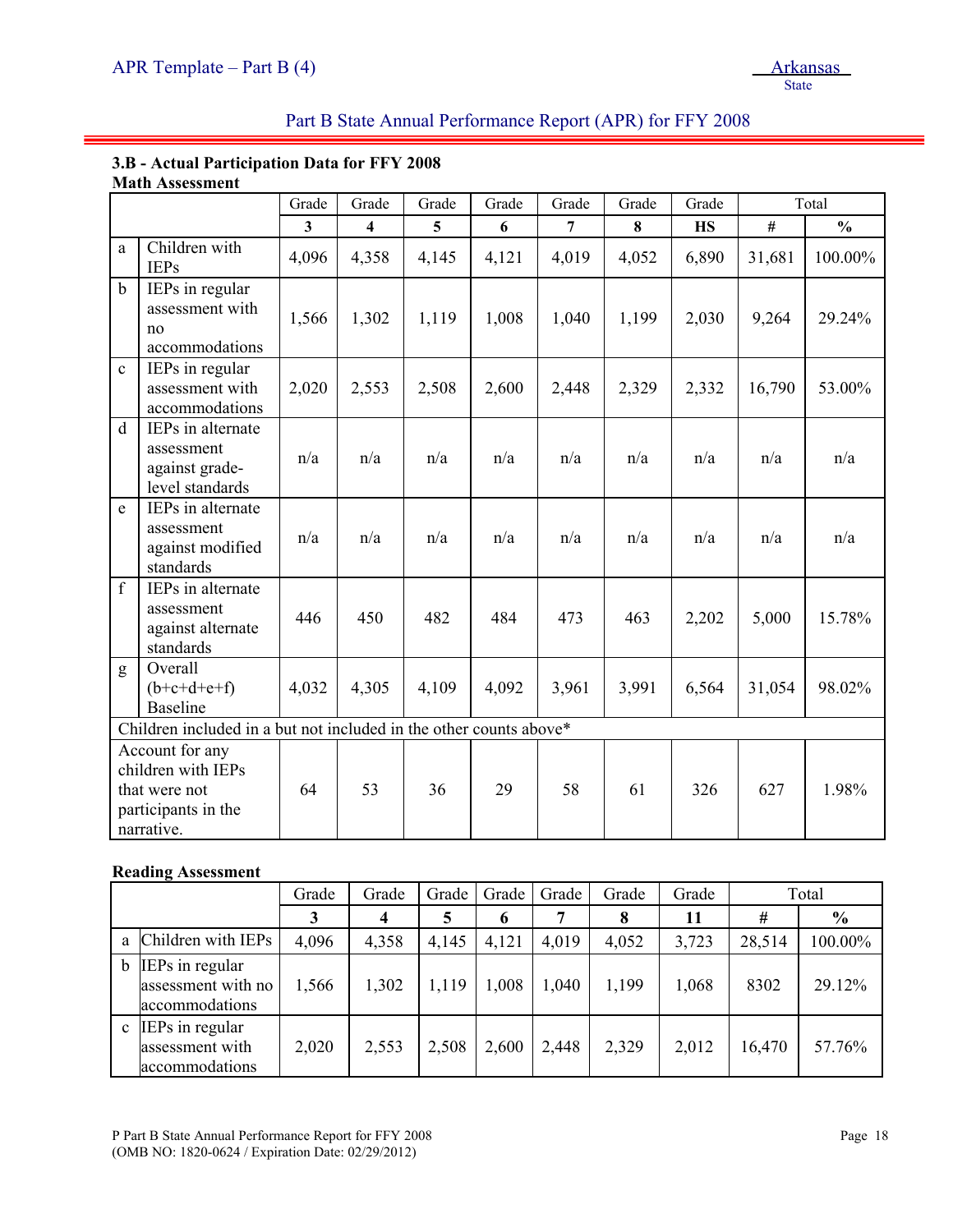| <sub>d</sub> | IEPs in alternate<br>assessment against<br>grade-level<br>standards                      | n/a   | n/a   | n/a   | n/a   | n/a   | n/a   | n/a   | n/a    | n/a    |
|--------------|------------------------------------------------------------------------------------------|-------|-------|-------|-------|-------|-------|-------|--------|--------|
| e            | IEPs in alternate<br>assessment against<br>modified standards                            | n/a   | n/a   | n/a   | n/a   | n/a   | n/a   | n/a   | n/a    | n/a    |
| $\mathbf{f}$ | IEPs in alternate<br>assessment against<br>alternate standards                           | 446   | 450   | 482   | 484   | 472   | 463   | 543   | 3,340  | 11.71% |
| g            | Overall<br>$(b+c+d+e+f)$<br><b>Baseline</b>                                              | 4,032 | 4,305 | 4,109 | 4,092 | 3,960 | 3,991 | 3,623 | 28,112 | 98.59% |
|              | Children included in a but not included in the other counts above                        |       |       |       |       |       |       |       |        |        |
|              | Account for any<br>children with IEPs that<br>were not participants in<br>the narrative. | 64    | 53    | 36    | 29    | 59    | 61    | 100   | 402    | 1.41%  |

## Part B State Annual Performance Report (APR) for FFY 2008

### **3.C – Actual Performance Target Data for FFY 2008**

**Math Assessment** 

|                  |                                                                     | Grade | Grade                   | Grade | Grade | Grade | Grade | Grade     |        | Total         |
|------------------|---------------------------------------------------------------------|-------|-------------------------|-------|-------|-------|-------|-----------|--------|---------------|
|                  |                                                                     | 3     | $\overline{\mathbf{4}}$ | 5     | 6     | 7     | 8     | <b>HS</b> | #      | $\frac{0}{0}$ |
| a                | Children with<br><b>IEPs</b>                                        | 3,756 | 3,994                   | 3,817 | 3,796 | 3,612 | 3,661 | 6,118     | 28,754 | 100.00%       |
| $\mathbf b$      | IEPs in regular<br>assessment with<br>no<br>accommodations          | 982   | 720                     | 447   | 404   | 230   | 213   | 537       | 3,533  | 12.29%        |
| $\mathbf{c}$     | IEPs in regular<br>assessment with<br>accommodations                | 737   | 731                     | 553   | 739   | 345   | 276   | 629       | 4,010  | 13.95%        |
| d                | IEPs in alternate<br>assessment against<br>grade-level<br>standards | n/a   | n/a                     | n/a   | n/a   | n/a   | n/a   | n/a       | n/a    | n/a           |
| e                | IEPs in alternate<br>assessment against<br>modified<br>standards    | n/a   | n/a                     | n/a   | n/a   | n/a   | n/a   | n/a       | n/a    | n/a           |
| $\boldsymbol{f}$ | IEPs in alternate<br>assessment against<br>alternate standards      | 338   | 330                     | 318   | 305   | 278   | 218   | 1,680     | 3,467  | 12.06%        |
| g                | Overall<br>$(b+c+d+e+f)$<br><b>Baseline</b>                         | 2,057 | 1,781                   | 1,318 | 1,448 | 853   | 707   | 2,846     | 11,010 | 38.29%        |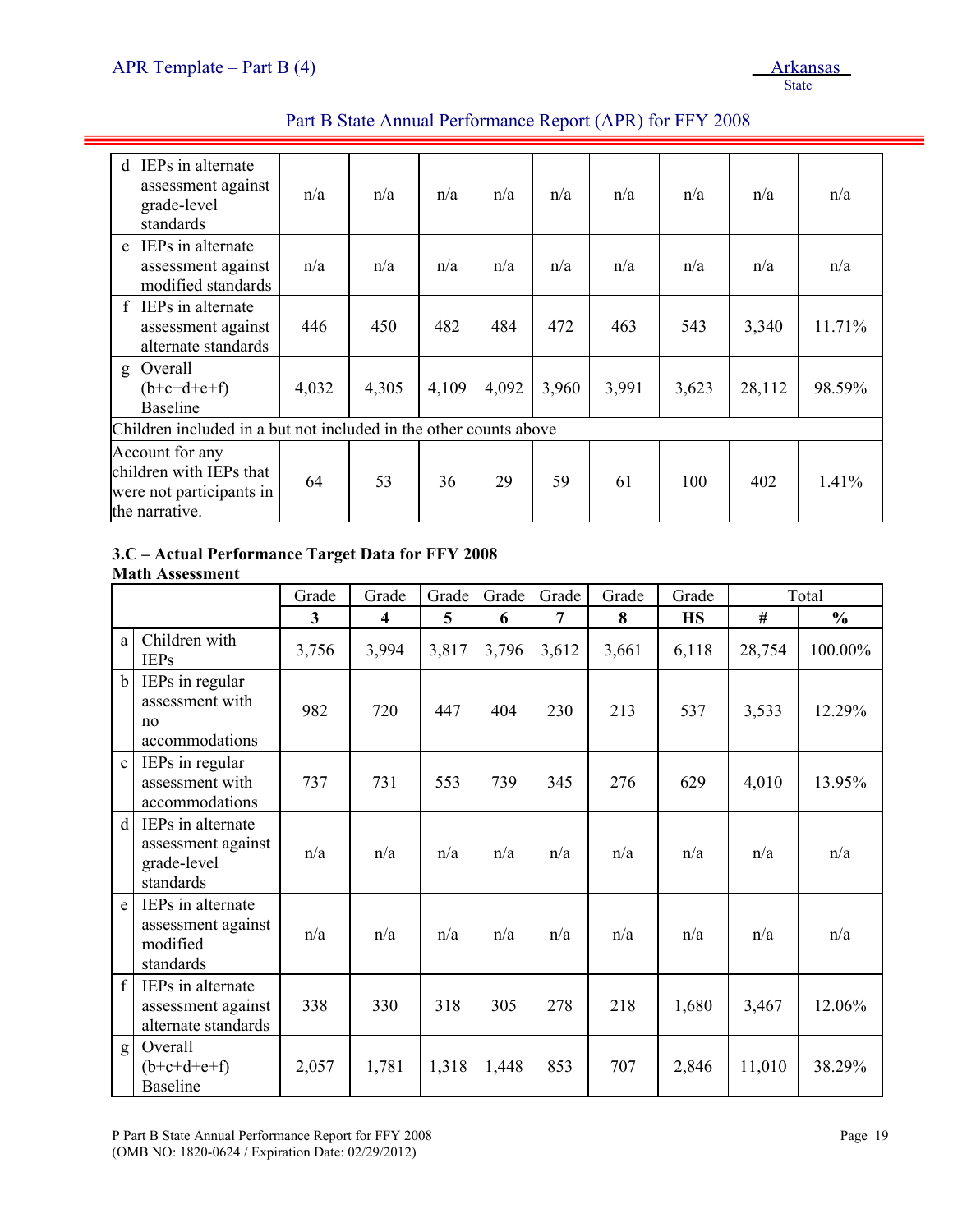|              | <b>Reading Assessment</b>                                           |                         |                         |       |       |       |       |       |        |               |
|--------------|---------------------------------------------------------------------|-------------------------|-------------------------|-------|-------|-------|-------|-------|--------|---------------|
|              |                                                                     | Grade                   | Grade                   | Grade | Grade | Grade | Grade | Grade |        | Total         |
|              |                                                                     | $\overline{\mathbf{3}}$ | $\overline{\mathbf{4}}$ | 5     | 6     | 7     | 8     | 11    | #      | $\frac{0}{0}$ |
| a            | Children with IEPs                                                  | 3,756                   | 3,994                   | 3,817 | 3,796 | 3,612 | 3,661 | 3,379 | 26,015 | 100.00%       |
| $\mathbf b$  | IEPs in regular<br>assessment with no<br>accommodations             | 661                     | 572                     | 380   | 250   | 180   | 267   | 79    | 2,389  | 9.18%         |
| $\mathbf{c}$ | IEPs in regular<br>assessment with<br>accommodations                | 203                     | 289                     | 279   | 261   | 203   | 334   | 88    | 1,657  | 6.37%         |
| d            | IEPs in alternate<br>assessment against<br>grade-level<br>standards | n/a                     | n/a                     | n/a   | n/a   | n/a   | n/a   | n/a   | n/a    | n/a           |
| e            | IEPs in alternate<br>assessment against<br>modified standards       | n/a                     | n/a                     | n/a   | n/a   | n/a   | n/a   | n/a   | n/a    | n/a           |
| f            | IEPs in alternate<br>assessment against<br>alternate standards      | 308                     | 327                     | 355   | 361   | 345   | 307   | 451   | 2,454  | 9.43%         |
| g            | Overall<br>$(b+c+d+e+f)$<br><b>Baseline</b>                         | 1,172                   | 1,188                   | 1,014 | 872   | 728   | 908   | 618   | 6,500  | 24.99%        |

# **Discussion of Improvement Activities Completed and Explanation of Progress or Slippage that Occurred for FFY 2008:**

**AYP:** 

The 2008-09 AYP rate for Arkansas districts with disability subgroups is 16.67%. This rate represents Arkansas' new AYP baseline. Previously, Arkansas reported AYP for each of two categories, mathematics and reading, which is in the State's Accountability Workbook. However, this does not align with the APR Part B Indicator Measurement Table for FFY2008. The IDEA Data & Research Office examined the Arkansas AYP results for 2005-06, 2006-07, 2007-08, and 2008-09 to determine a combined literacy and mathematics AYP status for each LEA annually as a guide for establishing new targets using the new methodology. The four year history of AYP rates for districts with disability subgroups is presented in Exhibit I-3.1.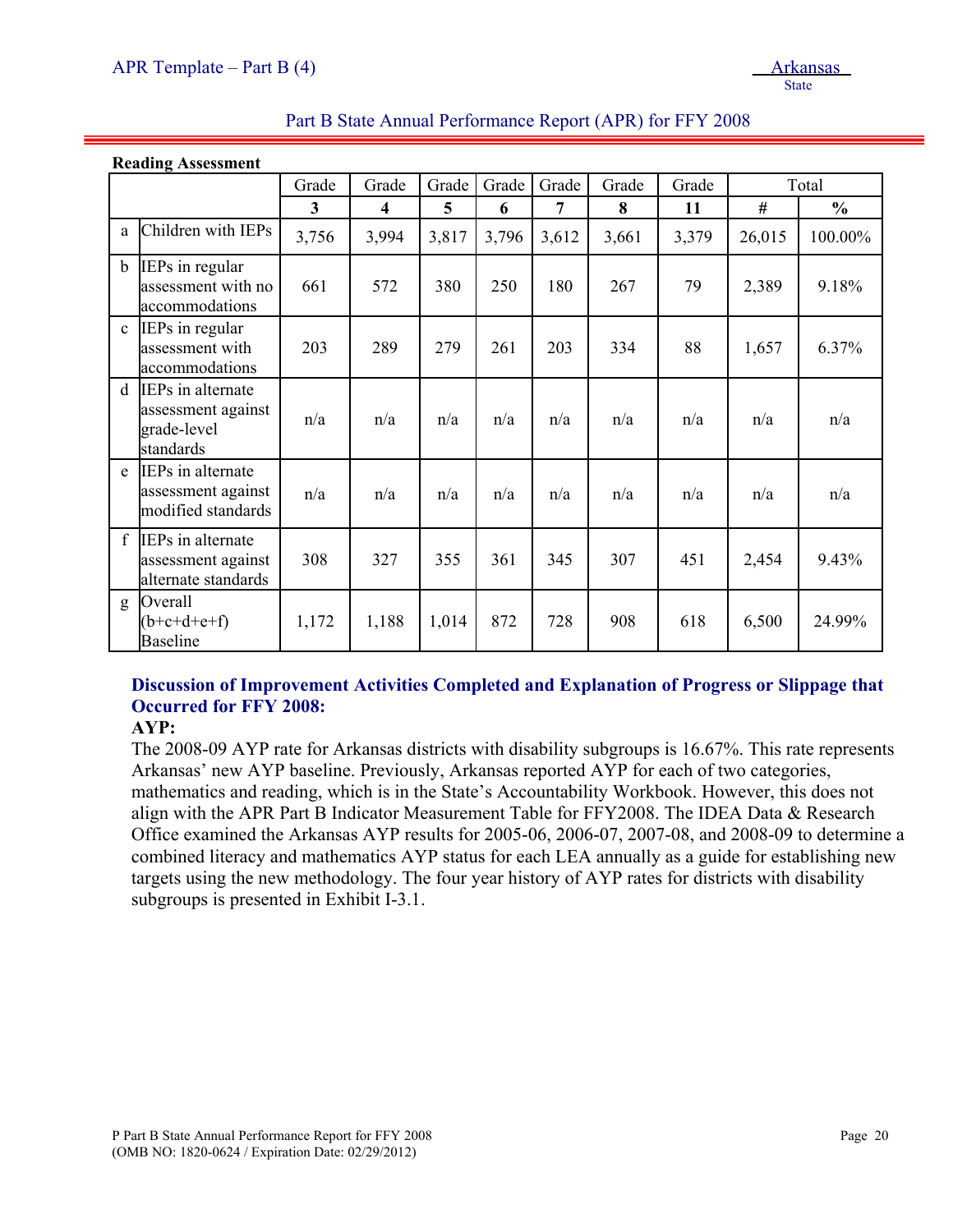

#### Part B State Annual Performance Report (APR) for FFY 2008

As illustrated in Exhibit I-3.1, in 2007-08 Arkansas saw a dramatic increase in the number of districts with disability subgroups meeting AYP. This was in part due to the inclusion of the high school math alternate portfolio. Although the 2008-09 AYP fell 42.52% from the previous year, it is an increase of 517.41% from the AYP rate in 2005-06.

#### **Participation: Mathematics**

The participation target is 95%; the 2008-09 participation rates fell slightly to 98.02% from 98.61% in 2007-08 (Exhibit I-3.2). The slight decline for participation was due, in part, to one district having a natural disaster during the testing period. Arkansas recognizes the need for continual efforts to ensure all students with disabilities participate in statewide assessments.

The rate of students with disabilities participating in statewide mathematics assessments has remained relatively steady with less than a one percentage point shift for the last three years. The ADE Curriculum, Assessment And Research Unit, in conjunction with the Special Education unit, continues to provide intensive training to special education teachers and administrators on the selection, use, and evaluation of accommodations for the benchmark exam. This training addresses how the possible misuse/overuse of accommodations could affect performance outcomes. Since initiating the intensive training, it was noted that the number of students who took the test without accommodations increased.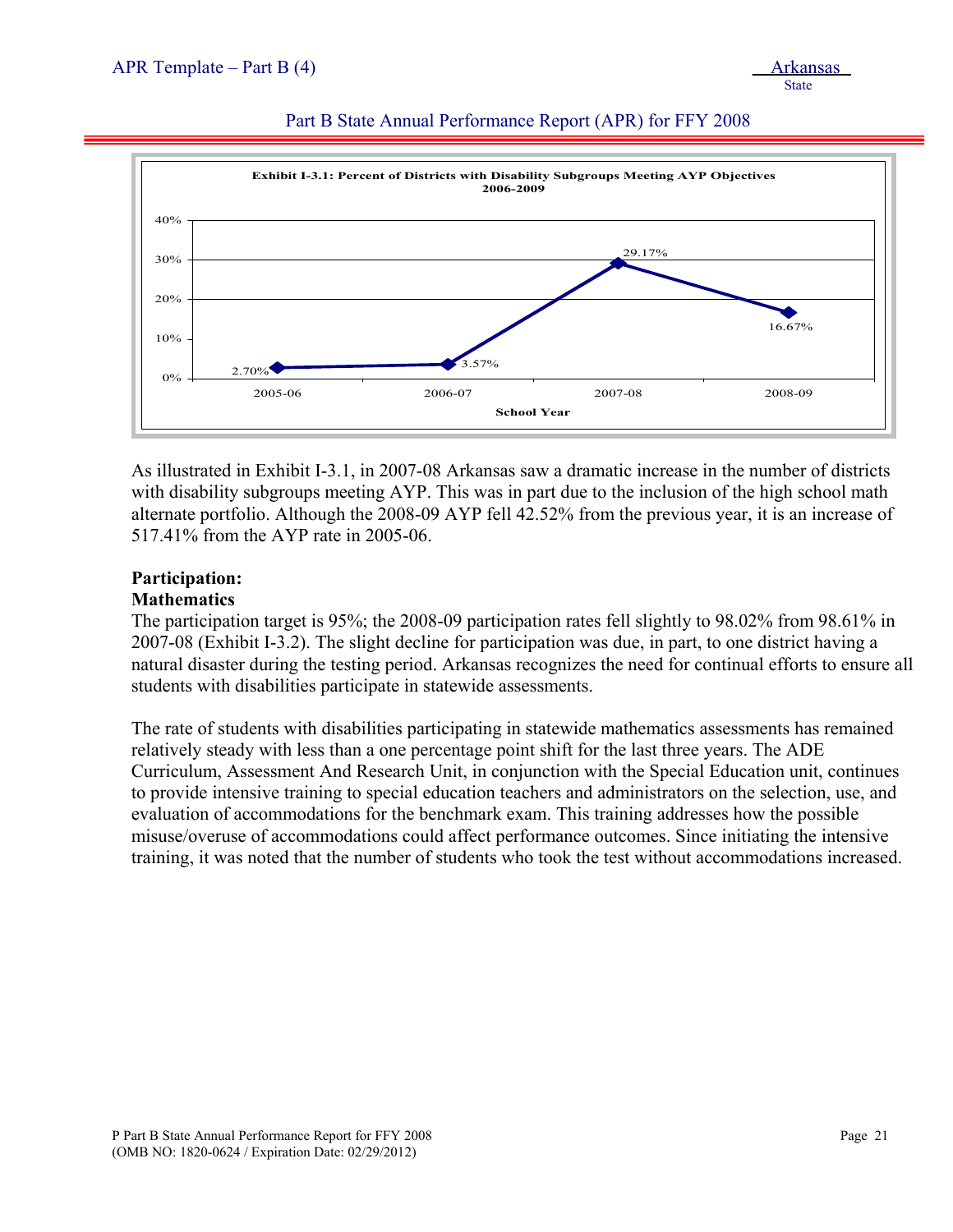

#### Part B State Annual Performance Report (APR) for FFY 2008

#### **Literacy**

The participation target is 95%; the 2008-09 participation rates fell slightly to 98.59% from 99.02% in 2007-08 (Exhibit I-3.2). The slight decline for participation was due, in part, to one district having a natural disaster during the testing period. Arkansas recognizes the need for continual efforts to ensure that all students with disabilities participate in statewide assessments.

The rate of students with disabilities participating in statewide literacy assessments has remained relatively steady. The ADE Curriculum, Assessment And Research Unit, in conjunction with the Special Education unit, continues to provide intensive training to special education teachers and administrators on the selection, use, and evaluation of accommodations for the benchmark exam. This training addresses how the possible misuse/overuse of accommodations could affect performance outcomes. Since initiating the intensive training it was noted that the number of students who took the test without accommodations increased.

#### **Performance Proficiency:**

The reporting of proficiency is now based on students who were enrolled in their school district for a full academic year. With this change, the proficiency rate for students with disabilities increased both in mathematics and literacy for 2008-09. The increases in the proficiency scores illustrate a continual improvement, but this increase in literacy was not sufficient to meet the target of 32.40% set in the SPP. It is very challenging for the State to show sharp gains in student performance within short periods of time. This performance score is a composite of all student scores across all the assessed grades, representing each instructional level and thousands of teachers statewide. A steady increase in the overall proficiency rate does represent a major effort on the part of teachers and local school officials to make a positive impact on the achievement of children with disabilities.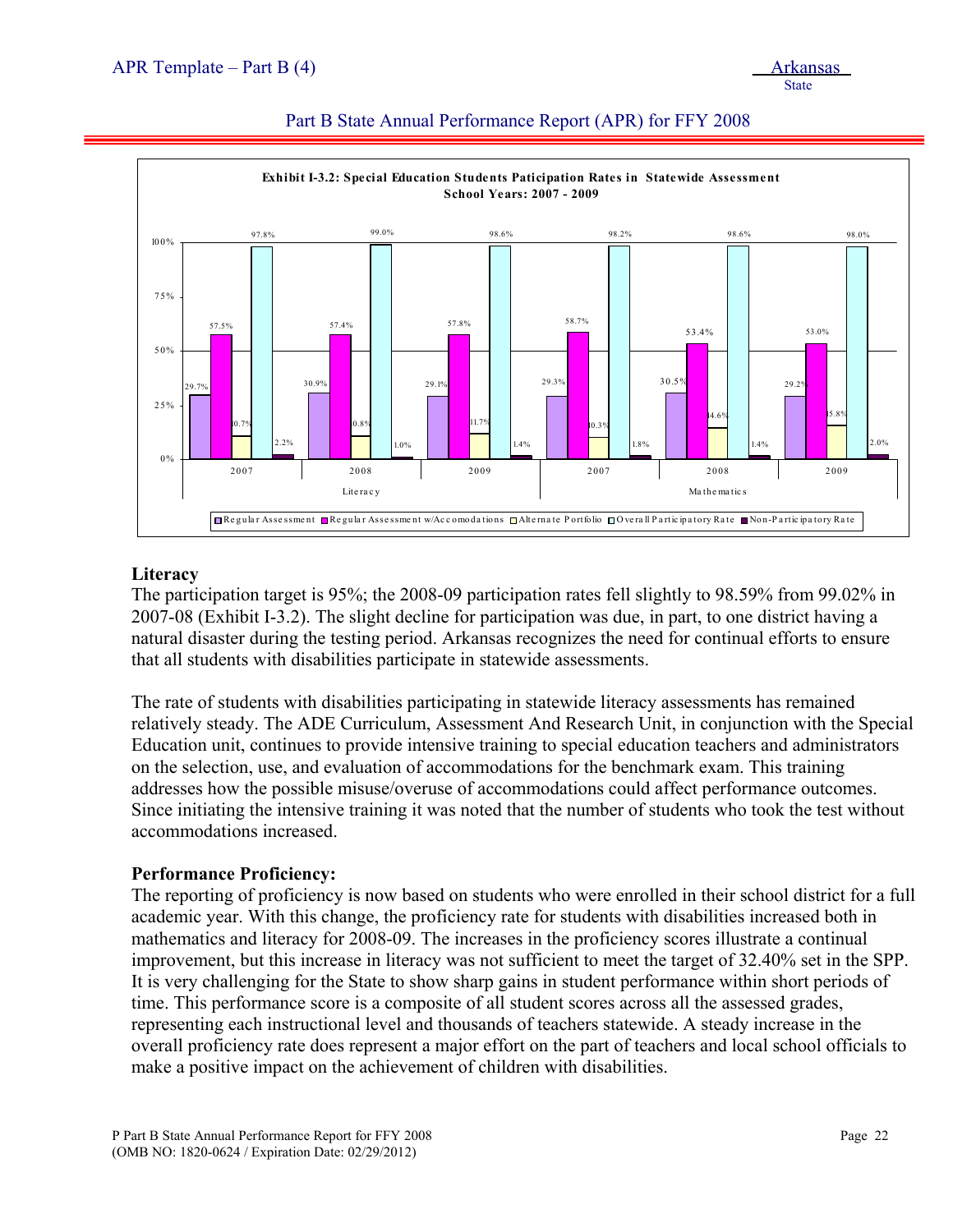#### Part B State Annual Performance Report (APR) for FFY 2008

#### **Mathematics**

i

Arkansas' NCLB plan outlines a 6.52 percentage point annual gain for all students in mathematics; therefore, the target for 2008-09 for students with disabilities is 38.10%. The mathematics proficiency rate reached 38.29%, exceeding the state target by 0.19 percentage points. Additionally, the 2008-09 rate is an increase of 24.08% from 2007-08 and a 215.55% increase since the 2004-05 school year. Exhibit I-3.3 displays a five-year comparison of mathematics proficiency.



#### **Literacy**

The percent point annual gain in literacy for all students under Arkansas' NCLB plan is 6.41; therefore, the target for 2008-09 for students with disabilities is 32.40%. The overall literacy proficiency rate reached 24.99%, a 25.27% increase from the previous year and a 269.67% increase since the 2004-05 school year. Although the increase is substantial it is still below the State's target for literacy. A fiveyear comparison is presented in Exhibit I-3.4.



#### **Activities completed in FFY 2008 include:**

Statewide Video Broadcast: A 3 hour statewide video broadcast in September 2008 provided specific information on assessment processes for both the benchmark and the alternate portfolio. This was broadcast to all of the regional Educational Service Cooperatives and other agencies equipped to receive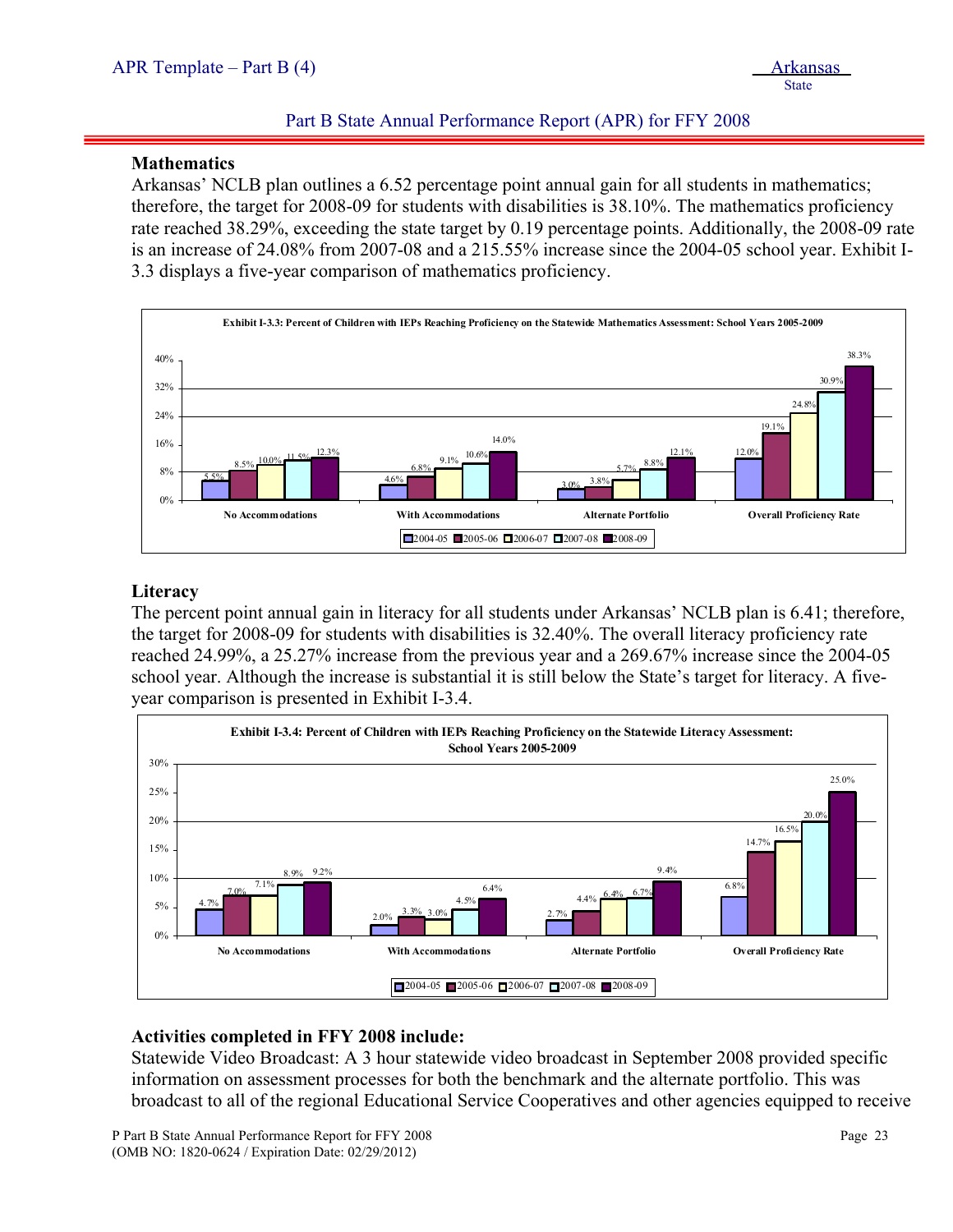#### Part B State Annual Performance Report (APR) for FFY 2008

the signal from the ADE studio. This training was presented by Charlotte Marvel of the Assessment and Curriculum Unit and Tom Hicks of the Special Education Unit. Interactive time was allowed for questions at the conclusion of the session. Additionally, regional assessment trainings were held in the spring of 2009 by the ADE Assessment Unit at the following locations: Fort Smith, Mountain Home, Jonesboro, Forrest City, Monticello, Hope and Little Rock.

Standards Based IEPs: The SEU sponsored a two day seminar for LEAs and other interested professionals in the spring of 2009 on Standards Based IEPs. Marla Holbrook from the Alabama Department of Education along with colleagues from the University of North Carolina and the Department of Education of South Carolina presented trainer of trainer information to prepare the LEAs for the new Standards Based IEP initiative of the SEU. This initiative will be rolled out during the spring of 2010 and implemented beginning the fall of 2011.

The use of Standards Based IEPs will require all student IEPs to be tied directly to the content standards which are the base for the benchmark exam. By linking the IEPs and related instruction directly to the standards, student performance is expected to improve.

ADE Initiatives: The Arkansas SPDG maintains a collaborative relationship with the broader ADE, and the SPDG staff is centrally involved in numerous ADE initiatives. The Closing the Achievement Gap (CTAG) initiative, Arkansas' Response to Intervention (RTI) model, involves a partnership crossing all units of the ADE. CTAG is broadly formulated on an infrastructure aligned with a problem solving, decision-making model and Response to Intervention design. Initiated in 2006-2007, the continuing focus is on systemic reform, and ensuring that districts are receiving the services and supports necessary (including positive behavioral supports) to identify and close the achievement gaps among diverse student populations. Arkansas SPDG personnel are also centrally involved on the ADE Leadership Team for the Differentiated Accountability Pilot for School Improvement. Beginning in 2009-2010, SPDG staff will participate on the Smart Accountability Support Teams for schools not meeting AYP through Arkansas' Smart Accountability framework. The SPDG-supported products and practices, such as the Literacy Matrix, RIDE Reading Intervention Bank, and PBSS will be used as part of the support system for these schools. Schools in Years 3-6 of School Improvement will be encouraged to use SIM Content Enhancement Routines as a core academic intervention in their schools beginning in Fall 2009.

Arkansas Adolescent Literacy Intervention Project: The Arkansas Adolescent Literacy Intervention Project, a collaborative effort of the SPDG, ADE, and the University of Central Arkansas' Mashburn Center for Learning, continued its focus on adolescent literacy in 2008-2009 by providing professional development and follow up to secondary educators (general and special education) in the Strategic Instruction Model (SIM). During Years 5 and 6 the Arkansas Adolescent Literacy Intervention Project expanded to include seven middle and high schools with 219 teachers participating in Strategic Instruction Model (SIM) training/implementation by the middle of Year 6. Nine SIM Apprentice Professional Developers completed the SIM Potential Professional Developer Institute and became fully certified SIM Professional Developers at the end of Year 6. This will dramatically increase Arkansas' capacity to offer SIM professional development across the state to general and special educators enabling them to better support Arkansas' struggling adolescent learners.

Literacy Intervention Program Menu: The Literacy Intervention Program Menu was developed in Year 5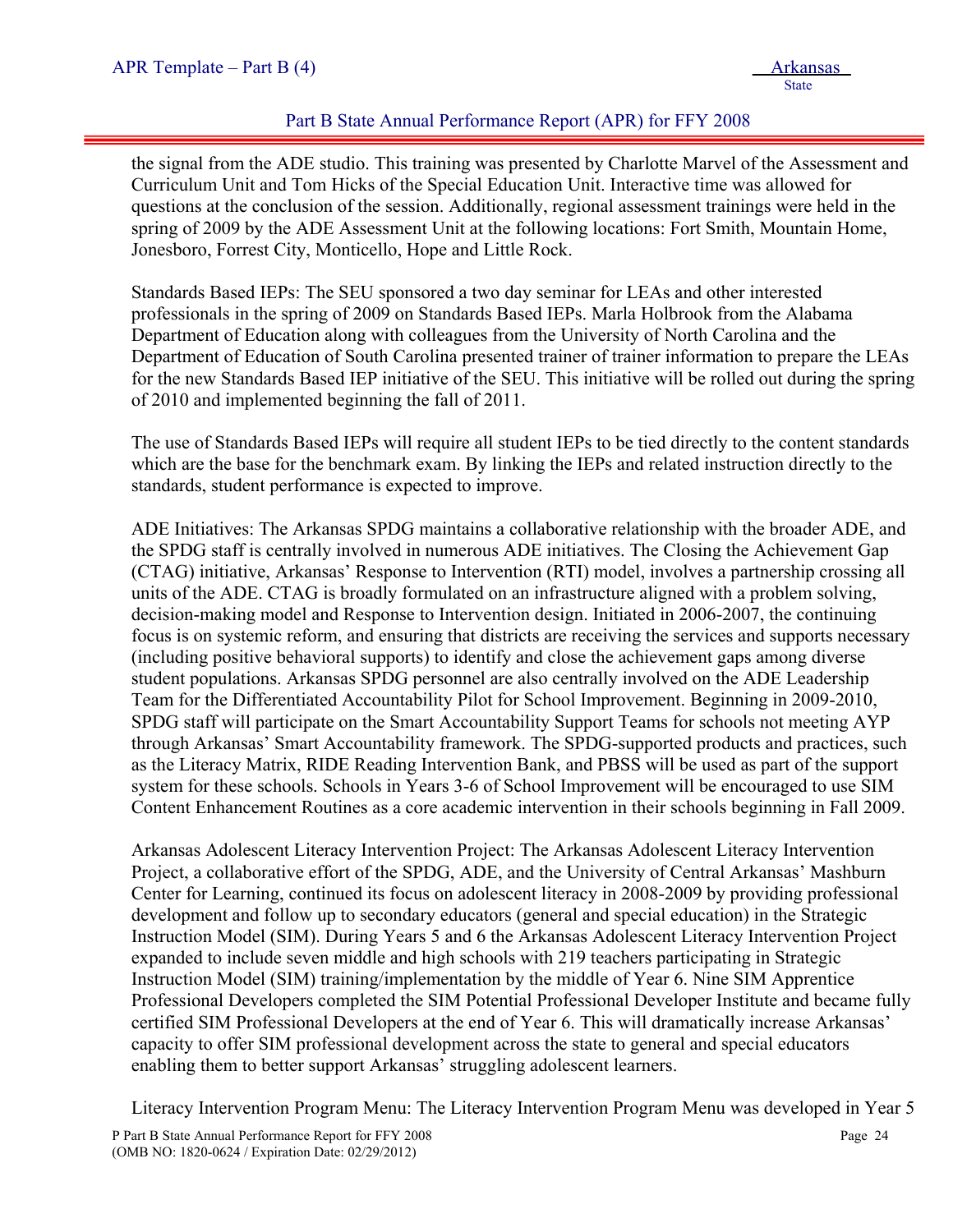#### Part B State Annual Performance Report (APR) for FFY 2008

and posted on the Arkansas IDEAS on-line professional development website at the beginning of Year 6. The primary goal of the Literacy Intervention Program Menu is to assist schools in the selection of research-based literacy intervention programs.

Arkansas Reading First Model: Professional development specifically designed to support the Arkansas Reading First Model is provided for teachers in grades K-3 in qualifying schools; however, K-12 special education teachers statewide are also targeted to participate in this high quality research–based professional development. This provides participating special education teachers an added degree of expertise in the teaching of reading and literacy. During Years 2-5 and Year 6 (no-cost extension year), the SIG/SPDG, Arkansas Reading First staff, and staff from the ADE K-12 Literacy Unit and Professional Development Unit partnered in supporting scientifically-based literacy strategies, with the SIG/SPDG staff taking the lead for non-responding students. In addition to being fused into other SPDG professional development and consultation, eighteen statewide, regional and school-based trainings involving a combination of the RIDE, Arkansas Literacy Matrix, Closing the Achievement Gap and *ChartMaker* were held for 763 school district participants during Years 5-6.

*ChartMaker:* The *ChartMaker* electronic progress monitoring tool was developed and posted on the SPDG website during Year 5. It was disseminated to Goal 1 Schools through onsite consultation visits and presented at various state and regional conferences including the Arkansas Reading First State conference in the summer of 2008.

Home Based Literacy and Partners in Literacy Trainings: During Years 5-6, 14 Home Based Literacy and Partners in Literacy trainings were conducted for 340 parents including three Train the Trainer Workshops attended by 32 Parent Mentors which produced 11 certified Parent Mentor Trainers. Participant ratings were available for 12 of the 14 trainings (302 participants). All (100%) of the 12 trainings received a rating of 4.0 or higher on a 5-point scale on the item "the likelihood that the training content would be used," with an average rating of 4.6**.** The certified Parent Mentor Trainers held three Home-Based Literacy Program presentations of their own with a total of 67 participants.

Literacy Practices and Trainings: A total of 10 Effective Literacy Practices (136 participants) and four Using Web-Based Literacy trainings (291 participants) were provided during Years 5-6. Participant ratings were available for 8 of these trainings (217 participants). All (100%) of these trainings received a rating of 4.0 or more on a scale of 5 on the item "the likelihood that the training content would be used," with an average rating of 4.7.

SPDG activities related to academic proficiency had more than 3,600 participants.

- SPRINT Training 387 participants
- SIM Content Enhancement Routines 335 participants
	- o Frame Routine
	- o Unit Organizer
	- o Word Mapping
	- o Clarifying Routine, Quality Assignment Routine
	- o Concept Comparison Routine
	- o Concept Mastery Routine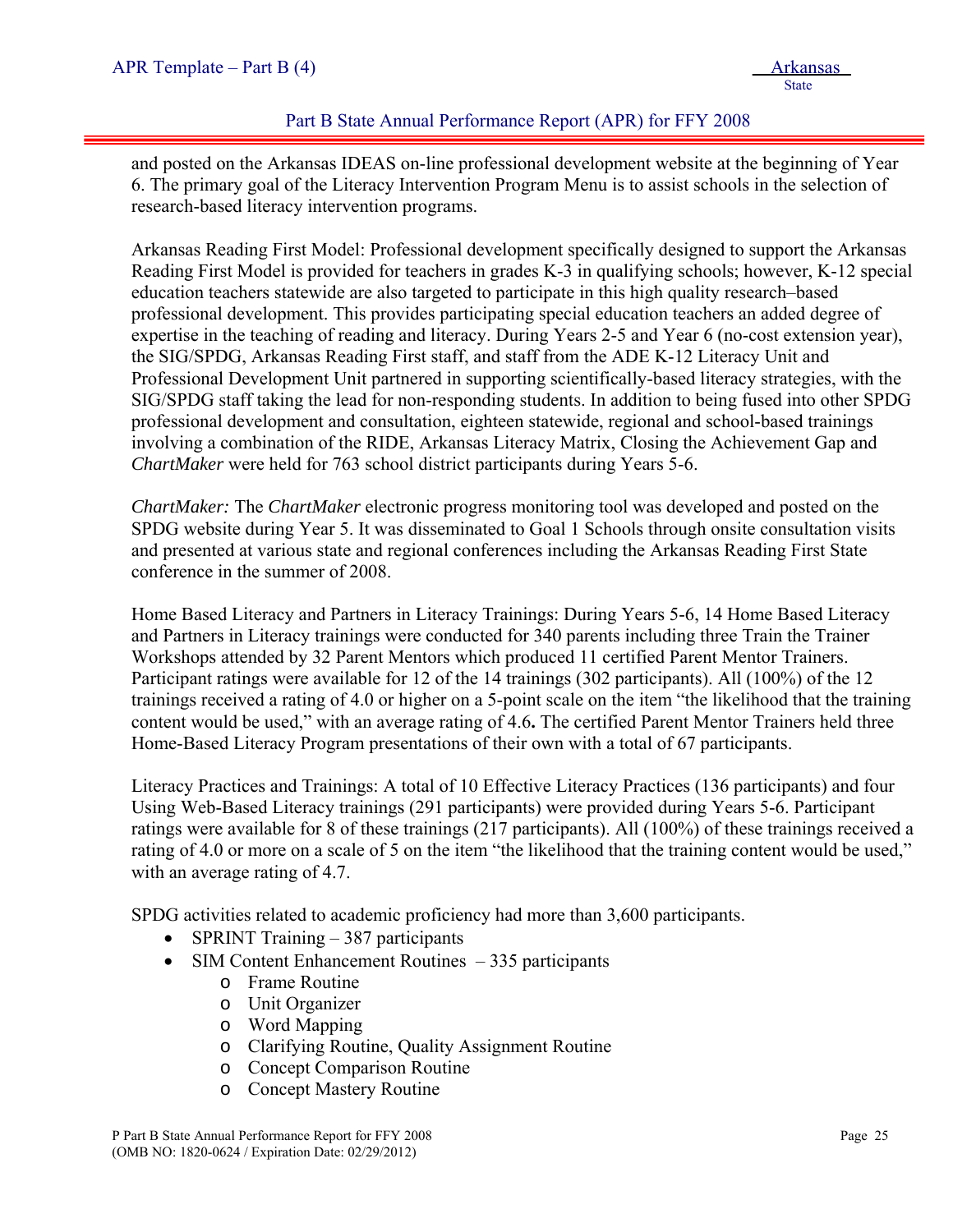#### Part B State Annual Performance Report (APR) for FFY 2008

- o Question Exploration Routine
- SIM Learning Strategies 319 participants
	- o Paragraph Writing
	- o First Letter Mnemonic
	- o LINCS Vocabulary
	- o Fundamentals of Sentence Writing
	- o Paraphrasing
	- o Sentence Writing
	- o Word ID
	- o SIM Overview and Sentence Writing
- Using Web-based Literacy Intervention Resources 291 participants
- AR Literacy Matrix  $&$  RIDE 69 participants
- RIDE: Reading Intervention Bank  $&$  Chartmaker 30 participants
- Effective Content Literacy Practices for Struggling Learners 18 participants
- Effective Content Literacy Practices for Secondary Struggling Learners 30 participants
- Effective Content Literacy Practices for Elementary Struggling Learners 36 participants
- Effective Literacy Practices for Struggling Readers & Closing the Achievement Gap 15 participants
- Home Based Positive Behavior/Partners in Positive Behavior 725 participants
- Closing the Achievement Gap 114 participants
- Onsite Consultations/Training 900 Participants
- Partners in Literacy  $-18$  participants
- Research Based Effective Classroom Practices 30 participants
- Response to Instruction  $-60$  participants

Other workshop titles included:

- Administering & Analyzing the DIBELS Oral Reading Fluency Assessment
- RtI: Early Intervention Services, Data-based Decision Making, Evidence-based Practice, and the SPRINT Process
- The PBSS SPRINT Process
- The PBSS Stop and Think Social Skills Training
- Stop and Think Social Skills Overview for Classified Staff
- Partners in Positive Behavior
- Closing the Achievement Gap & ChartMaker
- Stop & Think Parenting
- Arkansas CTAG (RtI/SPRINT) Model
- The School Prevention, Review, and Intervention Team (SPRINT) Process
- ADDRESS Data Entry and Analysis
- Effective Literacy Practices & Closing the Achievement Gap
- PBSS Implementation Planning
- Disobedient, Disruptive, Defiant, and Disturbed Students: Behavioral Interventions for Challenging Students
- PBSS in the Arkansas Closing the Achievement Gap Model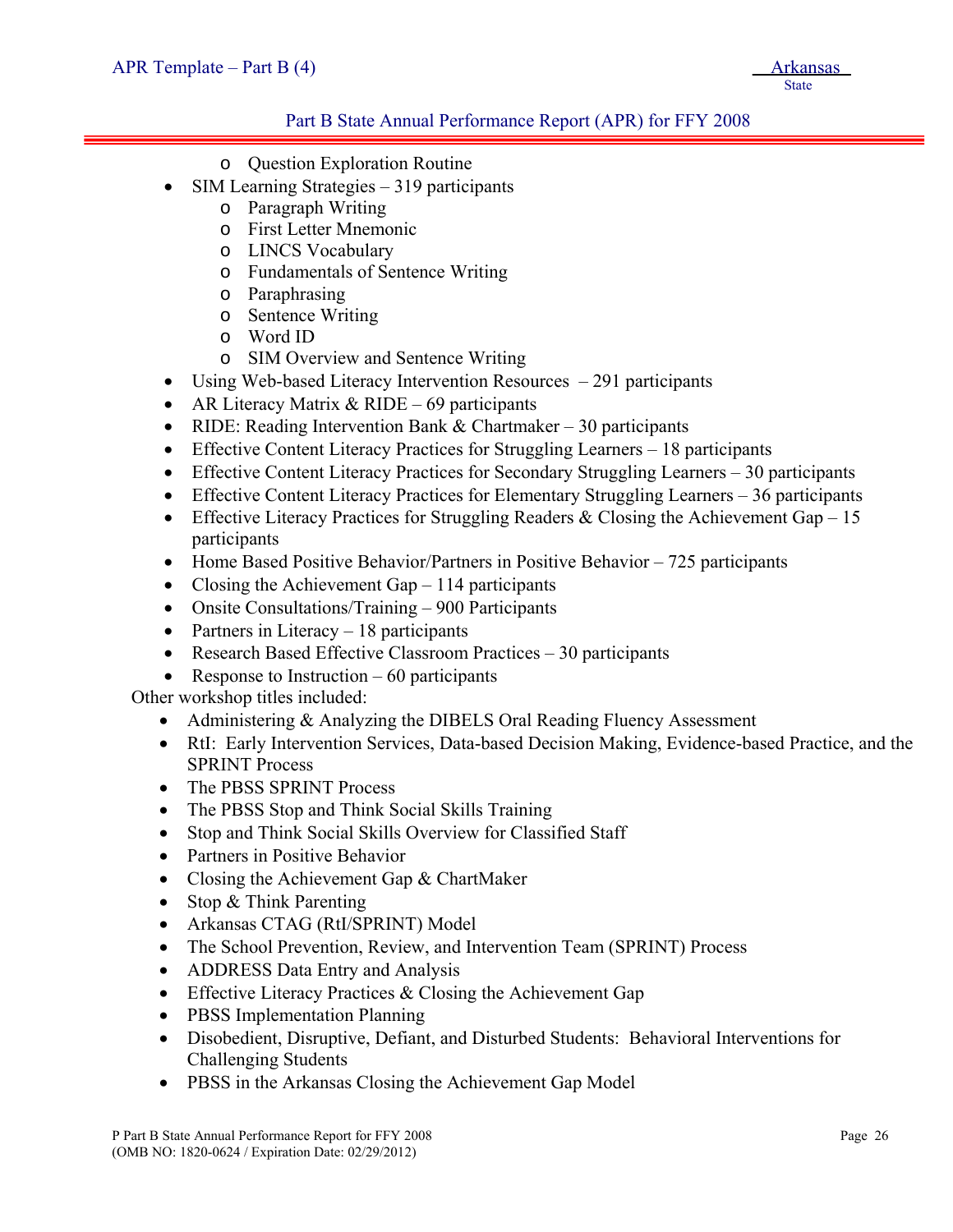#### Part B State Annual Performance Report (APR) for FFY 2008

The 2008 Special Show: The 2008 Special Show was held in Hot Springs, AR July of 2008 with a theme of planning for the future. Several sessions were devoted to assessment including portfolio preparations, alignment of standards to assessment, and other aspects of the assessment system in the state. More than 2000 participants attended this conference.

Arkansas Association of Special Education Administrators (AASEA): A special presentation was made to the Arkansas Association of Special Education Administrators (AASEA) at their meeting in Hot Springs in November 2008. Detailed information was presented on assessment and aligning instruction to state standards.

Regional Workshop: A regional workshop was held in August 2008 at the OUR Service Cooperative in Harrison, AR for administrators on the topics of assessment, achieving AYP targets, and improving scores of students with disabilities.

AR-LEARN: The Arkansas Local Education Agency Resource Network (AR-LEARN) continues to expand and assist LEAs in meeting the challenges of providing quality special education services to address the needs of students. More than 900 teachers and administrators participated in workshops offered by AR-LEARN. AR-LEARN workshops cut across many APR indicators.

Workshops related to assessment included:

- Social Communication Emotional Regulation Transactional Support (SCERTS)
- Autism Diagnostic Observation System (ADOS)

#### **Revisions, with Justification, to Proposed Targets/Improvement Activities/Timelines/Resources for FFY 2008:**

There were revisions to the AYP targets. Previously, Arkansas reported AYP for each of two categories, mathematics and reading, which is in the State's Accountability Workbook. However, this does not align with the APR Part B Indicator Measurement Table for FFY2008. The IDEA Data & Research Office examined the Arkansas AYP results for 2005-06, 2006-07, 2007-08, and 2008-09 to determine a combined literacy and mathematics AYP status for each LEA annually as a guide for establishing new targets using the new methodology. Improvement activities, timelines, and resources were updated in the SPP to reflect activities across the State. See pages 32-33 and 36-38 of the SPP.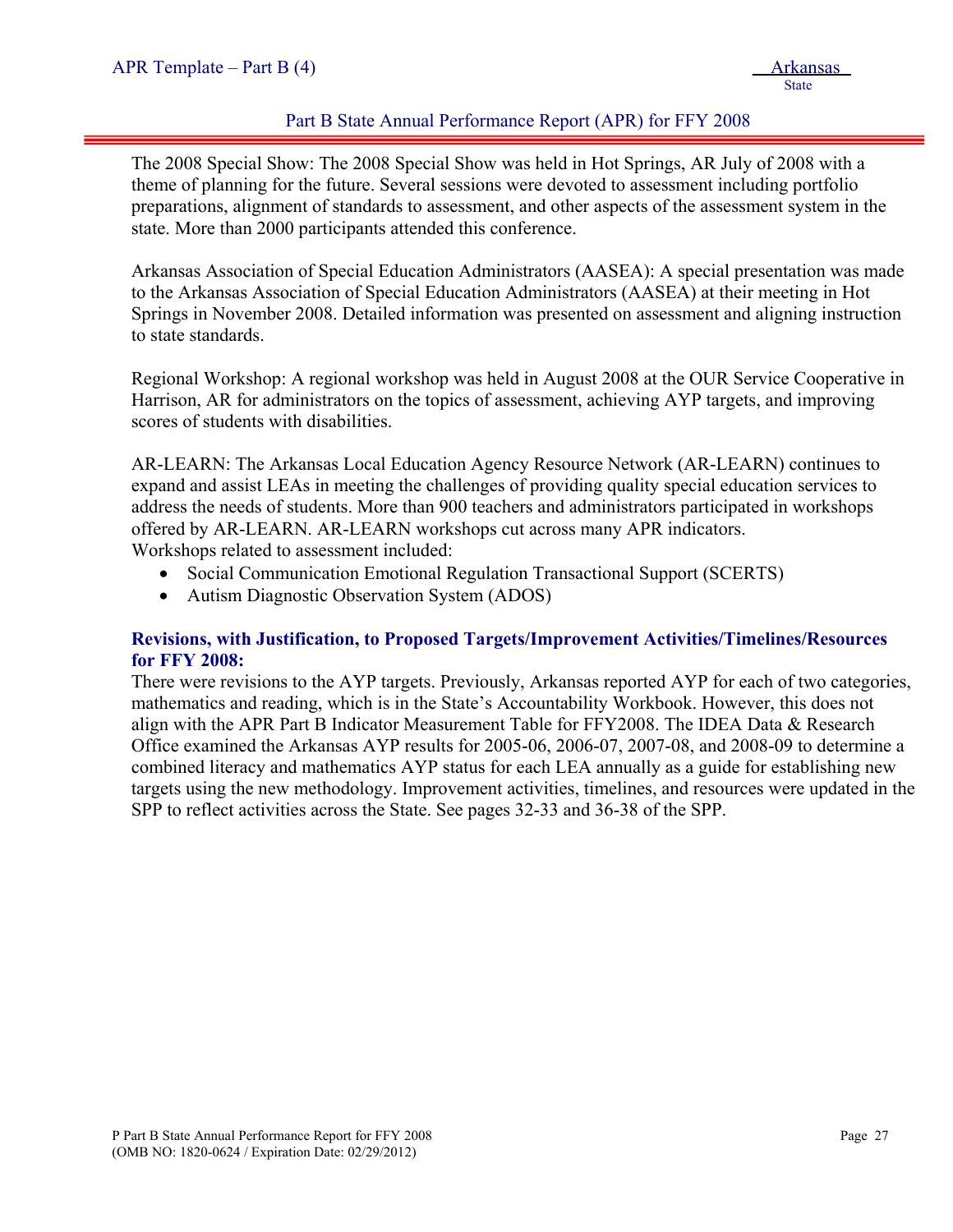#### Part B State Annual Performance Report (APR) for FFY 2008

## **Monitoring Priority: FAPE in the LRE**

#### **Indicator 04: Rates of Suspension and Expulsion**

- A. Percent of districts that have a significant discrepancy in the rate of suspensions and expulsions of greater than 10 days in a school year for children with IEPs; and
- B. Percent of districts that have: (a) a significant discrepancy, by race or ethnicity, in the rate of suspensions and expulsions of greater than 10 days in a school year for children with IEPs; and (b) policies, procedures or practices that contribute to the significant discrepancy and do not comply with requirements relating to the development and implementation of IEPs, the use of positive behavioral interventions and supports, and procedural safeguards. (20 U.S.C. 1416(a)(3)(A); 1412(a)(22))

#### **Measurement:**

- A. Percent  $=$   $[$   $|$   $\#$  of districts that have a significant discrepancy in the rates of suspensions and expulsions for greater than 10 days in a school year of children with IEPs) divided by the (# of districts in the State)] times 100.
	- C. Percent  $=$  [ $#$  of districts that have: (a) a significant discrepancy, by race or ethnicity, in the rates of suspensions and expulsions of greater than 10 days in a school year of children with IEPs; and (b) policies, procedures or practices that contribute to the significant discrepancy and do not comply with requirements relating to the development and implementation of IEPs, the use of positive behavioral interventions and supports, and procedural safeguards) divided by the (# of districts in the State)] times 100.

Include State's definition of "significant discrepancy." Note: This indicator is now being reported a year in arrear. 4B is new for FFY 2009. Baseline, targets and improvement activities are to be provided with the FFY 2009 APR, due February 1, 2011.

| <b>FFY</b>      | <b>Measurable and Rigorous Target</b>                                                                                                                                                                                                                                                                                                                                                                                                                                                                                                                                |
|-----------------|----------------------------------------------------------------------------------------------------------------------------------------------------------------------------------------------------------------------------------------------------------------------------------------------------------------------------------------------------------------------------------------------------------------------------------------------------------------------------------------------------------------------------------------------------------------------|
| <b>FFY 2008</b> | A. Percent = $[(# of \text{ districts that have a significant discrepancy in the rates of})]$<br>suspensions and expulsions for greater than 10 days in a school year of children with<br>IEPs) divided by the $(\# \text{ of districts in the State})$ times 100: 7.11%                                                                                                                                                                                                                                                                                             |
|                 | B. Percent = $[(# of districts that have: (a) a significant discrepancy, by race or$<br>ethnicity, in the rates of suspensions and expulsions of greater than 10 days in a<br>school year of children with IEPs; and (b) policies, procedures or practices that<br>contribute to the significant discrepancy and do not comply with requirements<br>relating to the development and implementation of IEPs, the use of positive<br>behavioral interventions and supports, and procedural safeguards) divided by the $#$<br>of districts in the State) times 100: N/A |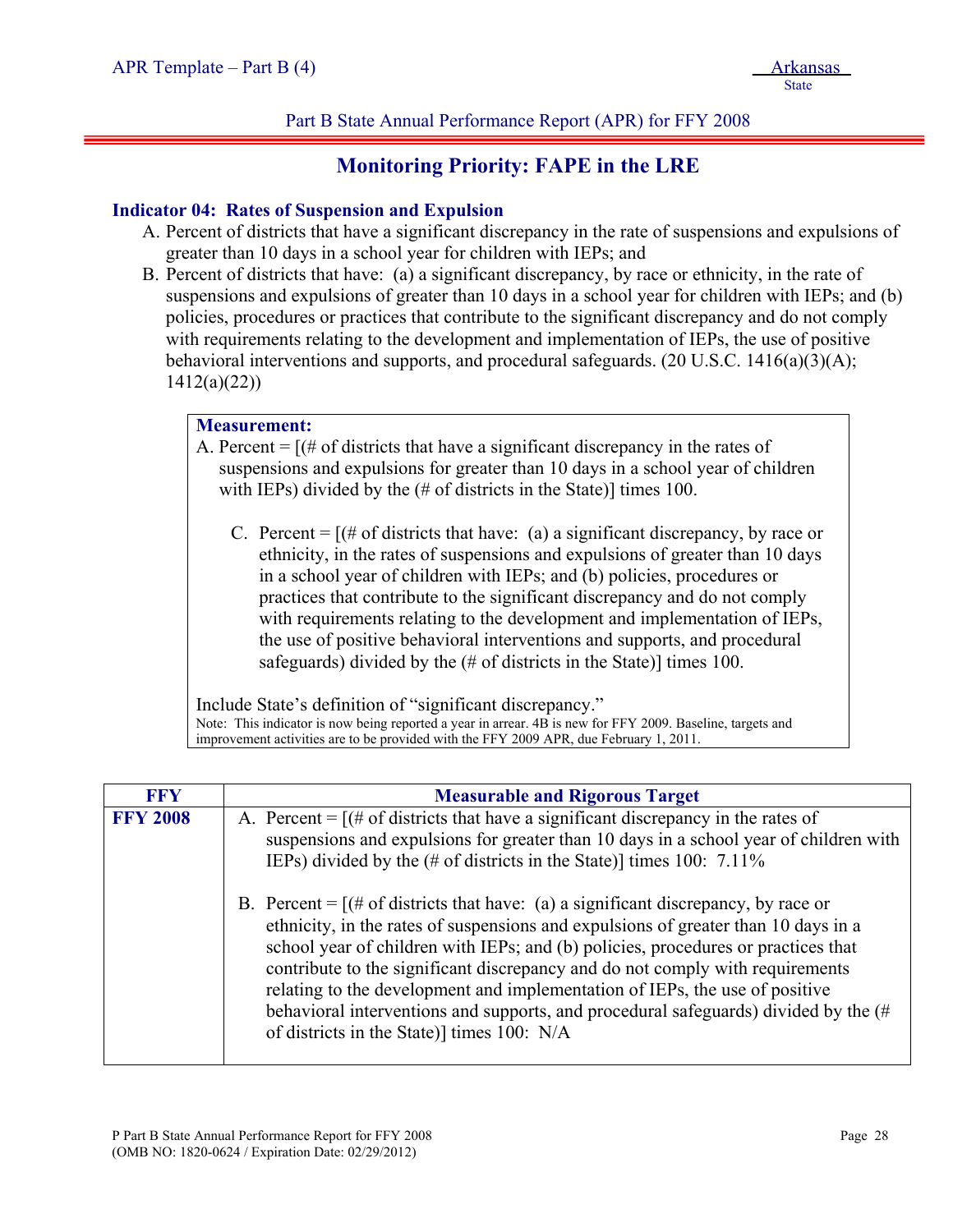#### Part B State Annual Performance Report (APR) for FFY 2008

#### **Definition of Significant Discrepancy and Methodology**

An LEA with a comparative percentage point difference greater than 1.24 is identified as having a significant difference. Arkansas collects discipline data at the building level for all students through the Arkansas Public School Computer Network (APSCN). Discipline data are submitted to APSCN during Cycle 7 (June) each year. Upon closing the cycle, the ADE Special Education Unit receives two data pulls, an aggregate unduplicated count of all students by race meeting the greater than 10 days out-of school suspensions or expulsions and a student level file for children with disabilities which is aggregated into the 618 reporting. The two sets of data allow for the comparative analysis. Formula: Suspension/expulsion rate for children with disabilities – Suspension/expulsion rate for all students = Difference between Special Education  $\&$  all students.

In addition, weighted risk ratios are calculated to identify if any district is suspending or expelling students of a racial/ethnic group at a greater rate than other racial/ethnic groups. An LEA with a weighted risk ratio greater than 4 is identified as having a significant difference for 4B.

#### **Actual Target Data:**

A. In 2007-08, 563 children with disabilities had out-of-school suspensions greater than 10 days or were expelled. Through the State's monitoring system, 30 of 255 districts were identified as having significant discrepancies in the rates of suspensions and expulsions of children with disabilities for greater than 10 days in a school year, resulting in a State rate of 11.76%.

| <b>Total Number of LEAs</b> | <b>Number of LEAs that have</b><br><b>Significant Discrepancies</b> | <b>Percent</b> |  |
|-----------------------------|---------------------------------------------------------------------|----------------|--|
| 255                         |                                                                     | $11.76\%$      |  |

**Review of Policies, Procedures, and Practices:** For each of the 30 LEAs that the State identified, in 2007-08, as having a significant discrepancy in the rate of suspensions and expulsions of greater than 10 days in a school year for children with IEPs, the State reviewed LEAs policies, procedures and practices relating to the development and implementation of IEPs, the use of positive behavioral interventions and supports, and procedural safeguards via an LEA self assessment and its Arkansas Comprehensive School Improvement Plan (ACSIP). The State verified each LEA's self assessment and ACSIP through desk audits and/or onsite visits to determine whether an LEA was in compliance with Part B requirements. The review of policies, procedures, and practices resulted in five findings of noncompliance. The noncompliance was related to practice and each LEA, under the State's direction, took corrective steps to ensure compliance in one or more of the following areas:

- The LEA is conducting functional behavior assessments and implementing a behavior intervention plan on students with disabilities (SWD) if the manifestation determination review determines the behavior was a manifestation of the disability.
- The LEA is reviewing previously developed behavior intervention plans for SWD if the manifestation determination review determines the behavior was a manifestation of the disability.
- The LEA will consider all factors such as the child's behavior in previous incidents that resulted in a series of removals, the length of each removal, total amount of time removed, and the proximity of the removals to one another before removing the student for more than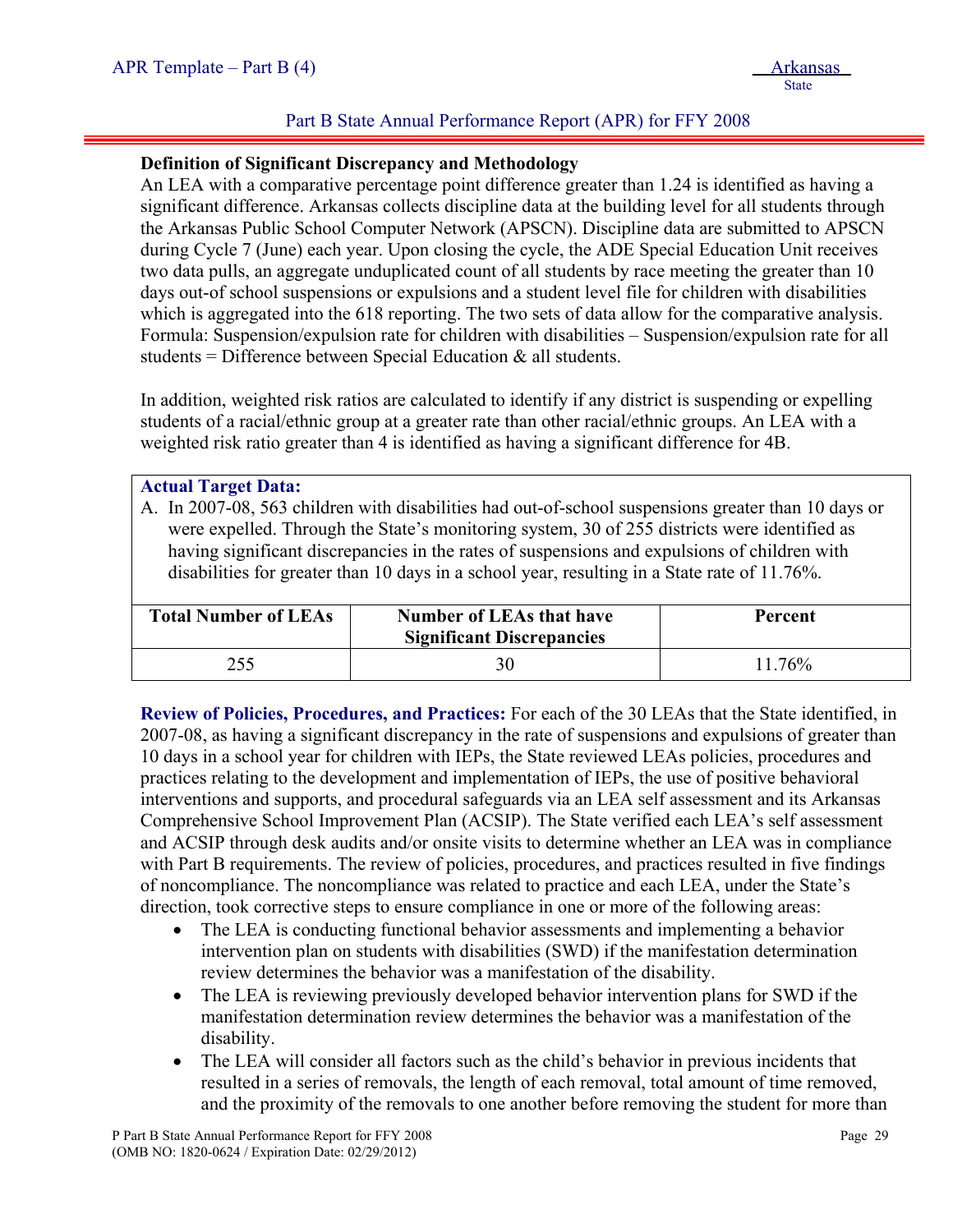#### Part B State Annual Performance Report (APR) for FFY 2008

10 cumulative days during the school year or the child has been subjected to a series of removals that constitute a pattern totaling more than 10 days in a school year.

• The LEA will conduct a manifestation determination within 10 school days of any decision to change the placement on students who violate a code of student conduct.

LEAs were required to submit plans addressing the non-compliance to the SEU and the M/PE staff verified the implementation of the plans via follow-up visits prior to clearing the non-compliance within the one-year timeline.

Each identified district conducts a self assessment of policy, procedures, and practices which is submitted to the ADE Special Education Unit's Monitoring and Program Effectiveness (M/PE) section. The self assessments are reviewed by a single contractor to ensure continuity and reliability of the process. The reviewer specifically looks for procedural safeguards related to discipline, functional behavior assessments, positive behavioral support, and intervention planning as well as if the district is accessing the Arkansas Behavioral Intervention Consultants (BICS). If any questions arise, the reviewer contacts the district for clarification and requests a resubmission if necessary. If a district fails to comply with any requests made by the reviewer, the Associate Director of Special Education is notified for further action.

In addition to the self assessment, Arkansas has a long-standing practice of requiring districts to address any significant discrepancy in discipline in their Arkansas Comprehensive School Improvement Plan (ACSIP). The M/PE section staff and education consultants work with the identified districts to assist in conducting root cause analysis relative to the discipline data at the building and classroom level. The M/PE section along with an education consultant reviews and approves all final ACSIP submissions to ensure compliance with State discipline policy, procedures and practices. Any district initially submitting an ACSIP that does not meet discipline policy, procedures, and practices requirements must revise its ACSIP accordingly before receiving approval. Once the review is completed the Associate Director of Special Education sends a letter informing the district superintendent and special education administrator of the districts compliance or noncompliance with IDEA.

#### **Discussion of Improvement Activities Completed and Explanation of Progress or Slippage that Occurred during FFY 2008:**

In 2007-08, the unduplicated count of students suspended or expelled for greater than 10 days dropped from 654 to 563, a reduction of 81 SWD. However, the number of districts triggering on suspension/expulsion rose from 19 districts to 30. The State failed to meet the target of 7.11% by 4.65 percentage points. This is a significant slippage and a root cause analysis has been conducted to identify underlying issues. However, relative to the 2007-08 data, an initial examination of the 2008- 09 data (22 districts) revealed a re-alignment of the rate with previous years resulting in a 26.66% rate of improvement.

Many factors influence the rate of suspension and expulsion. As previously reported one area that is a continual struggle in these economic times is the availability of funds to support school based mental health initiatives. The ADE continues to work with the School-Based Mental Health (SBMH) Network; however, due to funding constraints, grants have been reduced and no new districts have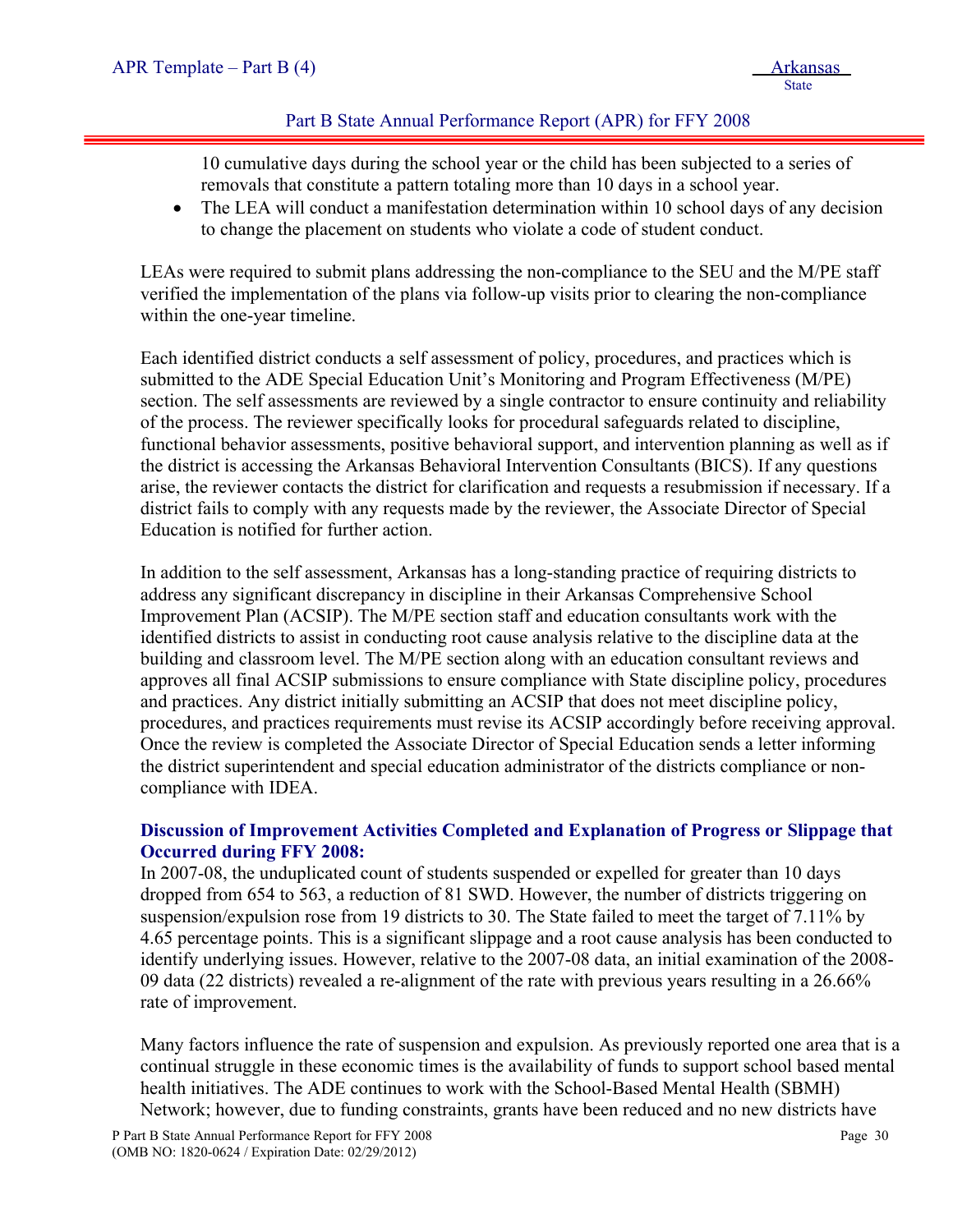#### Part B State Annual Performance Report (APR) for FFY 2008

been added to the network. Districts with SBMH services report a direct correlation between the provision of SBMH services and reduction in the number and type of discipline referrals. Data validity and reliability is another influential factor. Historically, the number of districts identified as having significant discrepancies in the rates of suspensions and expulsions of children with disabilities for greater than 10 days in a school year had remained relatively unchanged until 2007-08. Further, districts rarely triggered multiple years in a row. However, the 2007-08 analysis, based on possible data anomalies noted above resulting from the State's shift from aggregate to student level data and an error in the State data collection system, found ten (10) districts triggering in this area for a second consecutive year.

Another factor could be changes in personnel. Anecdotally, there is evidence that as administrators change in a district so does the approach to discipline. The ADE recognizes that it is imperative to continually provide training opportunities for administrators and staff responsible for disciplinary actions in their schools. Therefore, AR-LEARN hosted Jose Martin on March 3, 2009 to address "Suspension/Expulsion of Students with Disabilities: The Legal Do's and Don'ts and Conducting Solid Manifestation Hearings."

Targeted activities for this indicator are aligned with the State Personnel Development Grant, Behavior Intervention Consultants, and AR-LEARN.

ADE Initiatives: The Arkansas SPDG maintains a collaborative relationship with the broader ADE, and the SPDG staff is centrally involved in numerous ADE initiatives. The Closing the Achievement Gap (CTAG) initiative, Arkansas' Response to Intervention (RTI) model, involves a partnership crossing all units of the ADE. CTAG is broadly formulated on an infrastructure aligned with a problem solving, decision-making model and Response to Intervention design. Initiated in 2006- 2007, the continuing focus is on systemic reform, and ensuring that districts are receiving the services and supports necessary (including positive behavioral supports) to identify and close the achievement gaps among diverse student populations. Arkansas SPDG personnel are also centrally involved on the ADE Leadership Team for the Differentiated Accountability Pilot for School Improvement. Beginning in 2009-2010, SPDG staff will participate on the Smart Accountability Support Teams for schools not meeting AYP through Arkansas' Smart Accountability framework. The SPDG-supported products and practices, such as the Literacy Matrix, RIDE Reading Intervention Bank, and PBSS will be used as part of the support system for these schools. Schools in Years 3-6 of School Improvement will be encouraged to use SIM Content Enhancement Routines as a core academic intervention in their schools beginning in Fall 2009.

SPDG activities related to discipline had more than 2,600 participants.

- SPRINT training 387 participants
- Home Based Positive Behavior/Partners in Positive Behavior 725 participants
- Closing the Achievement Gap  $-78$  participants
- PBSS Foundations (Time Out and Stop  $&$  Think Social Skills) 653 participants

• Advanced Behavioral Interventions in the Classrooms – 309 participants

Workshop titles include

• Disobedient, Disruptive, Defiant, and Disturbed Students: Behavioral Interventions for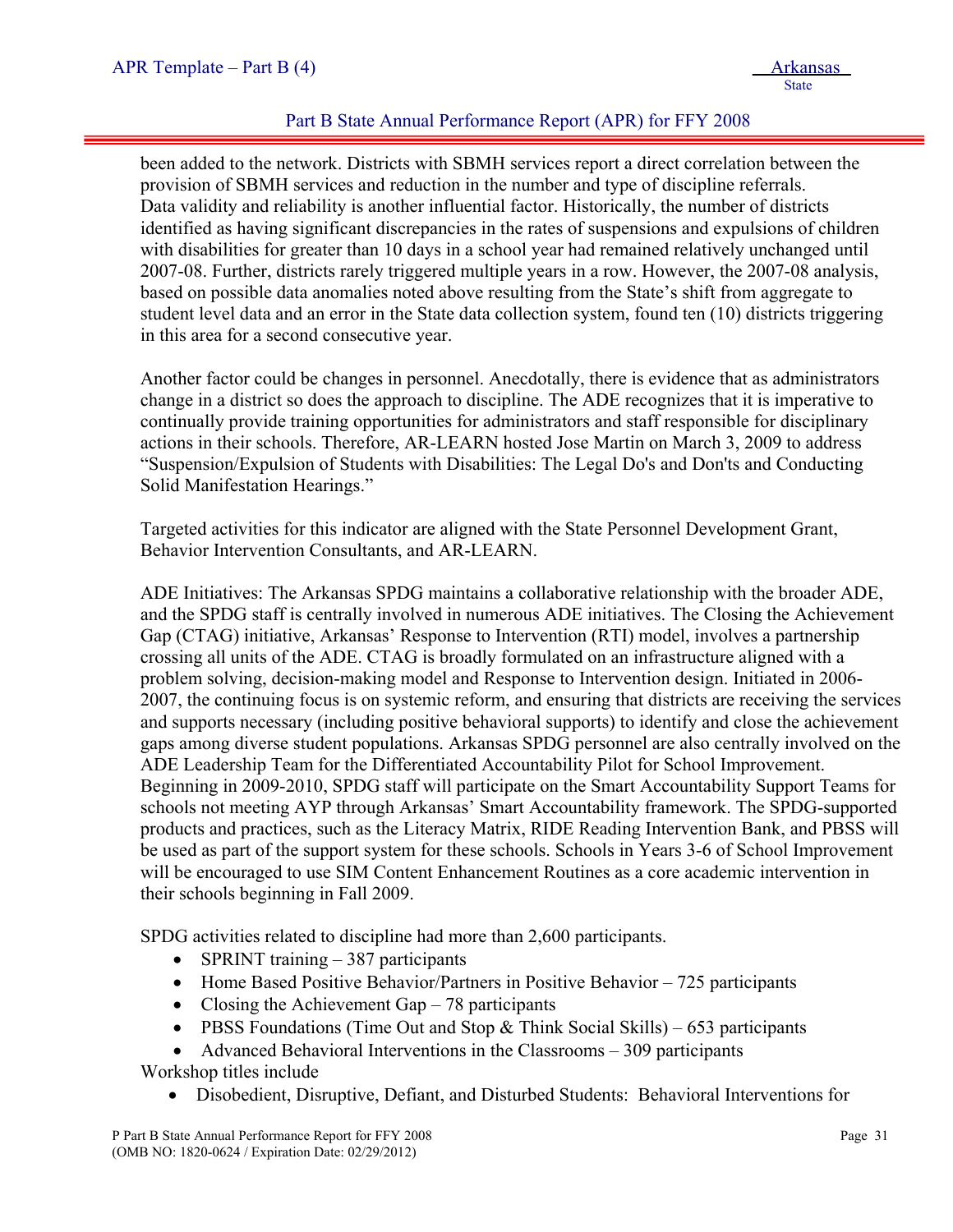#### Part B State Annual Performance Report (APR) for FFY 2008

Challenging Students

- PBSS Implementation Planning
- RtI: Early Intervention Services, Data-based Decision Making, Evidence-based Practice, and the SPRINT Process
- The PBSS SPRINT Process
- The PBSS Stop and Think Social Skills Training
- Stop and Think Social Skills Overview for Classified Staff
- Partners in Positive Behavior
- Closing the Achievement Gap & ChartMaker
- Stop & Think Parenting
- Arkansas CTAG (RtI\SPRINT) Model
- The School Prevention, Review, and Intervention Team (SPRINT) Process
- Closing the Achievement Gap
- ADDRESS Data Entry and Analysis
- Effective Literacy Practices & Closing the Achievement Gap

Centralized Intake and Referral/Consultant Unified Intervention Team (CIRCUIT): CIRCUIT referred 243 service requests to the Behavior Intervention Consultants (BICs). These consultants are part of the regional cadre of special education consultants as explained on the CIRCUIT web page <http://arksped.k12.ar.us/sections/circuit.html>). Services can be requested by parents, guardians, caregivers, school personnel, or any other concerned party. CIRCUIT provides school personnel and parents with an easy access process to obtain support for students with disabilities with behavior problems that could lead to disciplinary action.

AR-LEARN: The Arkansas Local Education Agency Resource Network (AR-LEARN) continues to expand its assistance to LEAs in meeting the challenges of providing quality special education services to address the needs of students. More than 900 teachers and administrators participated in workshops offered by AR-LEARN. AR-LEARN workshops cut across many APR indicators. Workshops included:

- Discrete Trial Training
- Positive Behavioral Supports
- Social Communication Emotional Regulation Transactional Support (SCERTS)
- Writing Positive Behavior Plans
- Data Collection Behavior Plans

AR-LEARN conducted numerous workshops targeting the instruction of students with Autism. Workshops included:

- Program Writing Autism
- Social and Behavioral Interventions Autism
- Professional Development in Autism
- Autism Diagnostic Observation System (ADOS)
- Strategies for Teaching Autism based on Research (STAR)
- Structured Teaching for Students with Autism (TEACCH)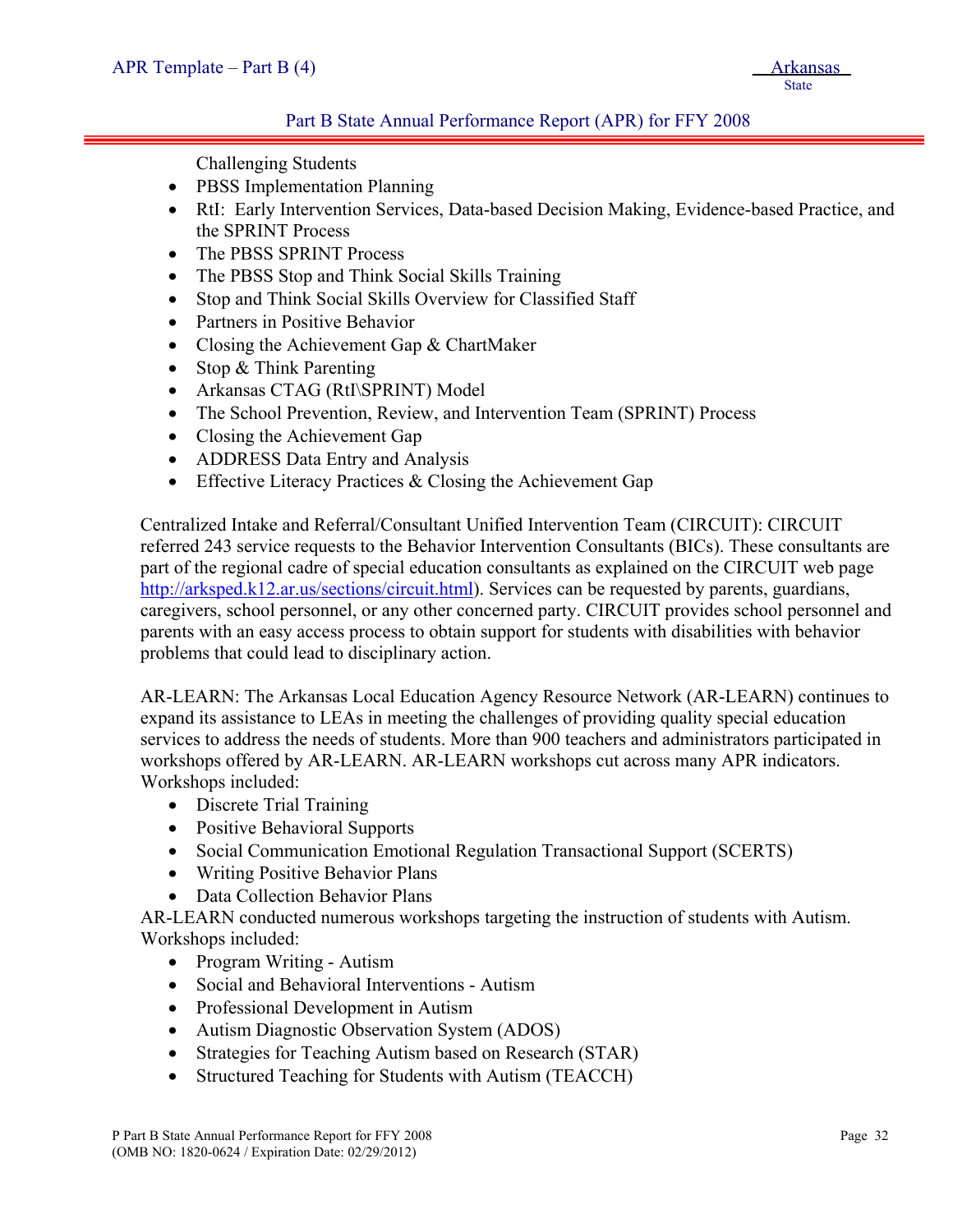| <b>Statement from the Response Table</b><br><b>State's Response</b><br>The districts identified as having significant discrepancies<br>The State's failure to describe how the State<br>reviewed, and if appropriate, required<br>revisions to LEAs' policies, procedures and<br>submit it to the ADE Special Education Unit's Monitoring<br>practices relating to the development and<br>and Program Effectiveness (M/PE) section. For each of the<br>implementation of IEPs, the use of positive<br>19 LEAs identified as having a significant discrepancy in<br>behavioral interventions and supports, and<br>the rate of suspensions and expulsions of greater than 10<br>procedural safeguards to ensure compliance<br>days in a school year for children with IEPs, the State<br>reviewed LEAs' policies, procedures and practices relating<br>with the IDEA, for the LEAs identified with<br>significant discrepancies for FFY 2006<br>to the development and implementation of IEPs, the use of<br>constitutes noncompliance with 34 CFR<br>positive behavioral interventions and supports, and<br>§300.170(b).<br>procedural safeguards via an LEA self assessment,<br>Arkansas Comprehensive School Improvement Plan<br>(ACSIP) and onsite monitoring. The State reviewed each<br>LEA's self assessment and ACSIP through desk audits<br>and/or onsite visits to determine whether an LEA was in<br>compliance with Part B requirements. Onsite reviews<br>resulted in two findings of non-compliance related to<br>practice and each LEA, under the State's direction, took<br>corrective steps to ensure compliance. LEAs were required<br>to submit plans addressing the non-compliance to the SEU<br>and the M/PE staff verified the implementation of the plans<br>via follow-up visits prior to clearing the non-compliance<br>within the one-year timeline.<br>As noted in the revised Part B Indicator<br>Measurement Table, in reporting on this<br>procedures, and practices which is submitted to the ADE<br>indicator in the FFY 2008 APR, due<br>Special Education Unit's Monitoring and Program<br>February 1, 2010, the State must again<br>Effectiveness (M/PE) section. The self assessments are<br>describe the results of the State's<br>reviewed by a single contractor to ensure continuity and<br>examination of data from FFY 2007 (2007-<br>reliability of the process. The reviewer specifically looks<br>2008). In addition, the State must describe<br>for procedural safeguards related to discipline, functional<br>the review, and if appropriate, revision of<br>behavior assessments, positive behavioral support, and<br>intervention planning as well as if the district is accessing<br>policies, procedures and practices relating<br>to the development and implementation of<br>the Arkansas Behavioral Intervention Consultants (BICS).<br>the IEPs, the use of positive behavioral<br>If any questions arise, the reviewer contacts the district for<br>interventions and supports, and procedural<br>clarification and requests a resubmission if necessary. If a<br>district fails to comply with any requests made by the<br>safeguards to ensure compliance with the<br>reviewer, the Associate Director of Special Education is<br>IDEA for LEAs identified with significant<br>discrepancies in FFY 2006 and FFY 2007,<br>notified for further action.<br>as required by 34 CFR §300.170(b).<br>In addition to the self assessment, Arkansas has a long-<br>standing practice of requiring districts to address any<br>significant discrepancy in discipline in their Arkansas<br>Comprehensive School Improvement Plan (ACSIP). The | <b>Additional Information Required by the OSEP APR Response Table for this Indicator:</b> |                                                                                                                              |  |  |  |  |
|----------------------------------------------------------------------------------------------------------------------------------------------------------------------------------------------------------------------------------------------------------------------------------------------------------------------------------------------------------------------------------------------------------------------------------------------------------------------------------------------------------------------------------------------------------------------------------------------------------------------------------------------------------------------------------------------------------------------------------------------------------------------------------------------------------------------------------------------------------------------------------------------------------------------------------------------------------------------------------------------------------------------------------------------------------------------------------------------------------------------------------------------------------------------------------------------------------------------------------------------------------------------------------------------------------------------------------------------------------------------------------------------------------------------------------------------------------------------------------------------------------------------------------------------------------------------------------------------------------------------------------------------------------------------------------------------------------------------------------------------------------------------------------------------------------------------------------------------------------------------------------------------------------------------------------------------------------------------------------------------------------------------------------------------------------------------------------------------------------------------------------------------------------------------------------------------------------------------------------------------------------------------------------------------------------------------------------------------------------------------------------------------------------------------------------------------------------------------------------------------------------------------------------------------------------------------------------------------------------------------------------------------------------------------------------------------------------------------------------------------------------------------------------------------------------------------------------------------------------------------------------------------------------------------------------------------------------------------------------------------------------------------------------------------------------------------------------------------------------------------------------------------------------------------------------------------------------------------------------------------------------------------------------------------------------------------------------------------------------------------------------------------------------------------------------------------------------------------------------------------------------------------------------------------------------------------------------------------------------------------------------------------------------------------------------------------|-------------------------------------------------------------------------------------------|------------------------------------------------------------------------------------------------------------------------------|--|--|--|--|
|                                                                                                                                                                                                                                                                                                                                                                                                                                                                                                                                                                                                                                                                                                                                                                                                                                                                                                                                                                                                                                                                                                                                                                                                                                                                                                                                                                                                                                                                                                                                                                                                                                                                                                                                                                                                                                                                                                                                                                                                                                                                                                                                                                                                                                                                                                                                                                                                                                                                                                                                                                                                                                                                                                                                                                                                                                                                                                                                                                                                                                                                                                                                                                                                                                                                                                                                                                                                                                                                                                                                                                                                                                                                                              |                                                                                           |                                                                                                                              |  |  |  |  |
|                                                                                                                                                                                                                                                                                                                                                                                                                                                                                                                                                                                                                                                                                                                                                                                                                                                                                                                                                                                                                                                                                                                                                                                                                                                                                                                                                                                                                                                                                                                                                                                                                                                                                                                                                                                                                                                                                                                                                                                                                                                                                                                                                                                                                                                                                                                                                                                                                                                                                                                                                                                                                                                                                                                                                                                                                                                                                                                                                                                                                                                                                                                                                                                                                                                                                                                                                                                                                                                                                                                                                                                                                                                                                              |                                                                                           | in 2006-07 were required to complete a self assessment and                                                                   |  |  |  |  |
| identified districts to assist in conducting root cause                                                                                                                                                                                                                                                                                                                                                                                                                                                                                                                                                                                                                                                                                                                                                                                                                                                                                                                                                                                                                                                                                                                                                                                                                                                                                                                                                                                                                                                                                                                                                                                                                                                                                                                                                                                                                                                                                                                                                                                                                                                                                                                                                                                                                                                                                                                                                                                                                                                                                                                                                                                                                                                                                                                                                                                                                                                                                                                                                                                                                                                                                                                                                                                                                                                                                                                                                                                                                                                                                                                                                                                                                                      |                                                                                           | Each identified district conducts a self assessment of policy,<br>M/PE section staff and education consultants work with the |  |  |  |  |

# Part B State Annual Performance Report (APR) for FFY 2008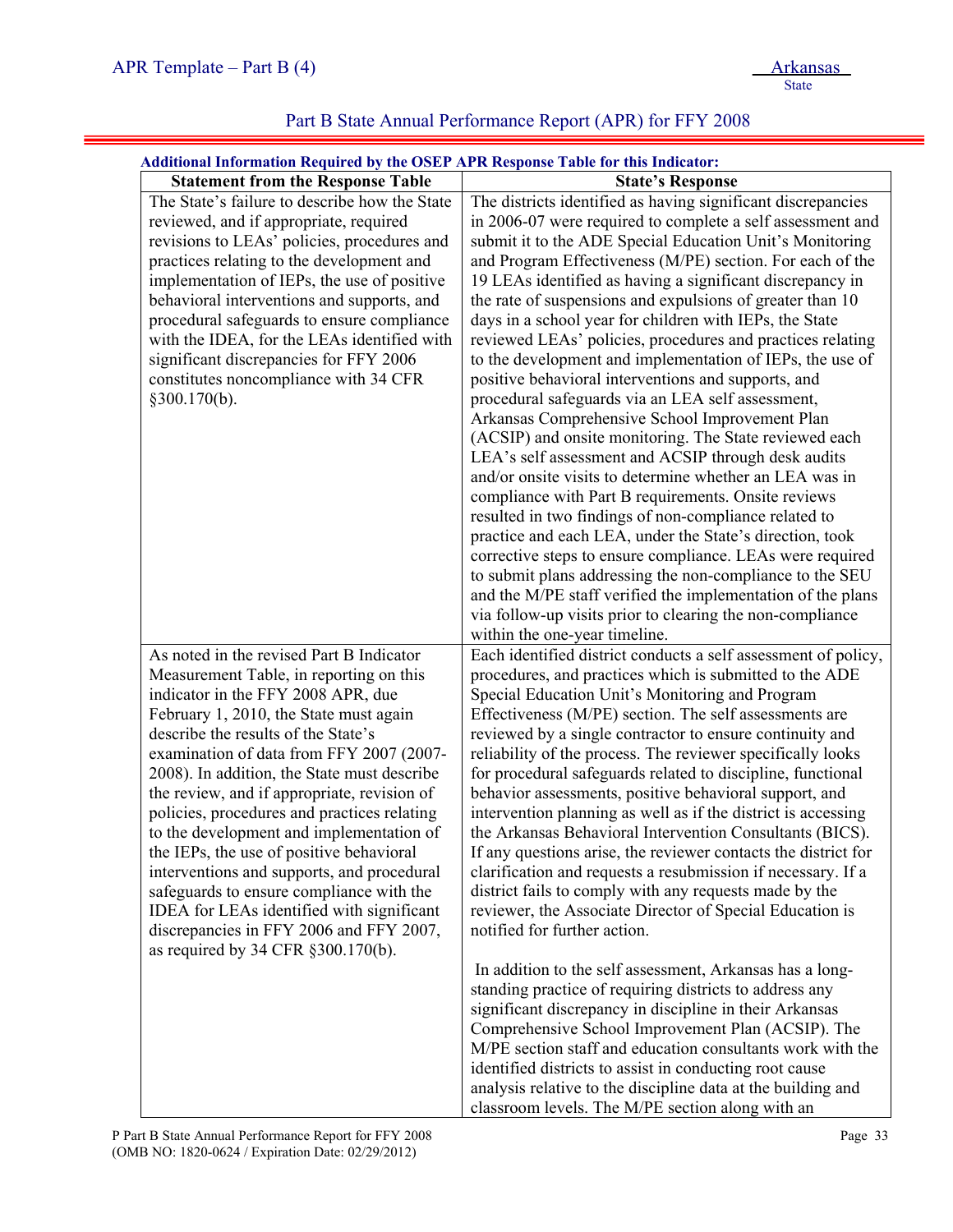| education consultant reviews and approves all final ACSIP<br>submissions to ensure compliance with State discipline<br>policy, procedures and practices. Any district initially<br>submitting an ACSIP that does not meet discipline policy,<br>procedures, and practices requirements must revise its<br>ACSIP accordingly before receiving approval. Once the<br>review is completed the Associate Director of Special<br>Education sends a letter informing the district<br>superintendent and special education administrator of the<br>district's compliance or non-compliance with 34 CFR<br>§300.170(b). If noncompliance is noted, the State, through<br>the M/PE staff, will continue to work with LEAs to ensure<br>compliance is achieved. |
|-------------------------------------------------------------------------------------------------------------------------------------------------------------------------------------------------------------------------------------------------------------------------------------------------------------------------------------------------------------------------------------------------------------------------------------------------------------------------------------------------------------------------------------------------------------------------------------------------------------------------------------------------------------------------------------------------------------------------------------------------------|
|                                                                                                                                                                                                                                                                                                                                                                                                                                                                                                                                                                                                                                                                                                                                                       |

#### **Revisions, with Justification, to Proposed Targets/Improvement Activities/Timelines/Resources for FFY 2008:**

Reporting of the indicator is a year in arrear; therefore, the target is the same as FFY 2007 and targets for reporting in FFY 2009 and FFY 2010 have been adjusted to reflect this change. Improvement activities were expanded in the SPP to incorporate the various activities conducted across the State. See pages 43 and 45-46 in the SPP.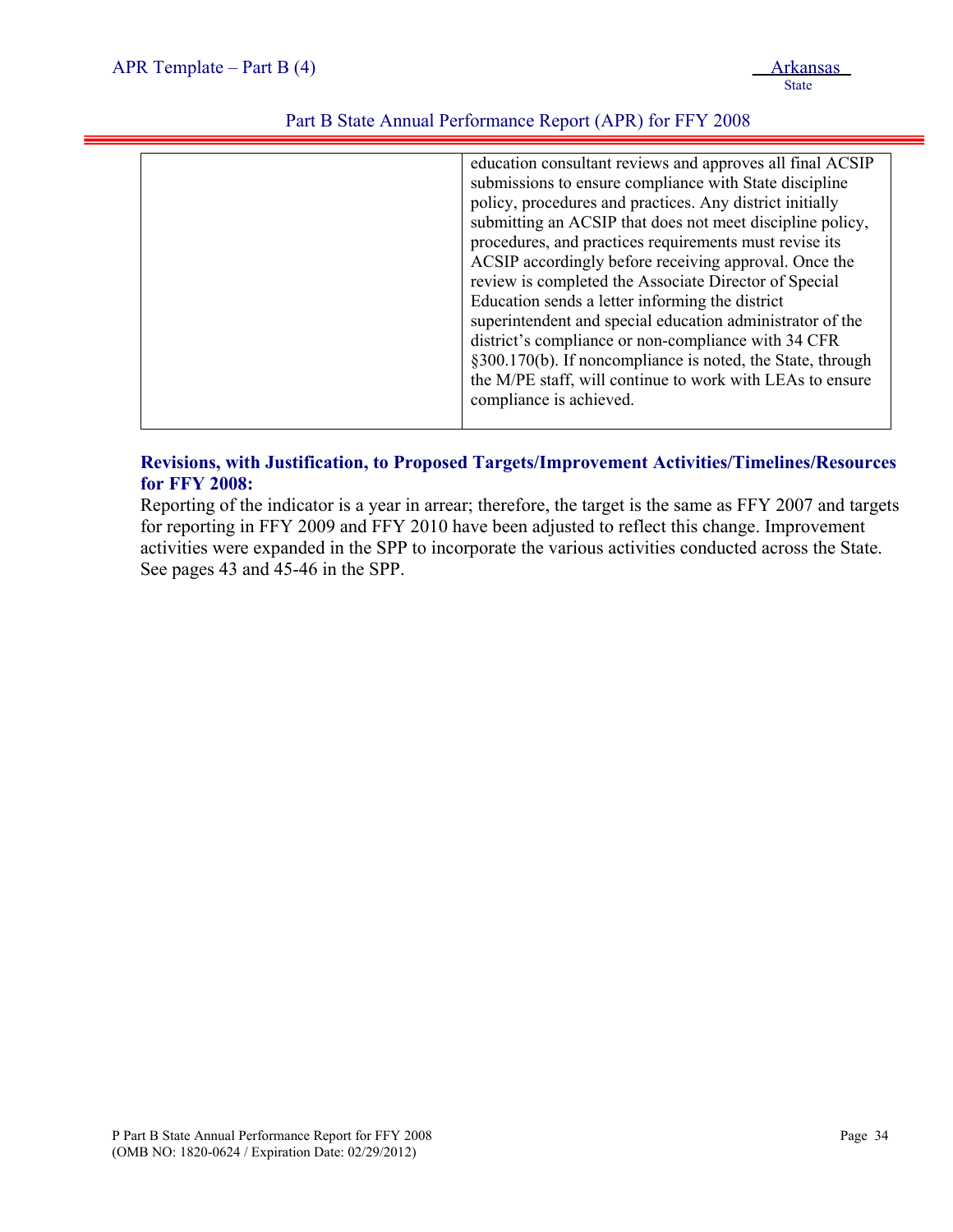Part B State Annual Performance Report (APR) for FFY 2008

# **Monitoring Priority: FAPE in the LRE**

# **Indicator 05: Percent of children with IEPs aged 6 through 21**

- A. Inside the regular class 80% or more of the day;
- B. Inside the regular class less than 40% of the day;
- C. In separate schools, residential facilities, or homebound/hospital placements. (20 U.S.C. 1416(a)(3)(A))

#### **Measurement:**

- A. Percent  $=$   $[(# of children with IEPs served inside the regular class 80% or more of the$ day) divided by the (total  $\#$  of students aged 6 through 21 with IEPs)] times 100.
- B. Percent  $=$   $[(# of children with IEPs served inside the regular class less than 40% of$ the day) divided by the (total  $\#$  of students aged 6 through 21 with IEPs)] times 100.
- C. Percent = [(# of children with IEPs served in separate schools, residential facilities, or homebound/hospital placements) divided by the (total # of students aged 6 through 21 with IEPs)] times 100.

| <b>FFY</b>      |                                                                                                   | <b>Measurable and Rigorous Target</b>                                                        |         |  |  |  |  |  |  |  |  |  |  |
|-----------------|---------------------------------------------------------------------------------------------------|----------------------------------------------------------------------------------------------|---------|--|--|--|--|--|--|--|--|--|--|
| <b>FFY 2008</b> |                                                                                                   | A. Percent = $[(# of children with IEPs served inside the regular class 80% or more of the$  |         |  |  |  |  |  |  |  |  |  |  |
|                 | day) divided by the (total # of students aged 6 through 21 with IEPs)] times 100:                 |                                                                                              |         |  |  |  |  |  |  |  |  |  |  |
|                 | 54.29%                                                                                            |                                                                                              |         |  |  |  |  |  |  |  |  |  |  |
|                 | B. Percent = $[(# of children with IEPs served inside the regular class less than 40% of the$     |                                                                                              |         |  |  |  |  |  |  |  |  |  |  |
|                 | day) divided by the (total # of students aged 6 through 21 with IEPs)] times 100:                 |                                                                                              |         |  |  |  |  |  |  |  |  |  |  |
|                 | 12.52%                                                                                            |                                                                                              |         |  |  |  |  |  |  |  |  |  |  |
|                 |                                                                                                   | C. Percent = $[(# of children with IEPs served in separate schools, residual facilities, or$ |         |  |  |  |  |  |  |  |  |  |  |
|                 |                                                                                                   | homebound/hospital placements) divided by the (total # of students aged 6 through 21         |         |  |  |  |  |  |  |  |  |  |  |
|                 | with IEPs)] times 100: 02.57%                                                                     |                                                                                              |         |  |  |  |  |  |  |  |  |  |  |
|                 |                                                                                                   |                                                                                              |         |  |  |  |  |  |  |  |  |  |  |
|                 | <b>Actual Target Data for FFY 2008:</b>                                                           |                                                                                              |         |  |  |  |  |  |  |  |  |  |  |
|                 |                                                                                                   | A. 52.15% of children with IEPs were inside the regular classroom 80% or more of the day.    |         |  |  |  |  |  |  |  |  |  |  |
|                 | Number of children with IEPs inside the                                                           | Total number of students aged 6                                                              | Percent |  |  |  |  |  |  |  |  |  |  |
|                 | regular class 80% or more of the day                                                              | through 21 with IEPs                                                                         |         |  |  |  |  |  |  |  |  |  |  |
|                 | 27,341                                                                                            | 52,431                                                                                       | 52.15%  |  |  |  |  |  |  |  |  |  |  |
|                 |                                                                                                   | B. 13.16% of children with IEPs were inside the regular classroom less than 40% of the day   |         |  |  |  |  |  |  |  |  |  |  |
|                 | Number of children with IEPs inside the                                                           | Total number of students aged 6                                                              | Percent |  |  |  |  |  |  |  |  |  |  |
|                 | regular class less than 40% of the day                                                            | through 21 with IEPs                                                                         |         |  |  |  |  |  |  |  |  |  |  |
|                 | 6,901                                                                                             | 52,431                                                                                       | 13.16%  |  |  |  |  |  |  |  |  |  |  |
|                 | C. 2.825% of children with IEPs served in separate schools, residential facilities, or homebound/ |                                                                                              |         |  |  |  |  |  |  |  |  |  |  |
|                 | hospital placements.                                                                              |                                                                                              |         |  |  |  |  |  |  |  |  |  |  |
|                 | Number of children with IEPs inside the                                                           | Total number of students aged 6                                                              | Percent |  |  |  |  |  |  |  |  |  |  |
|                 | regular class less than 40% of the day                                                            | through 21 with IEPs                                                                         |         |  |  |  |  |  |  |  |  |  |  |
|                 | 1,481                                                                                             | 52,431                                                                                       | 2.82%   |  |  |  |  |  |  |  |  |  |  |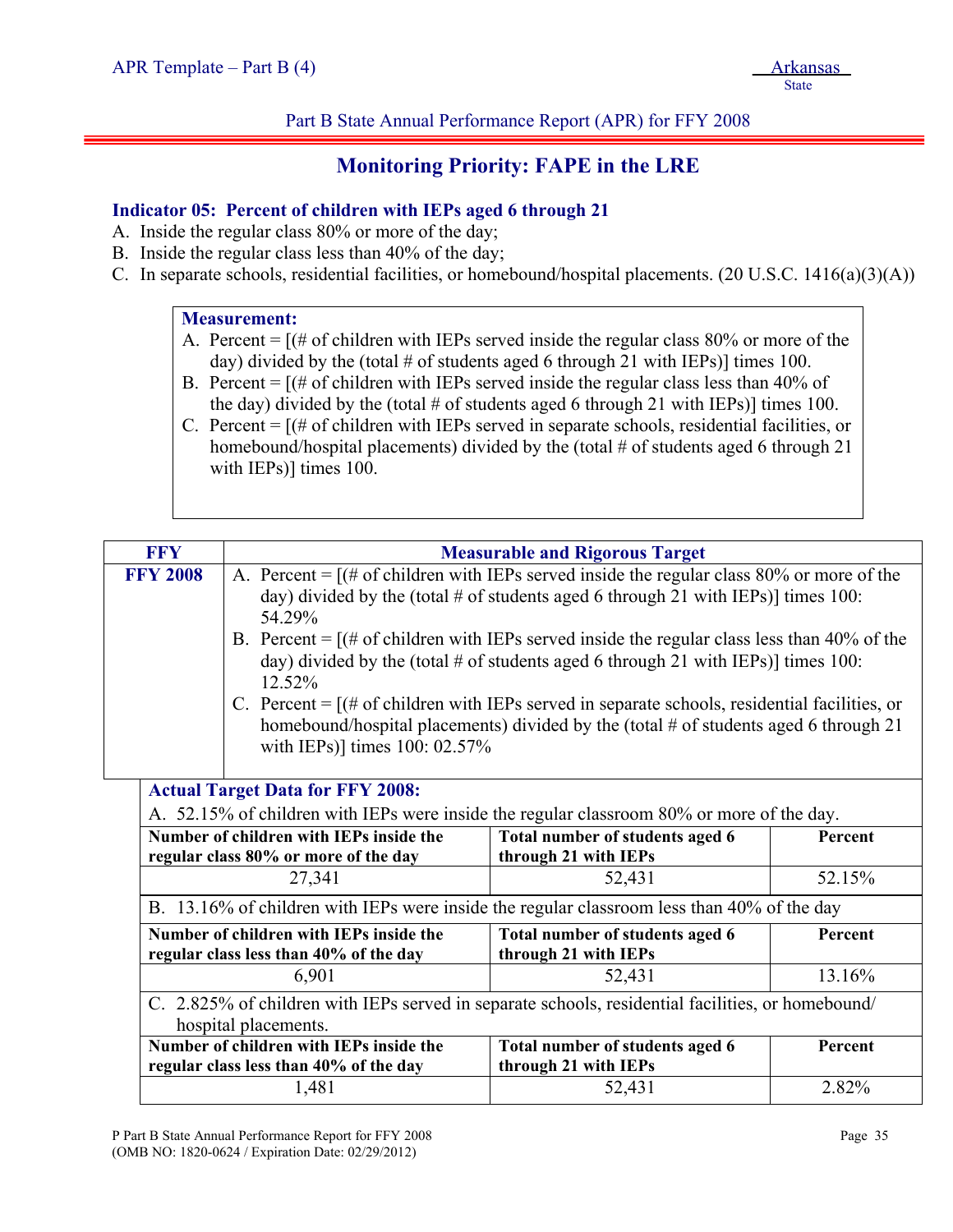#### Part B State Annual Performance Report (APR) for FFY 2008

# **Discussion of Improvement Activities Completed and Explanation of Progress or Slippage that Occurred for FFY 2008:**

#### **Regular Classroom 80% or More of the Day**

In 2008-09, 52.15% of children with IEPs were served in the regular classroom 80% or more of the day; thus, falling short of the proposed target of 54.29% by 2.14 percentage points as seen in Exhibit I-5.1. However, the actual target data has increased 17.48% from the 2004-05 rate of 44.39%.



Although, Arkansas did not meet the proposed target, there was a gain in the percentage of students receiving services in the regular classroom 80% or more of the day in spite of a decreasing child count for the last two years. The increase of children with IEPs receiving services in the regular class can, in part, be attributed to more schools implementing co-teaching. In addition, the LEAs have increased their accuracy in calculating the LRE percentage rate. Throughout the year, the IDEA Data & Research Office provided technical assistance to LEAs on how to calculate LRE. LEAs were having difficulty with how to include time in a co-taught classroom in the calculation. The ADE anticipates that the rate will continue to increase as LEAs implement the LRE Guidance released by Data Accountability Center (DAC) in Spring 2009. The guidance clarified that the denominator encompasses the entire school day (opening to closing bell) not just classroom minutes.

## **Regular Classroom <40% of the Day**

After years of declining percentages, the percentage of children with IEPs who were in the regular class less than 40% of the day increased for a second year. The actual target data (13.16%) rose 0.51 percentage points from 2007-08 and is 0.63 percentage points higher than in 2004-05. An analysis of the LRE data found that for children ages 6-21 the greatest increases occurred for ages 6-9 and 14-18. In an effort to determine the source of the increased use of more restrictive environments, SEU staff and LEA supervisors identified three initial possibilities. Three influencing factors have been identified which could shed some light on this growing educational environment in Arkansas.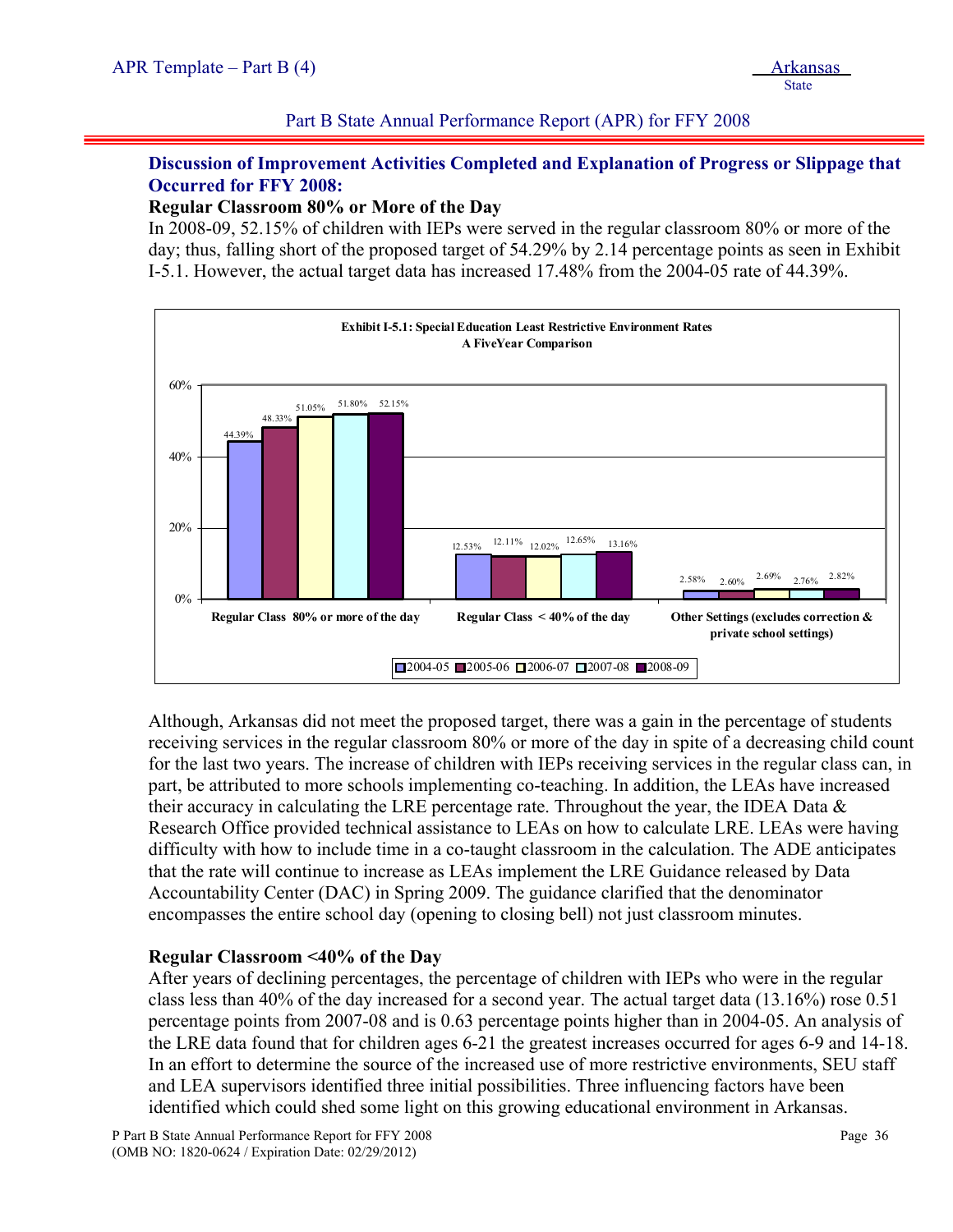# Part B State Annual Performance Report (APR) for FFY 2008

- 1. Districts are fully embracing early intervening and/or response to instruction strategies, especially at the lower grade levels  $(K-5)$ . The use of these strategies has resulted in the referral and placement of students who have the greatest need for more intensive special education and related services that cannot always be provided effectively in the regular education setting.
- 2. The redesign of the delivery of high school instruction necessitates the offering of an array of core courses to support some students with disabilities in meeting the high curricular standards. As districts develop elective courses to address needs of students with disabilities transitioning to post school life, these students may spend more instructional time away from their non-disabled peers. It appears that these latter initiatives may be resulting in unintended and unexpected adverse consequences relative to LRE.
- 3. The calculation of LRE has been a struggle for many LEAs, but the ADE anticipates that the percentage of students classified in this LRE category will begin to decline.

The DAC guidance issued in the Spring 2009 clarified that the denominator encompasses the entire school day (opening to closing bell) not just classroom minutes. Using the entire school day as the denominator may shift the percentage of time to the 40%-79% category, especially for students in high school.

## **Other Settings**

The percentage of students with IEPs who were served in public/private residential facilities, public/private day schools, or hospital/homebound increased to 2.82%, a 9.30% increase from 2004- 05. This is a difficult target to meet since a vast majority of students served in private residential treatment facilities are not placed by the school districts to meet the educational needs of a child with an IEP. Although the State approves and monitors the special education programs in private residential treatment facilities to ensure a free and appropriate public education is provided, the placement of the students in private residential treatment facilities is usually from a non-education source such as the courts or parent/guardian.

Targeted activities for this indicator include Statewide Initiatives, Co-Teaching, SPDG, and AR-LEARN:

System of Care for Behavioral Health: To address the growing population being served in residential drug, alcohol and psychiatric treatment facilities, the Arkansas General Assembly, in the Regular Session of 2007, passed Act 1593 that created The Children's Behavioral Health Care Commission. The Act seeks to "establish the principles of a System of Care for behavioral health care services for children and youth as the public policy of the state." There is a critical need to provide greater access to community-based services, including school-based mental health services (SBMH), as an alternative to over dependence upon residential and institutional care. The Department of Education Associate Director for Special Education, as well as the Director of the Medicaid in the Schools and SBMH coordinator, serve as liaisons to this Commission, as well as participate in various stakeholder committees addressing specific areas of need and providing recommendations to the Commission relative to policy development, agency roles and funding. It is anticipated that action on some of these recommendations will be taken in the next legislative session to begin in January 2011.

Juvenile System: The ADE-SEU Associate Director and others on the staff serve on a Department of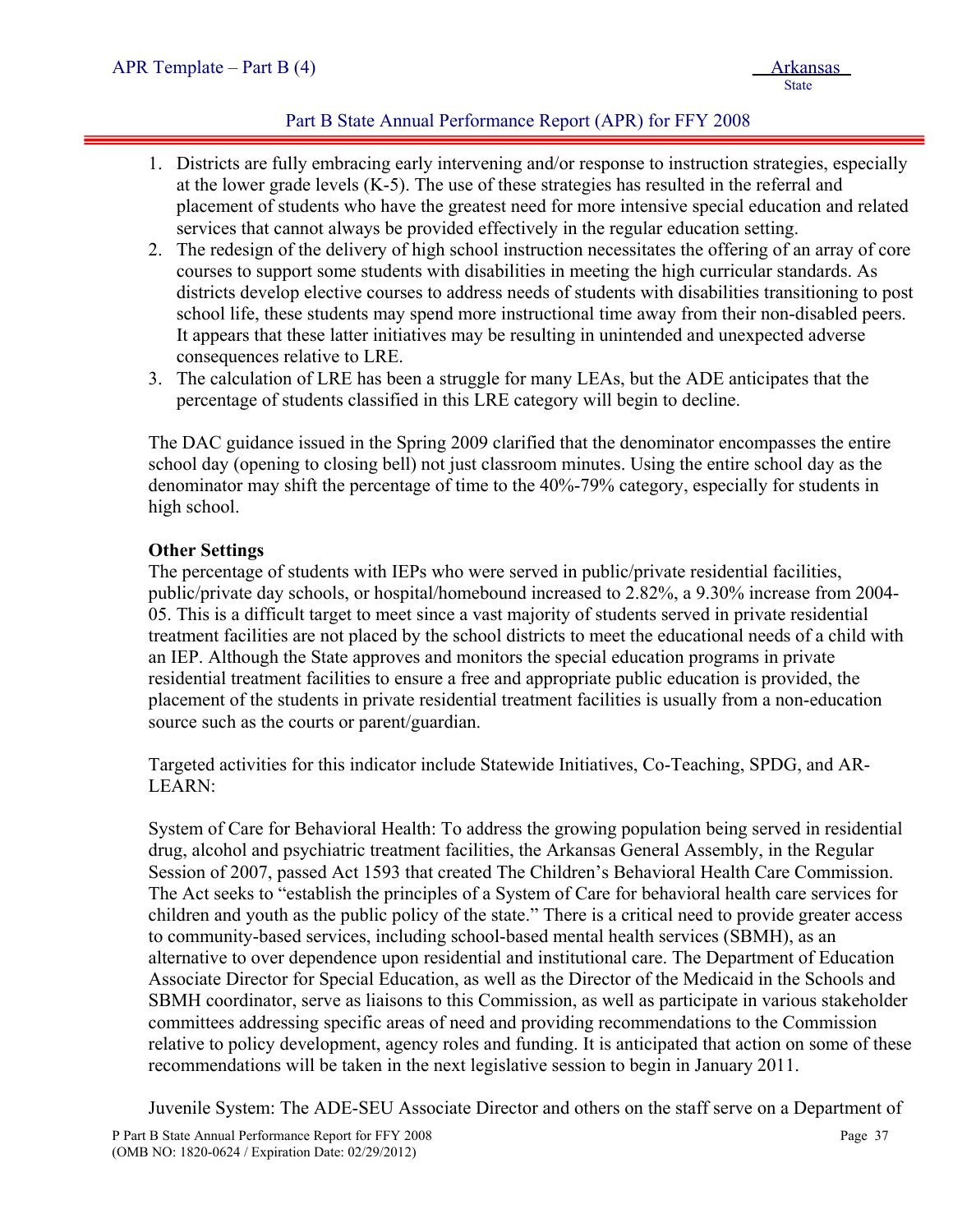## Part B State Annual Performance Report (APR) for FFY 2008

Human Services, Division of Youth Services Task Force addressing reform in the juvenile system. This, too, should impact favorably the number of youth placed in county detention and youth services offender programs in residential facilities. The goal is to overhaul the juvenile system, including enacting any necessary legislation to support this effort to develop more community based alternatives such as diversion programs.

Monitoring: LRE is a State monitoring indicator. As part of the monitoring system, the Monitoring/ Program Effectiveness (M/PE) Section provided technical assistance and oversight to districts that triggered. Districts that trigger are required to include an action plan in their Arkansas Consolidated School Improvement Plan (ACSIP). The M/PE Section reviews each ACSIP and works with districts to develop local strategies for addressing placement decisions within the context of overall school improvement, provider qualifications, and academic performance. These strategies included:

- Pre-service training for all teachers that emphasizes educating students with disabilities in general education settings. Strategic Instructional Model (SIM) training in content enhancement routines provided through a grant from the Arkansas Governor's Developmental Disabilities Council (DDC);
- Ongoing professional development that ensures general classroom teachers have the skills and knowledge to work with students with a range of disabilities;
- Implementation of Co-Teaching;
- Focus on high quality curriculum instruction for all students;
- Policies and procedures emphasizing collaboration between general and special education teachers; and
- Use of up to 15 percent of Title VI-B funds for Early Intervening Services tied to addressing school district's excessive use of restrictive placements.

Co-Teaching: The use of co-teaching in Arkansas is expanding yearly. In 2006-07, the special education employee data collection began including a code representing co-teaching teacher assignments. Based on fulltime equivalency (FTE), in 2008-09 there were 375.22 teachers in 89 districts engaged in co-teaching in the k-12 classroom, an increase of 61.75 teachers (FTE) and 14 districts from 2007-08.

Additionally, over the past five years the Arkansas Co-Teaching Project has provided professional development to 189 schools, four universities, one cadre of ADE Education Renewal Zone program staff developers, and two district staff developers.

|         | Participants |                                   |                |              |  |  |  |  |  |  |  |
|---------|--------------|-----------------------------------|----------------|--------------|--|--|--|--|--|--|--|
| School  | Number of    | <b>ADE Education Renewal Zone</b> | District Staff | Number of    |  |  |  |  |  |  |  |
| Year    | Schools      | program staff developers          | Developers     | Universities |  |  |  |  |  |  |  |
| 2004-05 | 110          |                                   |                |              |  |  |  |  |  |  |  |
| 2005-06 | 67           |                                   |                |              |  |  |  |  |  |  |  |
| 2006-07 | 44           |                                   |                |              |  |  |  |  |  |  |  |
| 2007-08 | 27           |                                   |                |              |  |  |  |  |  |  |  |
| 2008-09 |              |                                   |                |              |  |  |  |  |  |  |  |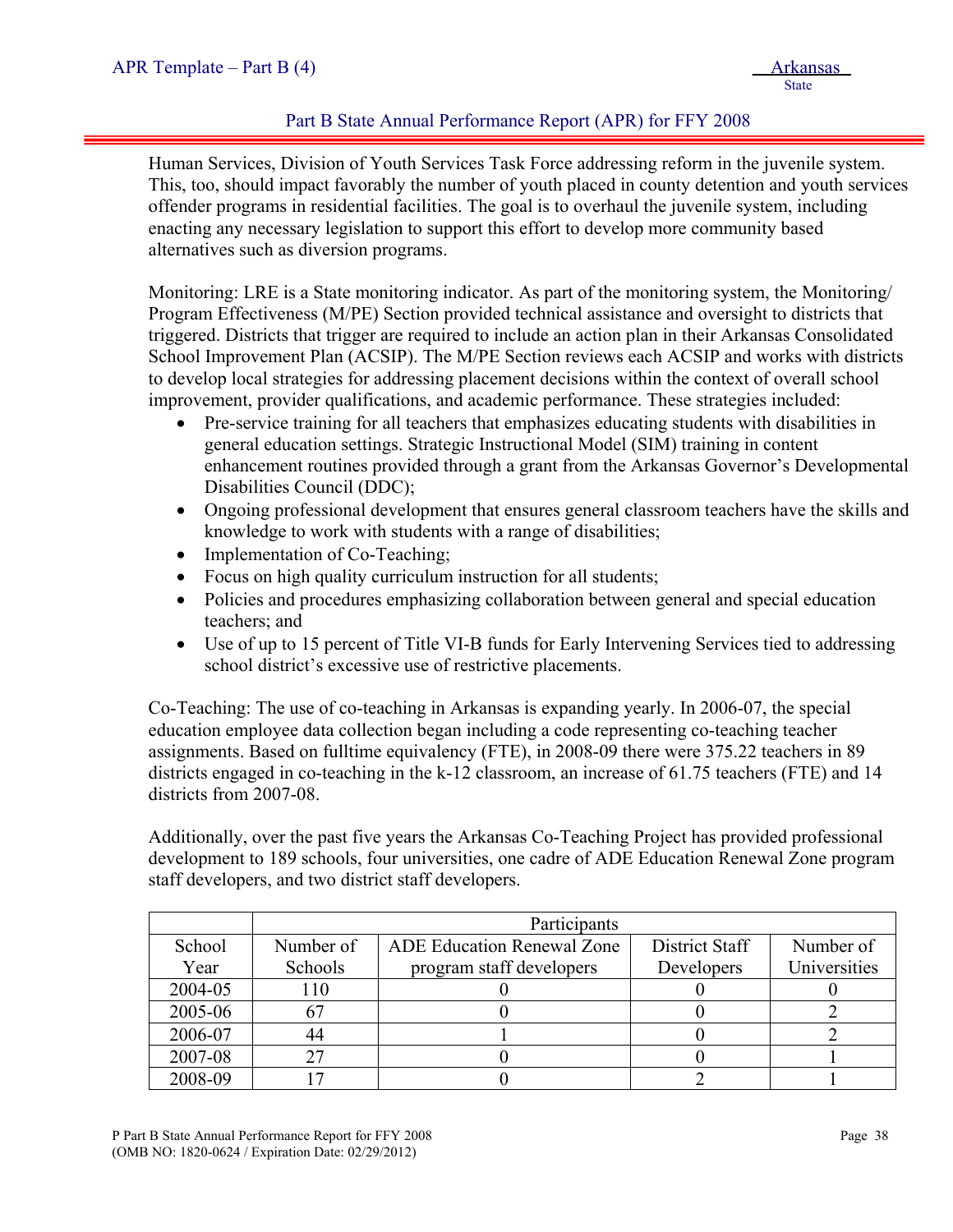## Part B State Annual Performance Report (APR) for FFY 2008

This data reflects several trends associated with the Arkansas Co-Teaching Project. In some instances, schools participated in more than one professional development cycle. Some schools chose to participate in one cycle of professional development to assist them with advance implementation planning and a second cycle to provide support during the first year of implementation. Other schools attended more than one cycle to address staff turnover or to provide additional support to the expansion of their programs.

Another trend associated with the project has been the reduction in the number of schools participating per cycle year. This reduction in numbers has occurred as a result of deliberate attendance limitations set by the ADE's Special Education Unit (SEU). These decisions were based on the evaluation results obtained from participating schools that indicated a need for more follow-up support, and ADE efforts to bring its professional development in line with current staff development research. As a result additional follow-up activities were added including:

- Webinars based on
	- o differentiation of instruction strategies for co-teachers
	- o information on administrative support and co-teaching classroom walk-throughs for building leadership teams, and
	- o sessions targeting building literacy/math/academic coaches
- Follow-up grade level sessions for co-teaching partnerships
- Onsite coaching
- Creation of a Co-Teaching Wiki to encourage collegial discussions

The data also indicates efforts made by the AR Co-Teaching Project to build capacity for more professional development opportunities within the state. Teams from four universities have been included in the professional development activities to provide instructional staff with opportunities to gain the knowledge they need to include the co-teaching model in their pre-service curriculum. In addition, the AR Co-Teaching Project has worked collaboratively with the ADE Deans' Symposium Project which has provided grants for university staff to partner with local school districts to support the development of effective inclusionary practices including co-teaching. The project also provided professional development to ADE staff working with the Education Renewal Zone program to create a cadre of co-teaching professional developers in different regions of the state. In an effort to further build capacity in the state, two district level professional developers are participating in the current cycle in order to build skills needed to provide support for the co-teaching model within their own districts.

Eleven co-teaching trainings (233 participants) were conducted by SPDG staff during Years 5-6. Participant ratings were available for four of the 11 trainings (69 participants). All four (100%) of these trainings received a rating of 4.0 or more on a 5-point scale on the item "the likelihood that the training content would be used," with an average rating of 4.89**.** SPDG staff also partnered with the ADE Co-Teaching project during Years 5-6 which resulted in twenty-five trainings involving 1,077 school district personnel. Participant ratings were available for 17 of these (84 participants). Fifteen of the 17 trainings (88.2)) received a participant rating of 4.0 or higher on a 5-point scale on the item "the likelihood that the training content would be used," with a rating average of 4.6.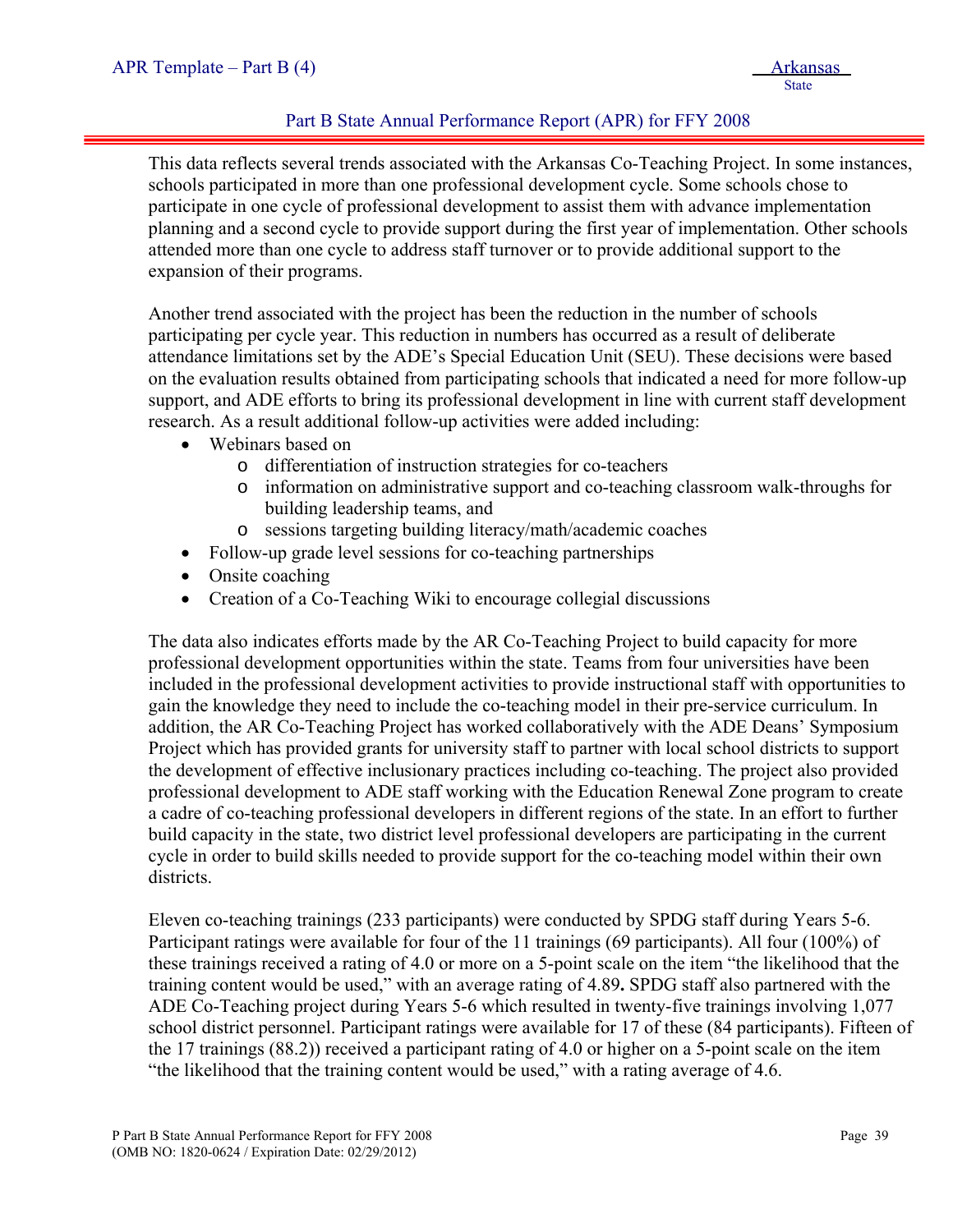## Part B State Annual Performance Report (APR) for FFY 2008

ADE initiatives: The Arkansas SPDG maintains a collaborative relationship with the broader ADE, and the SPDG staff is centrally involved in numerous ADE initiatives. The Closing the Achievement Gap (CTAG) initiative, Arkansas' Response to Intervention (RTI) model, involves a partnership crossing all units of the ADE. CTAG is broadly formulated on an infrastructure aligned with a problem solving, decision-making model and Response to Intervention design. Initiated in 2006-2007, the continuing focus is on systemic reform, and ensuring that districts are receiving the services and supports necessary (including positive behavioral supports) to identify and close the achievement gaps among diverse student populations. Arkansas SPDG personnel are also centrally involved on the ADE Leadership Team for the Differentiated Accountability Pilot for School Improvement. Beginning in 2009-2010, SPDG staff will participate on the Smart Accountability Support Teams for schools not meeting AYP through Arkansas' Smart Accountability framework. The SPDG-supported products and practices, such as the Literacy Matrix, RIDE Reading Intervention Bank, and PBSS will be used as part of the support system for these schools. Schools in Years 3-6 of School Improvement will be encouraged to use SIM Content Enhancement Routines as a core academic intervention in their schools beginning in Fall 2009.

Arkansas Adolescent Literacy Intervention Project: The Arkansas Adolescent Literacy Intervention Project, a collaborative effort of the SPDG, ADE, and the University of Central Arkansas' Mashburn Center for Learning, continued its focus on adolescent literacy in 2008-2009 by providing professional development and follow up to secondary educators (general and special education) in the Strategic Instruction Model (SIM). During Years 5 and 6 the Arkansas Adolescent Literacy Intervention Project expanded to include seven middle and high schools with 219 teachers participating in Strategic Instruction Model (SIM) training/implementation by the middle of Year 6. Nine SIM Apprentice Professional Developers completed the SIM Potential Professional Developer Institute and became fully certified SIM Professional Developers at the end of Year 6. This will dramatically increase Arkansas' capacity to offer SIM professional development across the state to general and special educators enabling them to better support Arkansas' struggling adolescent learners.

AR-LEARN: The Arkansas Local Education Agency Resource Network (AR-LEARN) continues to expand its assistance to LEAs in meeting the challenges of providing quality special education services to address the needs of students. More than 900 teachers and administrators participated in workshops offered by AR-LEARN. AR-LEARN workshops cut across many APR indicators. Workshops included:

- Discrete Trial Training
- Positive Behavioral Supports
- Social Communication Emotional Regulation Transactional Support (SCERTS)
- Writing Positive Behavior Plans
- Data Collection Behavior Plans

AR-LEARN conducted numerous workshops targeting the instruction of students with Autism. Workshops included:

- Program Writing Autism
- Social and Behavioral Interventions Autism
- Professional Development in Autism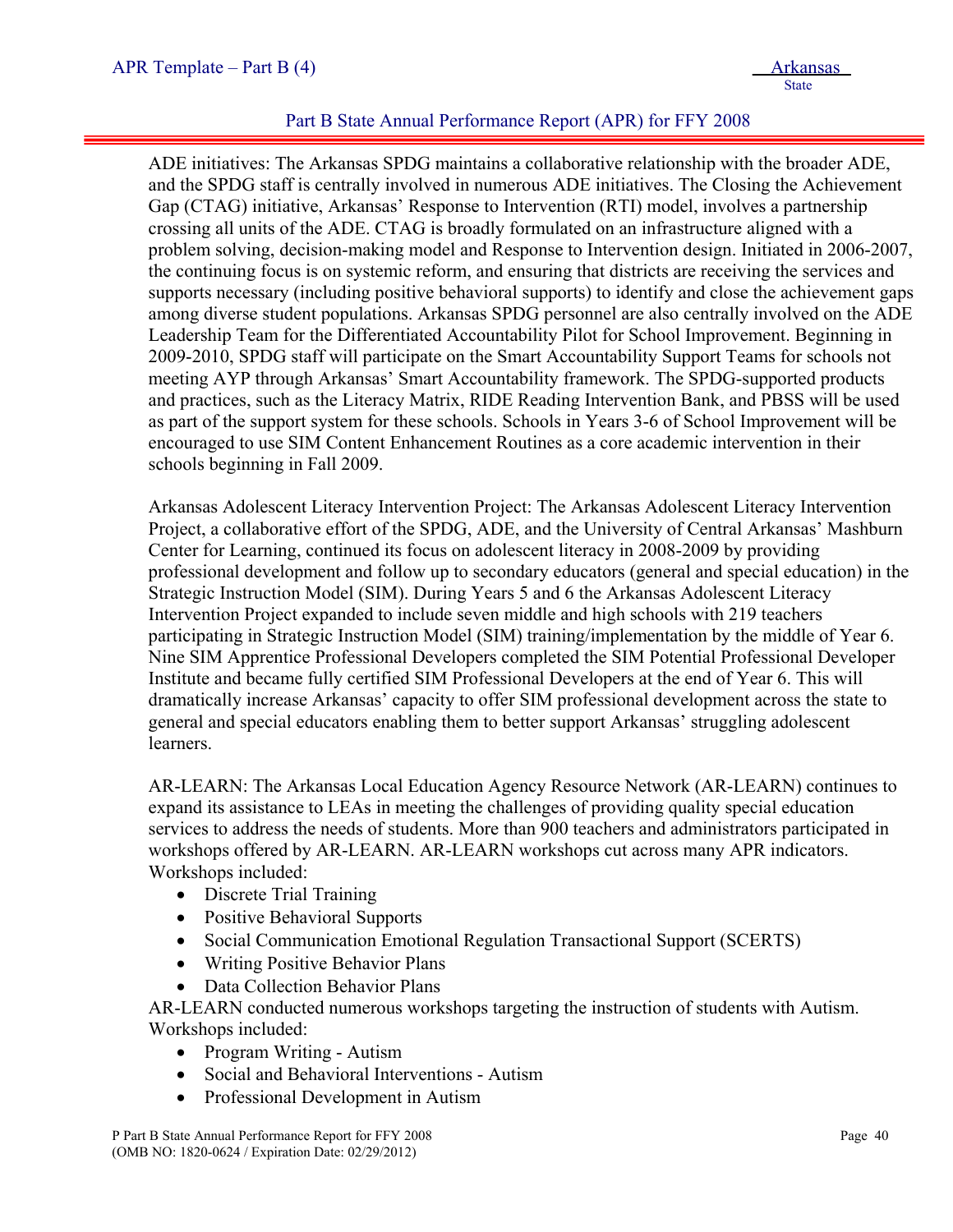# Part B State Annual Performance Report (APR) for FFY 2008

- Autism Diagnostic Observation System (ADOS)
- Strategies for Teaching Autism based on Research (STAR)
- Structured Teaching for Students with Autism (TEACCH)

#### **Revisions, with Justification, to Proposed Targets/Improvement Activities/Timelines/Resources for FFY 2008:**

There were no revisions to the proposed targets for FFY 2008. Students in correctional facilities or private schools (parentally placed) are part of the denominator; they are not included in any numerator counts.

Revisions to improvement activities, timelines, and resources for FFY 2008 were updated in the SPP to reflect activities undertaken across the State. See pages 51-53 in the SPP.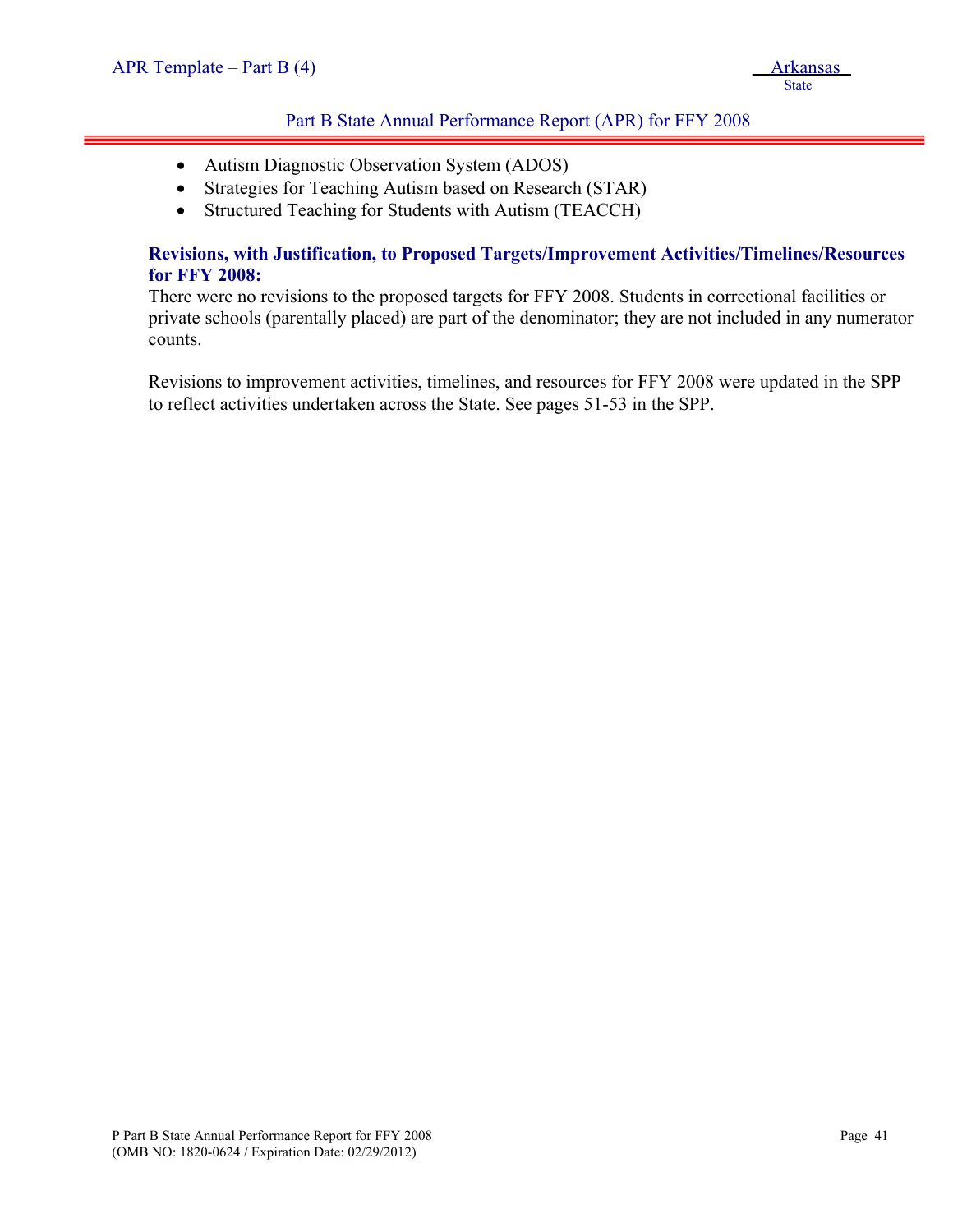Part B State Annual Performance Report (APR) for FFY 2008

# **Monitoring Priority: FAPE in the LRE**

# **Indicator 06: Percent of preschool children with IEPs aged 3 through 5**

- A. Regular early childhood program and receiving the majority of special education and related services in the regular early childhood program; and
- B. Separate special education class, separate school or residential facility. (20 U.S.C. 1416(a)(3)(A))

## **Measurement:**

- A. Percent  $=$  [ $\#$  of children aged 3 through 5 with IEPs attending a regular early childhood program and receiving the majority of special education and related services in the regular early childhood program) divided by the (total # of children aged 3 through 5 with IEPs)] times 100.
- B. Percent  $=$   $[(# of children aged 3 through 5 with IEPs attending a separate special]$ education class, separate school or residential facility) divided by the (total  $\#$  of children aged 3 through 5 with IEPs)] times 100.

| <b>FFY</b>      | <b>Measurable and Rigorous Target</b>                                |  |  |  |  |  |  |  |  |  |
|-----------------|----------------------------------------------------------------------|--|--|--|--|--|--|--|--|--|
| <b>FFY 2008</b> | States are not required to report on Indicator 6 in the FFY 2008 APR |  |  |  |  |  |  |  |  |  |
|                 |                                                                      |  |  |  |  |  |  |  |  |  |
|                 |                                                                      |  |  |  |  |  |  |  |  |  |
|                 | <b>Actual Target Data for FFY 2008:</b>                              |  |  |  |  |  |  |  |  |  |

# **Discussion of Improvement Activities Completed and Explanation of Progress or Slippage that Occurred for FFY 2008:**

Although this indicator is not currently being reported, SEU activities related to preschool educational environments were:

Interagency Collaboration: Activities conducted with the Department of Human Services/Division of Developmental Disability Services (DDS) Children Services Section included:

- The ADE and DDS continue to follow the agency coordination processes outlined in the 2005-06 MOU.
- General Supervision guidelines were developed by the Department of Education/Special Education Unit concerning the over site of the Developmental Day Treatment Service Clinics (DDTSC) serving children with disabilities ages 3-5.
- Ouarterly meetings were conducted between the two agencies. These meetings included the State 619 Coordinator, the Director of IDEA Data & Research, the SEU Finance Administrator, and DDS staff including Part C Staff.
- The SEU conducted seven regional trainings through out the state on the Procedural Requirements and Program Standards.

Trainings conducted:

| o March 3, 2009  | Little Rock |
|------------------|-------------|
| o March 10, 2009 | Little Rock |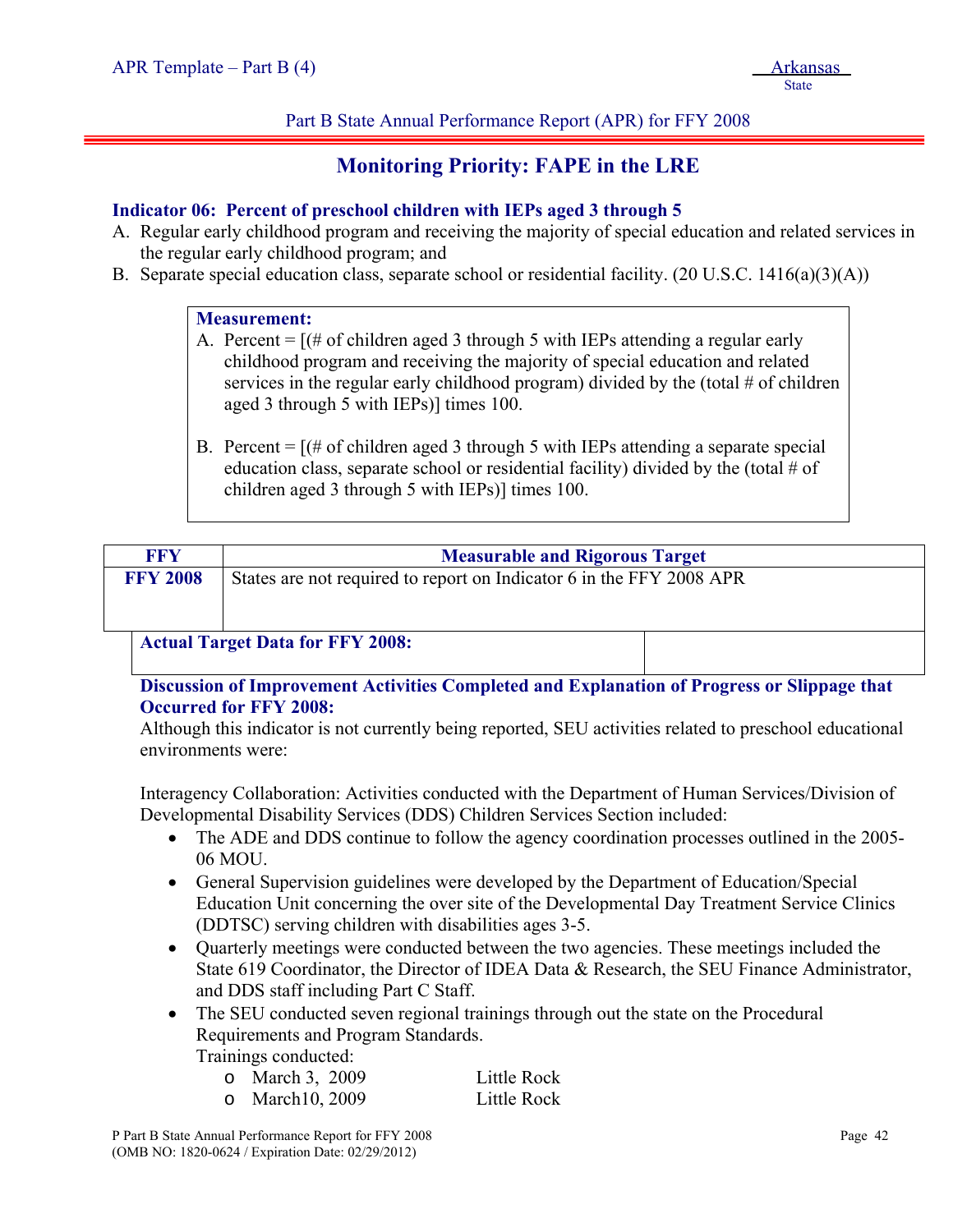#### Part B State Annual Performance Report (APR) for FFY 2008

| o March 11, 2009 | Jonesboro  |
|------------------|------------|
| o March 18, 2009 | Monticello |
| o March 25, 2009 | Pine Bluff |
| o March 26, 2009 | Camden     |
| o March 31, 2009 | Springdale |

• The DDTSC programs were assigned to a three year monitoring system, utilizing a new monitoring protocol, to begin in the 2009-10 school year. The SEU EC Program Director assisted in the training and will participate with the DDS/Children Services Staff on the monitoring of these programs.

Procedural Requirements Training: There were four regional trainings on procedural requirements with the Early Childhood Cooperative Programs and Districts in August and September of 2008. Trainings held:

- Little Rock- Tri-District EC Special Education Program Staff
- Hope Southwest Education Service EC Special Education Staff
- Plumerville Arch Ford Education Service Cooperative Staff
- Cedar Ridge School District Special Education Staff

Interagency Collaboration with DHS Division of Child Care: The EC Program Director assisted in the development of proposed revisions to the DHS' Child Care Licensing regulations to address the needs of children with disabilities.

The SEU Grants and Data Management (G/DM) section and the Idea Data & Research Office further refined technology solutions for preschool education programs.

# **Revisions, with Justification, to Proposed Targets/Improvement Activities/Timelines/Resources for FFY 2008:**

No revisions were made to the proposed targets. Updates have been made to the improvement activities in the SPP. See pages 58 and 59.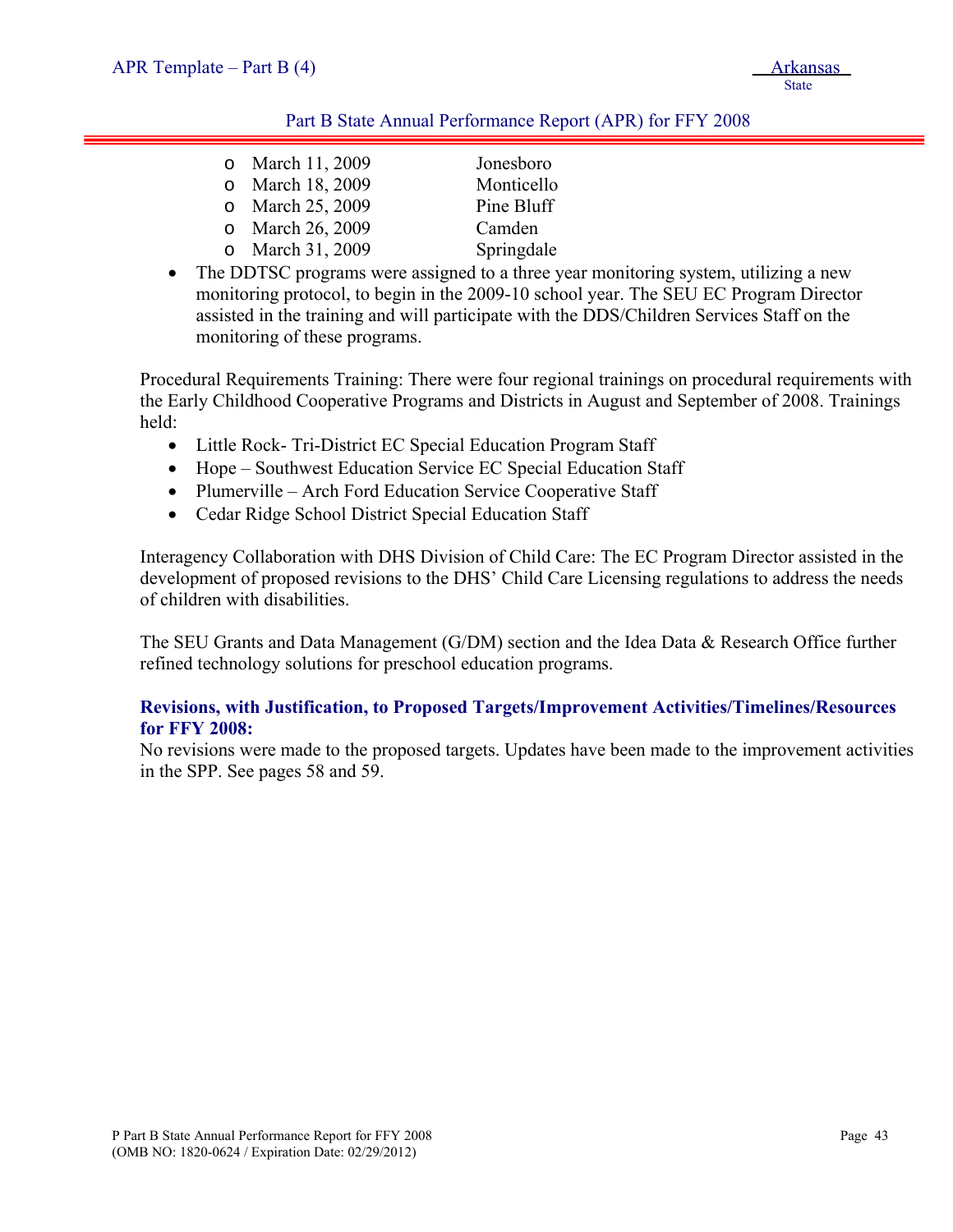Part B State Annual Performance Report (APR) for FFY 2008

# **Monitoring Priority: FAPE in the LRE**

# **Indicator 07: Preschool Outcomes**

Percent of preschool children aged 3 through 5 with IEPs who demonstrate improved:

- A. Positive social-emotional skills (including social relationships);
- B. Acquisition and use of knowledge and skills (including early language/communication and early literacy); and
- C. Use of appropriate behaviors to meet their needs.  $(20 \text{ U.S.C. } 1416(a)(3)(A))$

#### **Measurement:**

i

- A. Positive social-emotional skills (including social relationships):
	- a. Percent of preschool children who did not improve functioning = number of preschool children who did not improve functioning divided by the number of preschool children with IEPs assessed times 100.
	- b. Percent of preschool children who improved functioning but not sufficient to move nearer to functioning comparable to same-aged peers = number of preschool children who improved functioning but not sufficient to move nearer to functioning comparable to same-aged peers divided by the number of preschool children with IEPs assessed times 100.
	- c. Percent of preschool children who improved functioning to a level nearer to same-aged peers but did not reach it = number of preschool children who improved functioning to a level nearer same-aged peers but did not reach it divided by the number of preschool children with IEPs assessed times 100.
	- d. Percent of preschool children who improved functioning to reach a level comparable to sameaged peers = number of preschool children who improved functioning to reach a level comparable to same-aged peers divided by the number of preschool children with IEPs assessed times 100.
	- e. Percent of preschool children who maintained functioning at a level comparable to same aged peers = number of preschool children who maintained functioning at a level comparable to same-aged peers divided by the number of preschool children with IEPs assessed times 100.

If  $a + b + c + d + e$  does not sum to 100% explain the difference.

- B. Acquisition and use of knowledge and skills (including early language/ communication and early literacy):
	- a. Percent of preschool children who did not improve functioning = number of preschool children who did not improve functioning divided by the number of preschool children with IEPs assessed times 100.
	- b. Percent of preschool children who improved functioning but not sufficient to move nearer to functioning comparable to same-aged peers = number of preschool children who improved functioning but not sufficient to move nearer to functioning comparable to same-aged peers divided by the number of preschool children with IEPs assessed times 100.
	- c. Percent of preschool children who improved functioning to a level nearer to same-aged peers but did not reach it = number of preschool children who improved functioning to a level nearer same-aged peers but did not reach it divided by the number of preschool children with IEPs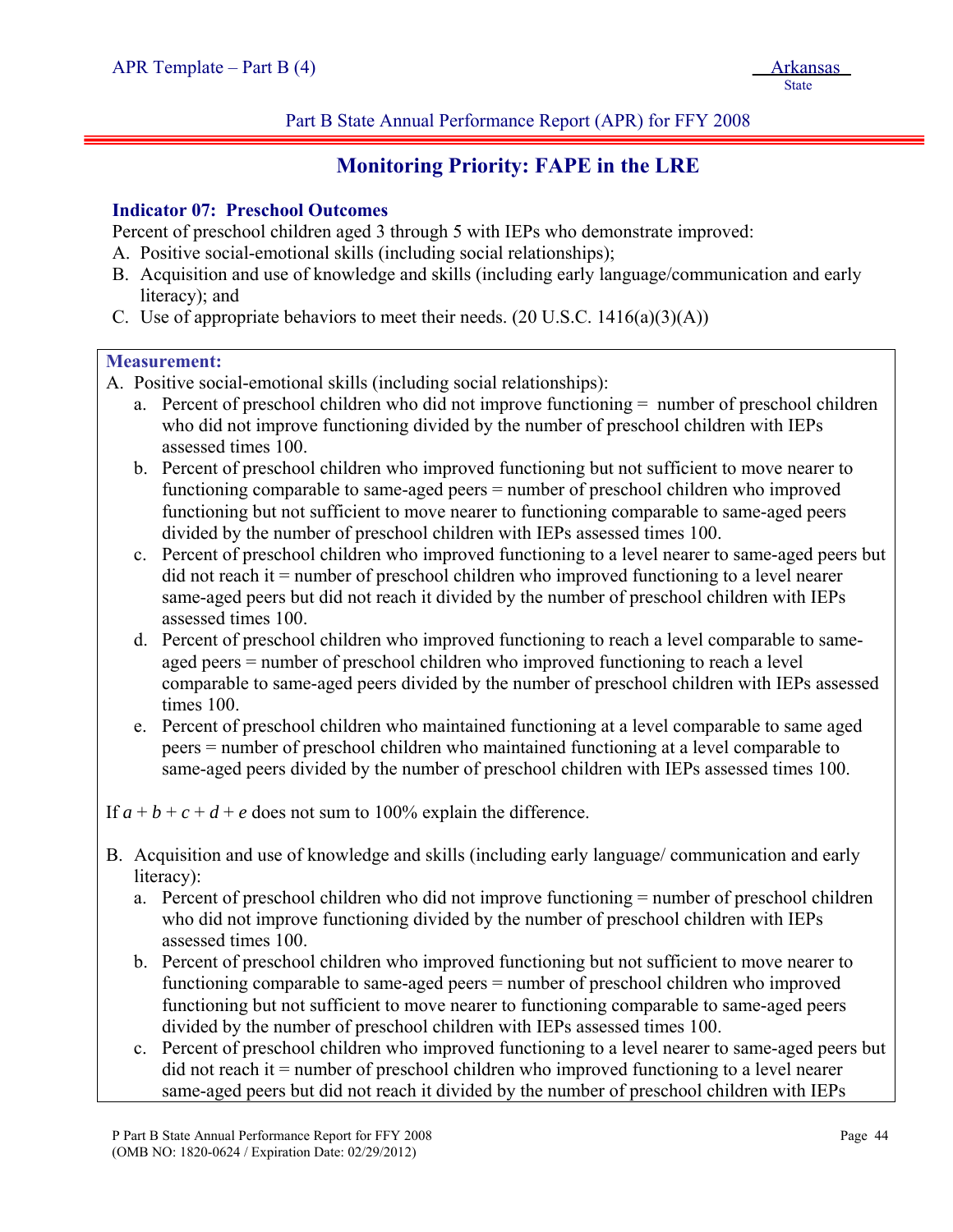# Part B State Annual Performance Report (APR) for FFY 2008

assessed times 100.

- d. Percent of preschool children who improved functioning to reach a level comparable to same aged peers = number of preschool children who improved functioning to reach a level comparable to same-aged peers divided by the number of preschool children with IEPs assessed times 100.
- e. Percent of preschool children who maintained functioning at a level comparable to same aged peers = number of preschool children who maintained functioning at a level comparable to same-aged peers divided by the number of preschool children with IEPs assessed times 100.

If  $a + b + c + d + e$  does not sum to 100% explain the difference.

- C. Use of appropriate behaviors to meet their needs:
	- a. Percent of preschool children who did not improve functioning = number of preschool children who did not improve functioning divided by the number of preschool children with IEPs assessed times 100.
	- b. Percent of preschool children who improved functioning but not sufficient to move nearer to functioning comparable to same-aged peers = number of preschool children who improved functioning but not sufficient to move nearer to functioning comparable to same-aged peers divided by the number of preschool children with IEPs assessed times 100.
	- c. Percent of preschool children who improved functioning to a level nearer to same-aged peers but  $\text{did}$  not reach it  $=$  number of preschool children who improved functioning to a level nearer same-aged peers but did not reach it divided by the number of preschool children with IEPs assessed times 100.
	- d. Percent of preschool children who improved functioning to reach a level comparable to same aged peers = number of preschool children who improved functioning to reach a level comparable to same-aged peers divided by the number of preschool children with IEPs assessed times 100.
	- e. Percent of preschool children who maintained functioning at a level comparable to same aged peers = number of preschool children who maintained functioning at a level comparable to same-aged peers divided by the number of preschool children with IEPs assessed times 100.

If  $a + b + c + d + e$  does not sum to 100% explain the difference.

| <b>Summary Statements</b>                                                                     |  |  |  |  |  |  |  |
|-----------------------------------------------------------------------------------------------|--|--|--|--|--|--|--|
| <b>Outcome A:</b> Positive social-emotional skills (including social relationships)           |  |  |  |  |  |  |  |
| Of those children who entered the program below age expectations in Outcome A the percent who |  |  |  |  |  |  |  |

entered the program below age expectations in Outcome A, the p substantially increased their rate of growth by the time they **turned 6 years of age or** exited the program

Percent  $=$  # of preschool children reported in progress category (c) plus # of preschool children reported in category (d) divided by  $\sharp \sharp$  of preschool children reported in progress category (a) plus  $\sharp$  of preschool children reported in progress category (b) plus # of preschool children reported in progress category (c) plus # of preschool children reported in progress category (d)] times 100.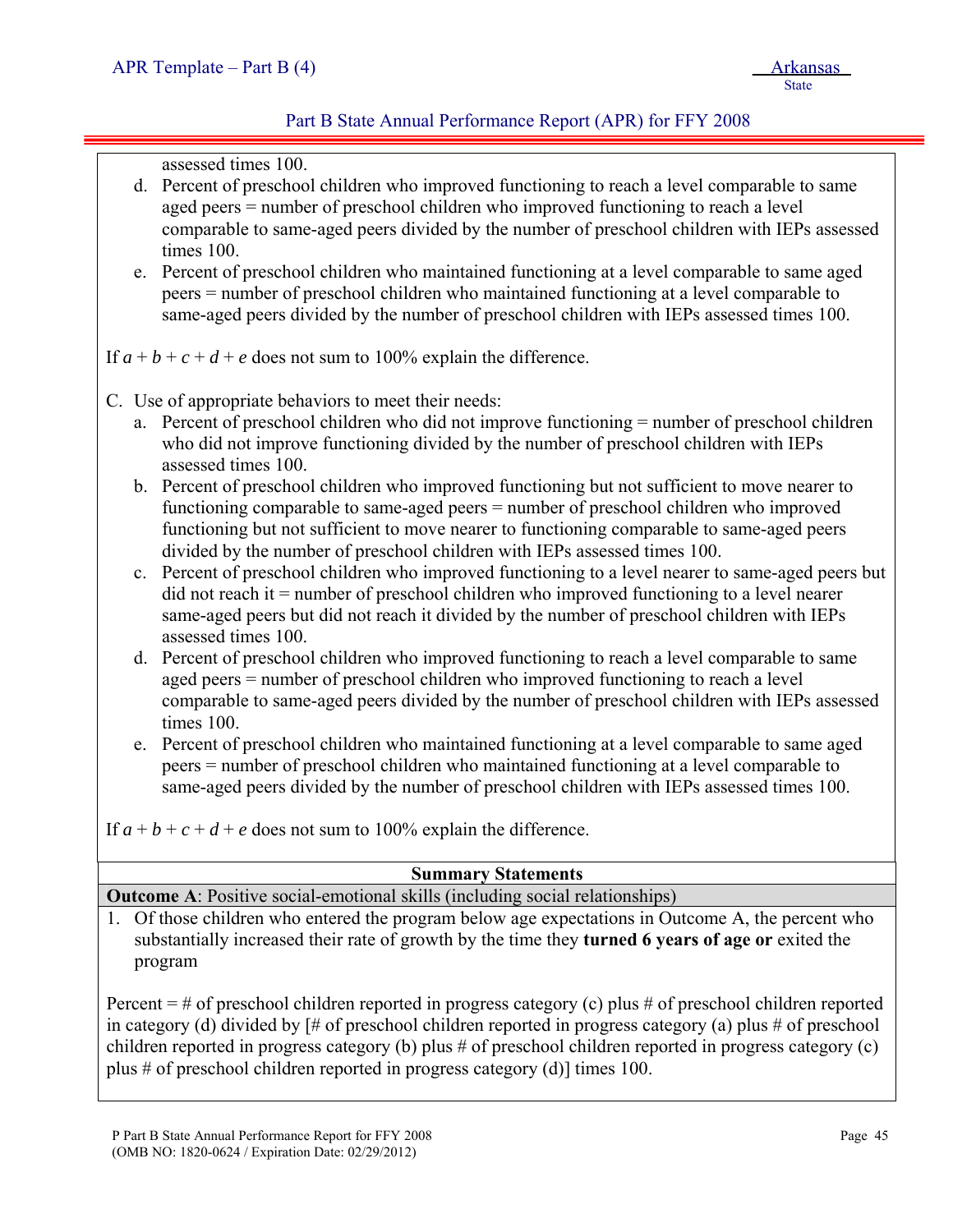# Part B State Annual Performance Report (APR) for FFY 2008

2. The percent of children who were functioning within age expectations in Outcome A by the time they **turned 6 years of age or** exited the program

Percent  $=$  # of preschool children reported in progress category (d) plus # of preschool children reported in progress category (e) divided by [the total  $#$  of preschool children reported in progress categories (a)  $+(b) + (c) + (d) + (e)$ ] times 100.

**Outcome B**: Acquisition and use of knowledge and skills (including early language/communication and early literacy)

1. Of those children who entered the program below age expectations in Outcome B, the percent who substantially increased their rate of growth by the time they **turned 6 years of age or** exited the program

Percent  $=$  # of preschool children reported in progress category (c) plus # of preschool children reported in category (d) divided by  $\sharp \sharp$  of preschool children reported in progress category (a) plus  $\sharp$  of preschool children reported in progress category (b) plus # of preschool children reported in progress category (c) plus # of preschool children reported in progress category (d)] times 100.

2. The percent of children who were functioning within age expectations in Outcome B by the time they **turned 6 years of age or** exited the program

Percent  $=$  # of preschool children reported in progress category (d) plus # of preschool children reported in progress category (e) divided by [the total # of preschool children reported in progress categories (a)  $+(b) + (c) + (d) + (e)$ ] times 100.

**Outcome C**: Use of appropriate behaviors to meet their needs

1. Of those children who entered the program below age expectations in Outcome C, the percent who substantially increased their rate of growth by the time they **turned 6 years of age or** exited the program

Percent  $=$  # of preschool children reported in progress category (c) plus # of preschool children reported in category (d) divided by  $\sharp \sharp$  of preschool children reported in progress category (a) plus  $\sharp$  of preschool children reported in progress category (b) plus # of preschool children reported in progress category (c) plus # of preschool children reported in progress category (d)] times 100.

2. The percent of children who were functioning within age expectations in Outcome C by the time they **turned 6 years of age or** exited the program

Percent  $=$  # of preschool children reported in progress category (d) plus # of preschool children reported in progress category (e) divided by [the total  $#$  of preschool children reported in progress categories (a)  $+(b) + (c) + (d) + (e)$ ] times 100.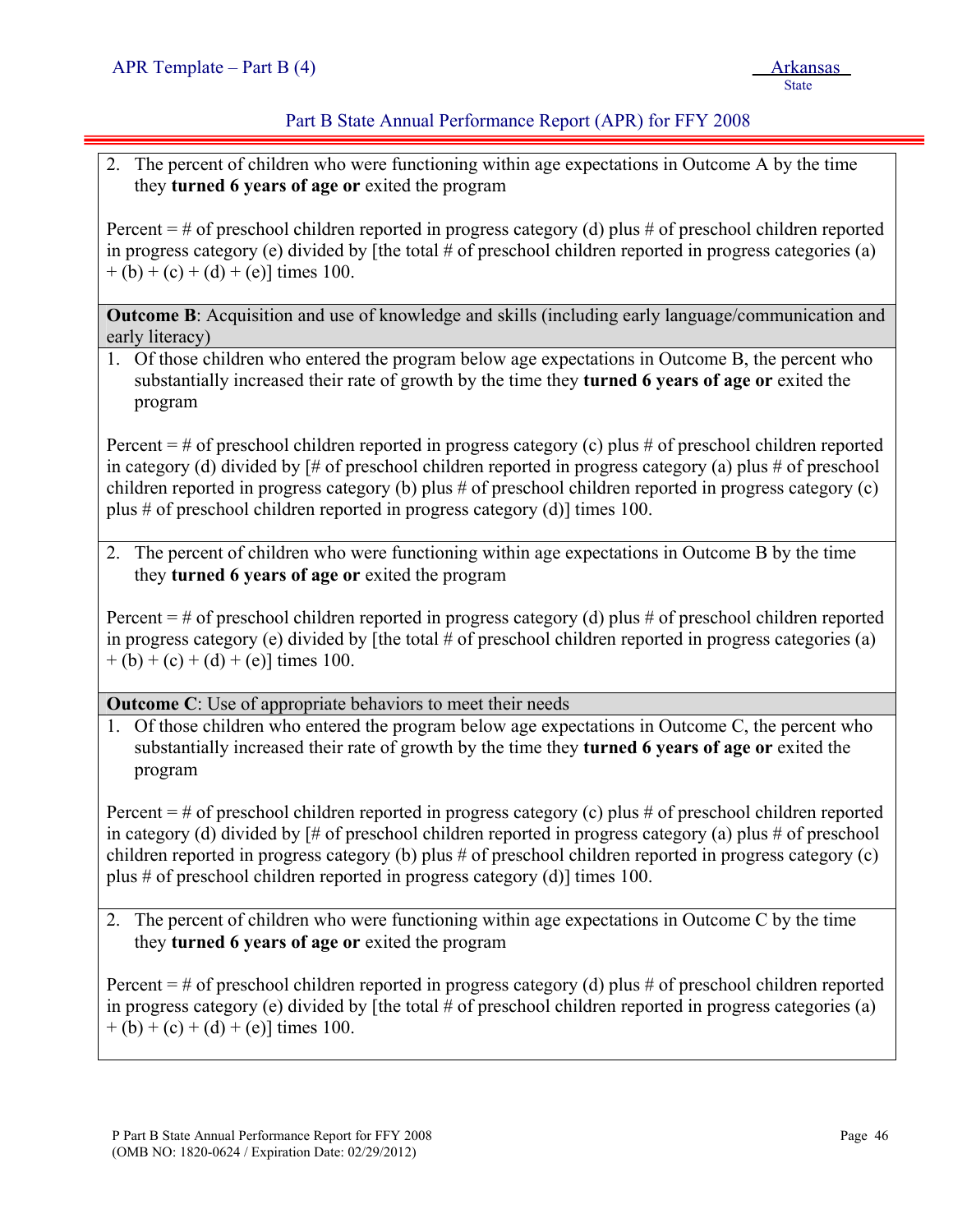# Part B State Annual Performance Report (APR) for FFY 2008

| <b>FFY</b>      | <b>Measurable and Rigorous Target</b>                                                                                                                                    |  |  |  |  |  |  |  |  |  |
|-----------------|--------------------------------------------------------------------------------------------------------------------------------------------------------------------------|--|--|--|--|--|--|--|--|--|
| <b>FFY 2008</b> | FFY 2008 baseline and progress data are reported in the SPP. Early childhood programs<br>will be measured against the new targets in the FFY 2009 APR due February 2011. |  |  |  |  |  |  |  |  |  |
|                 | <b>Actual Target Data for FFY 2008:</b>                                                                                                                                  |  |  |  |  |  |  |  |  |  |

**Discussion of Improvement Activities Completed and Explanation of Progress or Slippage that occurred for FFY 2008:**

Although progress on this indicator is not reported in the APR for FFY 2008, SEU activities related to early childhood outcomes were:

Training: The IDEA Data & Research Office held web-based and face-to-face trainings throughout the year for early childhood programs on data collection, data entry, and reporting.

Data Summit: The IDEA Data & Research Office contracted with the Early Childhood Outcomes Center to conduct training for Part C and Part B program staff during the Summer 2009 Data Summit. Follow-up web conferences are scheduled to be held during 2009-10.

Monitoring: In accordance with the monitoring cycle, the M/PE staff reviewed child Outcomes and Assessments. Program staffs are expected to review their data to identify professional development needs relative to improving child outcomes.

# **Revisions, with Justification, to Proposed Targets/Improvement Activities/Timelines/ Resources for FFY 2008:**

Targets have been established in the SPP and improvement activities were updated to reflect activities across the State. See pages 69-72 and 74.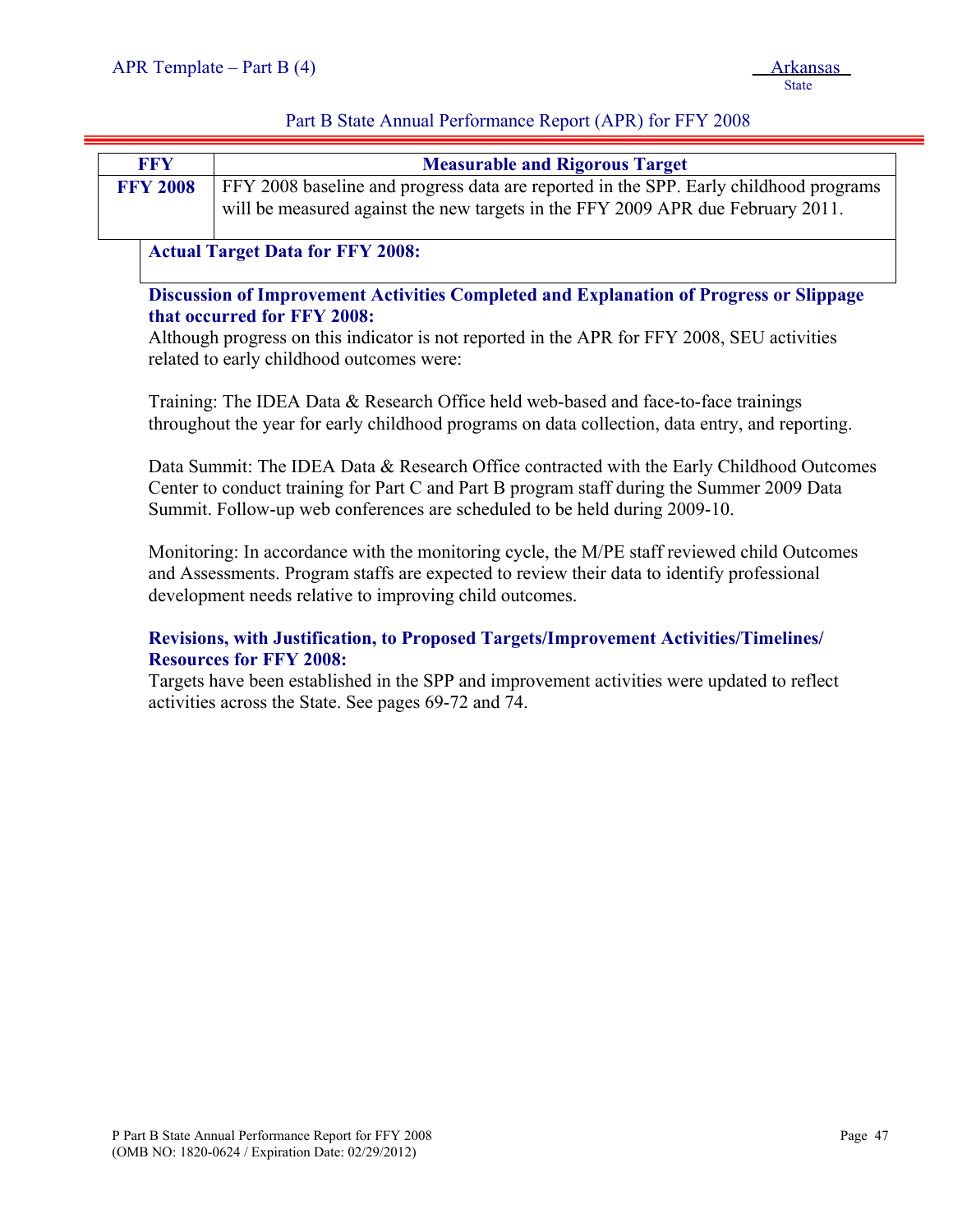#### Part B State Annual Performance Report (APR) for FFY 2008

# **Monitoring Priority: FAPE in the LRE**

#### **Indicator 08: Parent Involvement**

Percent of parents with a child receiving special education services who report that schools facilitated parent involvement as a means of improving services and results for children with disabilities (20 U.S.C.  $1416(a)(3)(A))$ 

#### **Measurement:**

Percent = Number of respondent parents who report school facilitated parent involvement as a means of improving services and results for children with disabilities divided by the total number of respondent parents of children with disabilities times 100.

| <b>FFY</b>      | <b>Measurable and Rigorous Target</b>                                                                                                                                                                                                                                                                                      |                                                                               |                |  |  |  |  |  |  |  |
|-----------------|----------------------------------------------------------------------------------------------------------------------------------------------------------------------------------------------------------------------------------------------------------------------------------------------------------------------------|-------------------------------------------------------------------------------|----------------|--|--|--|--|--|--|--|
| <b>FFY 2008</b> | Percent = $[(# of respondent parents who report schools facilitated parent involvement as a]$<br>means of improving services and results for children with disabilities) divided by the (total<br># of respondent parents of children with disabilities)] times 100.<br>• Early Childhood: 86.00%<br>School Age: $94.50\%$ |                                                                               |                |  |  |  |  |  |  |  |
|                 | <b>Actual Target Data for FFY 2008:</b><br>Percent = $[(# of respondent parents who report schools facilitated parent involvement as a means of$<br>improving services and results for children with disabilities) divided by the (total $#$ of respondent parents<br>of children with disabilities) times 100.            |                                                                               |                |  |  |  |  |  |  |  |
|                 | Number of respondent parents who report school<br>facilitated parent involvement as a means of improving<br>services and results for children with disabilities                                                                                                                                                            | <b>Total number of respondent</b><br>parents of children with<br>disabilities | <b>Percent</b> |  |  |  |  |  |  |  |

| Early Childhood | 1,862  | 2,048  | 90.92% |
|-----------------|--------|--------|--------|
| School Age      | 12,115 | 12,736 | 95.12% |

# **Discussion of Improvement Activities Completed and Explanation of Progress or Slippage that Occurred for FFY 2008:**

#### **Early Childhood**

Local education agencies and DDS subgrantees with early childhood programs conducted family outcome surveys for the 2008-09 school year. Overall, 2,048 surveys were collected, an increase of 49 surveys from 2008-09. Of those surveys, 1,862 respondents, or 90.92%, reported the school facilitated parent involvement as a means for improving services and results for children with disabilities; thus, exceeding the target rate of 86.00% by 4.92 percentage points. Although the number of responding families increased, the number of early childhood programs represented declined from 71 to 66. As part of the monitoring process, the ADE will continue to review LEA documentation related to providing families an opportunity to participate in the family survey each year.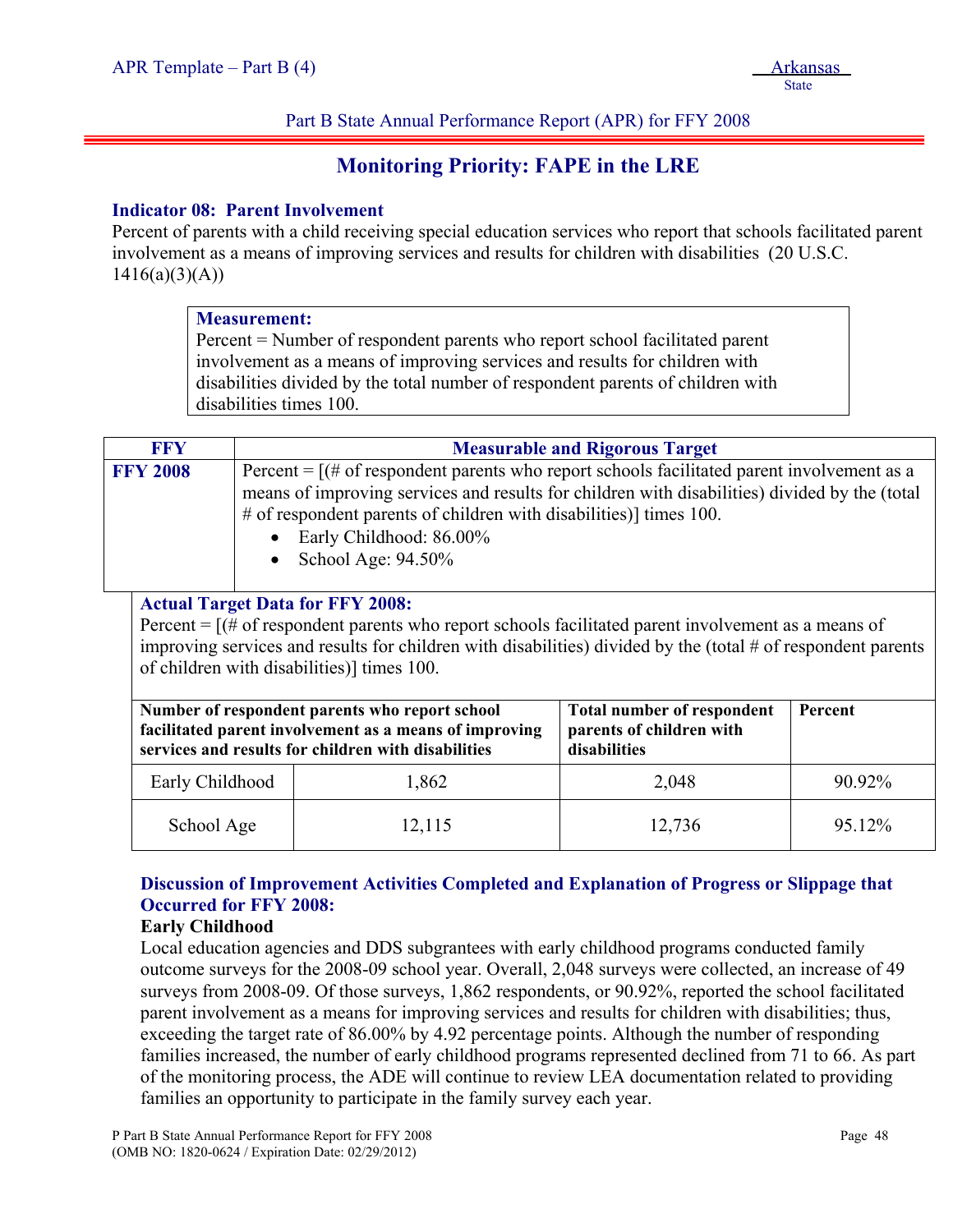## Part B State Annual Performance Report (APR) for FFY 2008

#### **School Age**

i

Local education agencies with special education school age programs conducted family outcome surveys for the 2008-09 school year. Overall, 12,736 surveys were collected, a response rate increase of 1,165 or 10.07%. Similar to 2006-07, the response rate increased by more than 10%. Of those surveys, 12,115 respondents or 95.12%, reported the school facilitated parent involvement as a means for improving services and results for children with disabilities; an increase of 1,189 respondents; thus, exceeding the target rate of 94.50% by 0.62 percentage points. Although the number of responding families increased, the number of LEAs represented declined from 242 to 228. As part of the monitoring process, the SEU will continue to review LEA documentation related to providing families an opportunity to participate in the family survey each year and encourage greater participation.

#### **Representativeness of Respondents**

The demographic representation of survey respondents is presented in Exhibit I-8.1 and I-8.2. The number of responding parents/guardians is increasing; however, the response rates represent only 21.71% and 23.14% of the child count for early childhood and school age programs, respectively.

## **Early Childhood**

The demographics of the early childhood respondents are representative of the December 1, 2008 child count, except in the disability category of developmental delay, which was under-represented in the racial/ethnic groups of black (-16.46%). Overall, the most under represented racial/ethnic category was black. All other groups, except Asian/Pacific Islander (-0.14%), were over represented. Additionally, less than one percent of respondents failed to report disability or race/ethnic category.

| Race                       |             |           | <b>American Indian/</b><br><b>Alaskan Native</b><br><b>Not Reported</b> |          |           | <b>Asian/Pacific Islander</b> |             |           | Black    |          |           | Hispanic  |          |           | White    |           |           |          |
|----------------------------|-------------|-----------|-------------------------------------------------------------------------|----------|-----------|-------------------------------|-------------|-----------|----------|----------|-----------|-----------|----------|-----------|----------|-----------|-----------|----------|
|                            |             |           |                                                                         |          |           |                               |             |           |          |          |           |           |          |           |          |           |           |          |
| <b>Disability</b>          | $_{\rm CC}$ | <b>SR</b> | D                                                                       | CC       | <b>SR</b> | D                             | $_{\rm CC}$ | <b>SR</b> | D        | CC       | <b>SR</b> | D         | CC       | <b>SR</b> | D        | <b>CC</b> | <b>SR</b> | D        |
| Not Reported               | $0.00\%$    | 0.65%     | 0.65%                                                                   | $0.00\%$ | 0.05%     | 0.05%                         | $0.00\%$    | 0.05%     | 0.05%    | $0.00\%$ | 1.80%     | 1.80%     | $0.00\%$ | 0.44%     | 0.44%    | $0.00\%$  | 2.13%     | 2.13%    |
| Autism                     | $0.00\%$    | $0.00\%$  | $0.00\%$                                                                | $0.00\%$ | $0.00\%$  | 0.00%                         | 0.02%       | $0.00\%$  | $-0.02%$ | 0.13%    | 0.22%     | 0.08%     | 0.02%    | $0.00\%$  | $-0.02%$ | 0.76%     | 1.69%     | 0.93%    |
| Deaf/Blind                 | $0.00\%$    | $0.00\%$  | $0.00\%$                                                                | $0.00\%$ | $0.00\%$  | 0.00%                         | $0.00\%$    | $0.00\%$  | $0.00\%$ | $0.00\%$ | 0.05%     | 0.05%     | $0.00\%$ | $0.00\%$  | 0.00%    | 0.01%     | $0.00\%$  | $-0.01%$ |
| Hearing<br>Impaired        | $0.00\%$    | $0.00\%$  | $0.00\%$                                                                | $0.00\%$ | $0.00\%$  | 0.00%                         | $0.00\%$    | $0.00\%$  | $0.00\%$ | 0.05%    | 0.16%     | 0.11%     | 0.02%    | $0.00\%$  | $-0.02%$ | 0.29%     | 0.44%     | 0.15%    |
| Multiple<br>Disabilities   | $0.00\%$    | $0.00\%$  | $0.00\%$                                                                | $0.00\%$ | $0.00\%$  | 0.00%                         | 0.02%       | 0.05%     | 0.03%    | 0.33%    | 0.11%     | $-0.22%$  | 0.13%    | $0.00\%$  | $-0.13%$ | 0.67%     | 1.15%     | 0.47%    |
| Other Health<br>Impairment | $0.00\%$    | $0.00\%$  | $0.00\%$                                                                | $0.00\%$ | $0.00\%$  | 0.00%                         | 0.01%       | $0.00\%$  | $-0.01%$ | 0.11%    | 0.16%     | 0.05%     | 0.06%    | $0.00\%$  | $-0.06%$ | 0.29%     | 0.27%     | $-0.02%$ |
| Orthopedic<br>Impaired     | $0.00\%$    | $0.00\%$  | $0.00\%$                                                                | 0.01%    | $0.00\%$  | $-0.01%$                      | $0.00\%$    | $0.00\%$  | $0.00\%$ | 0.03%    | $0.00\%$  | $-0.03%$  | 0.01%    | $0.00\%$  | $-0.01%$ | 0.01%     | 0.05%     | 0.04%    |
| Develop-<br>mental Delay   | $0.00\%$    | $0.00\%$  | $0.00\%$                                                                | 0.14%    | 0.16%     | 0.02%                         | 0.45%       | 0.33%     | $-0.13%$ | 25.57%   | 9.11%     | $-16.46%$ | 5.65%    | 5.18%     | $-0.47%$ | 40.51%    | 43.04%    | 2.53%    |
| Speech<br>Impaired         | $0.00\%$    | 0.05%     | 0.05%                                                                   | 0.06%    | 0.27%     | 0.21%                         | 0.17%       | 0.11%     | $-0.06%$ | 5.28%    | 5.78%     | 0.50%     | 0.81%    | 1.25%     | 0.45%    | 18.16%    | 24.39%    | 6.23%    |
| Traumatic<br>Brain Injury  | $0.00\%$    | $0.00\%$  | $0.00\%$                                                                | $0.00\%$ | $0.00\%$  | $0.00\%$                      | $0.00\%$    | $0.00\%$  | $0.00\%$ | 0.01%    | $0.00\%$  | $-0.01%$  | $0.00\%$ | 0.33%     | 0.33%    | 0.02%     | 0.22%     | 0.20%    |
| Vision<br>Impaired         | $0.00\%$    | $0.00\%$  | $0.00\%$                                                                | $0.00\%$ | $0.00\%$  | 0.00%                         | 0.01%       | $0.00\%$  | $-0.01%$ | 0.03%    | 0.05%     | 0.02%     | $0.00\%$ | $0.00\%$  | 0.00%    | 0.11%     | 0.22%     | 0.10%    |
| Total                      | $0.00\%$    | 0.71%     | 0.71%                                                                   | 0.22%    | 0.49%     | 0.27%                         | 0.68%       | 0.55%     | $-0.14%$ | 31.55%   | 7.46%     | $-14.09%$ | 6.71%    | 7.20%     | 0.49%    | 60.84%    | 73.60%    | 12.75%   |

**Code: CC – December 1 count; SR – Survey Respondents; D – Difference (SR-CC)** 

#### **School Age**

While school age respondents tend to be more underrepresented than early childhood, improvements have been made in this area. All disability categories, except deaf/blind and visually impaired, have some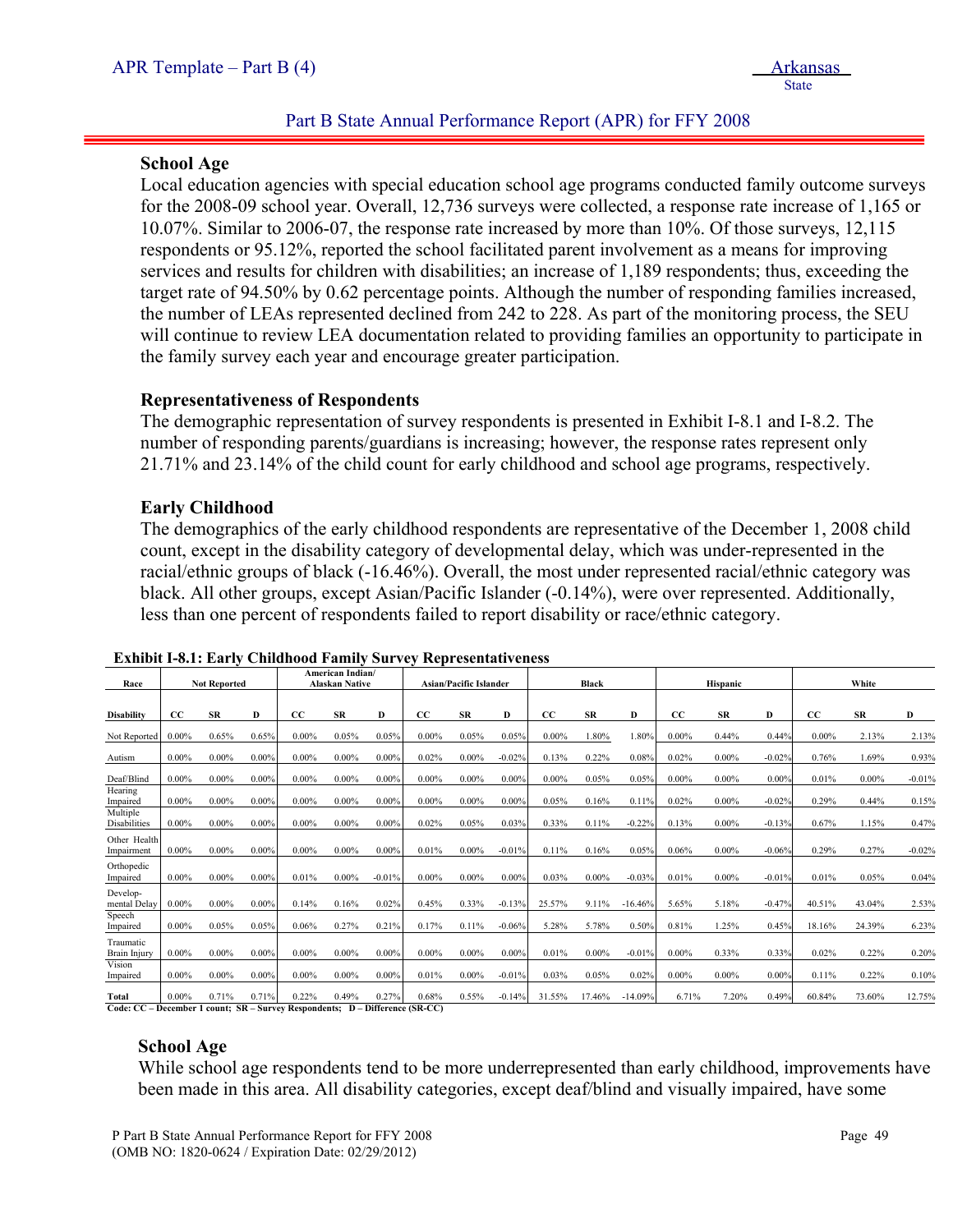## Part B State Annual Performance Report (APR) for FFY 2008

under-representation; the greatest occurring in specific learning disabilities (-3.77) and speech impaired (-2.89). The under-representation in these two categories has declined 2.99 and 4.44 percentage points, respectively. All racial/ethnic groups, except for American Indian, are under-represented with the largest under-representation occurring in the racial/ethnic group of black (-9.91). This is an increase from the previous year; however, white under-representation fell from (-7.76 to -1.67). Additionally, 13.36% of respondents did not report disability or race/ethnic category.

| Race                               | <b>Not Reported</b> |            | <b>American Indian/</b><br><b>Alaskan Native</b> |          | <b>Asian/Pacific Islander</b> |          |          | Black      |          |             | Hispanic   |          |             | White      |          |          |            |          |
|------------------------------------|---------------------|------------|--------------------------------------------------|----------|-------------------------------|----------|----------|------------|----------|-------------|------------|----------|-------------|------------|----------|----------|------------|----------|
| <b>Disability</b>                  | CC                  | ${\bf SR}$ | D                                                | CC       | ${\bf SR}$                    | D        | CC       | ${\bf SR}$ | D        | $_{\rm CC}$ | ${\bf SR}$ | D        | $_{\rm CC}$ | ${\bf SR}$ | D        | CC       | ${\bf SR}$ | D        |
| Not Reported                       | $0.00\%$            | 12.67%     | 12.67%                                           | $0.00\%$ | 0.10%                         | 0.10%    | $0.00\%$ | $0.00\%$   | 0.00%    | $0.00\%$    | 0.75%      | 0.75%    | $0.00\%$    | 0.27%      | 0.27%    | $0.00\%$ | 2.60%      | 2.60%    |
| Autism                             | $0.00\%$            | 0.02%      | 0.02%                                            | 0.04%    | 0.07%                         | 0.03%    | 0.06%    | 0.06%      | $-0.01%$ | 0.57%       | 0.41%      | $-0.169$ | 0.17%       | 0.18%      | 0.02%    | 3.15%    | 3.21%      | 0.07%    |
| Deaf/Blind                         | $0.00\%$            | 0.00%      | $0.00\%$                                         | $0.00\%$ | 0.01%                         | 0.01%    | $0.00\%$ | 0.01%      | 0.01%    | 0.01%       | 0.02%      | 0.01%    | $0.00\%$    | 0.03%      | 0.03%    | 0.01%    | 0.04%      | 0.03%    |
| Emotional<br>Disturbance           | $0.00\%$            | 0.01%      | 0.01%                                            | 0.01%    | 0.02%                         | 0.00%    | $0.00\%$ | $0.00\%$   | $0.00\%$ | 0.29%       | 0.18%      | $-0.119$ | 0.06%       | 0.02%      | $-0.04%$ | 1.13%    | 0.89%      | $-0.24%$ |
| Hearing<br>Impaired                | $0.00\%$            | 0.01%      | 0.01%                                            | $0.00\%$ | 0.02%                         | 0.01%    | 0.03%    | 0.02%      | $-0.02%$ | 0.20%       | 0.07%      | $-0.139$ | 0.12%       | 0.06%      | $-0.06%$ | 0.68%    | 0.66%      | $-0.02%$ |
| Multiple<br>Disabilities           | $0.00\%$            | $0.00\%$   | $0.00\%$                                         | 0.01%    | 0.02%                         | 0.01%    | 0.02%    | 0.00%      | $-0.02%$ | 0.66%       | 0.52%      | $-0.15%$ | 0.15%       | 0.17%      | 0.03%    | 1.70%    | 2.11%      | 0.40%    |
| Mental<br>Retardation              | $0.00\%$            | 0.03%      | 0.03%                                            | 0.05%    | 0.07%                         | 0.02%    | 0.06%    | 0.05%      | $-0.01%$ | 5.62%       | 3.43%      | $-2.19%$ | 0.66%       | 0.56%      | $-0.10%$ | 6.78%    | 6.30%      | $-0.48%$ |
| Other Health<br>Impairment         | $0.00\%$            | 0.08%      | 0.08%                                            | 0.12%    | 0.12%                         | 0.00%    | 0.05%    | 0.02%      | $-0.03%$ | 2.97%       | 1.68%      | $-1.289$ | 0.38%       | 0.35%      | $-0.03%$ | 11.15%   | 9.42%      | $-1.73%$ |
| Orthopedic<br>Impaired             | $0.00\%$            | $0.00\%$   | 0.00%                                            | 0.01%    | $0.00\%$                      | $-0.01%$ | 0.01%    | $0.00\%$   | $-0.01%$ | 0.07%       | 0.02%      | $-0.04%$ | 0.02%       | 0.02%      | 0.01%    | 0.28%    | 0.20%      | $-0.08%$ |
| Speech<br>Impaired                 | $0.00\%$            | 0.32%      | 0.32%                                            | 0.23%    | 0.16%                         | $-0.07%$ | 0.34%    | 0.19%      | $-0.15%$ | 5.56%       | 2.67%      | $-2.89%$ | 1.83%       | 0.96%      | $-0.88%$ | 18.19%   | 15.29%     | $-2.89%$ |
| Specific<br>Learning<br>Disability | $0.00\%$            | 0.20%      | 0.20%                                            | 0.33%    | 0.33%                         | 0.00%    | 0.16%    | 0.16%      | 0.00%    | 9.62%       | 5.85%      | $-3.77%$ | 2.61%       | 1.66%      | $-0.96%$ | 23.12%   | 23.64%     | 0.52%    |
| Traumatic<br>Brain Injury          | $0.00\%$            | 0.01%      | 0.01%                                            | $0.00\%$ | 0.01%                         | 0.01%    | $0.00\%$ | 0.02%      | 0.01%    | 0.08%       | 0.09%      | 0.02%    | 0.01%       | 0.02%      | 0.02%    | 0.21%    | 0.23%      | 0.03%    |
| Vision<br>Impaired                 | $0.00\%$            | $0.00\%$   | $0.00\%$                                         | $0.00\%$ | 0.01%                         | 0.01%    | 0.01%    | 0.01%      | 0.00%    | 0.10%       | 0.15%      | 0.05%    | 0.02%       | 0.02%      | 0.00%    | 0.27%    | 0.41%      | 0.13%    |
| Total                              | $0.00\%$            | 13.36%     | 13.36%                                           | 0.81%    | 0.93%                         | 0.13%    | 0.74%    | 0.53%      | $-0.21%$ | 25.75%      | 15.84%     | $-9.91%$ | 6.03%       | 4.33%      | $-1.70%$ | 66.67%   | 65.00%     | $-1.67%$ |

| <b>Exhibit I-8.2: School Age Family Survey Representativeness</b> |  |  |
|-------------------------------------------------------------------|--|--|
|                                                                   |  |  |

**Code: CC – December 1 count; SR – Survey Respondents; D – Difference (SR-CC)** 

#### **Completed activities for this indicator included the following:**

Targeted activities for this indicator are provided by the SPDG, P.O.I.S.E., IDEA Data & Research and M/PE Section.

Participation: The SEU continued to use parent involvement surveys and results to evaluate local preschool and school age performance against state targets. In an attempt to increase the overall participation of parents, the SEU provided LEAs and EC Programs reminders of the need to survey parents as part of the annual review conferences. Reminders were provided via the SEU website, MySped Resource, as well as in the IDEA Data & Research Newsletter and emails.

Family Outcomes Report: The Arkansas IDEA Data & Research Office, in cooperation with the M/PE Section, analyzed the family survey results from 2007-2008 and issued a report to each LEA and EC Program. The information assisted LEAs and EC Programs with enhancing their service delivery and interaction with family members.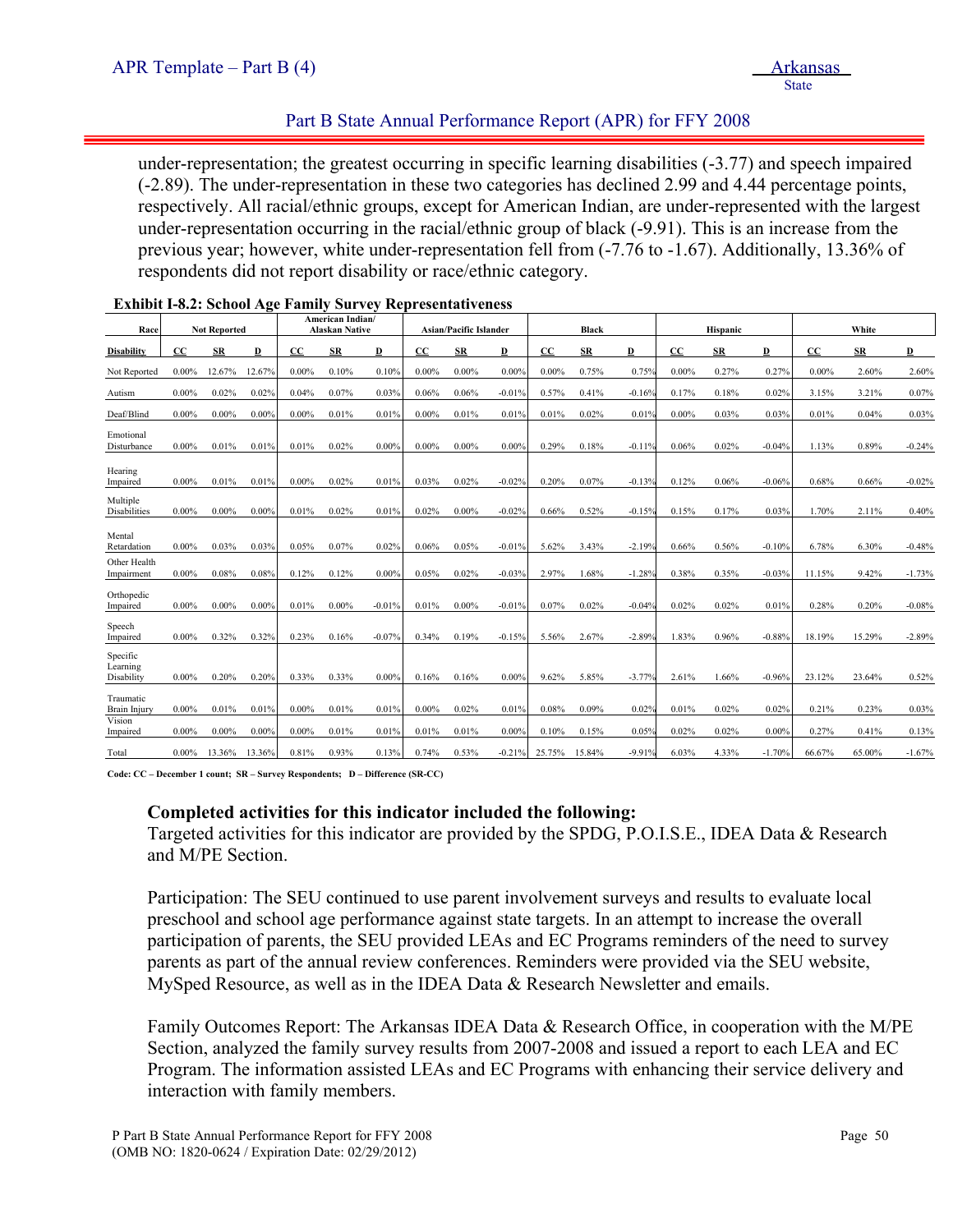# Part B State Annual Performance Report (APR) for FFY 2008

Arkansas SPDG, Home Based Literacy and Partners in Literacy: During Years 5-6, 14 Home Based Literacy and Partners in Literacy trainings were conducted for 340 parents including three Train the Trainer Workshops attended by 32 Parent Mentors which produced 11 certified Parent Mentor Trainers. Participant ratings were available for 12 of the 14 trainings (302 participants). All (100%) of the 12 trainings received a rating of 4.0 or higher on a 5-point scale on the item "the likelihood that the training content would be used," with an average rating of 4.6**.** The certified Parent Mentor Trainers held three Home-Based Literacy Program presentations of their own with a total of 67 participants.

Other SPDG activities related to parent involvement had 64 participants. Activities included

- Stop & Think Parenting
- Partners in Positive Behavior
- Home Based Positive Behavior/Partners in Positive Behavior

Data Collection: LEAs conduct the data collection for this indicator throughout the school year. Surveys can be accessed online year round or LEAs can request scan forms from the IDEA Data  $\&$ Research Office. The embedded scan form questionnaire allows parents who were unable to attend in their child's annual review to respond without needing Internet access. Further, scan forms provide options for parents (1) attending an annual review in a location where Internet access is unavailable or (2) are unable to use a computer.

Monitoring: As part of the monitoring process, M/PE staff review student folders for documentation that LEAs are offering parents/guardians the opportunity to participate in the survey annually. Beginning in 2010-11 LEAs that fail to offer parents the opportunity to participate in the survey annually or that have a zero response rate will be required to develop and implement strategies and activities to improve participation and representation as set forth in the ACSIP.

P.O.I.S.E. Website: The P.O.I.S.E. website was updated to include a drop out prevention focus and information on parental involvement priorities.

## **Revisions, with Justification, to Proposed Targets/Improvement Activities/Timelines/Resources for FFY 2008:**

No changes were made to the proposed targets. Revisions to improvement activities, timelines, and resources for FFY 2008 were updated in the SPP to reflect activities undertaken across the State. See page 80 in the SPP.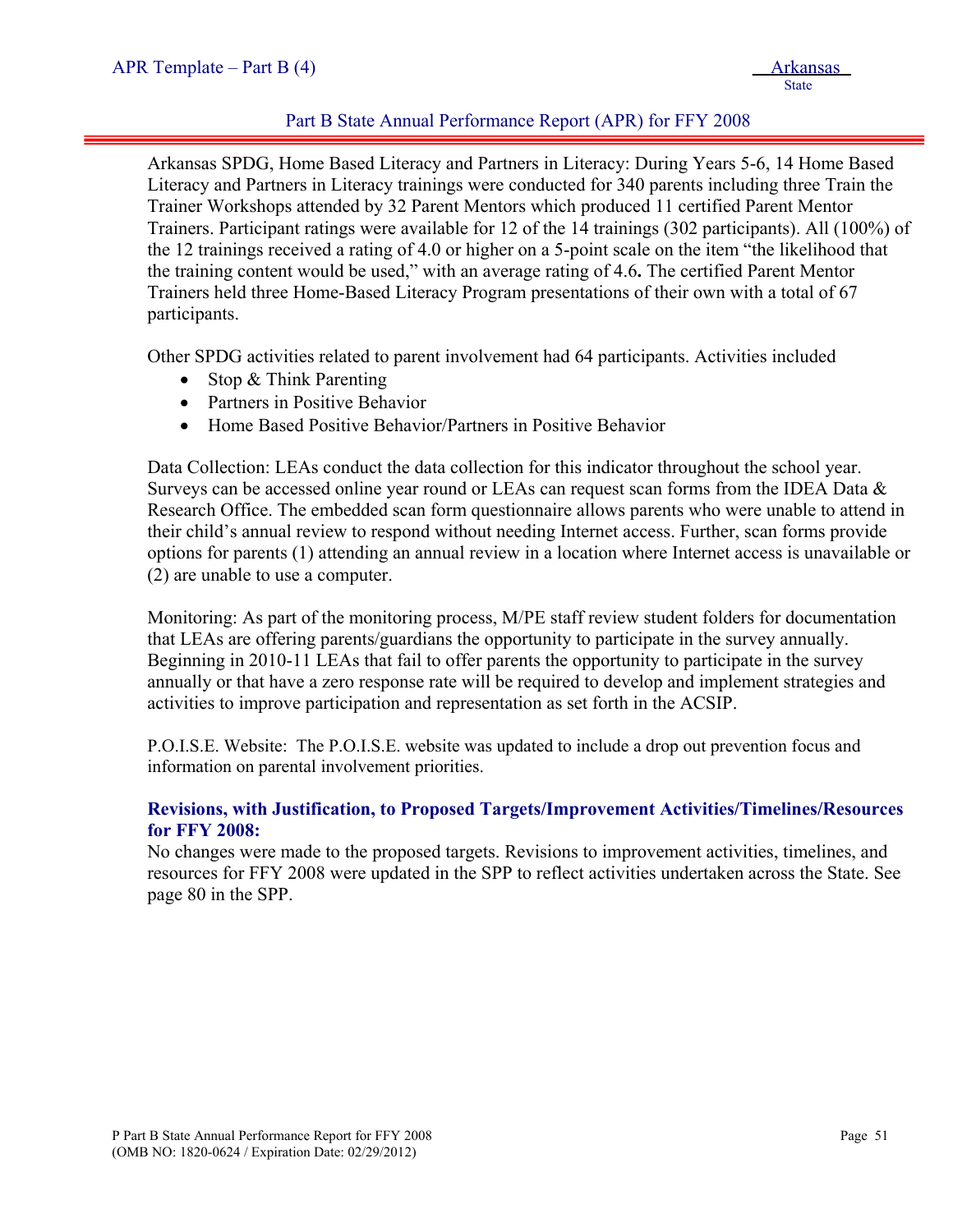#### Part B State Annual Performance Report (APR) for FFY 2008

# **Monitoring Priority: Disproportionality**

## **Indicator 09: Disproportionality**

Percent of districts with disproportionate representation of racial and ethnic groups in special education and related services that is the result of inappropriate identification (20 U.S.C.  $1416(a)(3)(C)$ )

#### **Measurement:**

i

Percent  $=$   $[$  (# of districts with disproportionate representation of racial and ethnic groups in special education and related services that is the result of inappropriate identification) divided by the (# of districts in the State)] times 100.

Include State's definition of "disproportionate representation."

Based on its review of the 618 data for FFY 2008, describe how the State made its annual determination that the disproportionate representation it identified (consider both over and underrepresentation) of racial and ethnic groups in special education and related services was the result of inappropriate identification as required by  $\S$ §300.600(d)(3) and 300.602(a), e.g., using monitoring data; reviewing policies, practices and procedures, etc. In determining disproportionate representation, analyze data, for each district, for all racial and ethnic groups in the district, or all racial and ethnic groups in the district that meet a minimum 'n' size set by the State. Report on the percent of districts in which disproportionate representation of racial and ethnic groups in special education and related services is the result of inappropriate identification, even if the determination of inappropriate identification was made after the end of the FFY 2008 reporting period, i.e., after June 30, 2009. If inappropriate identification is identified, report on corrective actions taken.

## Disproportionality/Over-Representation

In order to demonstrate educational equity, relative to opportunity, services, and decision-making, the racial/ethnic composition of students receiving special education services in a school district should be proportionately similar to the racial/ethnic composition of all students in the district. Thus, it is important to ensure that students in a racial/ethnic group are not disproportionately represented in special education in contrast with the racial/ethnic groups of all students in the district.

## **Over-Representation**

The methodology is based on a three-year average benchmark plus one standard deviation percentage point difference between special education and district enrollment for each racial/ethnic category, resulting in a base value for each racial/ethnic group.

1. Using the December 1 child count for the selected year, students were identified if they were receiving services in a private residential treatment program. These students were removed from the special education child count number and the district October 1 enrollment numbers for the selected year. The reason for excluding students in private residential treatment facilities is found in the State rules governing private residential treatment facilities. These rules state that a student belongs to the district where the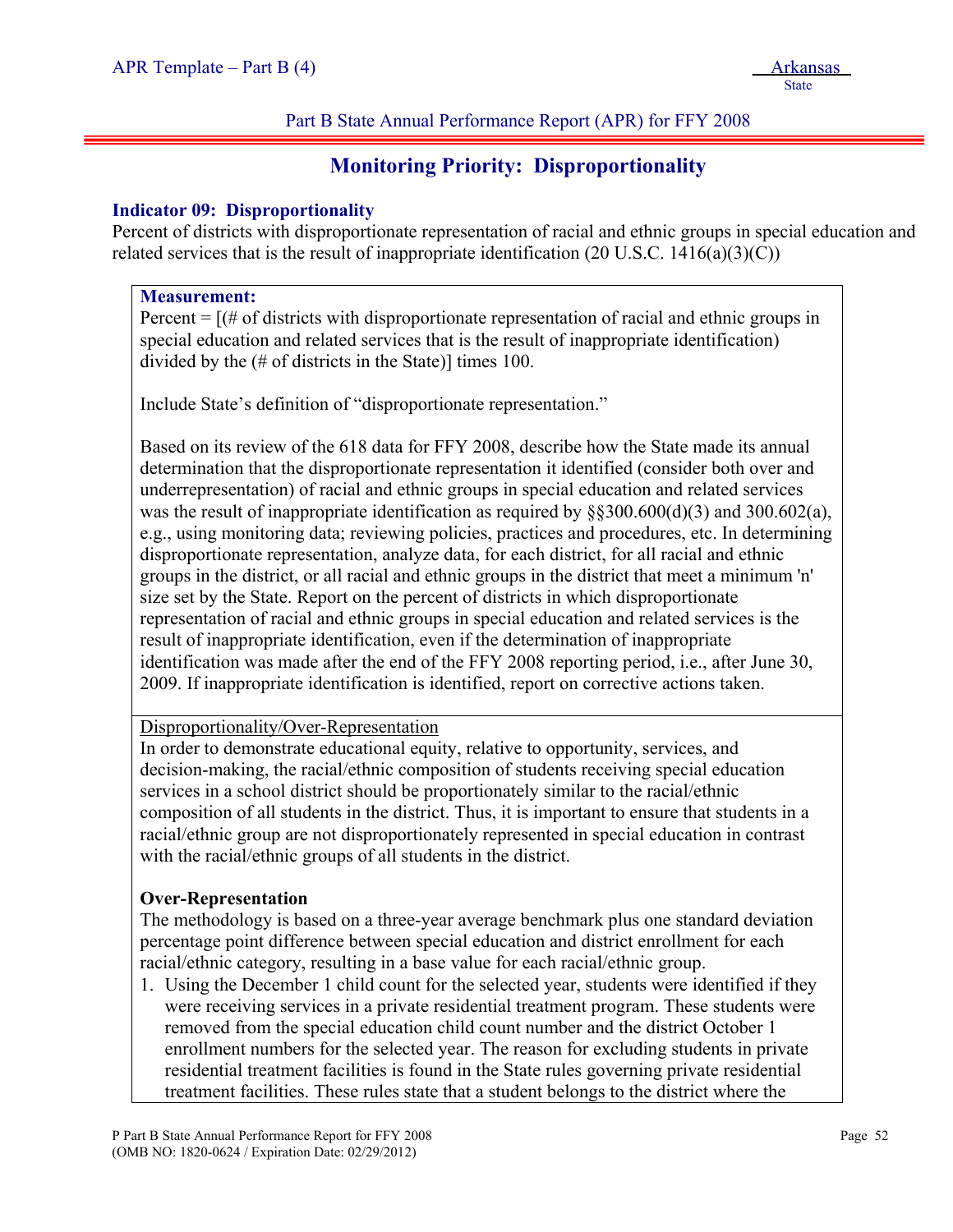# Part B State Annual Performance Report (APR) for FFY 2008

facility is located; therefore, enrollment of such students artificially increases the district's special education child count and district-wide enrollment.

- 2. Once the October 1 enrollment and December 1 child count have been adjusted for private residential treatment students, the percentage of each racial/ethnic group in the district is calculated. If a racial/ethnic group within the district is less than 5% or more than 95%, that group is excluded in the district and special education student counts. The district and special education student counts are then summed by racial/ethnic group to generate statewide totals.
- 3. Using the statewide totals for each racial/ethnic group, the State percentage point difference is calculated by subtracting the adjusted State enrollment for each race/ethnicity from the adjusted State special education racial/ethnic child count. This process is conducted for each of the three baseline years and is then averaged, resulting in a 3-year average benchmark. In addition, a standard deviation is generated on the percentage point difference for each race/ethnic group for each of the 3 years. The 3-year average standard deviation is then added to the 3-year average benchmark to create a "base value."

| <b>Disproportionality Over-Representation Calculation</b> |                                           |                                  |              |                 |            |  |  |  |  |
|-----------------------------------------------------------|-------------------------------------------|----------------------------------|--------------|-----------------|------------|--|--|--|--|
|                                                           | American Indian/<br><b>Alaskan Native</b> | Asian/Pacific<br><b>Islander</b> | <b>Black</b> | <b>Hispanic</b> | White      |  |  |  |  |
| <b>Benchmark</b>                                          | $0.040\%$                                 | $-0.065\%$                       | 4.541%       | $-1.512\%$      | $-3.004\%$ |  |  |  |  |
| <b>Standard Deviation</b>                                 | 0.451                                     | 0.554                            | 8.611        | 3875            | 9.972      |  |  |  |  |
| <b>Base Value</b>                                         | $0.491\%$                                 | $0.489\%$                        | $13.152\%$   | $2.364\%$       | 6.968%     |  |  |  |  |

# **Indicator 9: Identification**

# **Under-Representation Base Value**

The identification of districts for under-representation is based on the same methodology as over-representation. Under-representation takes the negative base value when adding the benchmark plus two standard deviations. Two standards deviations is used to account for the fact that districts' implementation of early intervention services (EIS) and response to intervention (RtI) programs can prevent or reduce special education placements. Therefore, two standard deviations help to identify the extreme outlier cases.

| <b>Indicator 9: Identification</b><br><b>Disproportionality Under-Representation Calculation</b>                                 |                      |                       |                       |                       |                         |  |  |  |  |  |
|----------------------------------------------------------------------------------------------------------------------------------|----------------------|-----------------------|-----------------------|-----------------------|-------------------------|--|--|--|--|--|
| Asian/Pacific<br><b>American Indian/</b><br><b>Hispanic</b><br>White<br><b>Black</b><br><b>Alaskan Native</b><br><b>Islander</b> |                      |                       |                       |                       |                         |  |  |  |  |  |
| Benchmark                                                                                                                        | $0.040\%$            | $-0.065\%$            | 4.541%                | $-1.512\%$            | $-3.004\%$              |  |  |  |  |  |
| Two Standard<br>Deviations                                                                                                       | 0.902                | 1.108                 | 17.222                | 7 7 5 0               | 19.944                  |  |  |  |  |  |
| <b>Negative</b><br><b>Base Value</b>                                                                                             | (0.942)<br>$-0.942%$ | (1.043)<br>$-1.043\%$ | (21.76)<br>$-21.763%$ | (6.238)<br>$-6.238\%$ | (16.940)<br>$-16.940\%$ |  |  |  |  |  |

To ascertain if a district exceeds (+/-) the base values for disproportionality Indicator 9, enrollment and child count data were examined.

1. Using the December 1 child count for the selected year, students were identified if they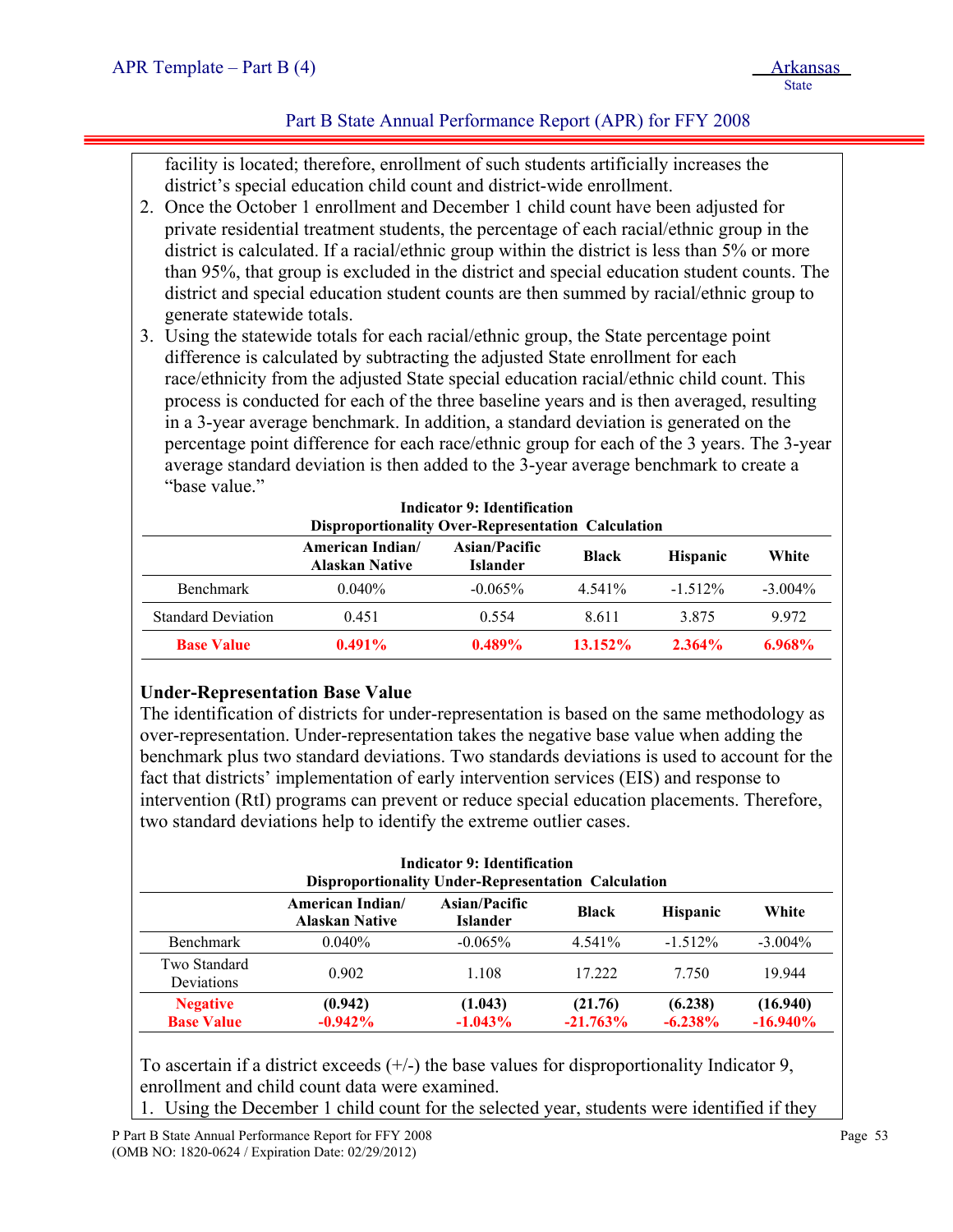# Part B State Annual Performance Report (APR) for FFY 2008

| education child count and district wide enrollment.<br>Formula:        | were receiving services in a private residential treatment program. These students were<br>removed from the special education child count numbers and the district October 1<br>enrollment numbers for the selected year. The reason for excluding students in private<br>residential treatment facilities is in the State rules governing private residential treatment<br>facilities. These rules state that a student belongs to the district where the facility is<br>located; therefore, enrollment of such students artificially increases the district's special<br>2. After the October 1 enrollment and December 1 child count have been adjusted for<br>private residential treatment students, the percentage of each racial/ethnic group in the<br>district is calculated. If a racial/ethnic group within the district is less than 5% that group<br>is excluded in the district and special education student counts.<br>3. The district percentage point difference for each racial/ethnic group is then calculated by<br>subtracting adjusted district enrollment for each race/ethnicity from the adjusted district<br>special education race/ethnicity data. If the percentage point difference exceeds or falls<br>below $(+/-)$ the State base value for any racial/ethnic group then the district will be<br>identified to conduct a self-assessment to review its policies, procedures, and practices.<br>(Special Education Racial/Ethnic group Percent - District Racial/Ethnic group Percent) = |
|------------------------------------------------------------------------|--------------------------------------------------------------------------------------------------------------------------------------------------------------------------------------------------------------------------------------------------------------------------------------------------------------------------------------------------------------------------------------------------------------------------------------------------------------------------------------------------------------------------------------------------------------------------------------------------------------------------------------------------------------------------------------------------------------------------------------------------------------------------------------------------------------------------------------------------------------------------------------------------------------------------------------------------------------------------------------------------------------------------------------------------------------------------------------------------------------------------------------------------------------------------------------------------------------------------------------------------------------------------------------------------------------------------------------------------------------------------------------------------------------------------------------------------------------------------------------------------------------------------|
|                                                                        |                                                                                                                                                                                                                                                                                                                                                                                                                                                                                                                                                                                                                                                                                                                                                                                                                                                                                                                                                                                                                                                                                                                                                                                                                                                                                                                                                                                                                                                                                                                          |
|                                                                        | Racial/Ethnic group Percentage Point Difference between Special Education and District                                                                                                                                                                                                                                                                                                                                                                                                                                                                                                                                                                                                                                                                                                                                                                                                                                                                                                                                                                                                                                                                                                                                                                                                                                                                                                                                                                                                                                   |
| <b>Example 1: DISPROPORTIONALITY-Over-Representation</b>               |                                                                                                                                                                                                                                                                                                                                                                                                                                                                                                                                                                                                                                                                                                                                                                                                                                                                                                                                                                                                                                                                                                                                                                                                                                                                                                                                                                                                                                                                                                                          |
| % White - Special                                                      | 30.00%<br><b>Number of White Students with IEPs</b><br>60/200                                                                                                                                                                                                                                                                                                                                                                                                                                                                                                                                                                                                                                                                                                                                                                                                                                                                                                                                                                                                                                                                                                                                                                                                                                                                                                                                                                                                                                                            |
|                                                                        |                                                                                                                                                                                                                                                                                                                                                                                                                                                                                                                                                                                                                                                                                                                                                                                                                                                                                                                                                                                                                                                                                                                                                                                                                                                                                                                                                                                                                                                                                                                          |
| % White – District<br>percent point difference is greater than 6.968%. | 12.58 (% point difference)<br>17.42%<br><b>Number of White Students in District</b><br>270/1,550<br>This district exceeds the base value for disproportionality of white students in special education since the                                                                                                                                                                                                                                                                                                                                                                                                                                                                                                                                                                                                                                                                                                                                                                                                                                                                                                                                                                                                                                                                                                                                                                                                                                                                                                         |
| <b>Example 2: DISPROPORTIONALITY-Under-Representation</b>              |                                                                                                                                                                                                                                                                                                                                                                                                                                                                                                                                                                                                                                                                                                                                                                                                                                                                                                                                                                                                                                                                                                                                                                                                                                                                                                                                                                                                                                                                                                                          |
| % Hispanic – Special                                                   | 2.50%<br>5/200<br><b>Number of Hispanic Students with IEPs</b>                                                                                                                                                                                                                                                                                                                                                                                                                                                                                                                                                                                                                                                                                                                                                                                                                                                                                                                                                                                                                                                                                                                                                                                                                                                                                                                                                                                                                                                           |
|                                                                        | -7.62 (% point difference)                                                                                                                                                                                                                                                                                                                                                                                                                                                                                                                                                                                                                                                                                                                                                                                                                                                                                                                                                                                                                                                                                                                                                                                                                                                                                                                                                                                                                                                                                               |
| % Hispanic – District                                                  | 10.12%<br><b>Number of Hispanic Students in District</b><br>157/1,550                                                                                                                                                                                                                                                                                                                                                                                                                                                                                                                                                                                                                                                                                                                                                                                                                                                                                                                                                                                                                                                                                                                                                                                                                                                                                                                                                                                                                                                    |

| <b>FFY</b>      | <b>Measurable and Rigorous Target</b>                                                                                                                                                         |
|-----------------|-----------------------------------------------------------------------------------------------------------------------------------------------------------------------------------------------|
| <b>FFY 2008</b> | Zero (0) percent of districts will have disproportionate representation of racial and ethnic<br>groups in special education and related services as a result of inappropriate identification. |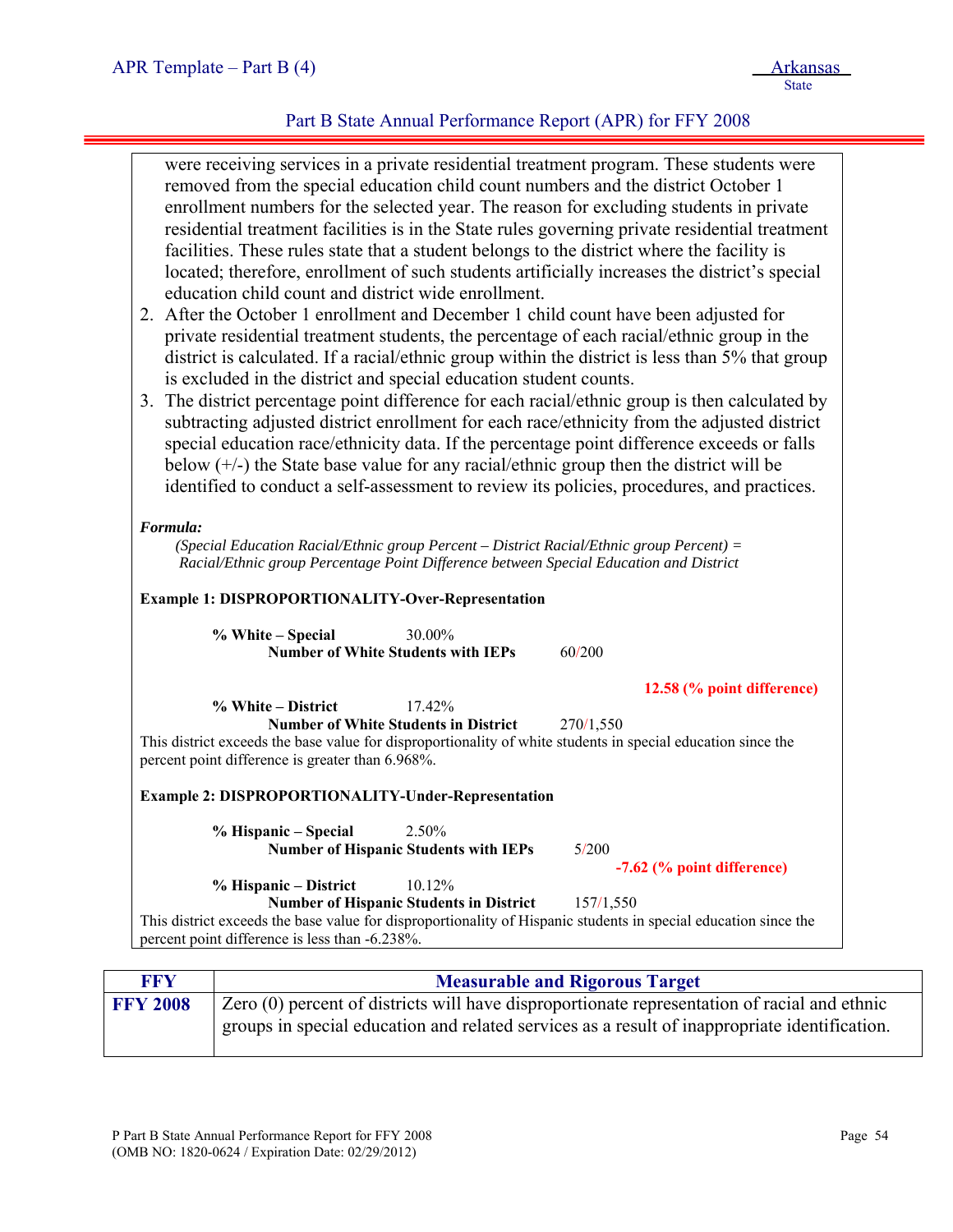## Part B State Annual Performance Report (APR) for FFY 2008

#### **Actual Target Data for FFY 2008:**

Zero (0) percent of districts were identified as having disproportionate representation of racial and ethnic groups in special education and related services as a result of inappropriate identification.

| Number of districts with disproportionate representation of<br>racial/ethnic groups in special education and related services<br>that is the result of inappropriate identification | <b>Total number of</b><br>districts in the State | Percent |
|-------------------------------------------------------------------------------------------------------------------------------------------------------------------------------------|--------------------------------------------------|---------|
|                                                                                                                                                                                     | 260                                              | $0\%$   |

# **Discussion of Improvement Activities Completed and Explanation of Progress or Slippage that Occurred for FFY 2008:**

Using the methodology developed in 2007-08, once a district is identified as being disproportionate in a racial/ethnic group, a self-assessment must be completed and submitted to the SEU Monitoring/ Program Effectiveness (M/PE) Section for review. Currently the special education unit uses a single consultant to review all self assessments. The Disproportionality Self-Assessment is a combination of a state developed document and the National Center for Culturally Responsive Education Systems (NCCRESt) document presented at the 2007 OSEP Leadership Conference. The Disproportionality Self-Assessment is available on the special education website at [http://arksped.k12.ar.us/documents/data\\_n\\_research/Dispro\\_self\\_assessment.doc.](http://arksped.k12.ar.us/documents/data_n_research/Dispro_self_assessment.doc)

Arkansas uses the services of a single consultant to review districts' self assessment and supporting evidence documents submitted to the SEU. During the review process, if any component was not addressed or the response was deemed not sufficient, the district special education supervisor was contacted by phone and/or e-mail for follow up. The district was then required to submit written clarification addressing the component in question before the self assessment review was finalized. Once finalized, the Associate Director's office sent letters informing districts of their status.

For the 2008-09 school year, 37 of 260 districts were identified with over- and/or underrepresentation of racial and ethnic groups when applying the State's criteria. Thirteen districts completed and submitted a self-assessment for over-identification, eight districts for underidentification, and 16 districts for over- and under-identification. The SEU examined the district's Disproportionality Self-Assessment and supporting evidence documents on five procedural areas: intervention, referral, evaluation, placement, and procedural safeguards as well as policies, procedures, and practices effecting disproportionality. The verification process resulted in zero (0) percent of districts having disproportionate representation of racial and ethnic groups in special education and related services as a result of inappropriate identification.

Improvement activities undertaken in 2008-09 for this indicator included:

- The SEU M/PE Section incorporated the protocol for identifying inappropriate policy, procedures, and practices into the Monitoring Procedural Handbook.
- The SEU M/PE Section continued to use a district disproportionality self-assessment in the monitoring process for the identification of inappropriate policy, procedures, and practices leading to disproportionality.
- The ADE continued to monitor districts for disproportionate representation using data reviews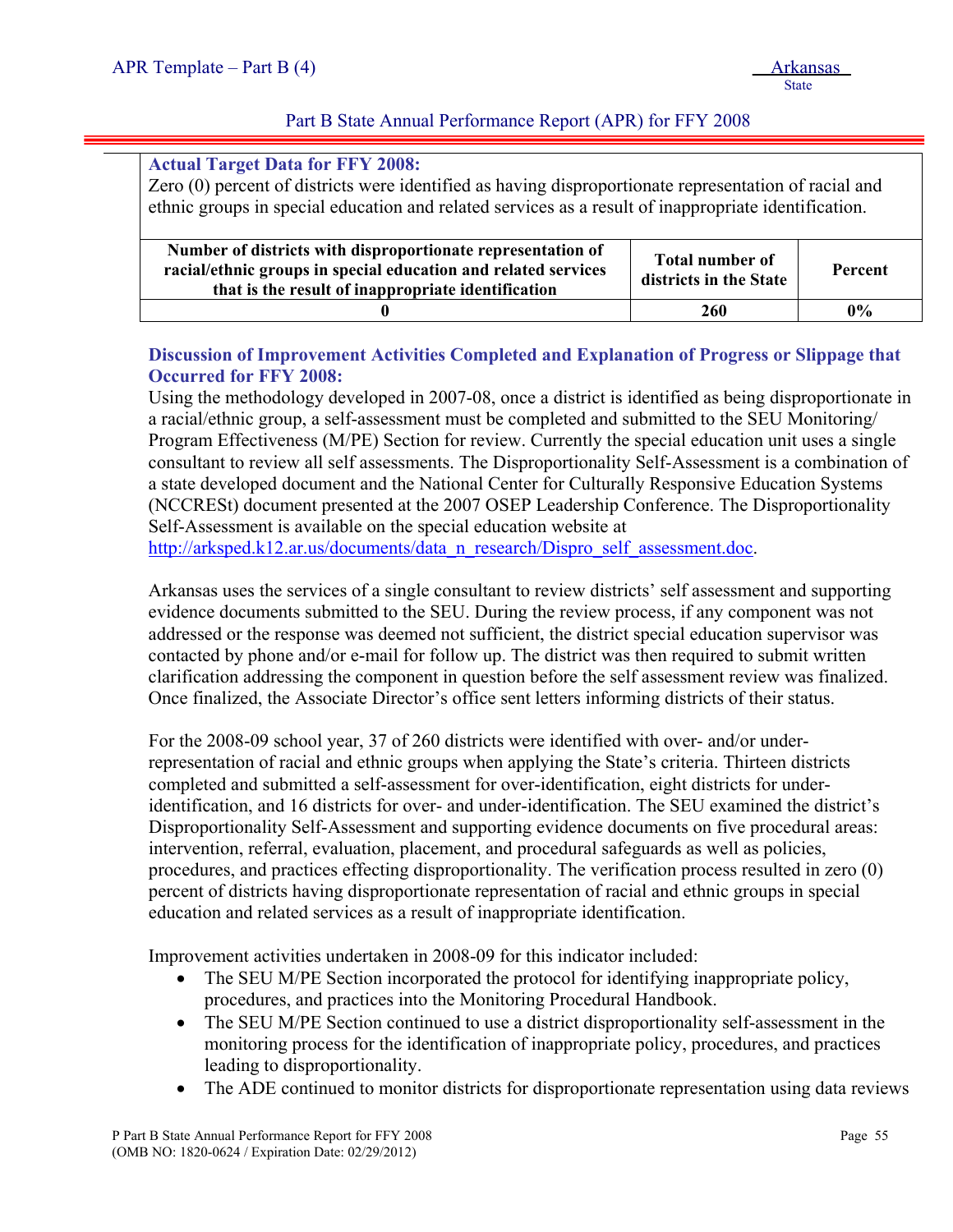## Part B State Annual Performance Report (APR) for FFY 2008

and analysis including child count and the monitoring priority indicators on the Monitoring Profiles.

• The IDEA Data & Research Office worked with the Associate Director of Special Education and the educational consultant reviewing the self assessments to update the disproportionality self assessment to insure all necessary components was included in the document.

# **Revisions, with Justification, to Proposed Targets/Improvement Activities/Timelines/Resources for FFY 2008:**

No revisions were made to the proposed targets. Improvement activities, timelines, or resources were updated to reflect activities across the State. See page 88 in the SPP.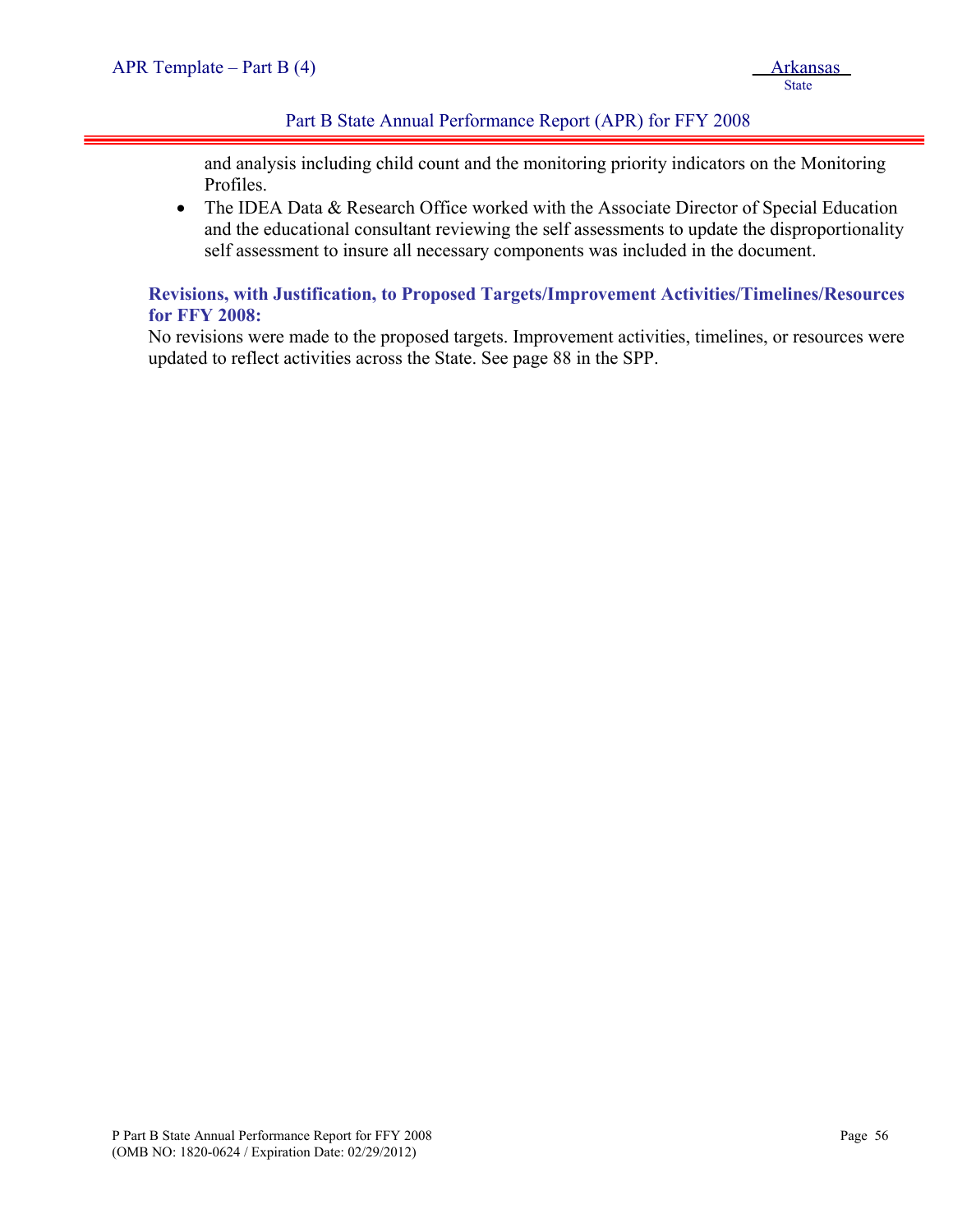## Part B State Annual Performance Report (APR) for FFY 2008

# **Monitoring Priority: Disproportionality**

## **Indicator 10: Disproportionality—Child with a Disability**

Percent of districts with disproportionate representation of racial and ethnic groups in specific disability categories that is the result of inappropriate identification (20 U.S.C.  $1416(a)(3)(C)$ )

#### **Measurement:**

Percent  $=$   $[$   $|$   $\#$  of districts with disproportionate representation of racial and ethnic groups in specific disability categories that is the result of inappropriate identification) divided by the (# of districts in the State)] times 100. Include State's definition of "disproportionate representation."

Based on its review of the 618 data for FFY 2008, describe how the State made its annual determination that the disproportionate representation it identified (consider both over and under representation) of racial and ethnic groups in specific disability categories was the result of inappropriate identification as required by §§300.600(d)(3) and 300.602(a), e.g., using monitoring data; reviewing policies, practices and procedures, etc. In determining disproportionate representation, analyze data, for each district, for all racial and ethnic groups in the district, or all racial and ethnic groups in the district that meet a minimum 'n' size set by the State. Report on the percent of districts in which disproportionate representation of racial and ethnic groups in specific disability categories is the result of inappropriate identification, even if the determination of inappropriate identification was made after the end of the FFY 2008, i.e., after June 30, 2009. If inappropriate identification is identified, report on corrective actions taken.

To identify disproportionate racial/ethnic representation by disability category, Arkansas uses Westat's Weighted Risk Ratio application. However, the State has applied its own criteria in applying the weighted risk ratio.

#### **Over- and Under-Representation in a Disability Category**

There are six disability categories that must be examined under Indicator 10—Autism, Emotional Disturbance, Mental Retardation, Other Health Impairments, Specific Learning Disabilities, and Speech Language Impairment. A weighted risk ratio methodology was used to determine if a district has disproportionate representation within the six disabilities. However, the district enrollment and special education child count data were examined and adjusted according to the following criteria.

1. Using the December 1 child count for the selected year, students were identified if they were receiving services in a private residential treatment program. These students were removed from the special education child count numbers and the district October 1 enrollment numbers for the selected year. The reason for excluding students in private residential treatment facilities is in the State rules governing private residential treatment facilities. These rules state that a student belongs to the district where the facility is located; therefore, enrollment of such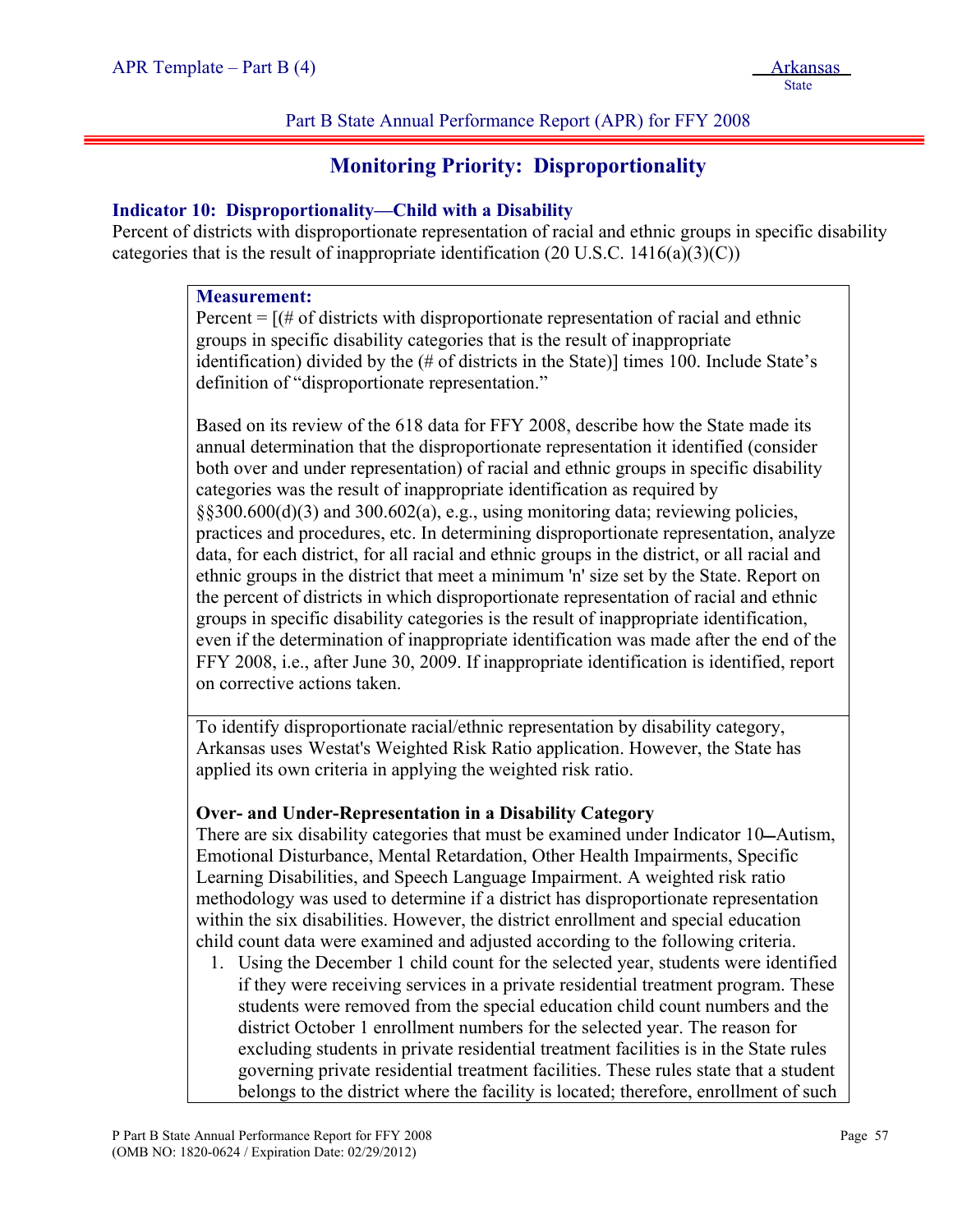#### Part B State Annual Performance Report (APR) for FFY 2008

students artificially increases the district's special education child count and district wide enrollment.

- 2. After the October 1 enrollment and December 1 child count have been adjusted for private residential treatment students, weighted risk ratios were generated for each of the six disability categories.
- 3. Further, weighted risk ratios were considered invalid if (1) the district enrollment of a racial/ethnic group is less than 5% or (2) the number of students in a disability category was below 40. The 5% criterion falls in line with Indicator 9 and an "n" of 40 is the same number used for adequate yearly progress (AYP) subgroups.

Once adjusted with the above criteria, weighted risk ratios greater than 4.00 and less than the inverse 0.25 were considered an over-representation and underrepresentation, respectively.

| <b>FFY</b>                                                                                                                                                                                                                                       | <b>Measurable and Rigorous Target</b>                                                                                          |                 |         |  |  |  |  |  |  |
|--------------------------------------------------------------------------------------------------------------------------------------------------------------------------------------------------------------------------------------------------|--------------------------------------------------------------------------------------------------------------------------------|-----------------|---------|--|--|--|--|--|--|
| Zero (0) percent of districts will have disproportionate representation of racial and ethnic<br><b>FFY 2008</b><br>groups in specific disability categories as a result of inappropriate identification.                                         |                                                                                                                                |                 |         |  |  |  |  |  |  |
| <b>Actual Target Data for FFY 2008:</b><br>Zero (0) percent of districts were identified as having disproportionate representation of racial and<br>ethnic groups in specific disability categories as a result of inappropriate identification. |                                                                                                                                |                 |         |  |  |  |  |  |  |
|                                                                                                                                                                                                                                                  | Number of districts identified as having disproportionate<br>representation of racial and ethnic groups in specific disability | Total number of | Percent |  |  |  |  |  |  |

|                                                                                                                                                                                          | 260                                       | $0\%$   |
|------------------------------------------------------------------------------------------------------------------------------------------------------------------------------------------|-------------------------------------------|---------|
| Number of districts identified as having disproportionate<br>representation of racial and ethnic groups in specific disability<br>categories as a result of inappropriate identification | Total number of<br>districts in the State | Percent |

## **Discussion of Improvement Activities Completed and Explanation of Progress or Slippage that Occurred for FFY 2008:**

Using the methodology developed in 2007-08, once a district is identified as being disproportionate in a racial/ethnic group, a self-assessment must be completed and submitted to the SEU Monitoring/Program Effectiveness (M/PE) Section for review. Currently the special education unit uses a single consultant to review all self assessments. The Disproportionality Self-Assessment is a combination of a state developed document and the National Center for Culturally Responsive Education Systems (NCCRESt) document presented at the 2007 OSEP Leadership Conference. The Disproportionality Self-Assessment is available on the special education website at [http://arksped.k12.ar.us/documents/data\\_n\\_research/Dispro\\_self\\_assessment.doc.](http://arksped.k12.ar.us/documents/data_n_research/Dispro_self_assessment.doc)

Arkansas uses the services of a single consultant to review districts' self assessment and supporting evidence documents submitted to the SEU. During the review process, if any component was not addressed or the response was deemed not sufficient, the district special education supervisor was contacted by phone and/or e-mail for follow up. The district was then required to submit written clarification addressing the component in question before the self assessment review was finalized. Once finalized, the Associate Director's office sent letters informing districts of their status.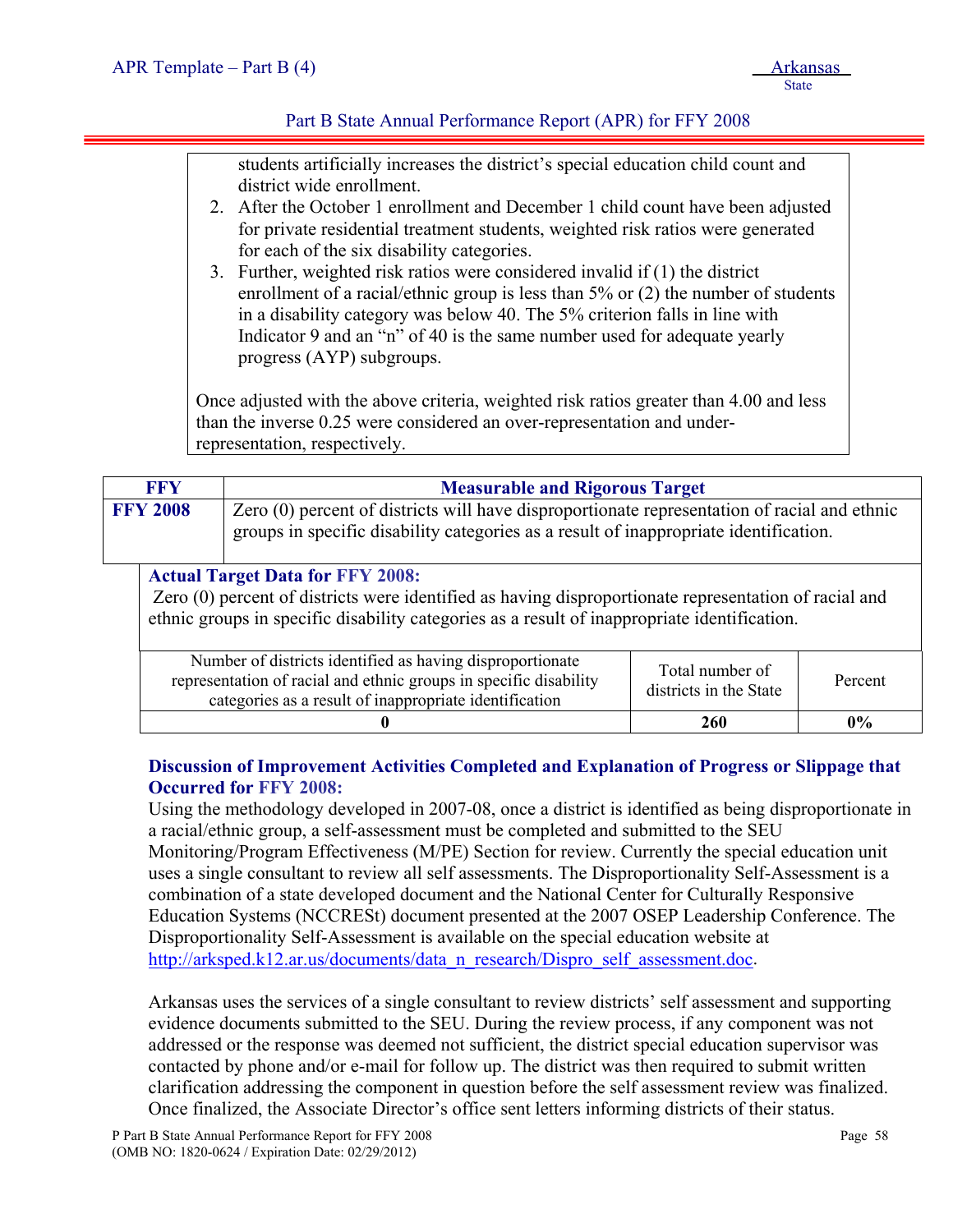# Part B State Annual Performance Report (APR) for FFY 2008

For the 2008-09 school year, 48 of 260 districts were identified with over- and/or underrepresentation of racial and ethnic groups in specific disability categories when applying the State's criteria to the weighted risk ratios. Districts with weighted risk ratios greater then 4.00 were identified as having over-representation and districts with weighted risk ratios lower than 0.25 identified as having under-representation. Weighted risk ratios for under-representation varied from 0.22 to 0.08. The variance in over-representation is more widely dispersed with a low of 4.08 and a high of 30.47.

Of the 48 districts identified for Indicator 10, 16 were also identified under Indicator 9, illustrating how disproportionate representation in identification does not equate to disproportionate representation in a disability category.

Each of the 48 districts conducted and submitted a self-assessment. The SEU examined the district's Disproportionality Self-Assessment and supporting evidence documents on five procedural areas: intervention, referral, evaluation, placement, and procedural safeguards as well as policies, procedures, and practices effecting disproportionality. The verification process resulted in zero (0) percent of districts having disproportionate representation of racial and ethnic groups in specific disability categories that were the result of inappropriate identification.

Data for 2008-09 within the six primary disability categories reveals two racial/ethnic groups in five disability categories identified as having over- and/or under-representation. Students in the racial ethnic group of black are being over-identified in the category mental retardation. Students in the racial ethnic groups of white were primarily over-identified in specific learning disability. White students were also being over-/under-identified in speech impairment, mental retardation and emotional disturbance. Exhibits I-10.1 and I-10.2 provides a count of districts with disproportionate representation for specific disability categories by racial/ethnic group for 2008-09 and 2007-08.

|                        | <b>Autism</b> |       | Other Health<br>Mental<br><b>Emotional</b><br>Disturbance Retardation   Impairment |  | <b>Specific</b><br>Learning<br><b>Disability</b> |                            | <b>Speech</b><br>Impairment |    |   |      |       |
|------------------------|---------------|-------|------------------------------------------------------------------------------------|--|--------------------------------------------------|----------------------------|-----------------------------|----|---|------|-------|
|                        | Over          | Under |                                                                                    |  |                                                  | Over Under Over Under Over | Under   Over   Under        |    |   | Over | Under |
| American Indian        |               |       |                                                                                    |  |                                                  |                            |                             |    |   |      |       |
| Asian/Pacific Islander |               |       |                                                                                    |  |                                                  |                            |                             |    |   |      |       |
| Black (non-Hispanic)   |               |       |                                                                                    |  | 10                                               |                            |                             |    |   |      |       |
| Hispanic               |               |       |                                                                                    |  |                                                  |                            |                             |    |   |      |       |
| White (non-Hispanic)   |               |       |                                                                                    |  |                                                  |                            |                             | 14 | 4 |      |       |

**Exhibit I-10.1: District Count of Disproportionate Representation for Specific Disability Categories by Racial/Ethnic Group 2008-09**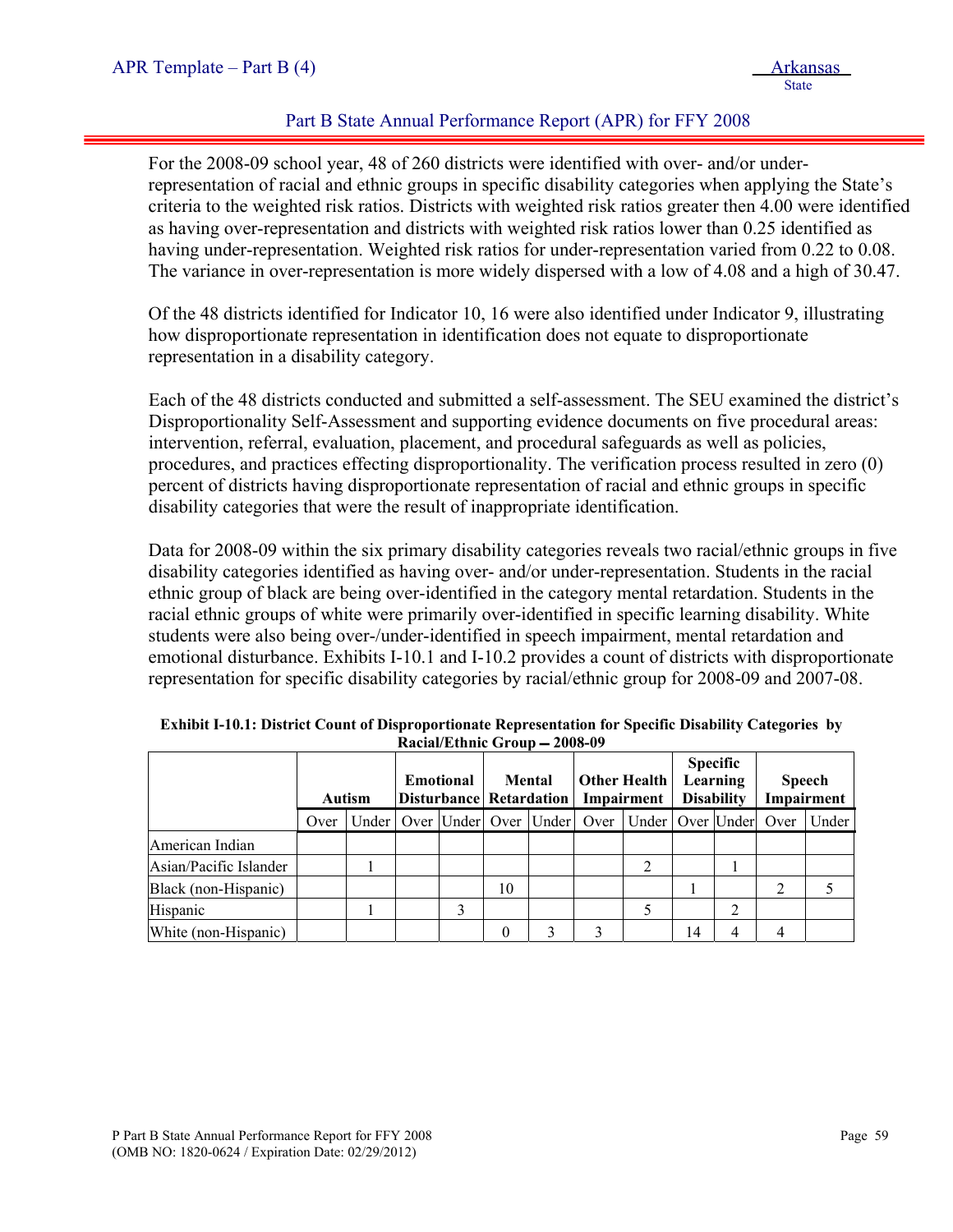#### Part B State Annual Performance Report (APR) for FFY 2008

#### **Exhibit I-10.2: District Count of Disproportionate Representation for Specific Disability Categories by Racial/Ethnic Group 2007-08**

|                        | <b>Autism</b> |  | <b>Emotional</b><br><b>Disturbance Retardation</b> |  | <b>Mental</b> |  | <b>Other Health</b><br>Impairment |                                                                          | <b>Specific</b><br>Learning<br><b>Disability</b> |  | <b>Speech</b><br>Impairment |       |
|------------------------|---------------|--|----------------------------------------------------|--|---------------|--|-----------------------------------|--------------------------------------------------------------------------|--------------------------------------------------|--|-----------------------------|-------|
|                        | Over          |  |                                                    |  |               |  |                                   | Under   Over   Under   Over   Under   Over   Under   Over   Under   Over |                                                  |  |                             | Under |
| American Indian        |               |  |                                                    |  |               |  |                                   |                                                                          |                                                  |  |                             |       |
| Asian/Pacific Islander |               |  |                                                    |  |               |  |                                   |                                                                          |                                                  |  |                             |       |
| Black (non-Hispanic)   |               |  |                                                    |  |               |  |                                   |                                                                          |                                                  |  |                             |       |
| Hispanic               |               |  |                                                    |  |               |  |                                   |                                                                          |                                                  |  |                             |       |
| White (non-Hispanic)   |               |  |                                                    |  |               |  | 2                                 |                                                                          | 18                                               |  |                             |       |

The weighted risk ratios are provided to districts on their Monitoring Profiles for their review. Districts may voluntarily address the over- or under-representation in their Arkansas Consolidated School Improvement Plan (ACSIP).

Improvement activities undertaken in 2008-09 for this indicator included:

- The SEU M/PE Section continued to review and, if necessary, revise the Monitoring Procedural Handbook protocol for identifying inappropriate policy, procedures, and practices.
- The SEU M/PE Section continued to use a district disproportionality self-assessment in the monitoring process for the identification of inappropriate policy, procedures, and practices leading to disproportionality.
- The ADE continued to monitor districts for disproportionate representation using data reviews and analysis including child count and the monitoring priority indicators on the Monitoring Profiles.
- The IDEA Data & Research Office worked with the Associate Director of Special Education and the educational consultant reviewing the self assessments to update the disproportionality self assessments to insure all necessary components were included in the document.

#### **Revisions, with Justification, to Proposed Targets/Improvement Activities/Timelines/Resources for FFY 2008:**

No revisions were made to the proposed targets. Improvement activities, timelines, or resources were updated to reflect activities across the State. See page 94 in the SPP.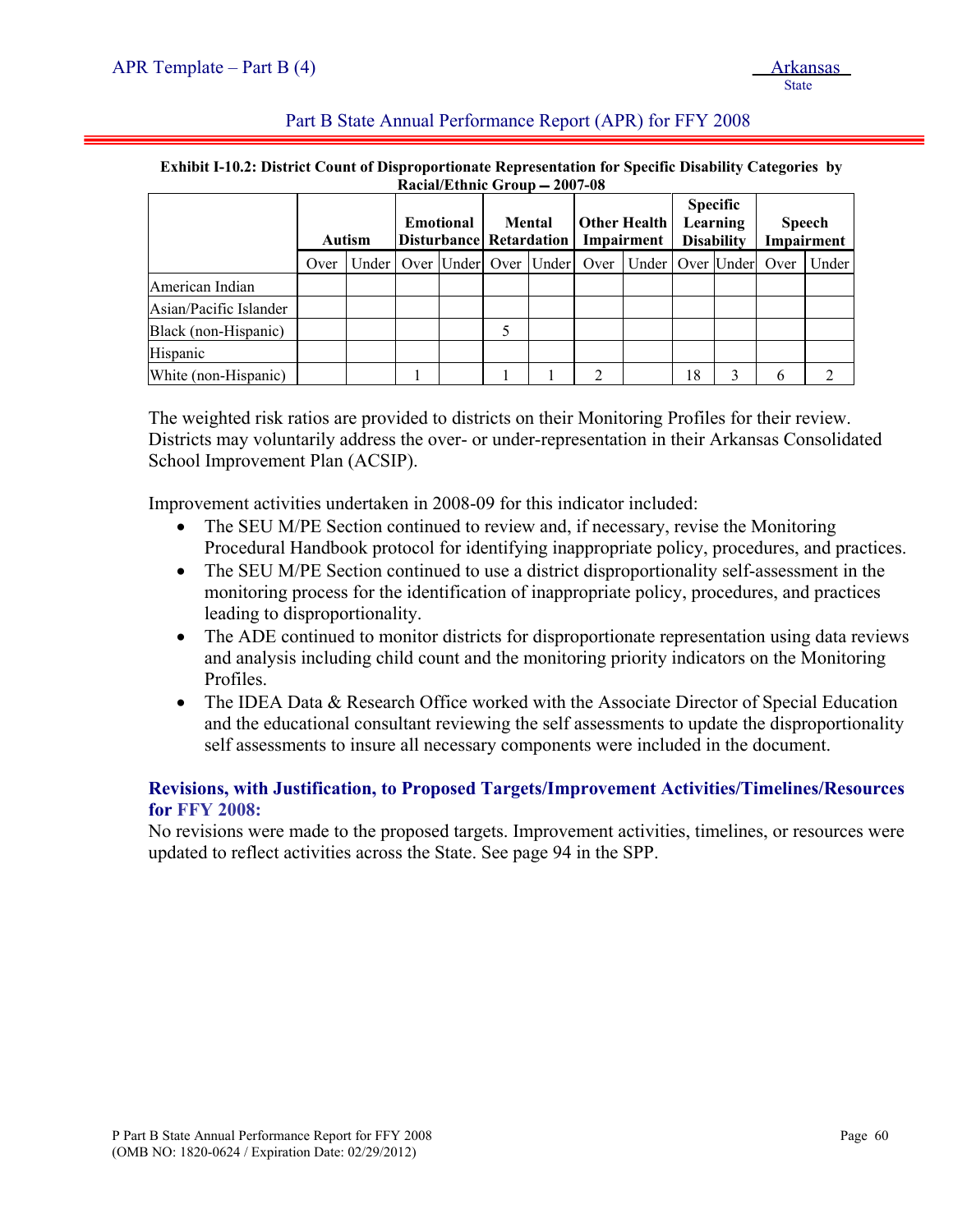# **Monitoring Priority: Effective General Supervision Part B/ Child Find**

#### **Indicator 11: Effective General Supervision Part B/Child Find**

Percent of children who were evaluated within 60 days of receiving parental consent for initial evaluation or, if the State establishes a timeframe within which the evaluation must be conducted, within that timeframe. (20 U.S.C. 1416(a)(3)(B))

# **Measurement:**

- a. # of children for whom parental consent to evaluate was received.
- b. # of children whose evaluations were completed within 60 days (or Stateestablished timeline).

Account for children included in a but not included in b. Indicate the range of days beyond the timeline when the evaluation was completed and any reasons for the delays.

Percent =  $[(b)$  divided by (a)] times 100.

| <b>FFY</b>      | <b>Measurable and Rigorous Target</b>                                                                                                                 |
|-----------------|-------------------------------------------------------------------------------------------------------------------------------------------------------|
| <b>FFY 2008</b> | 100% of children with parental consent to evaluate are evaluated within the State<br>established timeline of 60 days (or State established timeline). |

#### **Actual Target Data for FFY 2008:**

In 2008-09, 98.50% of children with parental consent to evaluate were evaluated within the State established timeline of 60 days.

*Describe the method used to collect data:* The data for this indicator is collected through the special education referral tracking module in the statewide student management system and via MySped Resource on the special education website for non-education state agencies. The data is collected at the child/student level with specific dates and reasons for missing State established timelines.

| Number of children for whom parental consent to evaluate was<br>a.<br>received                                                                                                 | 14,366 |
|--------------------------------------------------------------------------------------------------------------------------------------------------------------------------------|--------|
| b. Number of children whose evaluations were completed within 60 days<br>(or State-established timelines)                                                                      | 14,159 |
| Percent of children with parental consent to evaluate, who were evaluated<br>within 60 days (or State-established timeline) (Percent $=$ [(b) divided by<br>(a)] times $100$ ) | 98.55% |

# **Discussion of Improvement Activities Completed and Explanation of Progress or Slippage that Occurred for FFY 2008:**

In 2008-09, there were 14,366 children with parental consent to evaluate who were evaluated. The number of children evaluated within the State's 60-day timeline was 14,159 or 98.55%. Of the 14,366 children, 2,895 or 20.15% were determined not eligible, while 11,471 or 79.85% were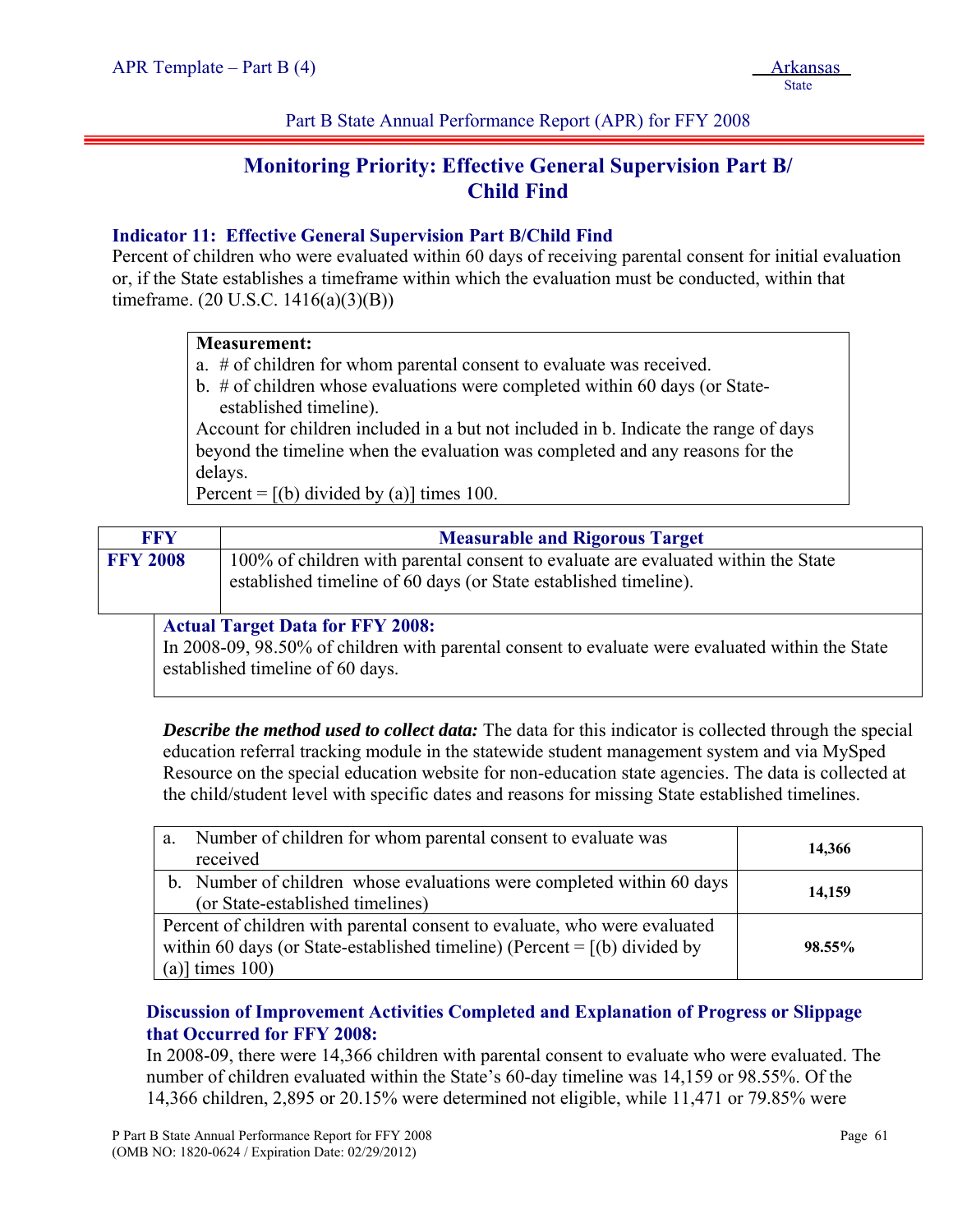#### Part B State Annual Performance Report (APR) for FFY 2008

determined eligible. The evaluations of the remaining 207 children exceeded the 60-day timeframe, with 165 (79.71%) determined eligible and 42 (20.29%) found not eligible.

A root cause analysis of this indicator identified one key issue, LEA timeline calculation error. Arkansas regulations do not provide any exceptions for weekends, holidays, or school breaks including summer. State timelines are based on calendar days not business days. The root cause analysis reflects this difficulty of LEAs to meet timelines during these non-school periods. This finding is represented in the analysis of days beyond the 60-day timeline. The number of days beyond the 60-day timeline varied from 1 to 118. Reasons for exceeding the 60-day timeline included summer breaks and holidays, inclement weather, additional testing required for eligibility determination, LEA evaluators and teams (early childhood and school age) are miscounting the number of days, as well as some delays in evaluations for children turning three. Numerous delays, including the delay of 118 days, were attributed to the failing of vision screenings resulting in the need for glasses prior to completing evaluations.

Targeted activities undertaken during 2008-09 to improve the results for this indicator include activities of the IDEA Data & Research Office, Grants and Data Management Section, and the M/PE Section.

Activities of the IDEA Data & Research Office and Grants and Data Management Section included:

- Increasing the business rules in APSCN and MySped Resource
- Web-based and face to face training for the DDS 3-5 programs on using MySped Resource DDS Application
- Web-based and face to face training for co-ops, school districts, and SEU staff on using the special education module in APSCN
- Web-based trainings and workshops on how to submit and review the required data elements
- Analysis of the timely evaluation data with the results forwarded to the Monitoring and Program Effectiveness Section
- Preparing for the July 2009 Data Summit to be held at UALR

Monitoring and Program Effectiveness: Activities of the M/PE Section of the SEU, included student file audits to ascertain if LEAs were meeting regulatory timelines. Districts failing to meet timelines were given a noncompliance citation requiring submission of a corrective action plan (CAP) to ensure correction of noncompliance as soon as possible and no later than one-year following written notice. The SEA supervisor assigned to the LEA assisted in the development of the plan designed to ensure correction of the noncompliance and verified corrections through documentation or onsite visits.

Interagency Collaboration: Activities conducted with the Department of Human Services/Division of Developmental Disability Services (DDS) Children Services Section included:

- General Supervision guidelines were developed by the SEU concerning the over site of the Developmental Day Treatment Service Clinics (DDTCS) serving children with disabilities ages 3-5.
- Quarterly meetings were conducted between the two agencies. These meetings included the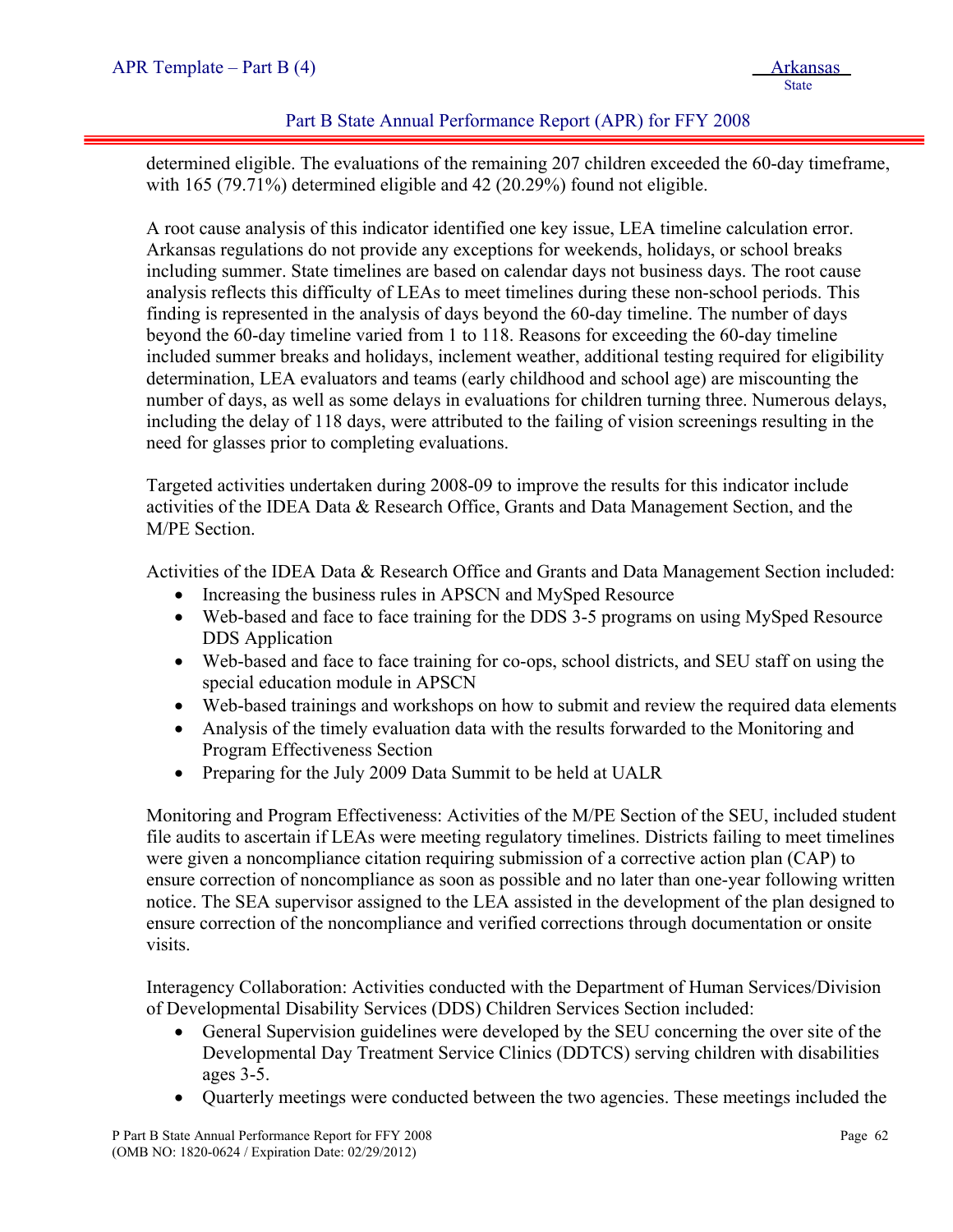## Part B State Annual Performance Report (APR) for FFY 2008

SEU EC program Director, the Director of IDEA Data & Research, the SEU Finance Administrator, and DDS staff including Part C Staff.

• The SEU conducted seven regional trainings throughout the state on the Procedural Requirements and Program Standards.

Trainings conducted:

| o March 3, 2009     | Little Rock                               |
|---------------------|-------------------------------------------|
| o March10, 2009     | Little Rock                               |
| o March 11, 2009    | Jonesboro                                 |
| o March 18, 2009    | Monticello                                |
| o March 25, 2009    | Pine Bluff                                |
| o March 26, 2009    | Camden                                    |
| <b>11 1 01 0000</b> | $\sim$ $\sim$ $\sim$ $\sim$ $\sim$ $\sim$ |

- o March 31, 2009 Springdale
- The DDTSC programs were assigned to a three year monitoring system, utilizing a new monitoring protocol, to begin in the 2009-10 school year. The SEU EC Program Director assisted in the training and will participate with the DDS/Children Services Staff on the monitoring of these programs.

Procedural Requirements Training: There were four regional trainings on procedural requirements with the Early Childhood Cooperative Programs and Districts in August and September of 2008. Trainings held:

- Little Rock- Tri-District EC Special Education Program Staff
- Hope Southwest Education Service EC Special Education Staff
- Plumerville Arch Ford Education Service Cooperative Staff
- Cedar Ridge School District Special Education Staff

# **Correction of FFY 2007 Findings of Noncompliance (if State reported less than 100% compliance):**

Level of compliance (actual target data) State reported for FFY 2007 for this indicator: 97.69%

| 1. Number of findings of noncompliance the State made during FFY 2007<br>(the period from July 1, 2007 through June 30, 2008)                                   | 55       |
|-----------------------------------------------------------------------------------------------------------------------------------------------------------------|----------|
| 2. Number of FFY 2007 findings the State verified as timely corrected<br>(corrected within one year from the date of notification to the LEA of the<br>finding) | 55       |
| 3. Number of FFY 2007 findings not verified as corrected within one year<br>$[(1)$ minus $(2)]$                                                                 | $\bf{0}$ |

# **Correction of FFY 2007 Findings of Noncompliance Not Timely Corrected (corrected more than one year from identification of the noncompliance):**

| 4. Number of FFY 2007 findings not timely corrected (same as the number<br>from $(3)$ above)                                 |  |
|------------------------------------------------------------------------------------------------------------------------------|--|
| 5. Number of FFY 2007 findings the State has verified as corrected beyond<br>the one-year timeline ("subsequent correction") |  |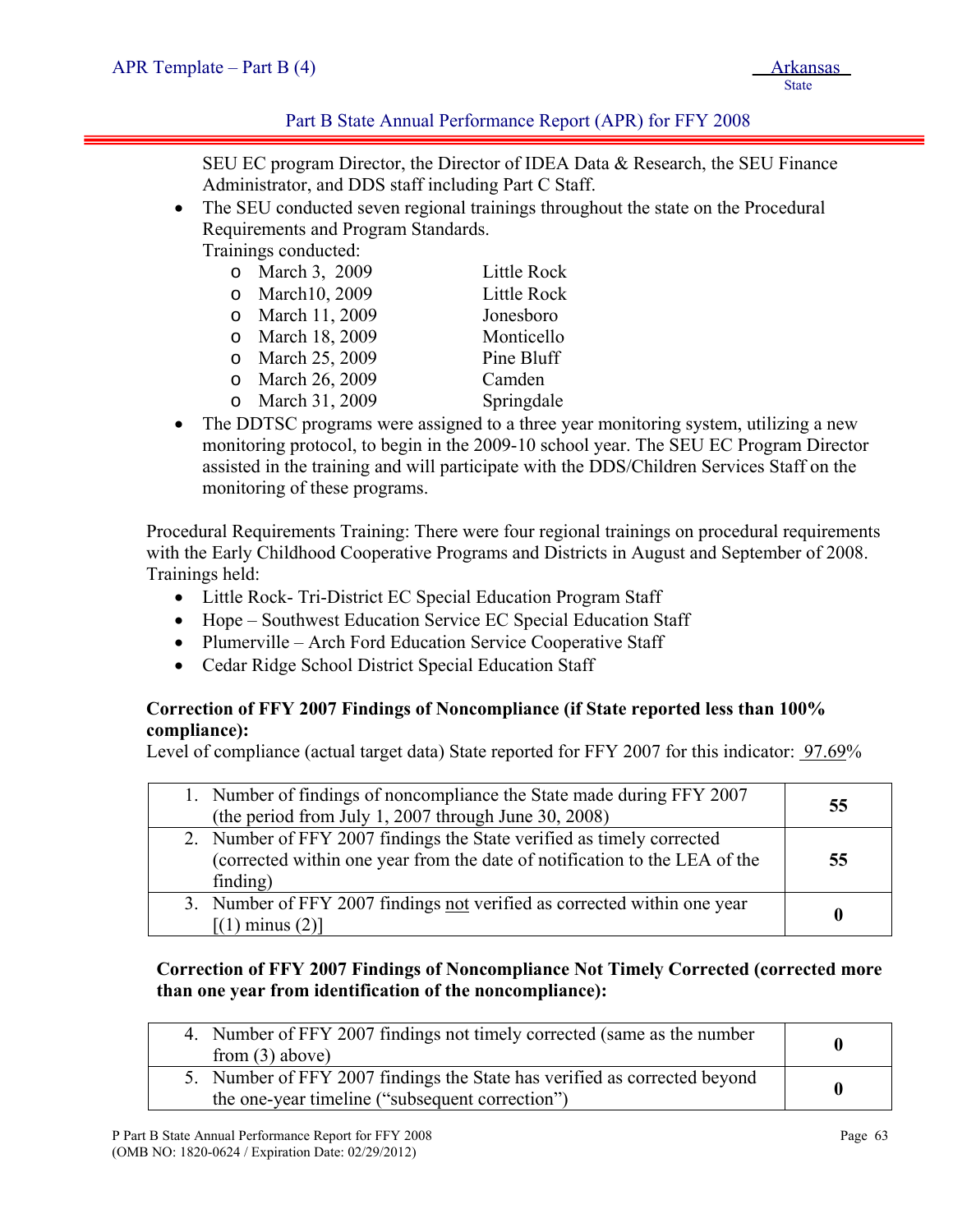#### Part B State Annual Performance Report (APR) for FFY 2008

| 6. Number of FFY 2007 findings not verified as corrected [(4) minus (5)] |
|--------------------------------------------------------------------------|
|--------------------------------------------------------------------------|

#### **Actions Taken if Noncompliance Not Corrected:**

No action necessary

#### **Verification of Correction (either timely or subsequent):**

The SEU verified that each of the 55 LEAs with findings in FFY2007 is correctly implementing the specific regulatory requirements. The verification process included onsite monitoring and the review and verification of LEA ACSIPs and early childhood deficiency correction plans when applicable. Additionally, through the student management system and onsite monitoring late initial evaluations were verified to have been completed and an IEP implemented if the child was eligible, unless the child is no longer within the jurisdiction of the LEA.

## **Additional Information Required by the OSEP APR Response Table for this Indicator:**

| <b>Statement from the Response Table</b>            | <b>State's Response</b>                                 |
|-----------------------------------------------------|---------------------------------------------------------|
| OSEP appreciates the State's efforts and looks      | The State has verified that each of the 55 LEAs with    |
| forward to reviewing in the FFY 2008 APR, due       | findings in FFY07 is correctly implementing the         |
| February 1, 2010, the State's data demonstrating    | specific regulatory requirements by conducting          |
| that it is in compliance with the requirements in   | onsite monitoring, reviewing and verifying the          |
| 34 CFR $\S 300.301(c)(1)$ , including correction of | LEAs' ACSIPs as well as the early childhood             |
| the noncompliance the State reported under this     | deficiency correction plans. Additionally, the State    |
| indicator in the FFY 2007 APR. The State must       | 619 Coordinator conducted regulatory training           |
| report, in its FFY 2008 APR due February 1,         | across the State for DDS 3-5 programs.                  |
| 2010, that it has ensured that each LEA with        |                                                         |
| noncompliance reported by the State under this      | The State has verified through the student              |
| indicator in the FFY 2007 APR: (1) is correctly     | management system and onsite monitoring, that           |
| implementing the specific regulatory                | initial evaluations, although late, unless the child is |
| requirements; and (2) has completed the initial     | no longer within the jurisdiction of the LEA, were      |
| evaluation, although late, unless the child is no   | completed and an IEP implemented if the child was       |
| longer within the jurisdiction of the LEA,          | eligible.                                               |
| consistent with OSEP Memorandum 09-02, dated        |                                                         |
| October 17, 2008 (OSEP Memo 09-02).                 | The State will continue to develop verification         |
| If the State is unable to demonstrate compliance in | protocols to ensure LEA compliance with the             |
| the FFY 2008 APR, the State must review its         | requirements in 34 CFR $\S 300.301(c)(1)$ , including   |
| improvement activities and revise them, if          | correction of noncompliance.                            |
| necessary to ensure compliance.                     |                                                         |

# **Revisions, with Justification, to Proposed Targets/Improvement Activities/Timelines/Resources for 2008-09:**

No revisions were made to the proposed targets. However, improvement activities, timelines, and resources were updated in the SPP to reflect activities across the State. See page 101 of the SPP.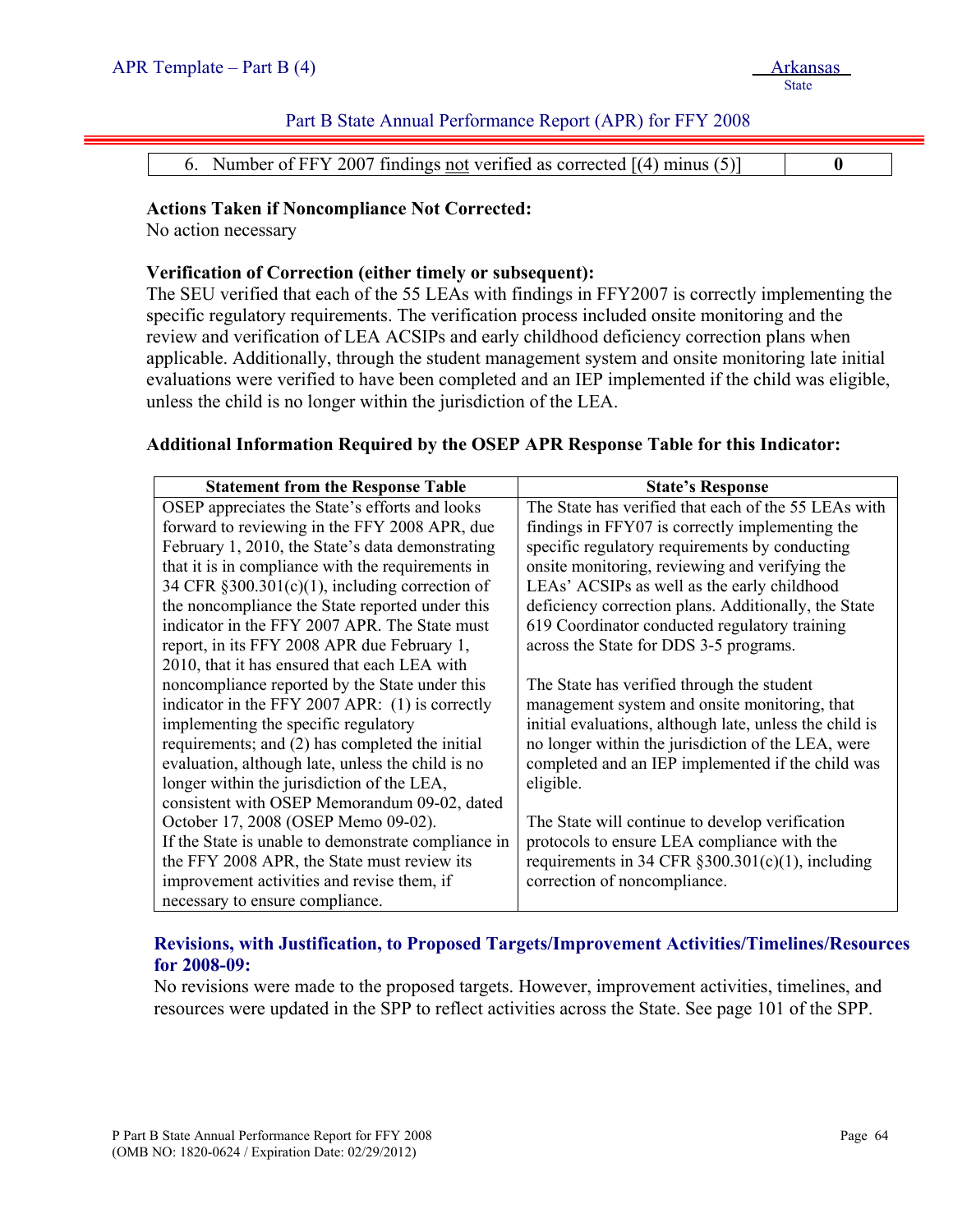# **Monitoring Priority: Effective General Supervision Part B — Effective Transition**

# **Indicator 12: Early Childhood Transition**

Percent of children referred by Part C prior to age 3, who are found eligible for Part B, and who have an IEP developed and implemented by their third birthdays  $(20 \text{ U.S.C. } 1416(a)(3)(B))$ 

#### **Measurement:**

- a. Number of children who have been served in Part C and referred to Part B for eligibility determination
- b. Number of those referred determined to be not eligible and whose eligibility was determined prior to their third birthdays
- c. Number of those found eligible who have an IEP developed and implemented by their third birthdays
- d. Number of children for whom parent refusal to provide consent caused delays in evaluation or initial services
- e. Number of children who were referred to Part C less than 90 days before their third birthdays.

Account for children included in *a* but not included in *b*, *c, d* or *e*. Indicate the range of days beyond the third birthday when eligibility was determined and the IEP was developed, and the reasons for the delay.

Percent = *c* divided by  $(a - b - d - e)$  times 100.

| <b>FFY</b>      | <b>Measurable and Rigorous Target</b>                                                                                                                                          |
|-----------------|--------------------------------------------------------------------------------------------------------------------------------------------------------------------------------|
| <b>FFY 2008</b> | The percent of children referred by Part C prior to age 3 who are found eligible for Part B<br>and who have an IEP developed and implemented by their third birthday was 100%. |
|                 | <b>Actual Target Data for FFY 2008:</b>                                                                                                                                        |

The percent of children referred by Part C prior to age 3 who are found eligible for Part B, and who have an IEP developed and implemented by their third birthday was **99.27%**.

*Describe the method used to collect data:* The data for this indicator is collected through the special education referral tracking module in the statewide student management system and MySped Resource on the special education website for non-education state agencies. The data is collected at the child/student level with specific demographics including date of birth, eligibility determination date, and reasons for missing the third birthday requirement.

| a. # of children who have been served in Part C and referred to Part B (LEA<br>notified pursuant to IDEA section $637(a)(9)(A)$ for Part B eligibility | 943 |
|--------------------------------------------------------------------------------------------------------------------------------------------------------|-----|
| determination)                                                                                                                                         |     |
| b. $\#$ of those referred determined to be NOT eligible and whose eligibility was                                                                      | 98  |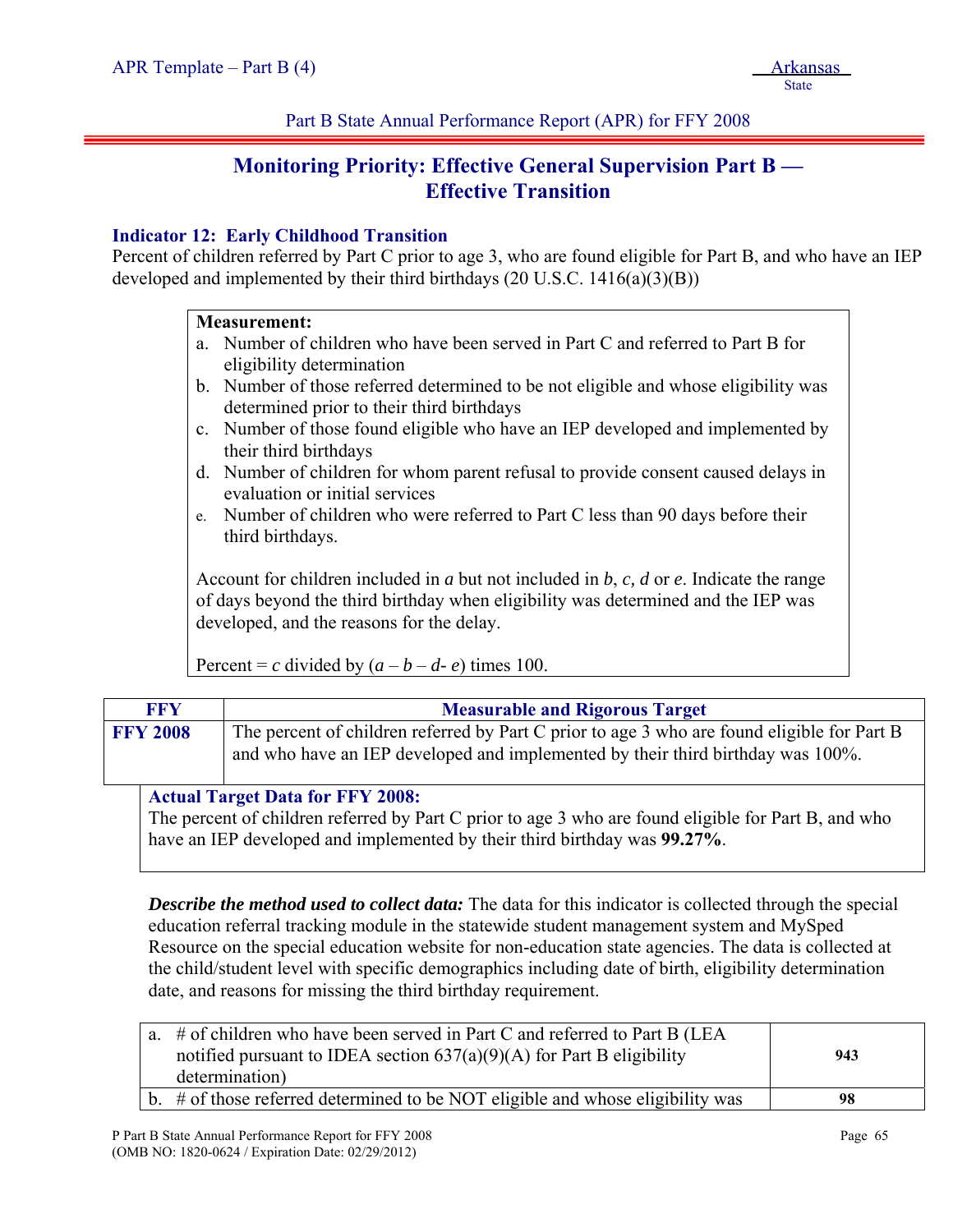# Part B State Annual Performance Report (APR) for FFY 2008

| determined prior to third birthday                                                                                                                                                                                                |        |
|-----------------------------------------------------------------------------------------------------------------------------------------------------------------------------------------------------------------------------------|--------|
| c. $\#$ of those found eligible who have an IEP developed and implemented by<br>their third birthdays                                                                                                                             | 811    |
| d. $#$ of children for whom parent refusals to provide consent caused delays in<br>evaluation or initial services                                                                                                                 |        |
| e. $\#$ of children who were referred to Part C less than 90 days before their third<br>birthdays.<br>[This information is not required until the 2011 submission but may be reported in 2010 if the State's data are available.] | 27     |
| # in a but not in b, c, d, or e.                                                                                                                                                                                                  | 6      |
| Percent of children referred by Part C prior to age 3 who are found eligible for<br>Part B, and who have an IEP developed and implemented by their third birthdays<br>Percent = $[(c) / (a-b-d-e)] * 100$                         | 99.27% |

Account for children included in *a* but not included in *b*, *c,* or *d*. Indicate the range of days beyond the third birthday when eligibility was determined and the IEP was developed and the reasons for the delay.

# **Discussion of Improvement Activities Completed and Explanation of Progress or Slippage that Occurred for FFY 2008:**

In 2008-09, 1,019 children being served in Part C were referred to Part B for eligibility determination, of which 45 never had eligibility determined and 31 were excluded under timeline exceptions, leaving 943 accountable Part C to B Transitions. Arkansas allows timeline exceptions if programs do not have situational control. The exclusion included:

- 45 children never had eligibility determined.
	- o 7 families moved, making the child unavailable;
	- o 12 families refused consent for Part B evaluation at the transition conference;
	- o 26 families failed to make the child available for unknown reasons
- 31 children were excluded.
	- o 10 children were excluded due to child/family illness thus making the child unavailable.
	- o 20 children were excluded due to parental cancellation of evaluation and/or conference appointments; thus making the child unavailable.
	- o 1 child transferred between programs during the transition process causing a delay in evaluations.

Of the remaining 943 children being served in Part C and referred to Part B for eligibility determination, 909 had eligibility determined by their third birthday, with 811 found eligible and 98 not eligible. One child had delays in evaluation or initial services due to parental refusal and 27 children had concurrent referrals for Part C and B.

There were 6 Part C to B referrals who did not have eligibility determined prior to their third birthday, of which 6 were found eligible and zero ineligible. The number of days beyond the third birthday ranged from two (2) to 20. There were three reasons given for eligibility determination delays.

- 1. Four (4) children did not have eligibility determined by their third birthday due to LEA error.
- 2. One (1) child did not have eligibility determined by the third birthday due to the LEA closing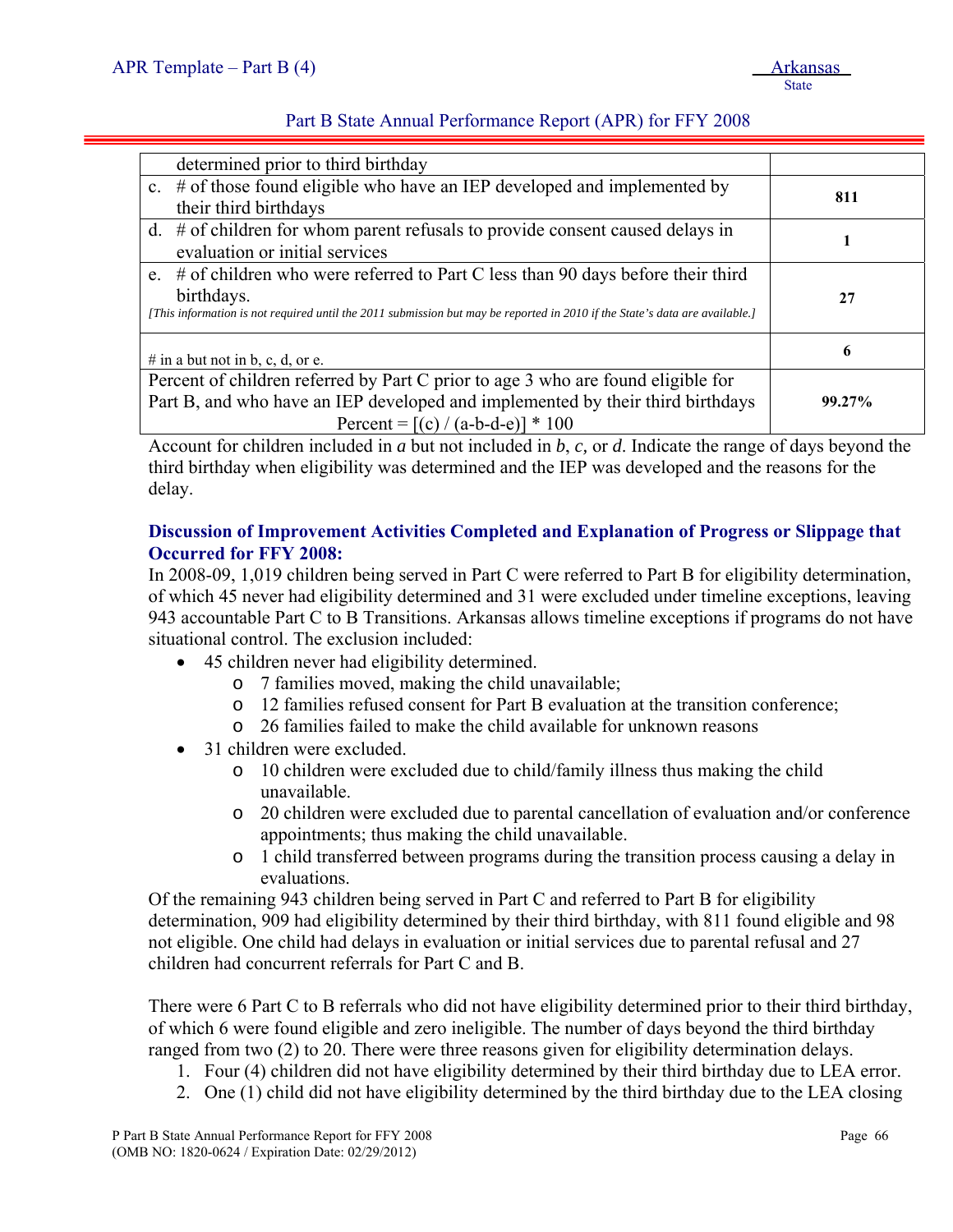## Part B State Annual Performance Report (APR) for FFY 2008

for holidays; and

3. One (1) child has an unknown reason.

Further, all 6 children receive services from the Arkansas Department of Human Services' Division of Developmental Disabilities Services (DDS) had eligibility determined and IEPs implemented.

Arkansas regulations do not provide any exceptions for weekends, holidays, or school breaks including summer. State timelines are based on calendar days not business days. The root cause analysis identified (1) LEAs failed to meet timelines when they overlap with non-school days and (2) when they use day of month to day of month to reflect timeline instead of calculating the actual number of days. These are the most common errors for this indicator.

DDS continues to improve compliance with 726 of 732 or 99.18%. This is slightly below the State's rate of 99.27%. The challenge with this program is the high number of subgrantees (approximately 75) which tend to have high staff turnover. Even with staffing challenges, they have made great gains. The best indication of the improvement is the subgrantees which were noncompliant in FFY2007 were compliant for FFY2008. Further, the improvement is linked to the aggressive procedural trainings held across the State with Part C and Part B providers by the 619 Coordinator and DDS Part C and Part B staff during 2008-09.

Targeted activities undertaken during 2008-09 to improve the results for this indicator include activities of the M/PE Section and IDEA Data & Research Office.

Interagency Collaboration: Activities conducted with the Department of Human Services/Division of Developmental Disability Services (DDS) Children Services Section included:

- General Supervision guidelines were developed by the Department of Education/Special Education Unit concerning the over site of the Developmental Day Treatment Service Clinics serving children with disabilities ages 3-5.
- Quarterly meetings were conducted between the two agencies. These meetings include the State 619 Coordinator, the Director of IDEA Data & Research, the SEU Finance Administrator, and DDS staff including Part C staff.
- The SEU conducted seven regional trainings through out the state on the Procedural Requirements and Program Standards.

Trainings conducted:

| o March 3, 2009  | Little Rock |
|------------------|-------------|
| o March10, 2009  | Little Rock |
| o March 11, 2009 | Jonesboro   |
| o March 18, 2009 | Monticello  |
| o March 25, 2009 | Pine Bluff  |
| o March 26, 2009 | Camden      |
| o March 31, 2009 | Springdale  |

• The DDTSC programs were assigned to a three year monitoring system, utilizing a new monitoring protocol, to begin in the 2009-10 school year. The SEU EC Program Director assisted in the training and will participate with the DDS/Children Services Staff on the monitoring of these programs.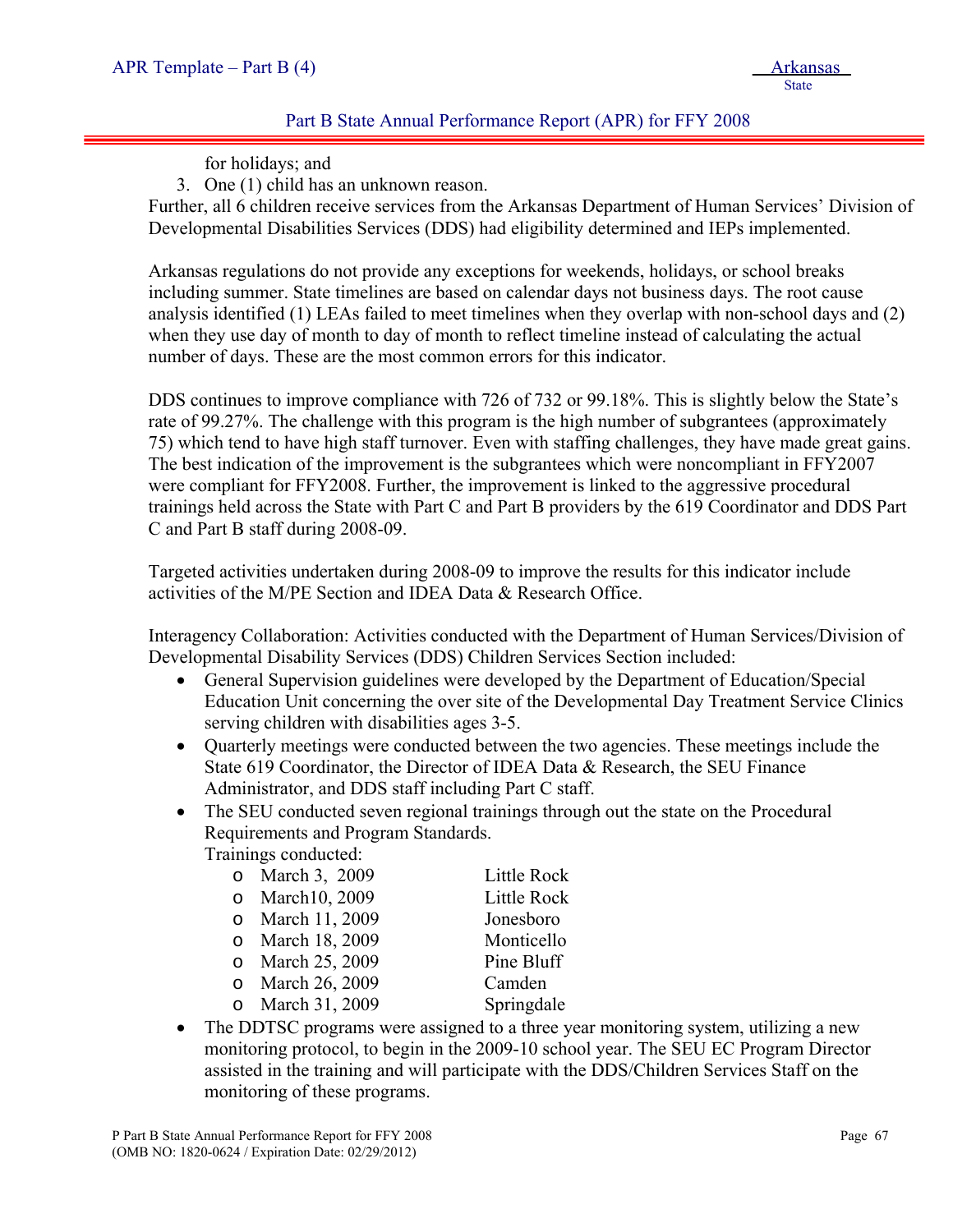# Part B State Annual Performance Report (APR) for FFY 2008

Procedural Requirements: There were four regional trainings on procedural requirements with the Early Childhood Cooperative Programs and Districts in August and September of 2008. Trainings held:

- Little Rock- Tri-District EC Special Education Program Staff
- Hope Southwest Education Service EC Special Education Staff
- Plumerville Arch Ford Education Service Cooperative Staff
- Cedar Ridge School District Special Education Staff

Trainings: The IDEA Data & Research Office provided training on collecting and submitting the required information for this indicator. Trainings were held face to face, via telephone, and web conferencing.

Data Summit Preparation: The IDEA Data & Research Office contracted with the Southeast Regional Resource Center to present at the July 2009 Data Summit. The presentation will focus on the federal regulatory requirements.

# **Correction of FFY 2007 Findings of Noncompliance (if State reported less than 100% compliance)**

Level of compliance (actual target data) State reported for FFY 2007 for this indicator: 97.38%

| 1. Number of findings of noncompliance the State made during FFY 2007 (the<br>period from July 1, 2007 through June 30, 2008)                                   |  |
|-----------------------------------------------------------------------------------------------------------------------------------------------------------------|--|
| 2. Number of FFY 2007 findings the State verified as timely corrected<br>(corrected within one year from the date of notification to the LEA of the<br>finding) |  |
| 3. Number of FFY 2007 findings not verified as corrected within one year $[(1)$<br>minus $(2)$ ]                                                                |  |

## **Correction of FFY 2007 Findings of Noncompliance Not Timely Corrected (corrected more than one year from identification of the noncompliance):**

| 4. Number of FFY 2007 findings not timely corrected (same as the number from<br>$(3)$ above)                                 |  |
|------------------------------------------------------------------------------------------------------------------------------|--|
| 5. Number of FFY 2007 findings the State has verified as corrected beyond the<br>one-year timeline ("subsequent correction") |  |
| 6. Number of FFY 2007 findings not yet verified as corrected $[(4)$ minus (5)                                                |  |

## **Actions taken if Noncompliance Not Corrected**

No action was taken by the SEA; all non-compliance was corrected.

## **Verification of Correction (either timely or subsequent)**

All children identified as not having eligibility determined by their  $3<sup>rd</sup>$  birthday, in the two (2) LEAs found to be noncompliant, were confirmed to have had eligibility determined and placed in special education and related services, if eligible. The SEU verified that the 2 LEAs with findings in FFY2007 are correctly implementing the specific regulatory requirements by conducting onsite monitoring, reviewing and verification of the early childhood deficiency correction plans and the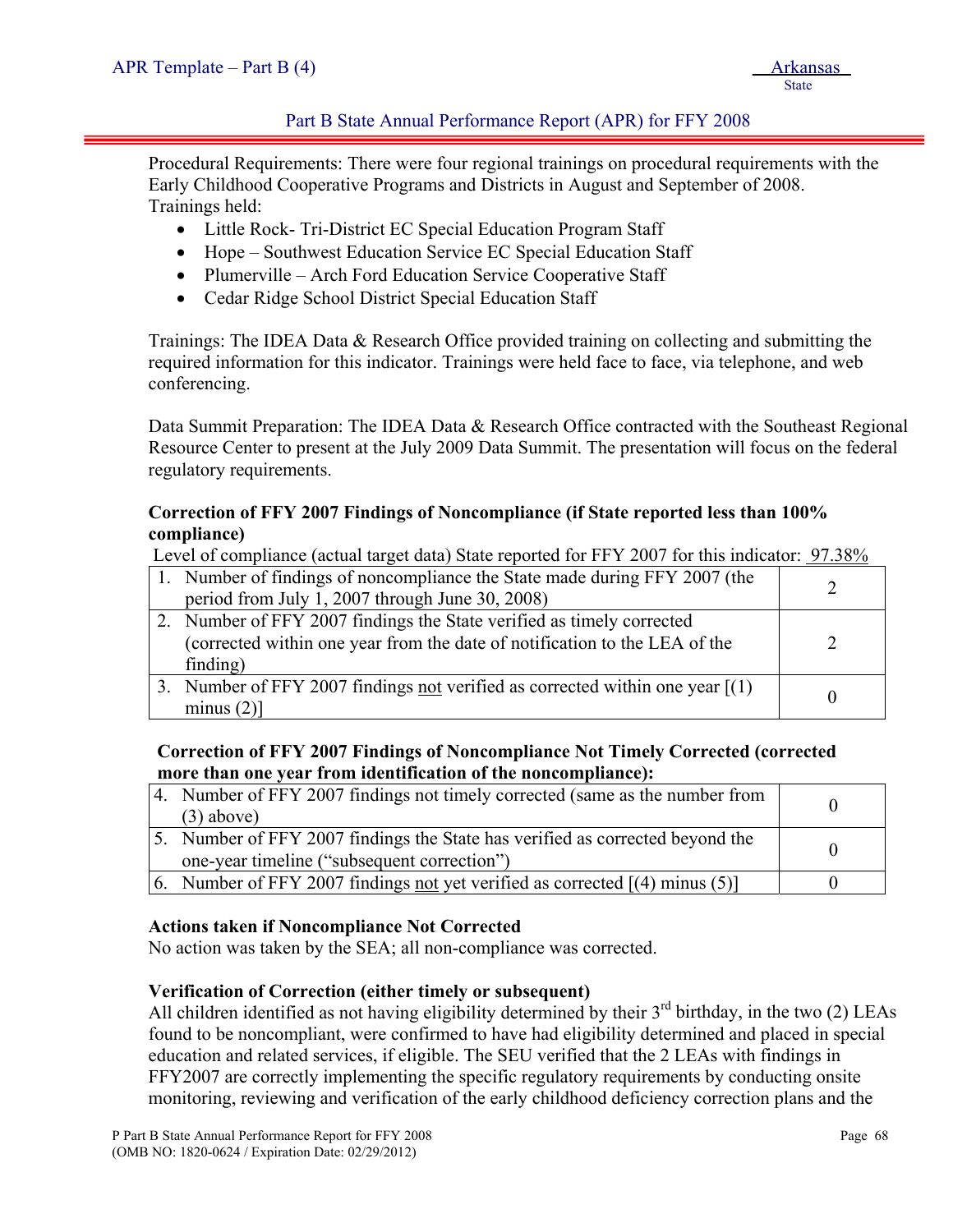#### Part B State Annual Performance Report (APR) for FFY 2008

provision of trainings on regulatory requirements.

Additionally, through the student management system and onsite monitoring, LEAs developed and implemented the IEPs, although late, unless the child was no longer within the jurisdiction of the LEA. Trainings were held in conjunction with Part C to ensure all parties understand their responsibilities in implementing the requirements of 34 CFR §300.124, including correction of noncompliance.

#### **Correction of Remaining FFY 2006 Findings of Noncompliance (if applicable)**

Level of compliance (actual target data) State reported for FFY 2006 for this indicator: 97.60%

| 1. Number of remaining FFY 2006 findings noted in OSEP's June 1, 2009 FFY    |  |
|------------------------------------------------------------------------------|--|
| 2007 APR response table for this indicator                                   |  |
| 2. Number of remaining FFY 2006 findings the State has verified as corrected |  |
| 3. Number of remaining FFY 2006 findings the State has NOT verified as       |  |
| corrected $[(1)$ minus $(2)]$                                                |  |

## **Actions taken if Noncompliance Not Corrected**

No action was taken by the SEA; all non-compliance was corrected.

## **Verification of Correction (either timely or subsequent)**

All children identified as not having eligibility determined by their 3<sup>rd</sup> birthday, in the one LEA found to be noncompliant, were confirmed to have had eligibility determined and placed in special education and related services, if eligible. The SEU verified that the LEA with findings in FFY2006 is correctly implemented the specific regulatory requirements by conducting onsite monitoring, the reviewing and verification of the early childhood deficiency correction plan. Additionally, through the student management system and onsite monitoring, the LEA developed and implemented the IEPs, although late, unless the child is no longer within the jurisdiction of the LEA. Further analysis of the LEA's subgrantees not meeting compliance in FFY2006 differed from subsequent findings in FFY2007.

Further, trainings were held in conjunction with Part C to ensure all parties understand their responsibilities in implementing the requirements of 34 CFR §300.124, including correction of noncompliance.

#### **Correction of Any Remaining Findings of Noncompliance from FFY 2005 or Earlier**

| 1. Number of remaining FFY 2004 and FFY 2005 findings noted in OSEP's June<br>1, 2009 FFY 2007 APR response table for this indicator |          |
|--------------------------------------------------------------------------------------------------------------------------------------|----------|
| 2. Number of remaining FFY 2004 and FFY 2005 findings the State has verified<br>as corrected                                         |          |
| 3. Number of remaining FFY 2004 and FFY 2005 findings the State has NOT<br>verified as corrected $[(1)$ minus $(2)]$                 | $\Omega$ |

## **Actions taken if Noncompliance Not Corrected**

No action was taken by the SEA; all non-compliance was corrected.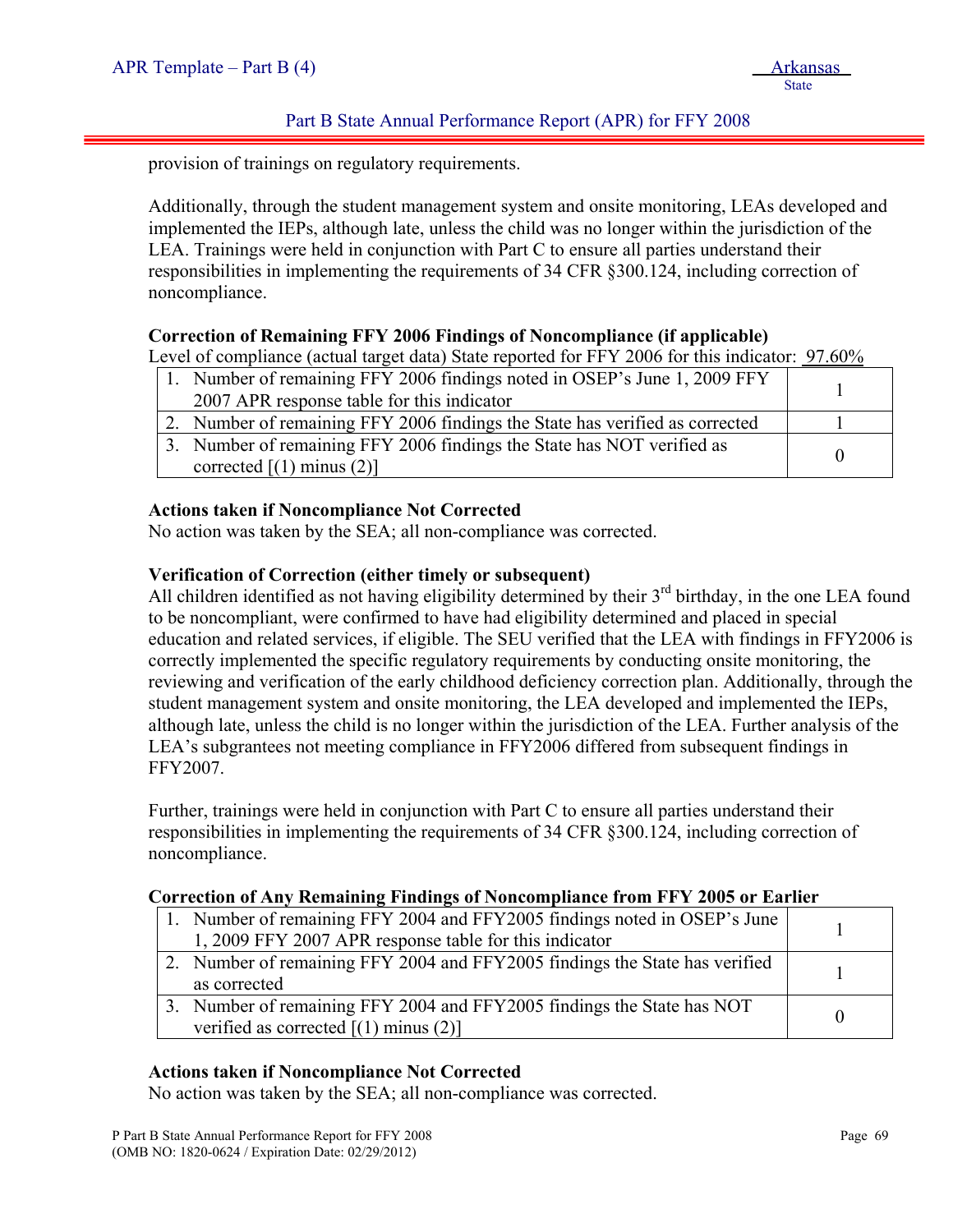## Part B State Annual Performance Report (APR) for FFY 2008

#### **Verification of Correction (either timely or subsequent)**

All children identified as not having eligibility determined by their 3<sup>rd</sup> birthday, in the one LEA found to be noncompliant, were confirmed to have had eligibility determined and placed in special education and related services, if eligible. The SEU verified that the LEA's subgrantees with findings in FFY2005 and FFY2004 correctly implemented the specific regulatory requirements by conducting onsite monitoring, the reviewing and verification of the early childhood deficiency correction plan. Additionally, through the student management system and onsite monitoring, the LEA developed and implemented the IEPs, although late, unless the child is no longer within the jurisdiction of the LEA. Further analysis of the LEA's subgrantees not meeting compliance in FFY2005 and FFY2004 differed from subsequent findings in FFY2006.

#### **Additional Information Required by the OSEP APR Response Table (if applicable)**

| <b>Statement from the Response Table</b>              | <b>State's Response</b>                              |  |
|-------------------------------------------------------|------------------------------------------------------|--|
| The State reported that noncompliance identified in   | All children identified as not having eligibility    |  |
| FFY 2004, 2005 and 2006 with the early childhood      | determined by their $3rd$ birthday, in FFY2008,      |  |
| transition requirements in 34 CFR §300.124(b) was     | FFY2007, FFY2006, FFY2005, and FFY2004, were         |  |
| partially corrected. The State must demonstrate, in   | confirmed to have had eligibility determined and     |  |
| the FFY 2008 APR, due February 1, 2010, that the      | placed in special education and related services, if |  |
| remaining uncorrected noncompliance is corrected.     | eligible. The SEU has verified that each LEA with    |  |
| OSEP appreciates the State's efforts and looks        | findings in FFY2008, FFY2007, FFY2006,               |  |
| forward to reviewing in the FFY 2008 APR, due         | FFY2005, and FFY2004 is correctly implementing       |  |
| February 1, 2010, the State's data demonstrating      | the specific regulatory requirements by conducting   |  |
| that it is in compliance with the requirements in 34  | onsite monitoring, review and verification of the    |  |
| CFR §300.124(b), including correction of the          | early childhood deficiency correction plans and by   |  |
| noncompliance the State reported under this           | the provision of trainings on regulatory             |  |
| indicator in the FFY 2006 and 2007 APRs.              | requirements.                                        |  |
| The State must report, in its FFY 2008 APR due        |                                                      |  |
| February 1, 2010, that it has ensured that each LEA   | Additionally, through the student management         |  |
| with noncompliance reported by the State under        | system and onsite monitoring, LEAs developed and     |  |
| this indicator in the FFY 2004, 2005, 2006 and        | implemented the IEPs, although late, unless the      |  |
| 2007 APRs: (1) is correctly implementing the          | child was no longer within the jurisdiction of the   |  |
| specific regulatory requirements; and (2) has         | LEA. Trainings were held in conjunction with Part    |  |
| developed and implemented the IEP, although late,     | C to ensure all parties understand their             |  |
| unless the child is no longer within the jurisdiction | responsibilities in implementing the requirements of |  |
| of the LEA, consistent with OSEP Memo 09-02.          | 34 CFR §300.124(b), including correction of          |  |
| If the State is unable to demonstrate compliance in   | noncompliance.                                       |  |
| the FFY 2008 APR, the State must review its           |                                                      |  |
| improvement activities and revise them, if            |                                                      |  |
| necessary to ensure compliance.                       |                                                      |  |

# **Revisions, with Justification, to Proposed Targets/Improvement Activities/Timelines/Resources for FFY 2008:**

No revisions were made to the proposed targets. Improvement activities, timelines, and resources were updated to reflect activities across the State. See pages107-108 in the SPP.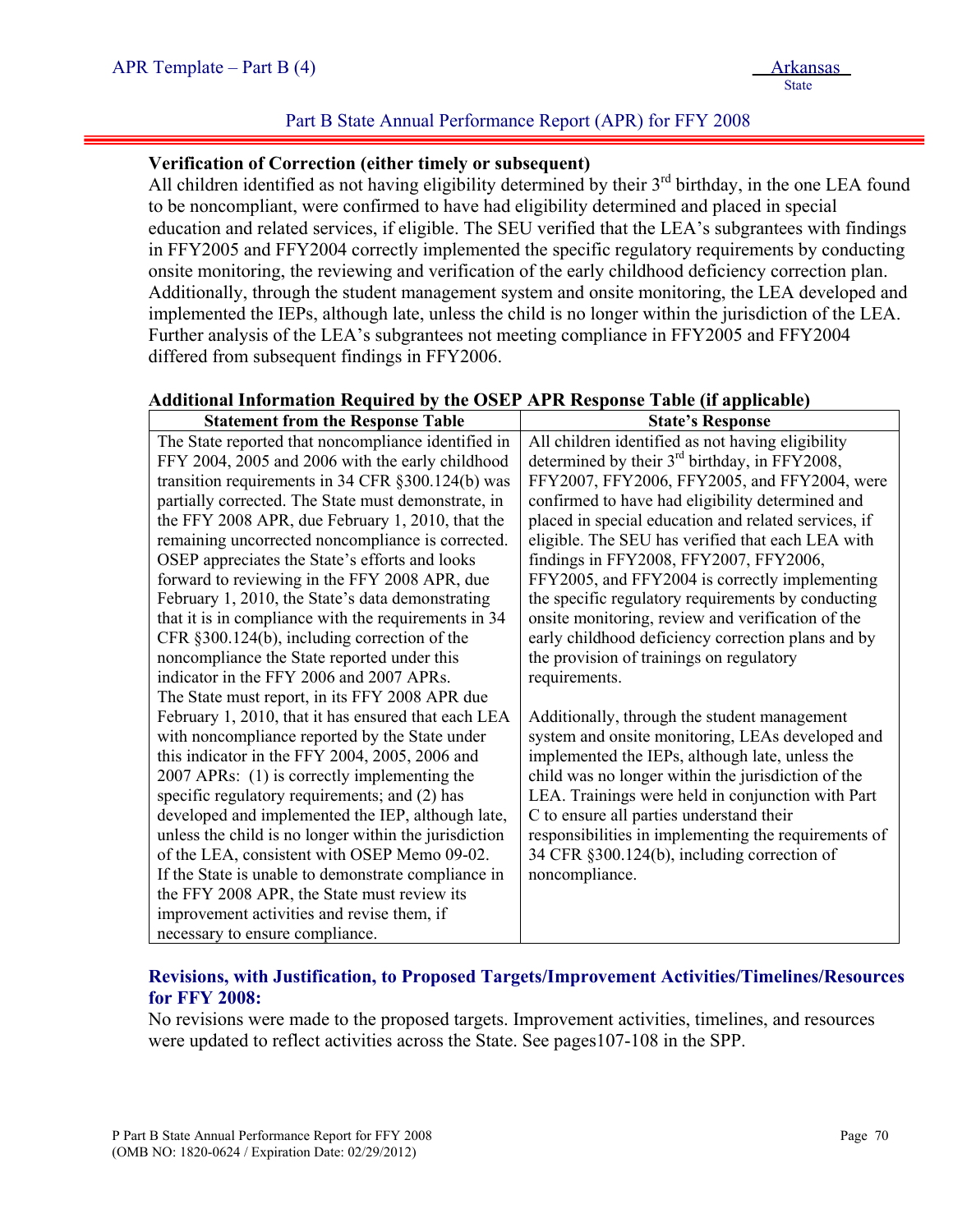# **Monitoring Priority: Effective General Supervision Part B — Effective Transition**

## **Indicator 13: Secondary Transition**

Percent of youth with IEPs aged 16 and above with an IEP that includes appropriate measurable postsecondary goals that are annually updated and based upon an age appropriate transition assessment, transition services, including courses of study, that will reasonably enable the student to meet those postsecondary goals, and annual IEP goals related to the student's transition services needs. There also must be evidence that the student was invited to the IEP Team meeting where transition services are to be discussed and evidence that, if appropriate, a representative of any participating agency was invited to the IEP Team meeting with the prior consent of the parent or student who has reached the age of majority. (20 U.S.C.  $1416(a)(3)(B)$ 

**Measurement:** Percent  $=$   $[(\text{# of youth with IEPs aged 16 and above with an IEP that$ includes appropriate measurable postsecondary goals that are annually updated and based upon an age appropriate transition assessment, transition services, including courses of study, that will reasonably enable the student to meet those postsecondary goals, and annual IEP goals related to the student's transition services needs. There also must be evidence that the student was invited to the IEP Team meeting where transition services are to be discussed and evidence that, if appropriate, a representative of any participating agency was invited to the IEP Team meeting with the prior consent of the parent or student who has reached the age of majority) divided by the (# of youth with an IEP age 16 and above)] times 100.

| FFY             | <b>Measurable and Rigorous Target</b>                                                                                                                                                                                                                                                                                                                                                                                                                                                                                                                                                                                                                                                                                                                                                                                                                                         |
|-----------------|-------------------------------------------------------------------------------------------------------------------------------------------------------------------------------------------------------------------------------------------------------------------------------------------------------------------------------------------------------------------------------------------------------------------------------------------------------------------------------------------------------------------------------------------------------------------------------------------------------------------------------------------------------------------------------------------------------------------------------------------------------------------------------------------------------------------------------------------------------------------------------|
| <b>FFY 2008</b> | <b>Measurement:</b> Percent = $[(# of youth with IEPs aged 16 and above with an IEP that$<br>includes appropriate measurable postsecondary goals that are annually updated and based<br>upon an age appropriate transition assessment, transition services, including courses of<br>study, that will reasonably enable the student to meet those postsecondary goals, and<br>annual IEP goals related to the student's transition services needs. There also must be<br>evidence that the student was invited to the IEP Team meeting where transition services<br>are to be discussed and evidence that, if appropriate, a representative of any participating<br>agency was invited to the IEP Team meeting with the prior consent of the parent or<br>student who has reached the age of majority) divided by the (# of youth with an IEP age<br>16 and above)] times 100. |
|                 | <b>Actual Target Data for FFY 2008:</b><br>This indicator is not being reported due to the realignment of the indicator with IDEA<br>transition requirements. Reporting will begin with the FFY 2009 SPP/APR due February<br>1, 2011.                                                                                                                                                                                                                                                                                                                                                                                                                                                                                                                                                                                                                                         |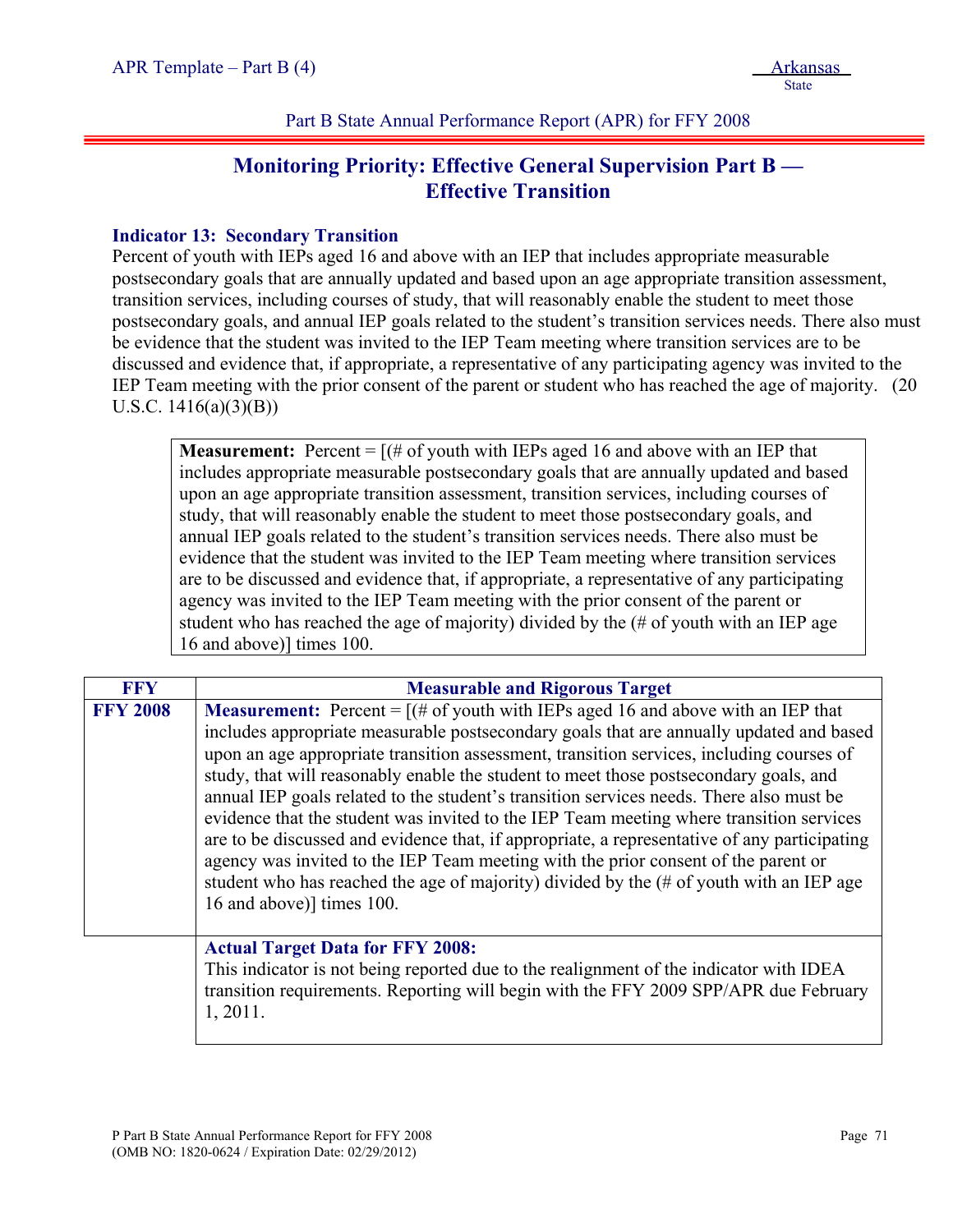## Part B State Annual Performance Report (APR) for FFY 2008

**Discussion of Improvement Activities Completed and Explanation of Progress or Slippage that Occurred for FFY 2008:** Although this indicator is not being reported, the following targeted activities were conducted by Arkansas Transition Services (ATS) and P.O.I.S.E. to improve secondary transition. A summary of their activities for 2008-09 are presented below.

General activities of ATS were:

- Participation in local team meetings to encourage transition teams to continue making progress on their plans.
- Participation by various consultants on Child and Adolescent Service system program (CASSP) Teams around the State. Consultants on CASSP teams served approximately 30 students.
- Plan and conduct Transition Orientation Night for Parents for each education cooperative area.
- Plan and conduct Transition Fairs for students and families to learn about area agencies and services they provide.
- Submit proposals for presentations of Transition Activities at the state and national level—Arkansas Transition Services has provided presentations and poster sessions on various Transition topics/practices at several state/national conferences including: Arkansas Council for Exceptional Children, Special Show, Secondary Transition State Planning Institute (national), and SEAS Forum, Human Development Center, National DCDT Conference.

Transition Inservice: Trainings are provided prior to the start of each school year upon request. These typically provide a general overview of transition requirements and assessments but are customized to meet the needs of the requesting district. Other activities undertaken throughout the school year are:

Teacher Training: Teacher training was provided in the summer of 2008 to districts throughout Arkansas on the Indicator 13 checklist which included a comprehensive assessment component. Teachers were provided the National Secondary Transition Technical Assistance Center (NSTTAC) toolkit on the Indicator 13 checklist. This training is available at any time upon a district's request.

Self-Advocacy Strategy Training: The Self-Advocacy Strategy (SAS) was provided throughout Arkansas in the summer of 2008. SAS is a motivation and self-determination strategy designed to prepare students to participate in education or transition planning conferences. The strategy consists of 5 steps which are taught over a series of seven acquisition and generalization stages. The five steps are presented using the acronym "I PLAN" to help cue students to remember the steps for the strategy. As the result of the training, five districts have purchased the curriculum. This training is available at any time upon a district's request.

Both the teacher training on the NSTTAC Toolkit and the SAS relate to items 1 (Student participation in identification of postsecondary goals) and 5 (Student involvement in identification of strengths, needs, and preferences within transition assessment process) on the Indicator 13 Checklist.

TAKE OFF! (Transition Activities Keeping Effective Options First and Foremost): Teacher training was introduced in all co-op areas in the summer of 2008. This training focuses on demonstrating implementation of exit portfolios for senior students with IEPs. It includes having students assist in writing their Summary of Performance (SOP), maintaining all agency contacts and correspondence in a portfolio, participating in qualifying assessments and maintaining records of performance for enrollment in post secondary programs,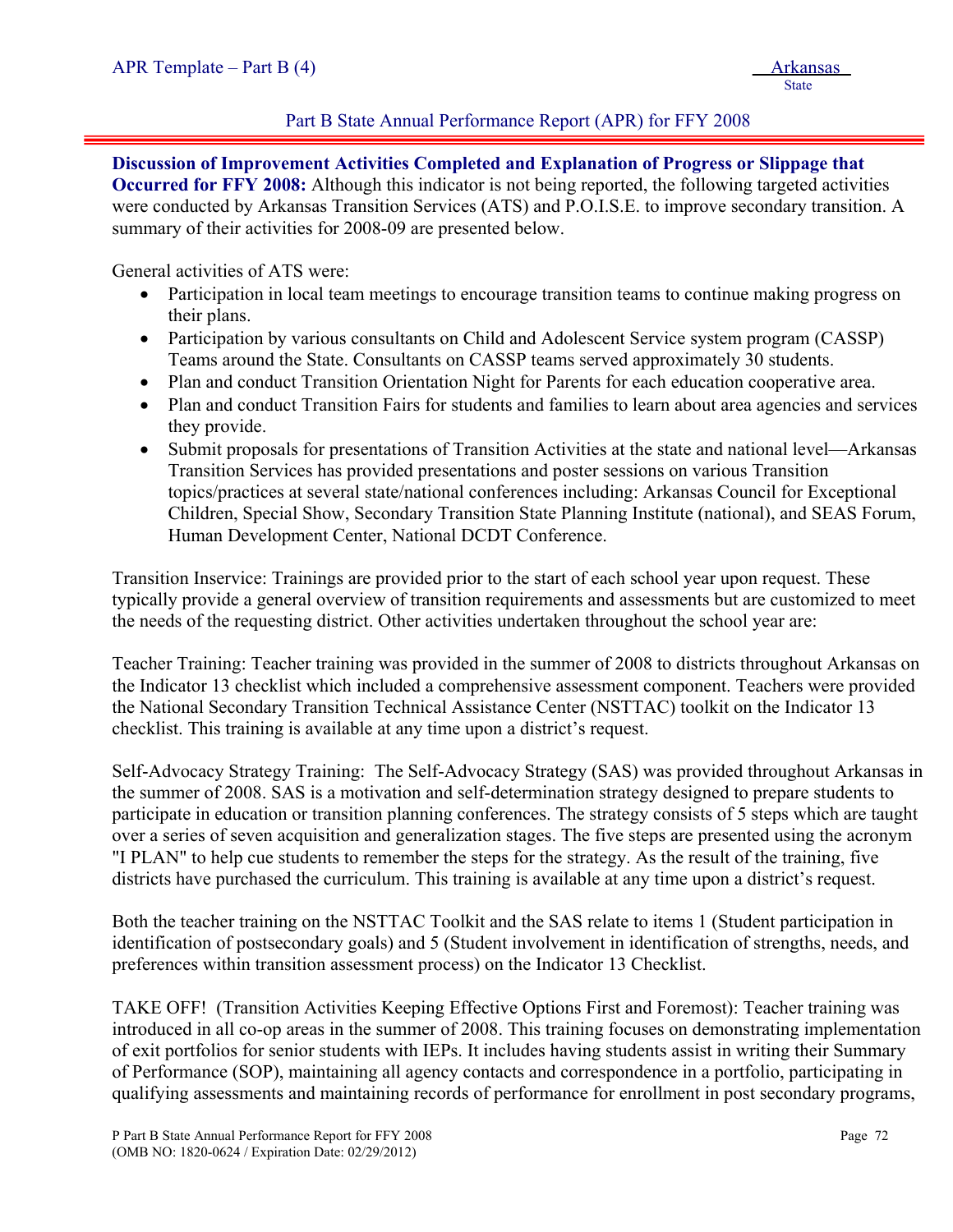## Part B State Annual Performance Report (APR) for FFY 2008

and involving parents in activities to become knowledgeable in the portfolio's development. This training culminates with a portfolio overview at the exit conference. Districts have the opportunity to purchase student, parent and teacher manuals. This training is available at any time upon a district's request.

Transition Class: Getting Started (formerly How to Develop a 'Transitions' Class) Training: Since 2007, over 75 new Transitions classes have been established, with approximately 185 teachers and supervisors receiving the training. Each attendee receives a manual that serves as a guide in developing a Transitions class. Statewide trainings and regional trainings are held throughout the year.

Partnership with NSTTAC: The SEA maintains a partnership with the National Secondary Transition and Technical Assistance Center to improve transition services and ultimately improve student post school outcomes. NSTTAC is also working with the SEA on a "Focus" school, West Memphis High School. This project includes working closely with the LEA Supervisor, the Transition Coordinator for West Memphis High School and a Special Education teacher in implementing a Transitions Class. Financial and technical assistance are being provided by NSTTAC and the Arkansas Transition Services. Data are collected and analyzed to determine effective tools, assessments, curricula and practices.

Annual Arkansas Transition Summit: Preparation for the Fourth Annual Arkansas Transition Summit is set for October 1-2, 2009 is well under way. The focus will be Family Involvement and Self-Determination. Teams who previously attended will participate and continue work on current plan as well as attend presentations by local and national presenters to revise and improve plan. Information on all the indicators will be discussed and plans will be developed by districts to improve on those indicators. Approximately 200 will attend.

College Bound 2009: This activity was held June 17-19, 2009 at University of Central Arkansas (UCA). Seventeen Students and 14 parents and professionals participated in team activities and sessions on selfdetermination, organizational skills, assistive technology, academic advising, faculty expectations, disability support services, financial aid, rights and responsibilities, campus resources, and study aids/habits. A post College Bound survey will be sent to College Bound participants in an effort to gain information about its effectiveness and to make improvements for College Bound 2010. College Bound 2010 is scheduled for June 16-18, 2010 at UCA.

Inter-Agency Collaboration: Arkansas Transition Services collaborated with the Division on Aging and Adult Services (DAAS) to produce a program shown on Arkansas' PBS affiliate in the spring of 2009 which provided information on the transition process including SSI, SSDI, applying for PASS plans, etc. In an effort to increase their knowledge and understanding of available services, the target audience was parents and students.

Transition Youth Conferences: In October 2008, two Transition Youth Conferences were held in southwest Arkansas, and another was held in southeast Arkansas in February 2009. These conferences targeted junior and senior year students with disabilities in all school districts of each participating co-op area. Training has been developed to assist other co-ops throughout the state to conduct these conferences.

Transition Cadre Meetings: Cadre meetings were held to present team leaders with the latest information and professional development. A cadre meeting was held February 10-11, 2009 in Little Rock for leaders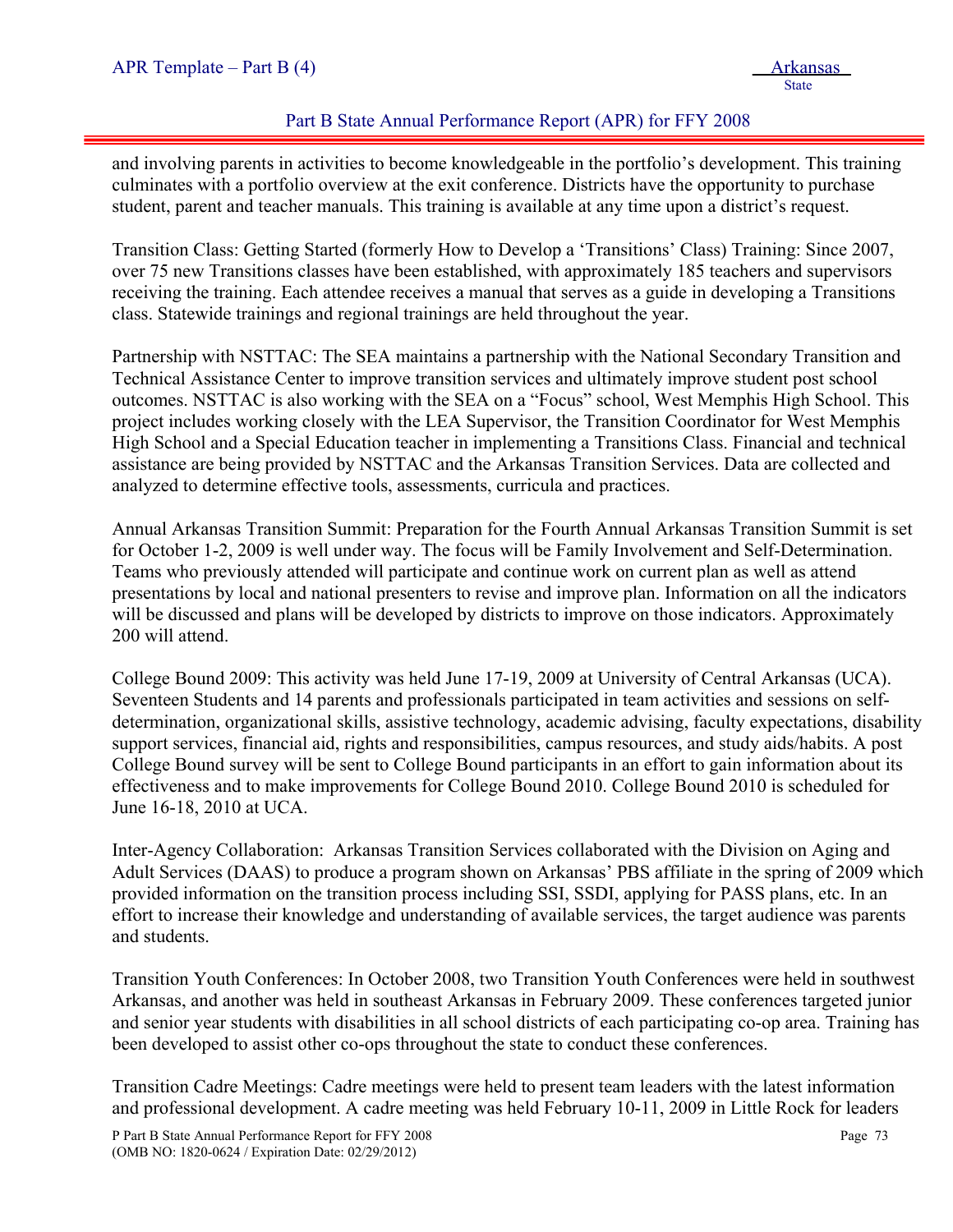## Part B State Annual Performance Report (APR) for FFY 2008

and co-leaders of local teams around the state. Tom Holub provided teams with professional development on self-determination, specifically the initiation and implementation of self-determination practices with students with disabilities in their classrooms. In addition, information on indicators 1, 2, 13, and 14 was presented by NSTTAC consultants and the Director of the IDEA Data & Research Office.

A second Cadre meeting was held in June 2009. This meeting provided professional development in Agency Collaboration and an opportunity to update team plan progress and plan for the October Summit. NSTTAC consultants along with a consultant from Oklahoma presented on topics including team work, parent involvement and planning of the Transition Summit.

Transition and Autism Spectrum Disorders (ASD): A Transition Planning and Preparation for Students with Asperger's and High Functioning Autism Workshop was held February 12, 2009. Special education teachers, supervisors and vocational rehabilitation counselors attended this all day training. This workshop addressed issues related to transition to college for students with ASD, as well as introduced strategies to prepare, assess and work with this population. Strategies were also provided for those students not planning to attend college. Goals for workshop attendees were to:

- Understand the skills and preparation needed for students with ASD to transition to higher education settings
- Learn how and when to begin preparing students on the spectrum for the college option
- Understand documentation requirements needed for ADA and Section 504 at the post-secondary level
- Learn how to help individuals with ASD gain insight into their disability and the ways in which it affects different areas of functioning in higher education settings
- Become aware of alternative options for students with ASD to transition to college
- Learn strategies to work with parents of ASD students and set appropriate boundaries

Transition Retreat: The first Transition Retreat was held on December  $10 - 11$ , 2008 at the Winthrop Rockefeller Institute. Participants were 15 teachers and special education supervisors from three school districts. This retreat afforded school personnel the opportunity to learn about and get hands-on exposure to age appropriate Transition assessments, what they measure, the population they are most appropriate for, guidelines for their administration, etc. The participants were shown how the results of the reviewed assessments could be used in the development of a more productive and beneficial transition plan.

Council for Exceptional Children Training: Arkansas Transition Services collaborated with Division on Career Development and Transition and KUDER to provide a pre-conference workshop at the Arkansas Council for Exceptional Children conference held November 2008 on the KUDER Career Planning System. Approximately forty teachers attended to learn about the assessment tool. Arkansas Transition Services provided additional training on how to use the KUDER in the implementation of an effective transition plan.

Collaboration with Arkansas Youth United: The northwest Arkansas Transition Consultant collaborated with Arkansas Youth United to provide Transition Fairs in northwest Arkansas. This group participated in the College Bound program and in the Arkansas Transition Summit to improve indicator outcomes.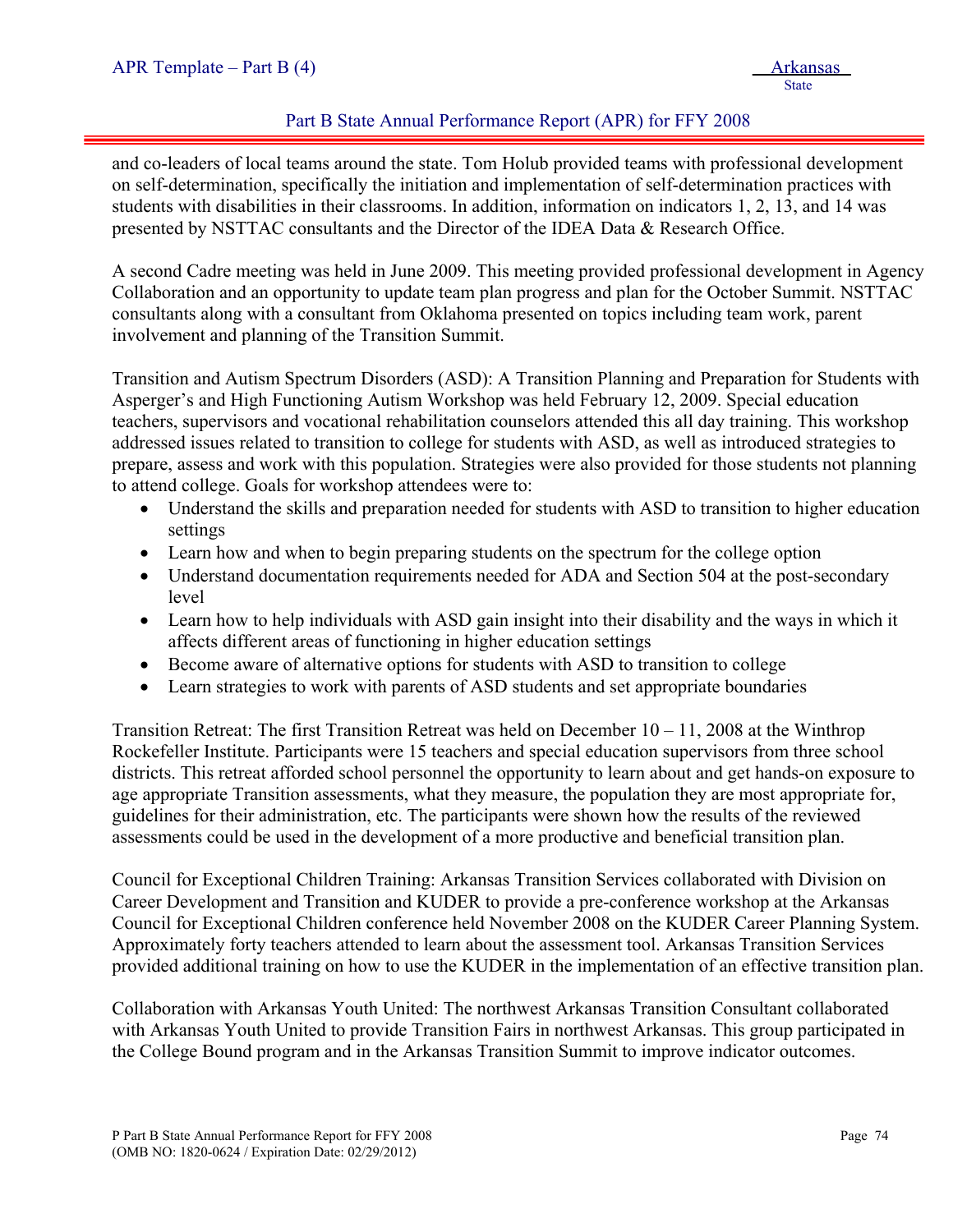## Part B State Annual Performance Report (APR) for FFY 2008

College Camp at University of Arkansas at Little Rock (UALR): In collaboration with PEPNet, Arkansas Transition Services provided assistance in recruiting attendees of this four day college camp for students with hearing impairments. The camp provided attendees with a picture of life on a college campus. Students attended workshops and stayed in dormitories. Arkansas Transition Services provided an interactive workshop on self-determination. Arkansas Transition Services will collaborate with PEPNet again in July 2009.

Transitions Class: Getting the Job: This workshop was developed in 2008-09 and presented for the first time in the summer of 2009. Teachers who participate in the workshop will learn how to individualize their transitions classes to meet students' needs relative to post school employment. Teachers are provided with a workbook and in depth training and tools on how to recruit employers in their areas. The training focuses on incorporating a community based program if the transition plan indicates that need.

LEA Consultation: Arkansas Transition Services consultants provided upon request approximately 60 consultations to districts throughout the state. These consultations consisted of information sharing, file reviews, classroom set up and general planning for the transition process. Some consultants provided these services on a monthly basis to ensure ongoing technical assistance.

You're Hired! Employment for Youth with Disabilities: In April, 2009, "You're Hired! Employment for Youth with Disabilities," aired on Arkansas' PBS affiliate. This program was designed and funded by the Employability Project, and Arkansas Transition Services participated by sharing information on transition planning. In an effort to increase their knowledge and understanding of available services, the target audience was parents and students. Copies of this program were shared with districts throughout the state to use in local training with students and parents.

Transition Orientation Nights for Parents: Ten Transition Orientation Nights for Parents were held. These events presented general information on the transition process and provided parents an opportunity to ask questions and participate in the assessment process. Agency representatives participated in some of these events to provide information on their services.

Secondary Transition State Planning Institute: Members of Arkansas Transition Services attended this annual meeting in May 2009 to continue work on the Arkansas state plan to improve indicator outcomes. The team established goals in three areas: to implement Check and Connect in pilot school districts in AR; to establish Youth Leadership Teams in a district in AR; and to improve data collection process in an effort to improve post school outcomes. The Institute is sponsored by the National Secondary Transition Technical Assistance Center, National Drop Out Prevention Center and the National Post-School Outcomes Center

## P.O.I.S.E activities related to this indicator were:

Check and Connect Program: The P.O.I.S.E. coordinator attended a Check and Connect Training sponsored by the Institute on Community Integration at the University of Minnesota. The Check and Connect model is designed to promote students' engagement with school, reduce dropout, and increase school completion. P.O.I.S.E began offering technical assistance (regional) in the Check and Connect model to a network of local school districts that triggered in both indicator 1 (graduation) and 2 (drop out) to develop frameworks for school completion. To expand Check and Connect across the State, Arkansas Transition Services will provide opportunities along with P.O.I.S.E.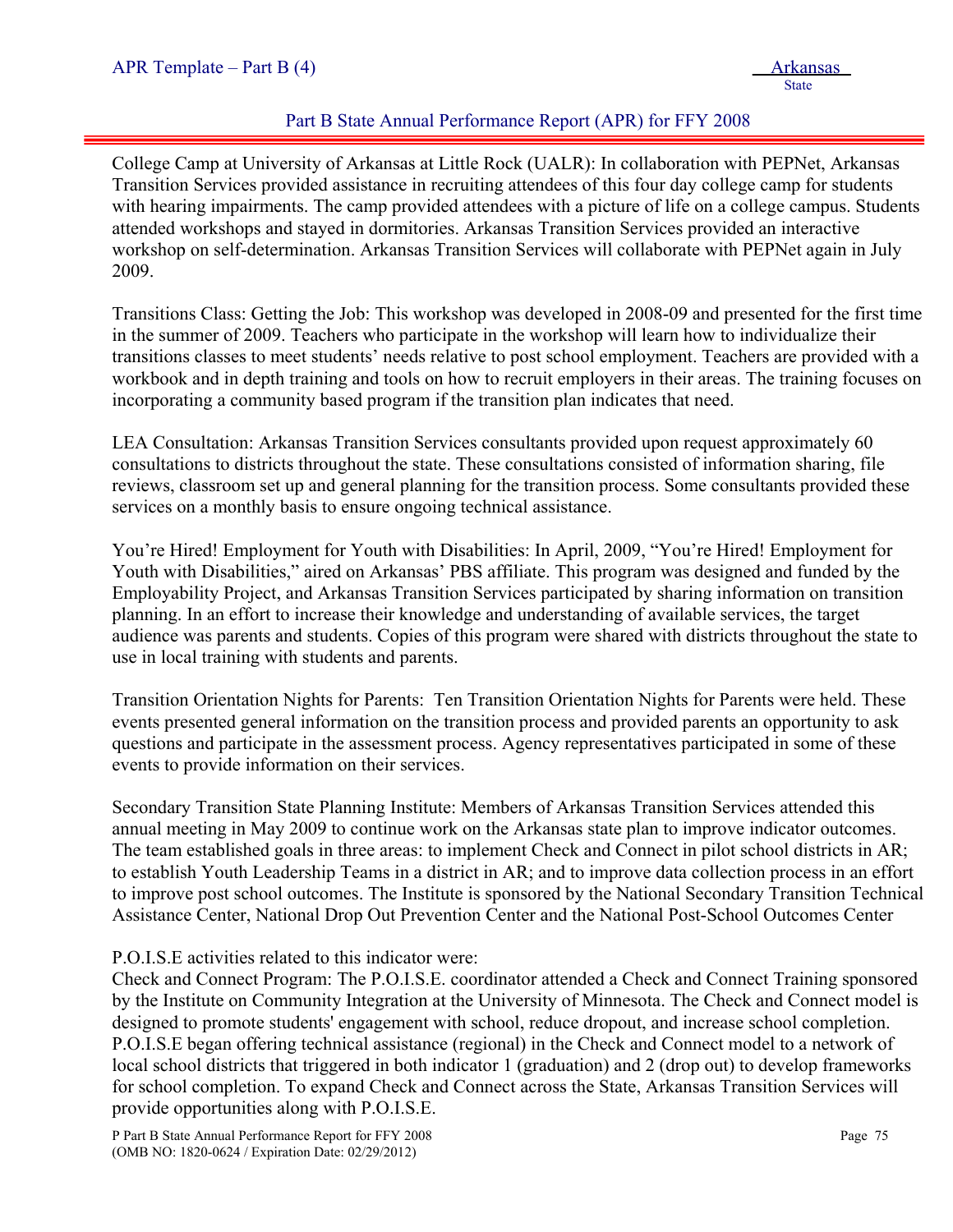## Part B State Annual Performance Report (APR) for FFY 2008

Making the Connection Across Indicators 1, 2, 13, 14 Workshop: In September 2008, a team from Arkansas participated in this workshop sponsored by the North Central Regional Resource Center and Southeast Regional Resource Center in Kansas City, KS. The P.O.I.S.E. staff provided professional development opportunities on Making the Connection Across Indicators 1, 2, 13, and 14 and used this process in local school districts that requested assistance through CIRCUIT.

## **Correction of FFY 2007 Findings of Noncompliance:**

Level of compliance (actual target data) State reported for FFY 2007 for this indicator: 80.82%

| 1. Number of findings of noncompliance the State made during FFY 2007 (the<br>period from July 1, 2007 through June 30, 2008)                                 |    |
|---------------------------------------------------------------------------------------------------------------------------------------------------------------|----|
| 2. Number of FFY 2007 findings the State verified as timely corrected (corrected)<br>within one year from the date of notification to the LEA of the finding) | 31 |
| 3. Number of FFY 2007 findings not verified as corrected within one year $[(1)$<br>minus $(2)$ ]                                                              |    |

Correction of FFY 2007 Findings of Noncompliance Not Timely Corrected (corrected more than one year from identification of the noncompliance):

| 4. Number of FFY 2007 findings not timely corrected (same as the number from<br>$(3)$ above)                                 |  |
|------------------------------------------------------------------------------------------------------------------------------|--|
| 5. Number of FFY 2007 findings the State has verified as corrected beyond the<br>one-year timeline ("subsequent correction") |  |
| 6. Number of FFY 2007 findings not yet verified as corrected $[(4)$ minus (5)]                                               |  |

#### **Actions Taken if Noncompliance Not Corrected:**

No action was required; all noncompliance was corrected

#### **Verification of Correction (either timely or subsequent):**

The State has verified that the 31 LEAs identified as noncompliant for secondary transition (1) are correctly implementing the specific regulatory requirements; and (2) have developed IEPs that include the required transition content for each youth, unless the youth is no longer within the jurisdiction of the LEA. LEAs identified as noncompliant were required to submit a corrective action plan and proof of individual student folder corrections to the ADE Special Education Unit's M/PE section. For each of the 31 LEAs identified the State reviewed LEAs' documentation for timely correction via desk audit and or onsite monitoring. Reviews resulted in the clearance of the noncompliance within the one-year timeline.

#### **Additional Information Required by the OSEP APR Response Table for this Indicator:**

| <b>Statement from the Response Table</b>          | <b>State's Response</b>                                      |
|---------------------------------------------------|--------------------------------------------------------------|
| Although the State is not required to report data | The State has verified that the 31 LEAs identified as        |
| for this indicator in the FFY 2008 APR, the       | noncompliant for secondary transition in FFY2007 (1) are     |
| State must report on the timely correction of the | correctly implementing the specific regulatory requirements; |
| noncompliance reported by the State under this    | and (2) have developed IEPs that include the required        |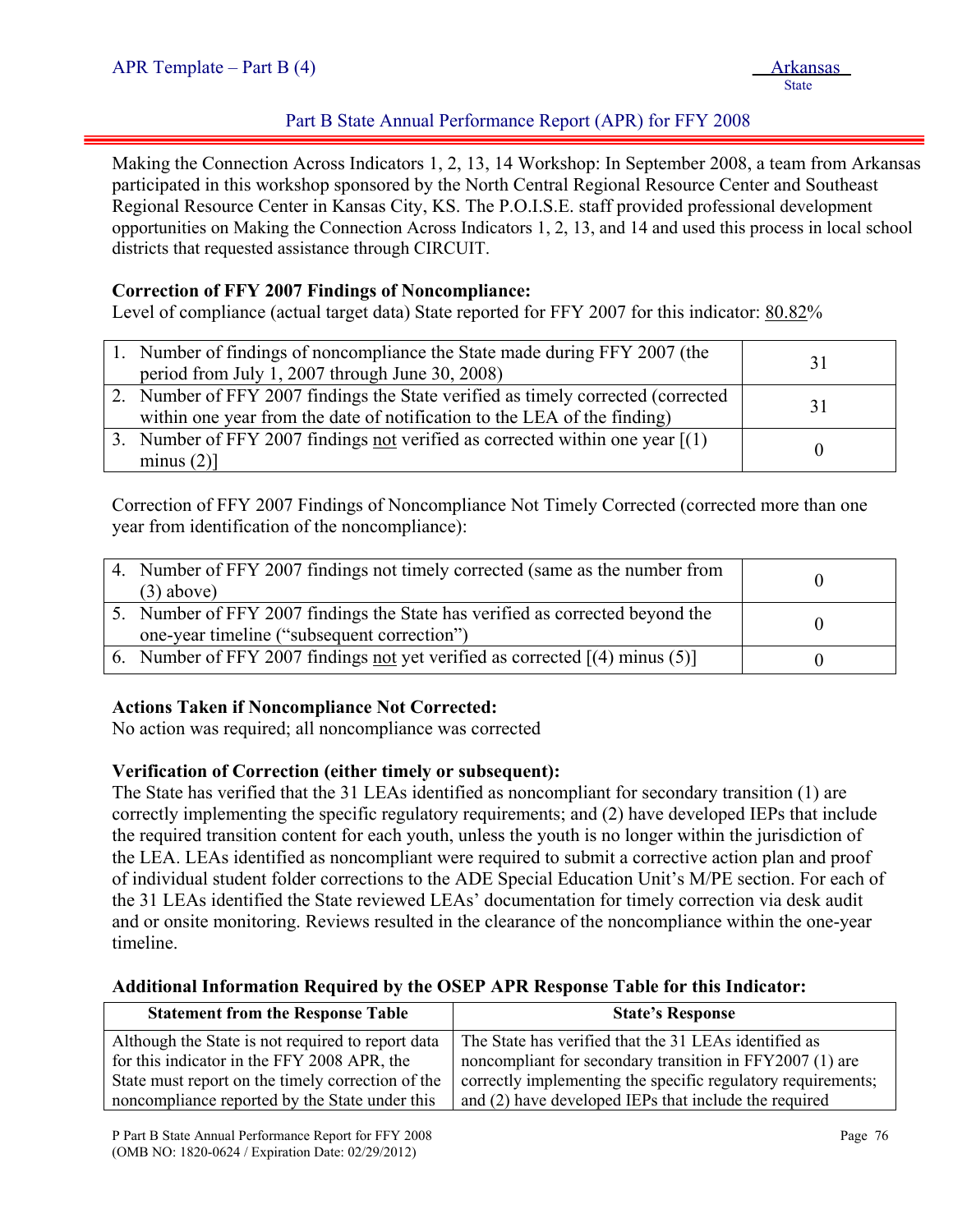## Part B State Annual Performance Report (APR) for FFY 2008

| indicator in the FFY 2007 APR.                  | transition content for each youth, unless the youth is no      |
|-------------------------------------------------|----------------------------------------------------------------|
| The State must report, in its FFY 2008 APR due  | longer within the jurisdiction of the LEA. LEAs were           |
| February 1, 2010, that it has ensured that each | required to submit a corrective action plan and proof of       |
| LEA with noncompliance reported by the State    | individual student folder corrections to the ADE Special       |
| under this indicator in the FFY 2007 APR: (1)   | Education Unit's M/PE section. The State reviewed each         |
| is correctly implementing the specific          | LEA's documentation for timely correction via desk audit and   |
| regulatory requirements; and (2) has developed  | or onsite monitoring. Reviews resulted in the clearance of the |
| an IEP that includes the required transition    | noncompliance within the one-year timeline.                    |
| content for each youth, unless the youth is no  |                                                                |
| longer within the jurisdiction of the LEA,      |                                                                |
| consistent with OSEP Memo 09-02.                |                                                                |

## **Revisions, with Justification, to Proposed Targets/Improvement Activities/Timelines/Resources for 2008-09:**

No revisions were made to the proposed targets. Improvement activities, timelines, and resources were updated to reflect activities across the State. See pages 117-120 in the SPP.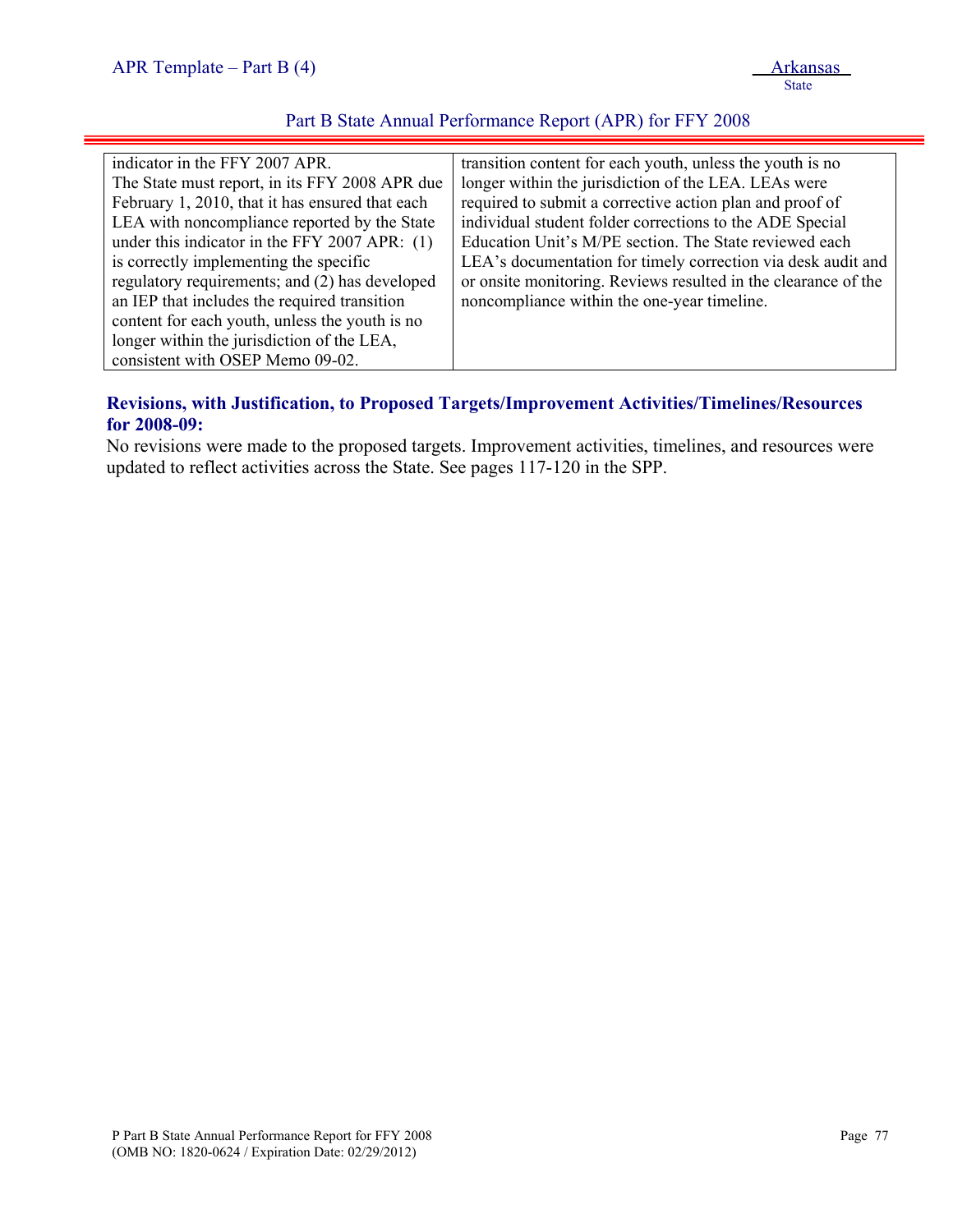# **Monitoring Priority: Effective General Supervision Part B — Effective Transition**

## **Indicator 14: Post School Outcomes**

Percent of youth who are no longer in secondary school, had IEPs in effect at the time they left school, and were:

- A. Enrolled in higher education within one year of leaving high school.
- B. Enrolled in higher education or competitively employed within one year of leaving high school.
- C. Enrolled in higher education or in some other postsecondary education or training program; or competitively employed or in some other employment within one year of leaving high school.  $(20 \text{ U.S.C. } 1416(a)(3)(B))$

## **Measurement:**

- A. Percent enrolled in higher education  $=$  [(# of youth who are no longer in secondary school, had IEPs in effect at the time they left school and were enrolled in higher education within one year of leaving high school) divided by the (# of respondent youth who are no longer in secondary school and had IEPs in effect at the time they left school)] times 100.
- B. Percent enrolled in higher education or competitively employed within one year of leaving high school =  $[(# of youth who are no longer in secondary school, had$ IEPs in effect at the time they left school and were enrolled in higher education or competitively employed within one year of leaving high school) divided by the (# of respondent youth who are no longer in secondary school and had IEPs in effect at the time they left school)] times 100.
- C. Percent enrolled in higher education, or in some other postsecondary education or training program; or competitively employed or in some other employment  $=$   $[(#$ of youth who are no longer in secondary school, had IEPs in effect at the time they left school and were enrolled in higher education, or in some other postsecondary education or training program; or competitively employed or in some other employment) divided by the (# of respondent youth who are no longer in secondary school and had IEPs in effect at the time they left school)] times 100.

| <b>FFY</b>      | <b>Measurable and Rigorous Target</b>                                                                                                                                                                                                                                                                                                                                                              |
|-----------------|----------------------------------------------------------------------------------------------------------------------------------------------------------------------------------------------------------------------------------------------------------------------------------------------------------------------------------------------------------------------------------------------------|
| <b>FFY 2008</b> | A. Percent enrolled in higher education = $[(# of youth who are no longer in$<br>secondary school, had IEPs in effect at the time they left school and were enrolled<br>in higher education within one year of leaving high school) divided by the $(\# \text{ of }$<br>respondent youth who are no longer in secondary school and had IEPs in effect at<br>the time they left school)] times 100. |
|                 | B. Percent enrolled in higher education or competitively employed within one year<br>of leaving high school = $[(# of youth who are no longer in secondary school, had$                                                                                                                                                                                                                            |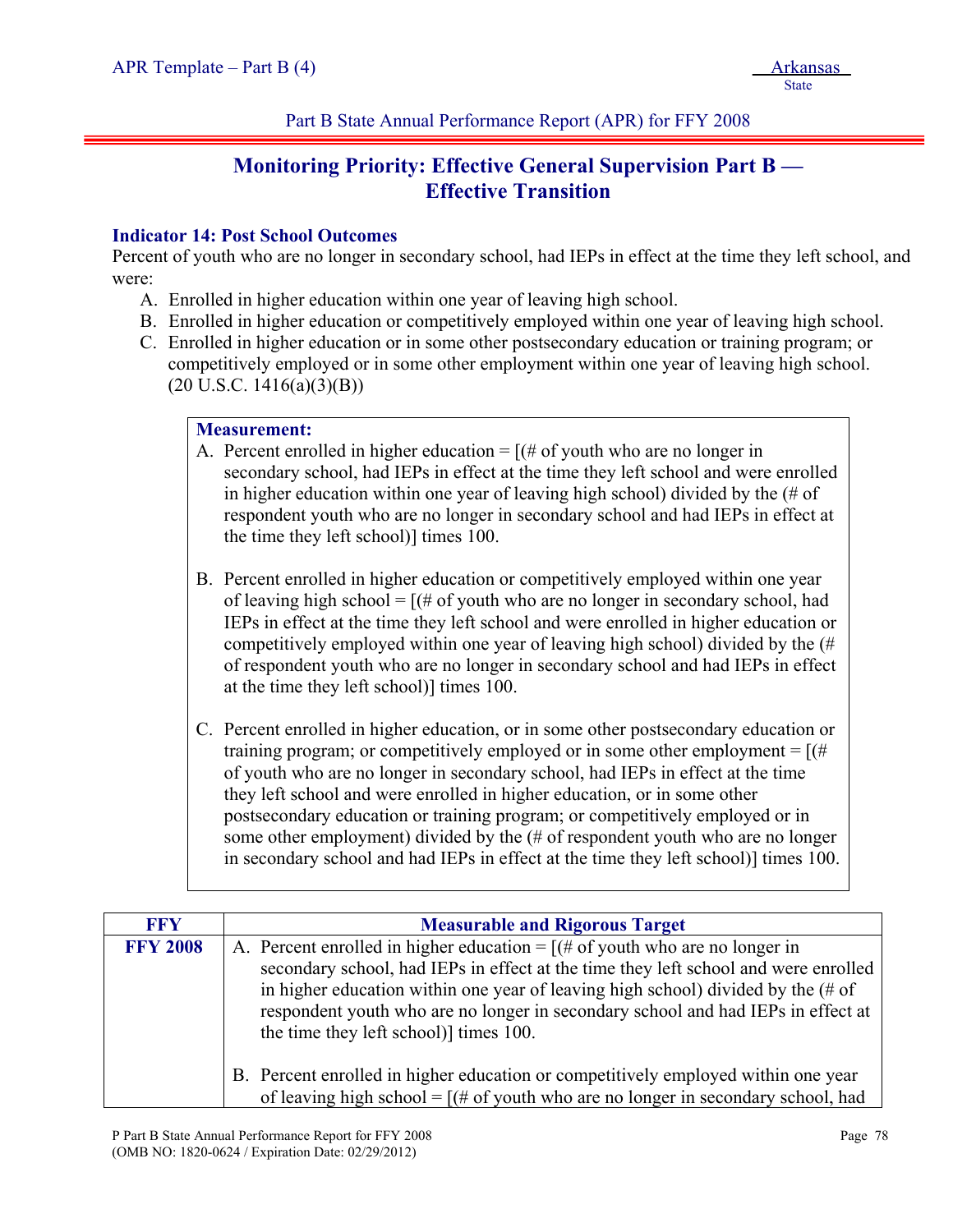## Part B State Annual Performance Report (APR) for FFY 2008

|  | IEPs in effect at the time they left school and were enrolled in higher education or<br>competitively employed within one year of leaving high school) divided by the $#$<br>of respondent youth who are no longer in secondary school and had IEPs in effect<br>at the time they left school)] times 100.<br>C. Percent enrolled in higher education, or in some other postsecondary education or<br>training program; or competitively employed or in some other employment = $[(#$<br>of youth who are no longer in secondary school, had IEPs in effect at the time<br>they left school and were enrolled in higher education, or in some other<br>postsecondary education or training program; or competitively employed or in<br>some other employment) divided by the $#$ of respondent youth who are no longer<br>in secondary school and had IEPs in effect at the time they left school) times<br>100. |
|--|------------------------------------------------------------------------------------------------------------------------------------------------------------------------------------------------------------------------------------------------------------------------------------------------------------------------------------------------------------------------------------------------------------------------------------------------------------------------------------------------------------------------------------------------------------------------------------------------------------------------------------------------------------------------------------------------------------------------------------------------------------------------------------------------------------------------------------------------------------------------------------------------------------------|
|  | <b>Actual Target Data for FFY 2008:</b>                                                                                                                                                                                                                                                                                                                                                                                                                                                                                                                                                                                                                                                                                                                                                                                                                                                                          |
|  | This indicator is not being reported due to the revised collection so that more consistent data can<br>be obtained on the percent of students with IEPs who are no longer in secondary school and are                                                                                                                                                                                                                                                                                                                                                                                                                                                                                                                                                                                                                                                                                                            |
|  | in higher education, competitively employed or in other postsecondary education or                                                                                                                                                                                                                                                                                                                                                                                                                                                                                                                                                                                                                                                                                                                                                                                                                               |

employment. Reporting will begin with the FFY 2009 SPP/APR due February 1, 2011.

## **Discussion of Improvement Activities Completed and Explanation of Progress or Slippage that Occurred for FFY 2008:**

Although this indicator is not being reported, the following targeted activities were conducted by Arkansas Transition Services (ATS) and P.O.I.S.E. to improve post school outcomes. A summary of their activities for 2008-09 are presented below.

General activities of ATS were:

- Participation in local team meetings to encourage transition teams to continue making progress on their plans.
- Participation by various consultants on Child and Adolescent Service system program (CASSP) Teams around the State. Consultants on CASSP teams served approximately 30 students.
- Plan and conduct Transition Orientation Night for Parents for each education cooperative area.
- Plan and conduct Transition Fairs for students and families to learn about area agencies and services they provide.
- Submit proposals for presentations of Transition Activities at the state and national level—Arkansas Transition Services has provided presentations and poster sessions on various Transition topics/practices at several state/national conferences including: Arkansas Council for Exceptional Children, Special Show, Secondary Transition State Planning Institute (national), and SEAS Forum, Human Development Center, National DCDT Conference.

Transition Inservice: Trainings are provided prior to the start of each school year upon request.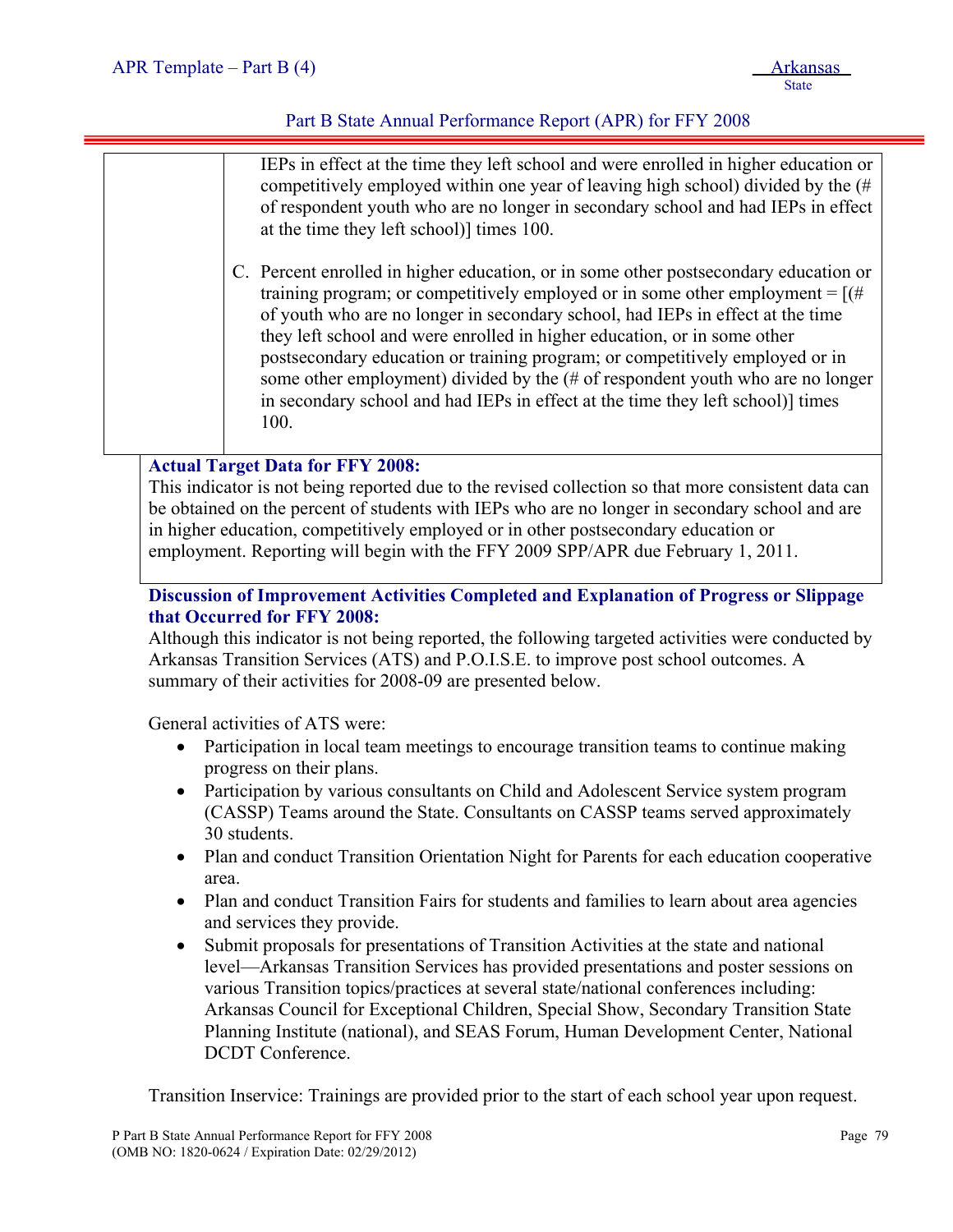## Part B State Annual Performance Report (APR) for FFY 2008

These typically provide a general overview of transition requirements and assessments but are customized to meet the needs of the requesting district. Other activities undertaken throughout the school year are:

Teacher Training: Teacher training was provided in the summer of 2008 to districts throughout Arkansas on the Indicator 13 checklist which included a comprehensive assessment component. Teachers were provided the National Secondary Transition Technical Assistance Center (NSTTAC) toolkit on the Indicator 13 checklist. This training is available at any time upon a district's request.

Self-Advocacy Strategy Training: The Self-Advocacy Strategy (SAS) was provided throughout Arkansas in the summer of 2008. SAS is a motivation and self-determination strategy designed to prepare students to participate in education or transition planning conferences. The strategy consists of 5 steps which are taught over a series of seven acquisition and generalization stages. The five steps are presented using the acronym "I PLAN" to help cue students to remember the steps for the strategy. As the result of the training, five districts have purchased the curriculum. This training is available at any time upon a district's request.

Both the teacher training on the NSTTAC Toolkit and the SAS relate to items 1 (Student participation in identification of postsecondary goals) and 5 (Student involvement in identification of strengths, needs, and preferences within transition assessment process) on the Indicator 13 Checklist.

TAKE OFF! (Transition Activities Keeping Effective Options First and Foremost): Teacher training was introduced in all co-op areas in the summer of 2008. This training focuses on demonstrating implementation of exit portfolios for senior students with IEPs. It includes having students assist in writing their Summary of Performance (SOP), maintaining all agency contacts and correspondence in a portfolio, participating in qualifying assessments and maintaining records of performance for enrollment in post secondary programs, and involving parents in activities to become knowledgeable in the portfolio's development. This training culminates with a portfolio overview at the exit conference. Districts have the opportunity to purchase student, parent and teacher manuals. This training is available at any time upon a district's request.

Transition Class: Getting Started (formerly How to Develop a 'Transitions' Class) Training: Since 2007, over 75 new Transitions classes have been established, with approximately 185 teachers and supervisors receiving the training. Each attendee receives a manual that serves as a guide in developing a Transitions class. Statewide trainings and regional trainings are held throughout the year.

Partnership with NSTTAC: The SEA maintains a partnership with the National Secondary Transition and Technical Assistance Center to improve transition services and ultimately improve student post school outcomes. NSTTAC is also working with the SEA on a "Focus" school, West Memphis High School. This project includes working closely with the LEA Supervisor, the Transition Coordinator for West Memphis High School and a Special Education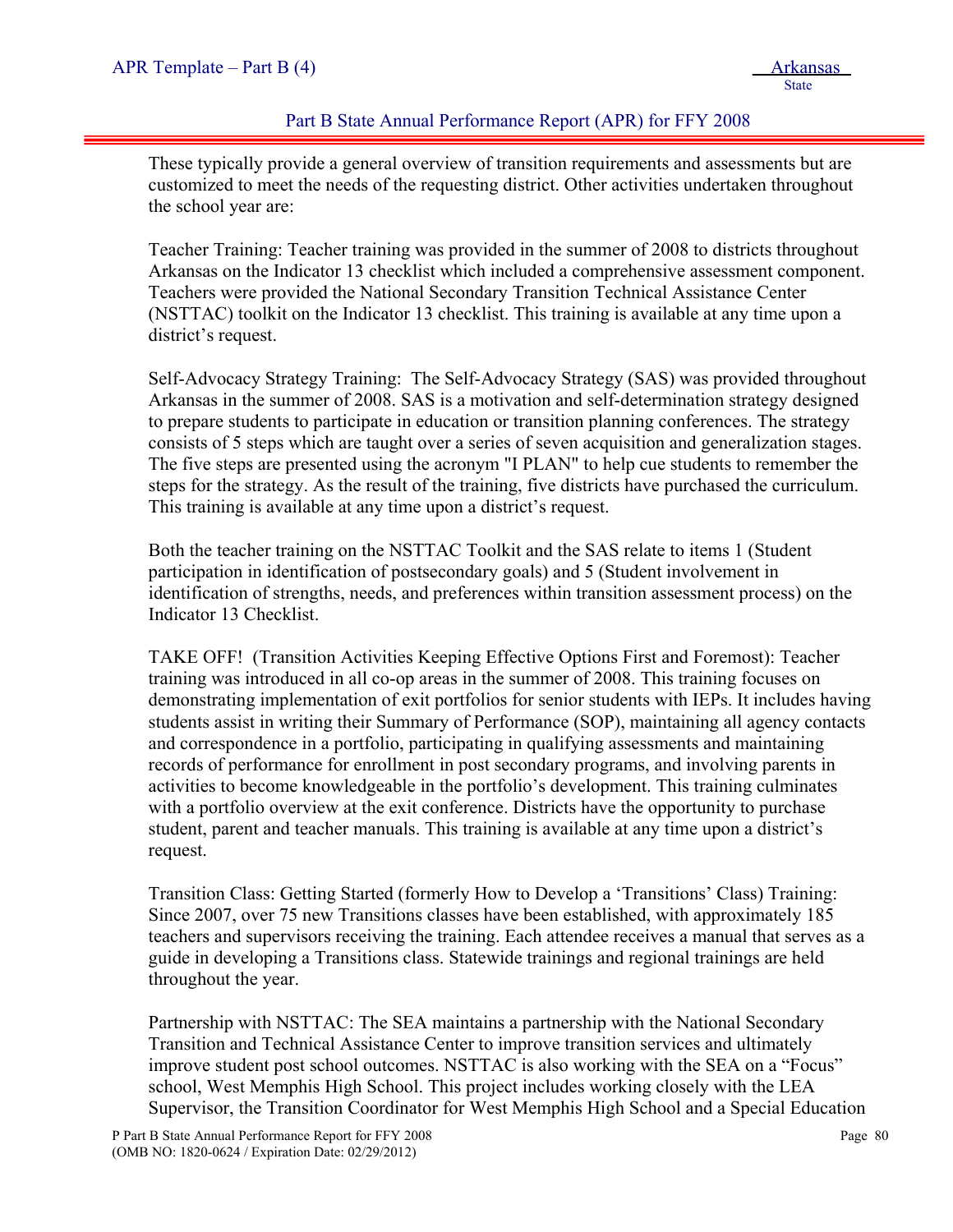## Part B State Annual Performance Report (APR) for FFY 2008

teacher in implementing a Transitions Class. Financial and technical assistance are being provided by NSTTAC and the Arkansas Transition Services. Data are collected and analyzed to determine effective tools, assessments, curricula and practices.

Annual Arkansas Transition Summit: Preparation for the Fourth Annual Arkansas Transition Summit is set for October 1-2, 2009 is well under way. The focus will be Family Involvement and Self-Determination. Teams will attend again and continue work on current plan as well as attend presentations by local and national presenters to revise and improve plan. Information on all the indicators will be discussed and plans will be developed by districts to improve on those indicators. Approximately 200 will attend.

College Bound 2009: This activity was held June 17-19, 2009 at University of Central Arkansas (UCA). Seventeen Students and 14 parents and professionals participated in team activities and sessions on self-determination, organizational skills, assistive technology, academic advising, faculty expectations, disability support services, financial aid, rights and responsibilities, campus resources, and study aids/habits. A post College Bound survey will be sent to College Bound participants in an effort to gain information about its effectiveness and to make improvements for College Bound 2010. College Bound 2010 is scheduled for June 16-18, 2010 at UCA.

Inter-Agency Collaboration: Arkansas Transition Services collaborated with the Division on Aging and Adult Services (DAAS) to produce a program shown on Arkansas' PBS affiliate in the spring of 2009 which provided information on the transition process including SSI, SSDI, applying for PASS plans, etc. In an effort to increase their knowledge and understanding of available services, the target audience was parents and students.

Transition Youth Conferences: In October 2008, two Transition Youth Conferences were held in southwest Arkansas, and another was held in southeast Arkansas in February 2009. These conferences targeted junior and senior year students with disabilities in all school districts of each participating co-op area. Training has been developed to assist other co-ops throughout the state to conduct these conferences.

Transition Cadre Meetings: Cadre meetings were held to present team leaders with the latest information and professional development. A cadre meeting was held February 10-11, 2009 in Little Rock for leaders and co-leaders of local teams around the state. Tom Holub provided teams with professional development on self-determination, specifically the initiation and implementation of self-determination practices with students with disabilities in their classrooms. In addition, information on indicators 1, 2, 13, and 14 was presented by NSTTAC consultants and the Director of the IDEA Data & Research Office.

A second Cadre meeting was held in June 2009. This meeting provided professional development in Agency Collaboration and an opportunity to update team plan progress and plan for the October Summit. NSTTAC consultants along with a consultant from Oklahoma presented on topics including team work, parent involvement and planning of the Transition Summit.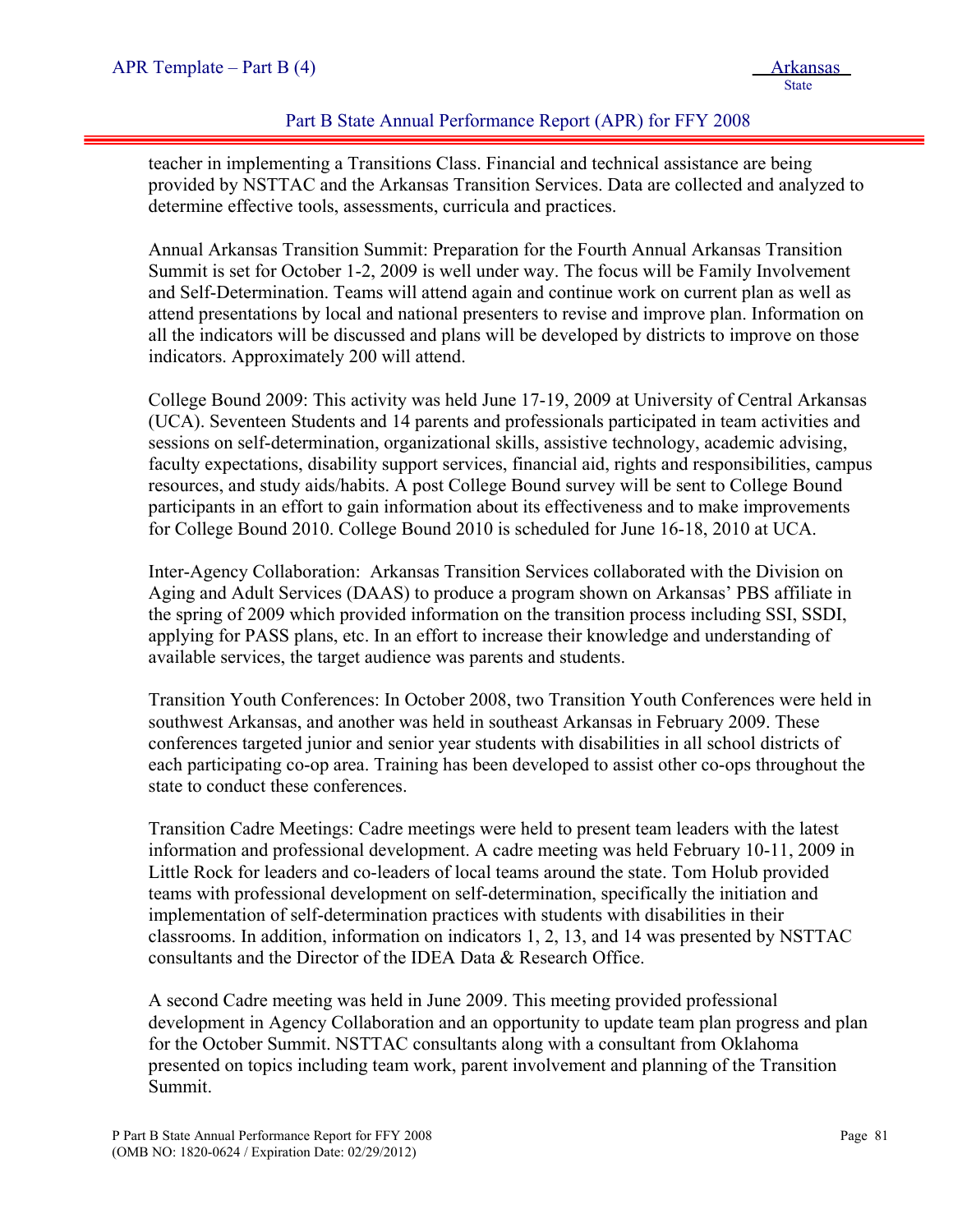## Part B State Annual Performance Report (APR) for FFY 2008

Transition and Autism Spectrum Disorders (ASD): A Transition Planning and Preparation for Students with Asperger's and High Functioning Autism Workshop was held February 12, 2009. Special education teachers, supervisors and vocational rehabilitation counselors attended this all day training. This workshop addressed issues related to transition to college for students with ASD, as well as introduced strategies to prepare, assess and work with this population. Strategies were also provided for those students not planning to attend college. Goals for workshop attendees were to:

- Understand the skills and preparation needed for students with ASD to transition to higher education settings
- Learn how and when to begin preparing students on the spectrum for the college option
- Understand documentation requirements needed for ADA and Section 504 at the postsecondary level
- Learn how to help individuals with ASD gain insight into their disability and the ways in which it affects different areas of functioning in higher education settings
- Become aware of alternative options for students with ASD to transition to college
- Learn strategies to work with parents of ASD students and set appropriate boundaries

Transition Retreat: The first Transition Retreat was held on December  $10 - 11$ , 2008 at the Winthrop Rockefeller Institute. Participants were 15 teachers and special education supervisors from three school districts. This retreat afforded school personnel the opportunity to learn about and get hands-on exposure to age appropriate Transition assessments, what they measure, the population they are most appropriate for, guidelines for their administration, etc. The participants were shown how the results of the reviewed assessments could be used in the development of a more productive and beneficial transition plan.

Council for Exceptional Children Training: Arkansas Transition Services collaborated with Division on Career Development and Transition and KUDER to provide a pre-conference workshop at the Arkansas Council for Exceptional Children conference held November 2008 on the KUDER Career Planning System. Approximately forty teachers attended to learn about the assessment tool. Arkansas Transition Services provided additional training on how to use the KUDER in the implementation of an effective transition plan.

Collaboration with Arkansas Youth United: The northwest Arkansas Transition Consultant collaborated with Arkansas Youth United to provide Transition Fairs in northwest Arkansas. This group participated in the College Bound program and in the Arkansas Transition Summit to improve indicator outcomes.

College Camp at University of Arkansas at Little Rock (UALR): In collaboration with PEPNet, Arkansas Transition Services provided assistance in recruiting attendees of this four day college camp for students with hearing impairments. The camp provided attendees with a picture of life on a college campus. Students attended workshops and stayed in dormitories. Arkansas Transition Services provided an interactive workshop on self-determination. Arkansas Transition Services will collaborate with PEPNet again in July 2009.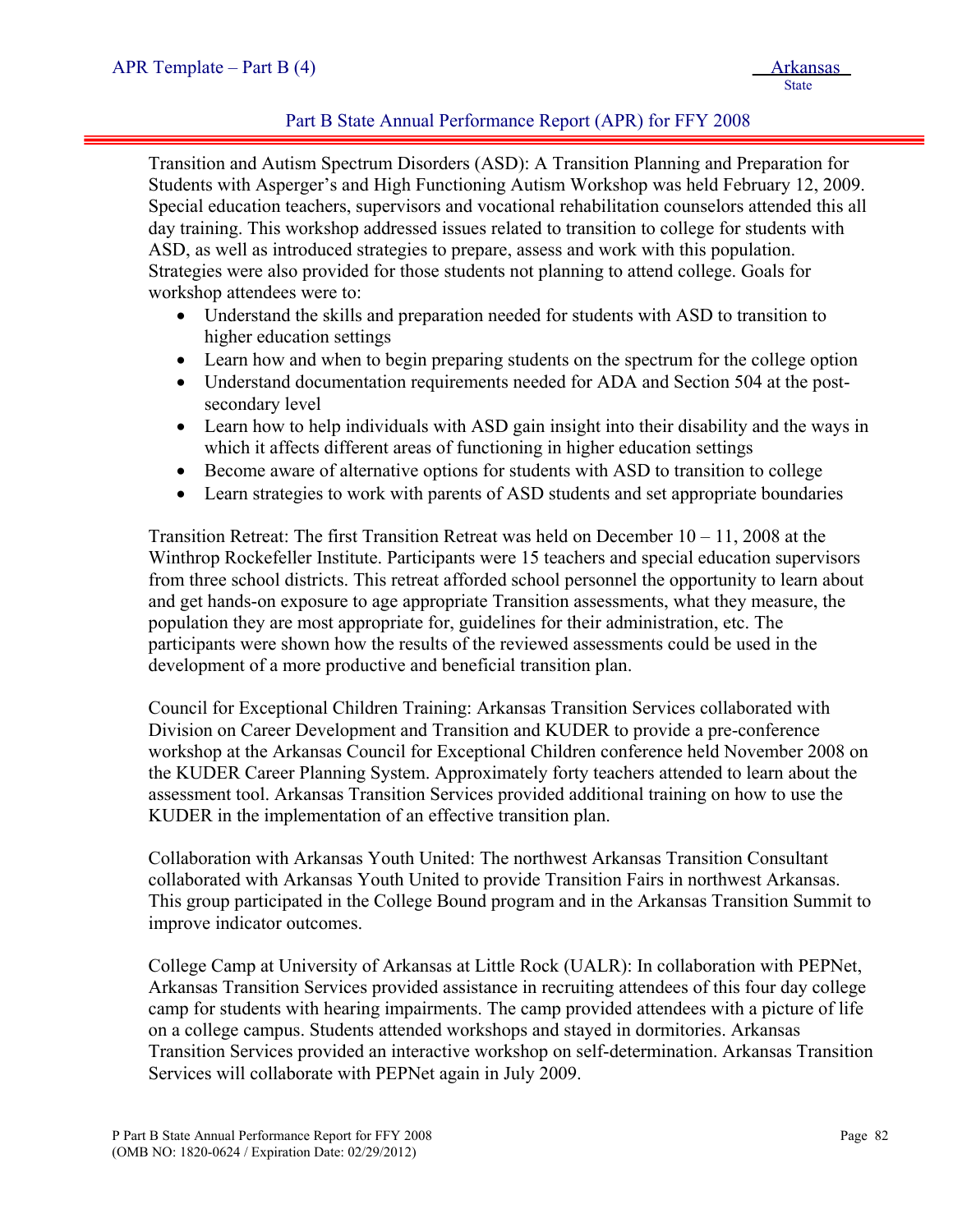## Part B State Annual Performance Report (APR) for FFY 2008

Transitions Class: Getting the Job: This workshop was developed in 2008-09 and presented for the first time in the summer of 2009. Teachers who participate in the workshop will learn how to individualize their transitions classes to meet students' needs relative to post school employment. Teachers are provided with a workbook and in depth training and tools on how to recruit employers in their areas. The training focuses on incorporating a community based program if the transition plan indicates that need.

LEA Consultation: Arkansas Transition Services consultants provided upon request approximately 60 consultations to districts throughout the state. These consultations consisted of information sharing, file reviews, classroom set up and general planning for the transition process. Some consultants provided these services on a monthly basis to ensure ongoing technical assistance.

You're Hired! Employment for Youth with Disabilities: In April, 2009, "You're Hired! Employment for Youth with Disabilities," aired on Arkansas' PBS affiliate. This program was designed and funded by the Employability Project, and Arkansas Transition Services participated by sharing information on transition planning. In an effort to increase their knowledge and understanding of available services, the target audience was parents and students. Copies of this program were shared with districts throughout the state to use in local training with students and parents.

Transition Orientation Nights for Parents: Ten Transition Orientation Nights for Parents were held. These events presented general information on the transition process and provided parents an opportunity to ask questions and participate in the assessment process. Agency representatives participated in some of these events to provide information on their services.

Secondary Transition State Planning Institute: Members of Arkansas Transition Services attended this annual meeting in May 2009 to continue work on the Arkansas state plan to improve indicator outcomes. The team established goals in three areas: to implement Check and Connect in pilot school districts in AR; to establish Youth Leadership Teams in a district in AR; and to improve data collection process in an effort to improve post school outcomes. The Institute is sponsored by the National Secondary Transition Technical Assistance Center, National Drop Out Prevention Center and the National Post-School Outcomes Center

#### P.O.I.S.E activities related to this indicator were:

Check and Connect Program: The P.O.I.S.E. coordinator attended a Check and Connect Training sponsored by the Institute on Community Integration at the University of Minnesota. The Check and Connect model is designed to promote students' engagement with school, reduce dropout, and increase school completion. P.O.I.S.E began offering technical assistance (regional) in the Check and Connect model to a network of local school districts that triggered in both indicator 1 (graduation) and 2 (drop out) to develop frameworks for school completion. To expand Check and Connect across the State, Arkansas Transition Services will provide opportunities along with P.O.I.S.E.

Making the Connection Across Indicators 1, 2, 13, 14 Workshop: In September 2008, a team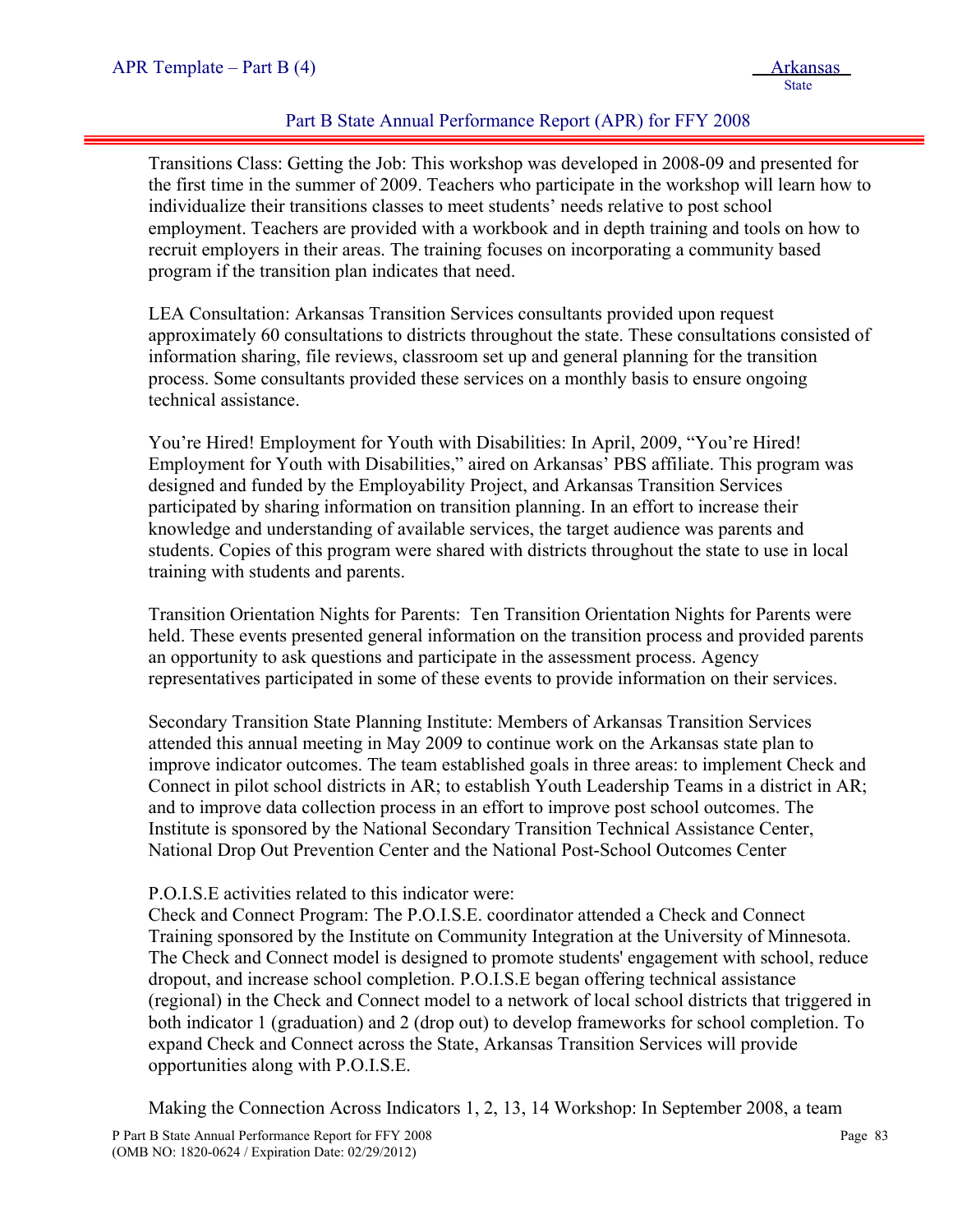## Part B State Annual Performance Report (APR) for FFY 2008

from Arkansas participated in this workshop sponsored by the North Central Regional Resource Center and Southeast Regional Resource Center in Kansas City, KS. The P.O.I.S.E. staff provided professional development opportunities on Making the Connection Across Indicators 1, 2, 13, and 14 and used this process in local school districts that requested assistance through CIRCUIT.

## **Revisions, with Justification, to Proposed Targets/Improvement Activities/Timelines/ Resources for FFY 2008:**

No changes have been made to the proposed targets. Improvement activities, timelines, and resources have been updated to reflect activities across the State. See pages 135-138 in the SPP.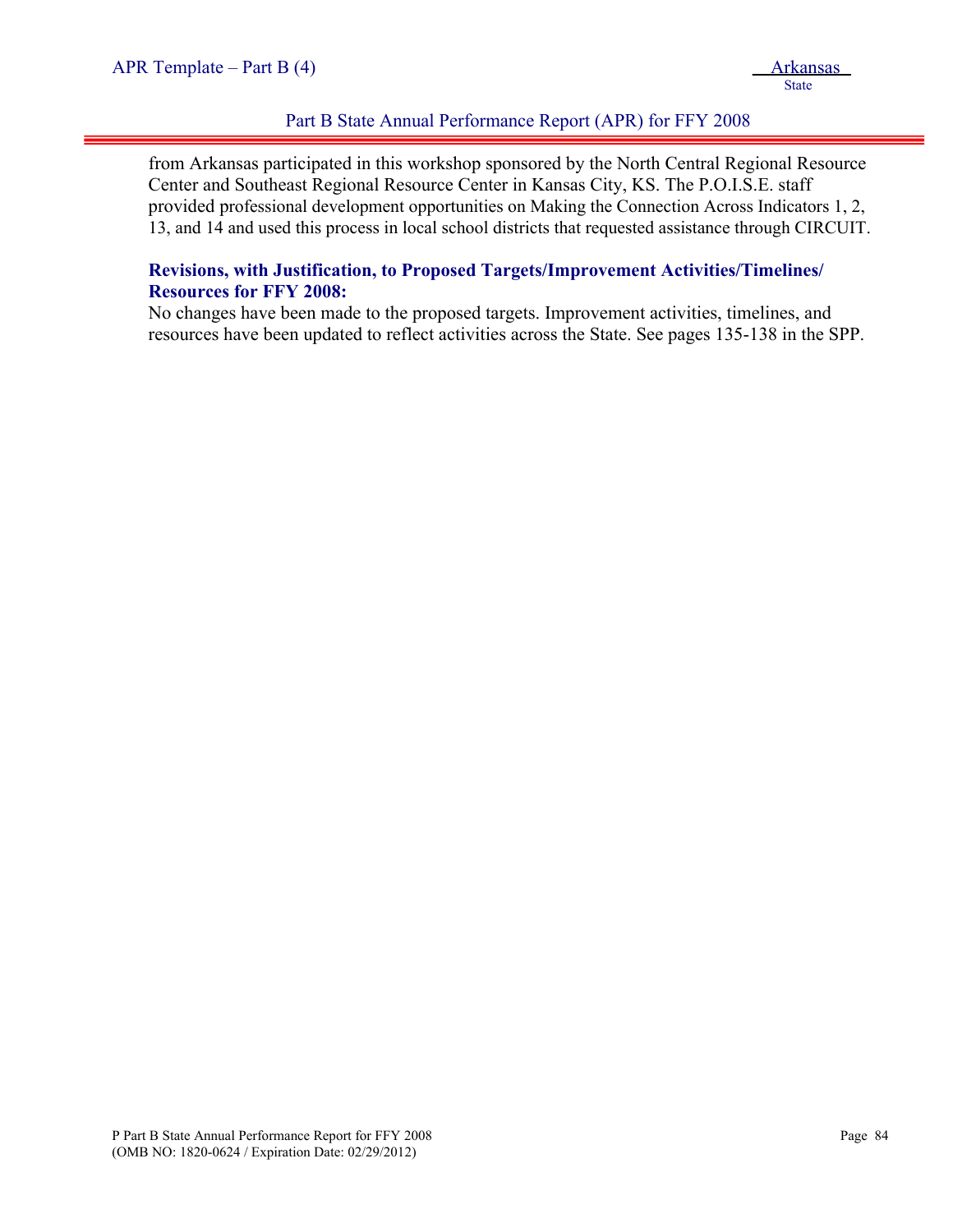# **Monitoring Priority: Effective General Supervision Part B — General Supervision**

## **Indicator 15: Identification and Correction of Noncompliance**

General supervision system (including monitoring, complaints, hearings, etc.) identifies and corrects noncompliance as soon as possible but in no case later than one year from identification  $(20 \text{ U.S.C. } 1416(a)(3)(B))$ 

## **Measurement:**

Percent of noncompliance corrected within one year:

- a. Number of findings of noncompliance
- b. Number of corrections completed as soon as possible but in no case later than one year from identification

Percent =  $[(b)$  divided by  $(a)$ ] times 100.

For any noncompliance not corrected within one year of identification, describe what actions, including technical assistance and or enforcement that the State has taken.

|                                                                             | <b>FFY</b>                                                                                                                                                         | <b>Measurable and Rigorous Target</b>   |                                                    |         |  |  |  |
|-----------------------------------------------------------------------------|--------------------------------------------------------------------------------------------------------------------------------------------------------------------|-----------------------------------------|----------------------------------------------------|---------|--|--|--|
| <b>FFY 2008</b><br>Percent of noncompliance corrected within one year: 100% |                                                                                                                                                                    |                                         |                                                    |         |  |  |  |
|                                                                             |                                                                                                                                                                    | <b>Actual Target Data for FFY 2008:</b> | Percent of noncompliance corrected within one year |         |  |  |  |
|                                                                             | Number of corrections completed as soon as possible but<br>Number of Findings of<br>in no case later than one year from identification<br>noncompliance<br>Percent |                                         |                                                    |         |  |  |  |
|                                                                             |                                                                                                                                                                    | 759                                     | 759                                                | $100\%$ |  |  |  |

## **Discussion of Improvement Activities Completed and Explanation of Progress or Slippage that Occurred for FFY 2008:**

The target for 2008-09 was 100%. Overall there were 759 findings of noncompliance identified through monitoring, dispute resolution, APR, and data reviews in 2007-08. All corrections were completed as soon as possible but in no case later than one year from identification. The LEA count of findings may be duplicated for LEAs found noncompliant in more than one General Supervision System Components (Onsite visits, self-assessment, local APR, desk audit, etc). The areas of noncompliance are presented in Exhibit I-15.1.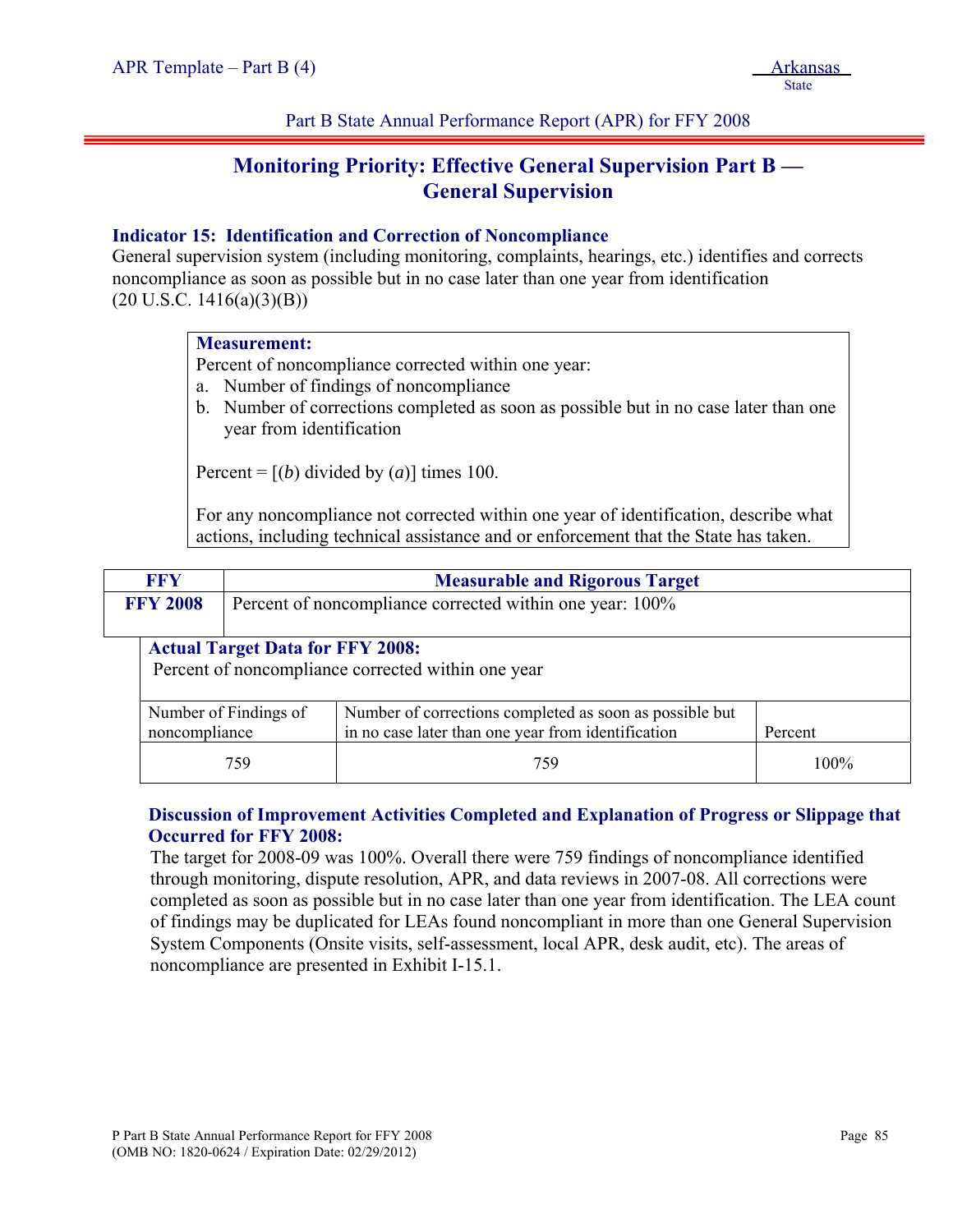|                                                                                                                                                                                                                                                | Exhibit I-15.1: Indicator B-15 Worksheet for Findings of Noncompliance in FFY 2008 |                               |                                                                                             |                                                                                                                  |
|------------------------------------------------------------------------------------------------------------------------------------------------------------------------------------------------------------------------------------------------|------------------------------------------------------------------------------------|-------------------------------|---------------------------------------------------------------------------------------------|------------------------------------------------------------------------------------------------------------------|
| Indicator                                                                                                                                                                                                                                      | General Supervision<br><b>System Components</b>                                    | # of<br>Programs<br>Monitored | (a) # of findings of<br>noncompliance<br>identified in FFY 2007<br>$(7/1/2007 - 6/30/2008)$ | (b) # of findings from (a) for<br>which correction was verified<br>no later then one year from<br>identification |
| 1. Percent of youth with<br>IEPs graduating from high<br>school with a regular<br>diploma.                                                                                                                                                     | Monitoring: On-site<br>visits, self-<br>assessment, local<br>APR, desk audit, etc. | 84                            | $\boldsymbol{0}$                                                                            | $\boldsymbol{0}$                                                                                                 |
| 2. Percent of youth with<br>IEPs dropping out of high                                                                                                                                                                                          | Dispute Resolution                                                                 |                               |                                                                                             |                                                                                                                  |
| school.<br>14. Percent of youth who<br>had IEPs, are no longer in<br>secondary school and who<br>have been competitively<br>employed, enrolled in some<br>type of postsecondary<br>school, or both, within one<br>year of leaving high school. | Other: Specify                                                                     |                               |                                                                                             |                                                                                                                  |
| 3. Participation and<br>performance of children<br>with disabilities on<br>statewide assessments.                                                                                                                                              | Monitoring: On-site<br>visits, self-<br>assessment, local<br>APR, desk audit, etc. | 271                           | 57                                                                                          | 57                                                                                                               |
| 7. Percent of preschool<br>children with IEPs who<br>demonstrated improved                                                                                                                                                                     | Dispute Resolution                                                                 |                               |                                                                                             |                                                                                                                  |
| outcomes.                                                                                                                                                                                                                                      | Other: Specify                                                                     |                               |                                                                                             |                                                                                                                  |
| 4A. Percent of districts<br>identified by the state as<br>having significant<br>discrepancy in the rates of<br>suspensions and expulsions                                                                                                      | Monitoring: On-site<br>visits, self-<br>assessment, local<br>APR, desk audit, etc. | 271                           | 51                                                                                          | 51                                                                                                               |
| of children with disabilities<br>for greater than 10 days in a                                                                                                                                                                                 | Dispute Resolution                                                                 |                               |                                                                                             |                                                                                                                  |
| school year.                                                                                                                                                                                                                                   | Other: Specify                                                                     |                               |                                                                                             |                                                                                                                  |
| 5. Percent of children with<br>IEPs aged 6 through 21 -<br>educational placements.<br>6. Percent of preschool                                                                                                                                  | Monitoring: On-site<br>visits, self-<br>assessment, local<br>APR, desk audit, etc. | 271                           | 15                                                                                          | 15                                                                                                               |
| children aged 3 through 5 -<br>early childhood placement.                                                                                                                                                                                      | <b>Dispute Resolution</b>                                                          | $\mathbf{1}$                  | $\mathbf{1}$                                                                                | $\mathbf{1}$                                                                                                     |
|                                                                                                                                                                                                                                                | Other: Specify                                                                     |                               |                                                                                             |                                                                                                                  |
| 8. Percent of parents with a<br>child receiving special<br>education services who<br>report that schools<br>facilitated parent                                                                                                                 | Monitoring: On-site<br>visits, self-<br>assessment, local<br>APR, desk audit, etc. | 271                           | 1                                                                                           | 1                                                                                                                |
| involvement as a means of<br>improving services and                                                                                                                                                                                            | <b>Dispute Resolution</b>                                                          |                               |                                                                                             |                                                                                                                  |
| results for children with<br>disabilities.                                                                                                                                                                                                     | Other: Specify                                                                     |                               |                                                                                             |                                                                                                                  |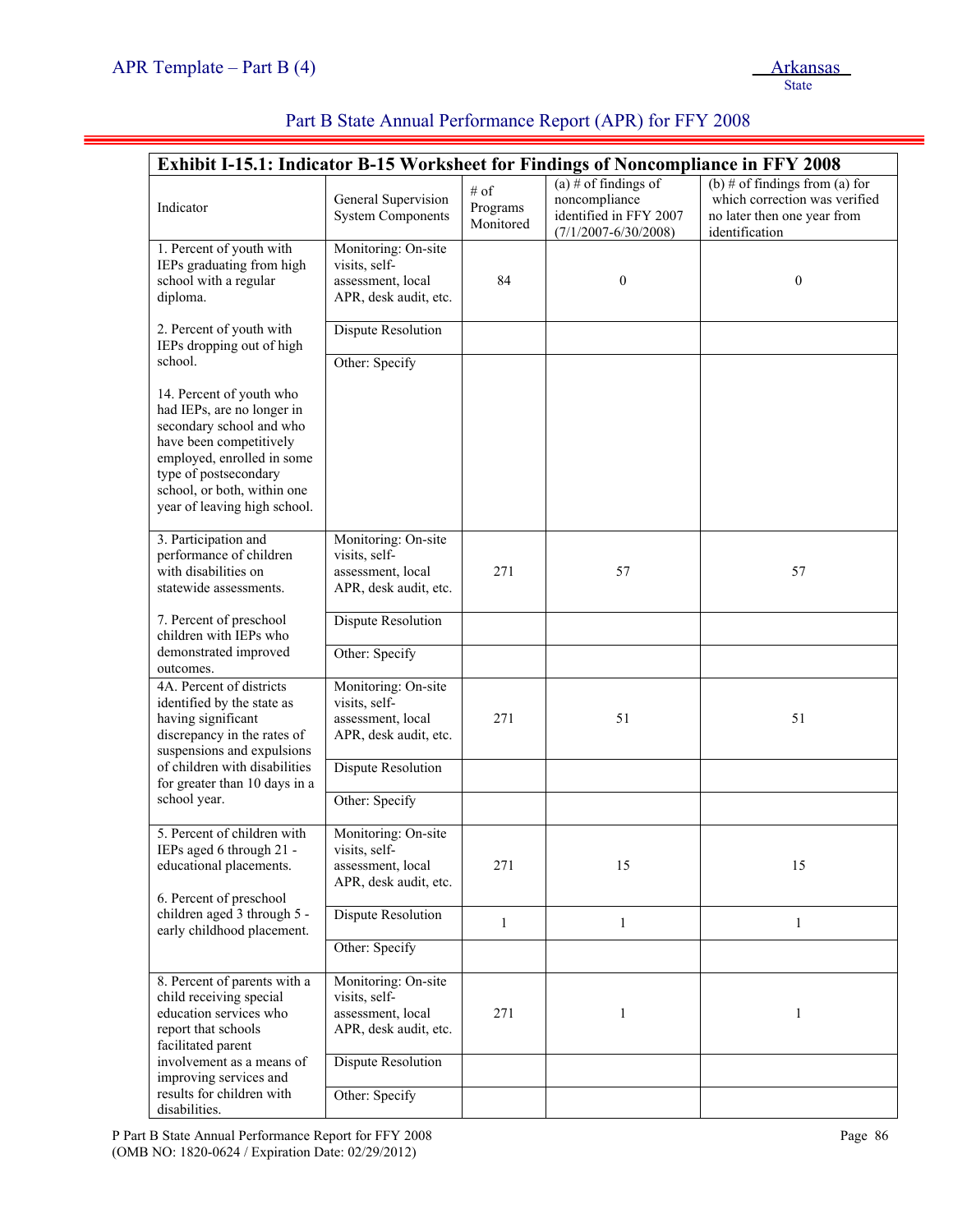Ξ

| 9. Percent of districts with<br>disproportionate<br>representation of racial and<br>ethnic groups in special<br>education that is the result<br>of inappropriate<br>identification.<br>10. Percent of districts with<br>disproportionate<br>representation of racial and<br>ethnic groups in specific<br>disability categories that is<br>the result of inappropriate<br>identification. | Monitoring: On-site<br>visits, self-<br>assessment, local<br>APR, desk audit, etc.<br><b>Dispute Resolution</b><br>Other: Specify | 255            | 33             | 33             |
|------------------------------------------------------------------------------------------------------------------------------------------------------------------------------------------------------------------------------------------------------------------------------------------------------------------------------------------------------------------------------------------|-----------------------------------------------------------------------------------------------------------------------------------|----------------|----------------|----------------|
| 11. Percent of children who<br>were evaluated within 60<br>days of receiving parental<br>consent for initial<br>evaluation or, if the State                                                                                                                                                                                                                                              | Monitoring: On-site<br>visits, self-<br>assessment, local<br>APR, desk audit, etc.                                                | 271            | 129            | 129            |
| establishes a timeframe<br>within which the evaluation                                                                                                                                                                                                                                                                                                                                   | <b>Dispute Resolution</b>                                                                                                         | $\overline{c}$ | $\overline{c}$ | $\overline{c}$ |
| must be conducted, within<br>that timeframe                                                                                                                                                                                                                                                                                                                                              | Other: Specify                                                                                                                    |                |                |                |
| 12. Percent of children<br>referred by Part C prior to<br>age 3, who are found<br>eligible for Part B, and who<br>have an IEP developed and<br>implemented by their third                                                                                                                                                                                                                | Monitoring: On-site<br>visits, self-<br>assessment, local<br>APR, desk audit, etc.                                                | 32             | $\overline{c}$ | 2              |
| birthdays.                                                                                                                                                                                                                                                                                                                                                                               | Dispute Resolution<br>Other: Specify                                                                                              |                |                |                |
| 13. Percent of youth aged<br>16 and above with IEP that<br>includes coordinated,<br>measurable, annual IEP<br>goals and transition services<br>that will reasonably enable                                                                                                                                                                                                               | Monitoring: On-site<br>visits, self-<br>assessment, local<br>APR, desk audit, etc.                                                | 255            | 54             | 54             |
| student to meet the post-<br>secondary goals.                                                                                                                                                                                                                                                                                                                                            | <b>Dispute Resolution</b>                                                                                                         |                |                |                |
|                                                                                                                                                                                                                                                                                                                                                                                          | Other: Specify                                                                                                                    |                |                |                |
| Other areas of<br>noncompliance:<br>Child Find (not related<br>$\bullet$<br>to timely evaluations)                                                                                                                                                                                                                                                                                       | Monitoring: On-site<br>visits, self-<br>assessment, local<br>APR, desk audit, etc.                                                | 96             | 44             | 44             |
|                                                                                                                                                                                                                                                                                                                                                                                          | <b>Dispute Resolution</b>                                                                                                         | $\mathbf{1}$   | $\mathbf{1}$   | $\mathbf{1}$   |
|                                                                                                                                                                                                                                                                                                                                                                                          | Other: Specify                                                                                                                    |                |                |                |
| Other areas of<br>noncompliance:<br>Due Process<br>$\bullet$                                                                                                                                                                                                                                                                                                                             | Monitoring: On-site<br>visits, self-<br>assessment, local<br>APR, desk audit, etc.                                                | 96             | 72             | 72             |

# Part B State Annual Performance Report (APR) for FFY 2008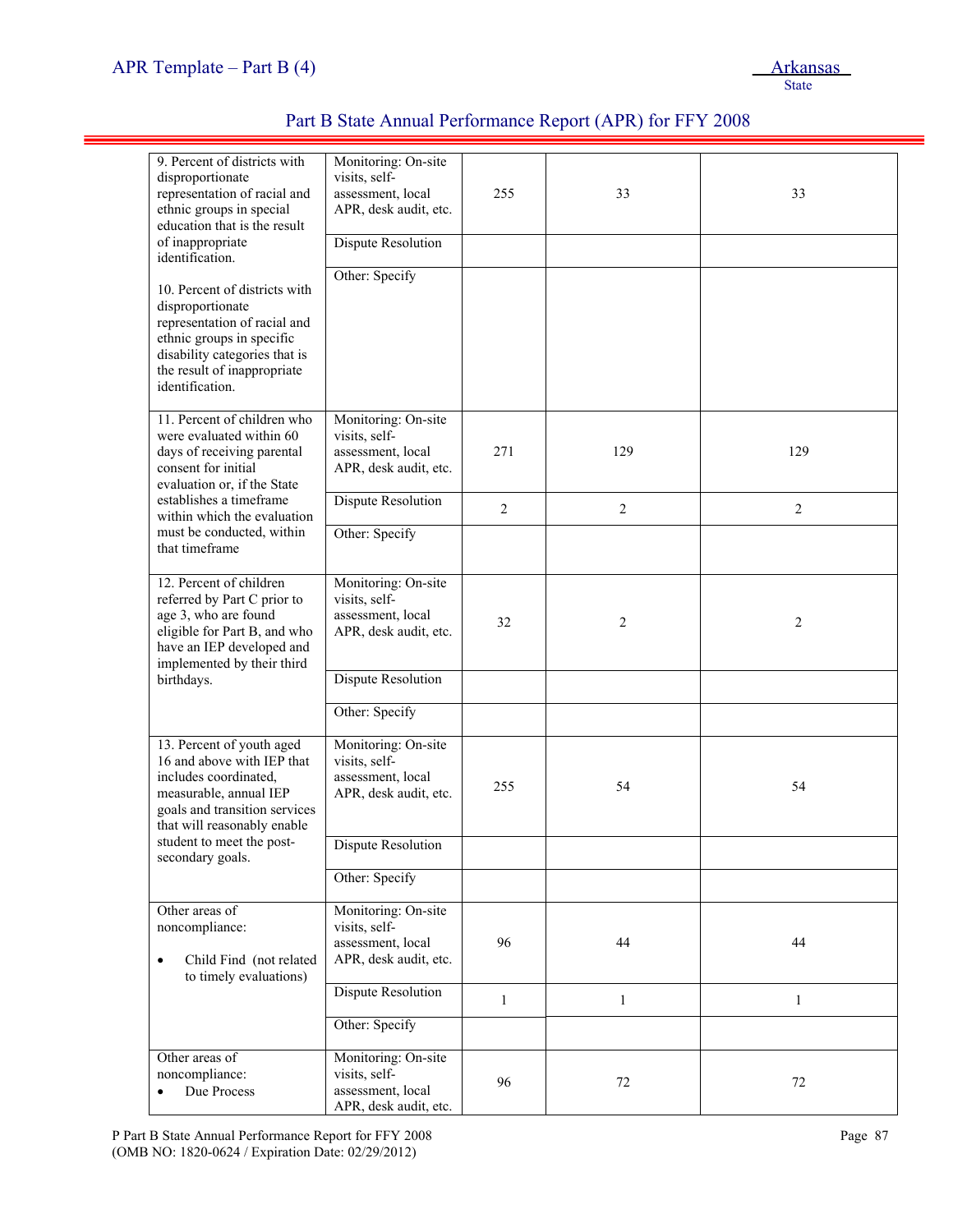|                                                                                                                                                                                      | <b>Dispute Resolution</b>                                                                                                          | $\overline{c}$ | $\overline{2}$    | $\overline{2}$ |
|--------------------------------------------------------------------------------------------------------------------------------------------------------------------------------------|------------------------------------------------------------------------------------------------------------------------------------|----------------|-------------------|----------------|
|                                                                                                                                                                                      | Other: Specify                                                                                                                     |                |                   |                |
| Other areas of<br>noncompliance:<br>Protection in<br>$\bullet$<br><b>Evaluation Procedures</b><br>Procedures for<br>$\bullet$<br><b>Evaluating Specific</b><br>Learning Disabilities | Monitoring: On-site<br>visits, self-<br>assessment, local<br>APR, desk audit, etc.                                                 | 96             | 207               | 207            |
|                                                                                                                                                                                      | <b>Dispute Resolution</b>                                                                                                          |                |                   |                |
|                                                                                                                                                                                      | Other: Specify                                                                                                                     |                |                   |                |
| Other areas of<br>noncompliance:<br>FAPE<br>$\bullet$<br><b>IEPs</b><br>$\bullet$                                                                                                    | Monitoring: On-site<br>visits, self-<br>assessment, local<br>APR, desk audit, etc.                                                 | 96             | 61                | 61             |
|                                                                                                                                                                                      | <b>Dispute Resolution</b>                                                                                                          | 6              | $\,$ 8 $\,$       | 8              |
|                                                                                                                                                                                      | Other: Specify                                                                                                                     |                |                   |                |
| Other areas of<br>noncompliance:<br>Confidentiality<br>$\bullet$<br>Personnel<br>$\bullet$<br>Development<br>CWD in Private<br>$\bullet$<br>Schools<br>Use of Funds<br>$\bullet$     | Monitoring: On-site<br>visits, self-<br>assessment, local<br>APR, desk audit, etc.                                                 | 96             | 19                | 19             |
|                                                                                                                                                                                      | <b>Dispute Resolution</b>                                                                                                          |                |                   |                |
|                                                                                                                                                                                      | Other: Specify                                                                                                                     |                |                   |                |
|                                                                                                                                                                                      | Sum the numbers down Column a and Column b                                                                                         |                | 759               | 759            |
|                                                                                                                                                                                      | Percent of noncompliance corrected<br>within one year of identification =<br>(column (b) sum divided by column (a) sum) times 100. |                | (b) / (a) X 100 = | 100%           |

| Part B State Annual Performance Report (APR) for FFY 2008 |  |
|-----------------------------------------------------------|--|
|-----------------------------------------------------------|--|

Activities surrounding Indicator 15 were:

- The AMI<sup>TM</sup> and the monitoring protocol were fully operational in 2007/08; however, there was a server malfunction which limited the use of AMI™ in 2008-09.
- The ADE continued the development of tools to assist LEAs with data integrity, compliance, and implementation of corrective actions.
- The ADE continued to monitor IDEA compliance through review of trigger and fiscal data. Internal reviews of LEA policy and practice will be ongoing.
- SEU M/PE staff implemented verification procedures for correction of noncompliance.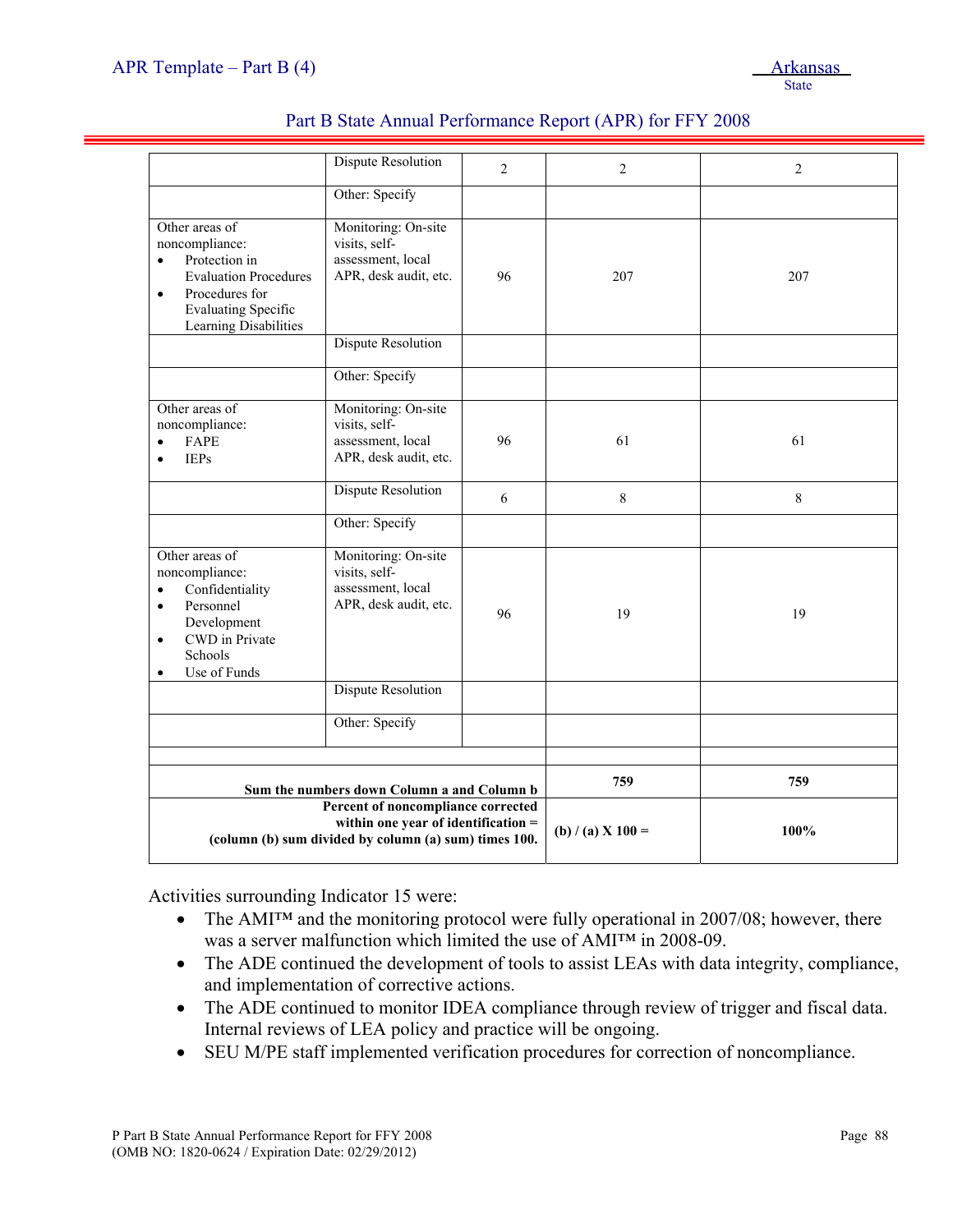## Part B State Annual Performance Report (APR) for FFY 2008

## **Revisions, with Justification, to Proposed Targets/Improvement Activities/Timelines/Resources for FFY 2008:**

No changes have been made to the proposed targets. Improvement activities, timelines, and resources have been updated to reflect activities across the State. See page 152 in the SPP.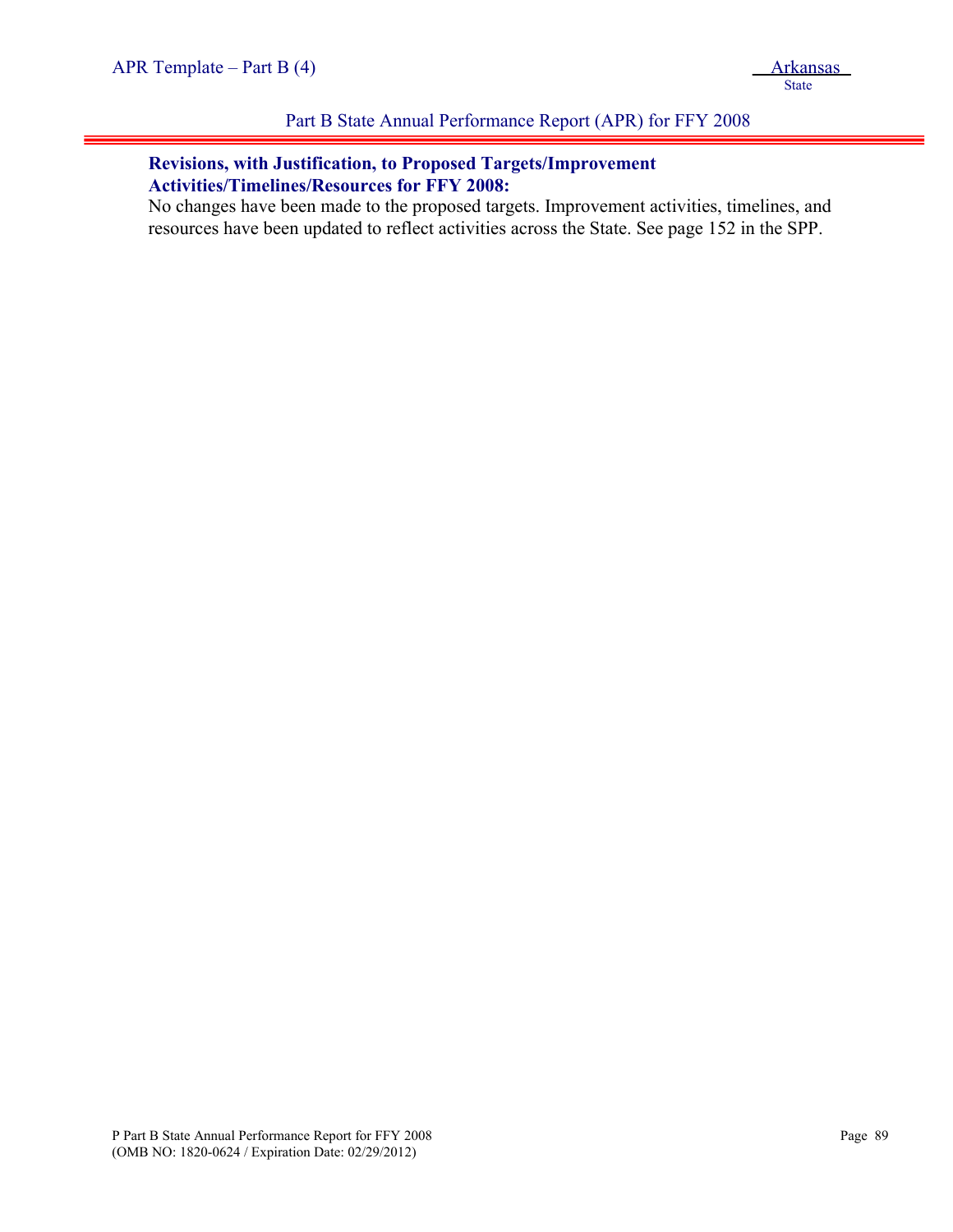# **Monitoring Priority: Effective General Supervision Part B — General Supervision**

## **Indicator 16: Complaint Timelines**

Percent of signed written complaints with reports issued that were resolved within 60-day timeline or a timeline extended for exceptional circumstances with respect to a particular complaint, or because the parent (or individual or organization) and the public agency agree to extend the time to engage in mediation or other alternative means of dispute resolution, if available in the State.  $(20 \text{ U.S.C. } 1416(a)(3)(B))$ 

#### **Measurement:**

Percent =  $[(1.1(b) + 1.1(c))$  divided by 1.1] times 100.

| <b>FFY</b>      | <b>Measurable and Rigorous Target</b>                                                                                                                                                                      |  |  |  |
|-----------------|------------------------------------------------------------------------------------------------------------------------------------------------------------------------------------------------------------|--|--|--|
| <b>FFY 2008</b> | Percent of signed written complaints with reports issued that were resolved within 60-day<br>timeline or a timeline extended for exceptional circumstances with respect to a particular<br>complaint: 100% |  |  |  |

#### **Actual Target Data for:**

Percent of signed written complaints with reports issued that were resolved within 60-day timeline or a timeline extended for exceptional circumstances with respect to a particular complaint was **100%**.

 $(16/16)*100 = 100\%$ 

**Discussion of Improvement Activities Completed and Explanation of Progress or Slippage that Occurred for FFY 2008:** 

Arkansas had 100% of signed written complaints with reports issued that were resolved within the 60 day timeline or a timeline extended for exceptional circumstances with respect to a particular complaint.

Of 22 signed written complaints received in 2008-09, investigations were conducted and reports were issued for 16 complaints. While 14 reports had findings, all 16 complaint investigation reports were issued within timelines. A total of 6 complaints of the 22 filed were withdrawn or dismissed. There were no complaints pending at the end of the state fiscal year.

Dispute Resolution Section Activities Completed in 2008-09:

Training for all State Agency Special Education Area Supervisors, Hearing Officers, an attorney representing the Arkansas Attorney General's office, and mediators from the University of Arkansas at Little Rock School of Law Special Education Mediation Project was held at the Arkansas Department of Education in October of 2008. Dr. Perry Zirkel, Professor of Education and Law, Lehigh University, Bethlehem, Pennsylvania presented a one day workshop on Special Education Case Law under the IDEA.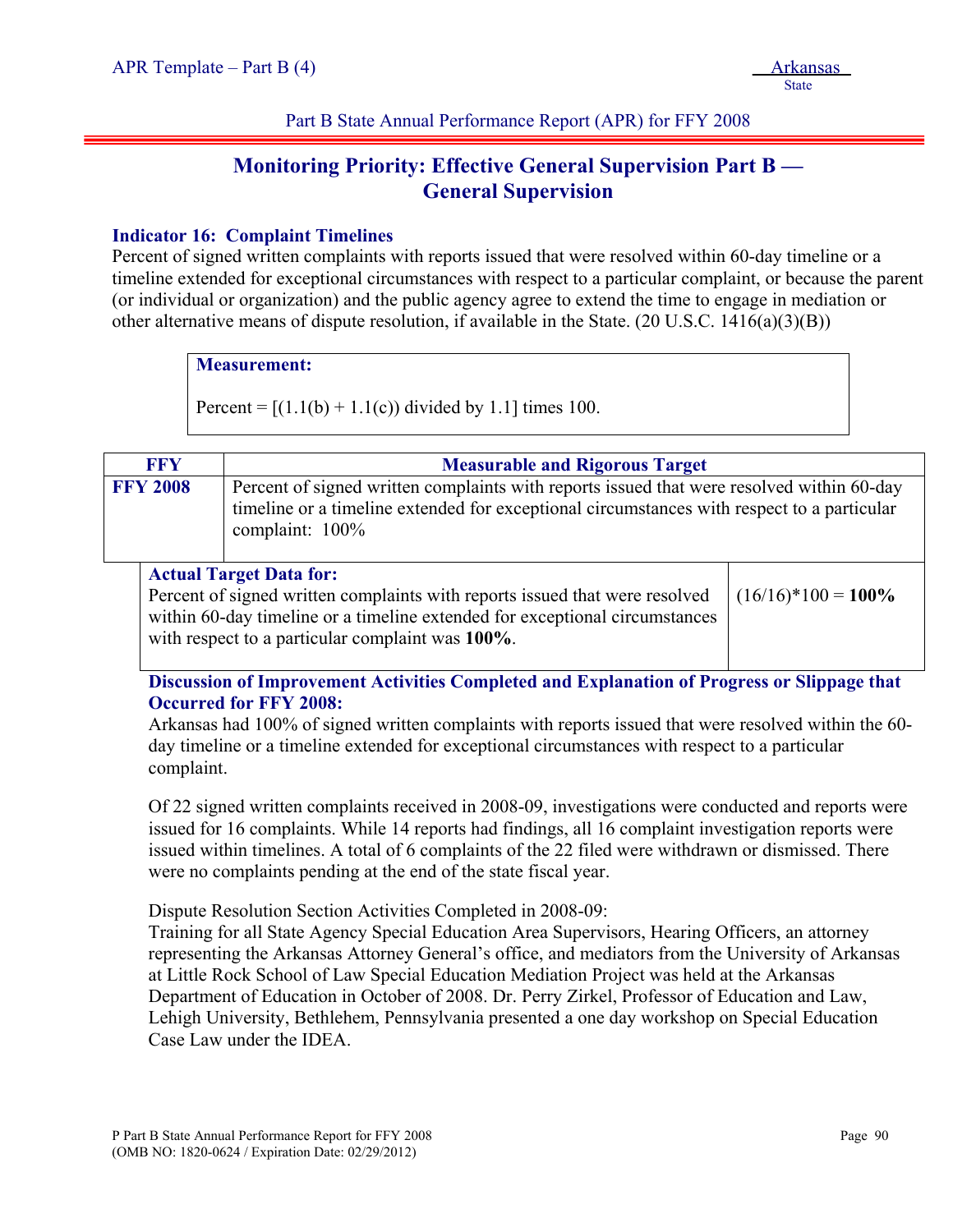## Part B State Annual Performance Report (APR) for FFY 2008

The SEU sent two Hearing Officers and two staff members to the  $30<sup>th</sup>$  Annual LRP National Institute in Las Vegas, Nevada. One Hearing Officer was sent to Seattle, Washington for the Seventh National Academy for Administrative Law Judges and Hearing Officials.

The Dispute Resolution Section (DRS) utilized the Center for Appropriate Dispute Resolution in Special Education (CADRE) as a resource for this Section and for the State Hearing Officers. CADRE is used to provide technical assistance to the State Hearing Officers on special education issues.

The Dispute Resolution Section subscribed to the Individuals with Disabilities Education Law Report, published by LRP, for the ADE-SEU office, Attorney General's office and the due process complaint Hearing Officers.

The information technology team of the Grants/Data Management Section continued to work with DRS on the development and implementation of the DRS hearing tracking system to be incorporated into the data warehouse.

The State's new investigation tracking system was finalized and incorporated into the special education data warehouse. The system became fully operational in June 2009 in time for the 2009-10 fiscal year.

## **Revisions, with Justification, to Proposed Targets/Improvement Activities/Timelines/Resources for FFY 2008:**

No revisions were made to the proposed targets. Improvement activities, timelines, and resources for 2008-09 have been updated in the SPP to reflect activities across the State. See page 158 in the SPP.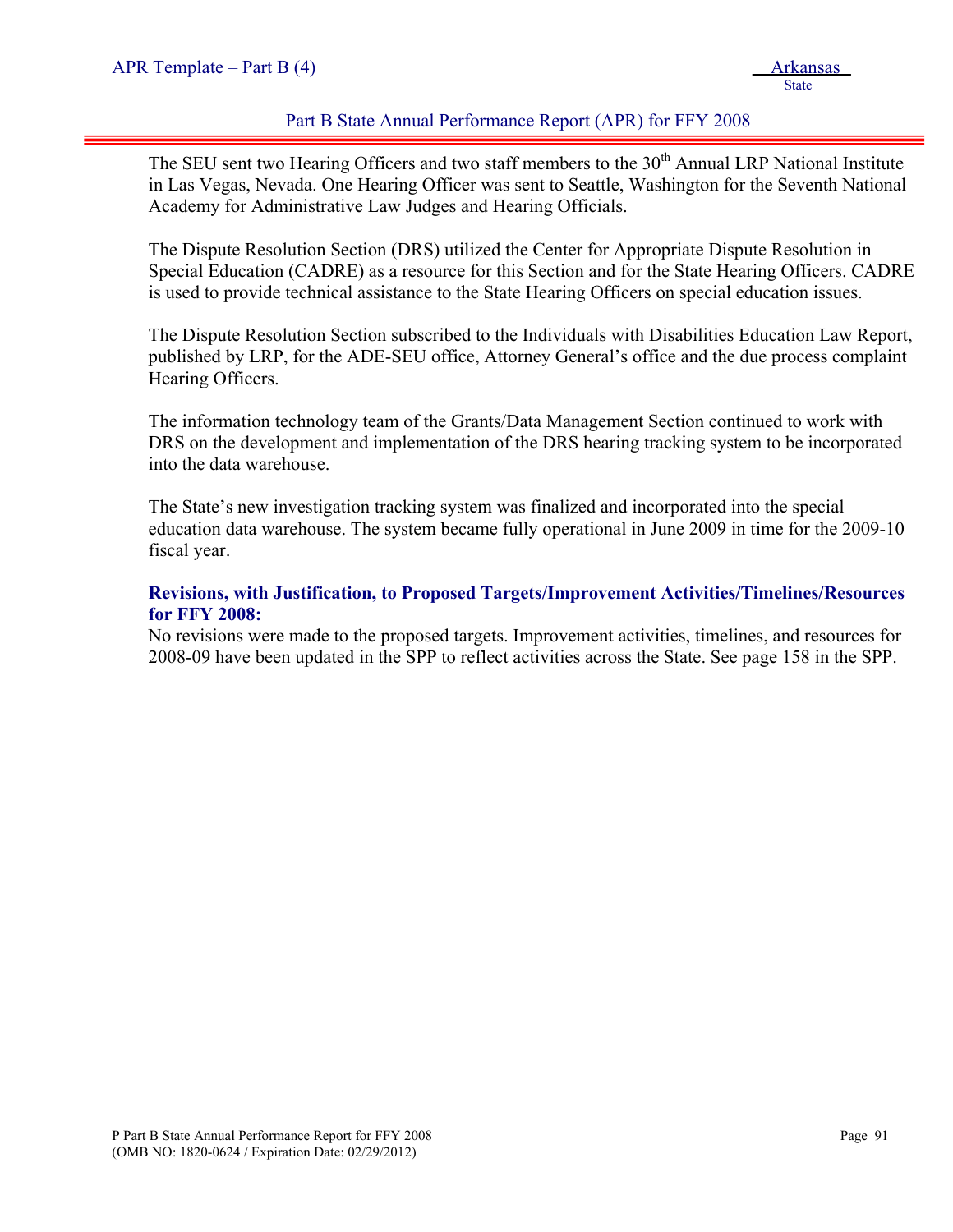# **Monitoring Priority: Effective General Supervision Part B — General Supervision**

## **Indicator 17: Due Process Timelines**

Percent of adjudicated due process hearing requests that were adjudicated within the 45-day timeline or a timeline that is properly extended by the hearing officer at the request of either party or in the case of an expedited hearing, within the required timelines.  $(20 \text{ U.S.C. } 1416(a)(3)(B))$ 

## **Measurement:**

Percent =  $[3.2(a) + 3.2(b)]$  divided by (3.2) times 100.

| <b>FFY</b>                                                                                                          | <b>Measurable and Rigorous Target</b>                                                                                                                                                                                      |  |  |  |
|---------------------------------------------------------------------------------------------------------------------|----------------------------------------------------------------------------------------------------------------------------------------------------------------------------------------------------------------------------|--|--|--|
| <b>FFY 2008</b>                                                                                                     | Percent of fully adjudicated due process hearing requests that were fully adjudicated within<br>the 45-day timeline or a timeline that is properly extended by the hearing officer at the<br>request of either party: 100% |  |  |  |
| <b>Actual Target Data for 2008-09:</b><br>Percent of fully adjudicated due process hearing requests that were fully |                                                                                                                                                                                                                            |  |  |  |

adjudicated within the 45-day timeline or a timeline that is properly extended by the hearing officer at the request of either party was **50%**.  $(1/2)*100 = 50\%$ 

**Discussion of Improvement Activities Completed and Explanation of Progress or Slippage that Occurred for FFY 2008:** 

In 2008-09, there were 26 hearing requests one of which was an expedited hearing request. Two hearing requests were fully adjudicated, 23 hearing requests were resolved without a hearing and one was pending at the end of the reporting period.

Dispute Resolution Section Activities Completed in 2008-09:

Training for all State Agency Special Education Area Supervisors, Hearing Officers, an attorney representing the Arkansas Attorney General's office, and mediators from the University of Arkansas at Little Rock School of Law Special Education Mediation Project was held at the Arkansas Department of Education in October of 2008. Dr. Perry Zirkel, Professor of Education and Law, Lehigh University, Bethlehem, Pennsylvania presented a one day workshop on Special Education Case Law under the IDEA.

The SEU sent two Hearing Officers and two staff members to the 30<sup>th</sup> Annual LRP National Institute in Las Vegas, Nevada. One Hearing Officer was sent to Seattle, Washington for the Seventh National Academy for Administrative Law Judges and Hearing Officials.

The Dispute Resolution Section subscribed to the Individuals with Disabilities Education Law Report, published by LRP, for the ADE-SEU office, Attorney General's office and the due process complaint Hearing Officers.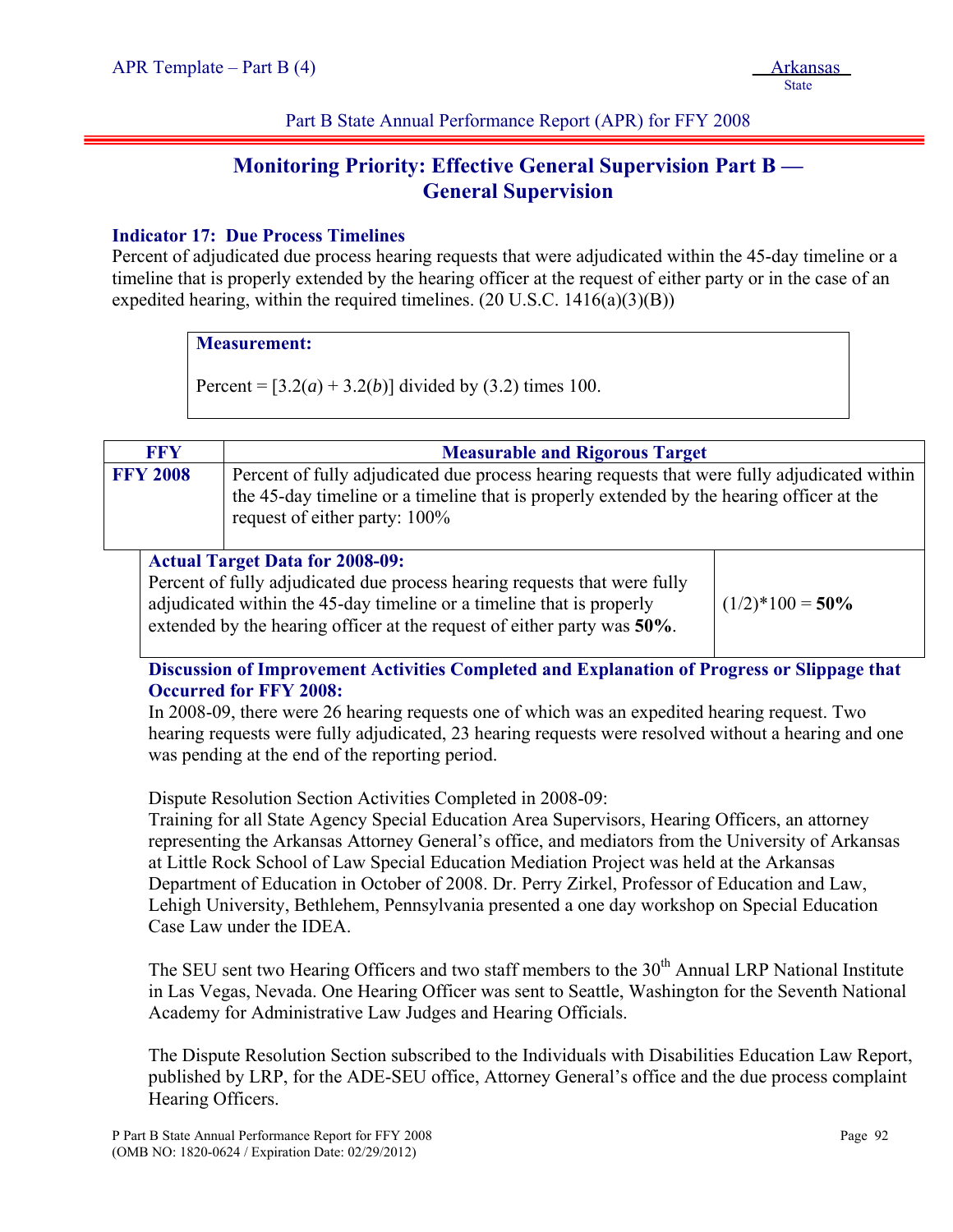## Part B State Annual Performance Report (APR) for FFY 2008

The Dispute Resolution Section (DRS) utilized the Center for Appropriate Dispute Resolution in Special Education (CADRE) as a resource for this Section and for the State Hearing Officers. CADRE is used to provide technical assistance to the State Hearing Officers on special education issues.

The information technology team of the Grants/Data Management Section continued to work with DRS on the development and implementation of the DRS hearing tracking system to be incorporated into the data warehouse.

The State's new investigation tracking system was finalized and incorporated into the special education data warehouse. The system became fully operational in June 2009 in time for the 2009-10 fiscal year.

## **Revisions, with Justification, to Proposed Targets/Improvement Activities/Timelines/Resources for FFY 2008:**

No revisions were made to the proposed targets. Improvement activities, timelines, and resources for 2008-09 were updated in the SPP to reflect activities across the State. See page 164 in the SPP.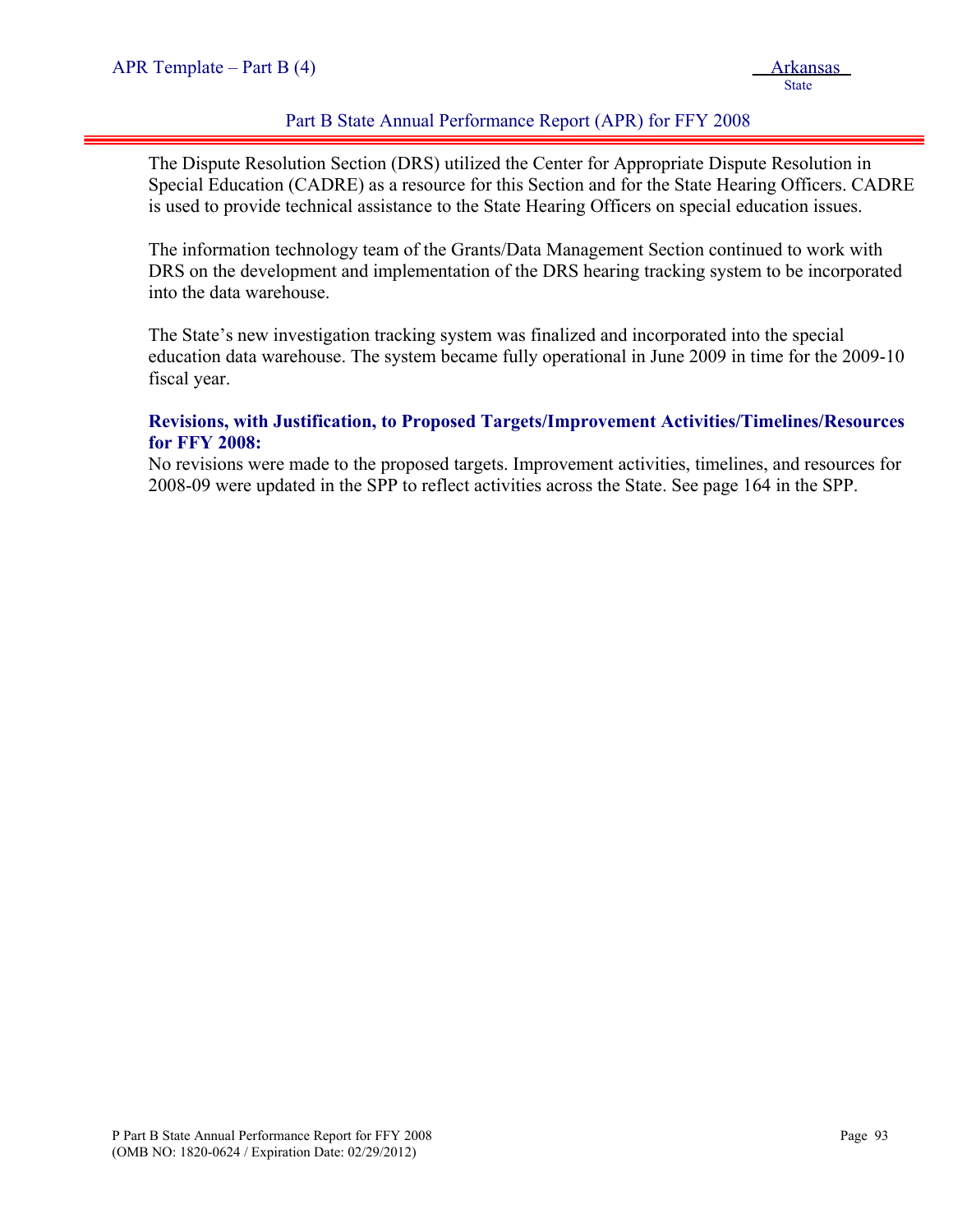# **Monitoring Priority: Effective General Supervision Part B — General Supervision**

## **Indicator 18: Hearing Requests Resolved by Resolution Sessions**

Percent of hearing requests that went to resolution sessions that were resolved through resolution session settlement agreements (20 U.S.C. 1416(a)(3)(B))

## **Measurement:**

Percent of hearing requests that went to resolution sessions that were resolved through resolution session settlement agreements.

Percent =  $[3.1(a)]$  divided by  $(3.1)$  times 100.

| <b>FFY</b>      |  | <b>Measurable and Rigorous Target</b>                                                                                                                                        |                        |  |
|-----------------|--|------------------------------------------------------------------------------------------------------------------------------------------------------------------------------|------------------------|--|
| <b>FFY 2008</b> |  | Percent of hearing requests that went to resolution sessions that were resolved through<br>resolution session settlement agreements: 53%                                     |                        |  |
|                 |  | <b>Actual Target Data for:</b><br>Percent of hearing requests that went to resolution sessions that were<br>resolved through resolution session settlement agreements: 87.5% | $(21/24)*100 = 87.5\%$ |  |

## **Discussion of Improvement Activities Completed and Explanation of Progress or Slippage that Occurred for FFY 2008:**

Arkansas had 26 hearing requests, one of which was an expedited hearing request, throughout 2008- 09. Twenty-four (24) of the hearing requests went to resolution sessions with 21 resulting in settlement agreements, including the one expedited request. The resolution session settlement agreements rate of 87.5% exceeds the target of 53.00%.

Dispute Resolution Section Activities Completed in 2008-09:

Training for all State Agency Special Education Area Supervisors, Hearing Officers, an attorney representing the Arkansas Attorney General's office, and mediators from the University of Arkansas at Little Rock School of Law Special Education Mediation Project was held at the Arkansas Department of Education in October of 2008. Dr. Perry Zirkel, Professor of Education and Law, Lehigh University, Bethlehem, Pennsylvania presented a one day workshop on Special Education Case Law under the IDEA.

The SEU sent two Hearing Officers and two staff members to the  $30<sup>th</sup>$  Annual LRP National Institute in Las Vegas, Nevada. One Hearing Officer was sent to Seattle, Washington for the Seventh National Academy for Administrative Law Judges and Hearing Officials.

The Dispute Resolution Section (DRS) utilized the Center for Appropriate Dispute Resolution in Special Education (CADRE) as a resource for this Section and for the State Hearing Officers.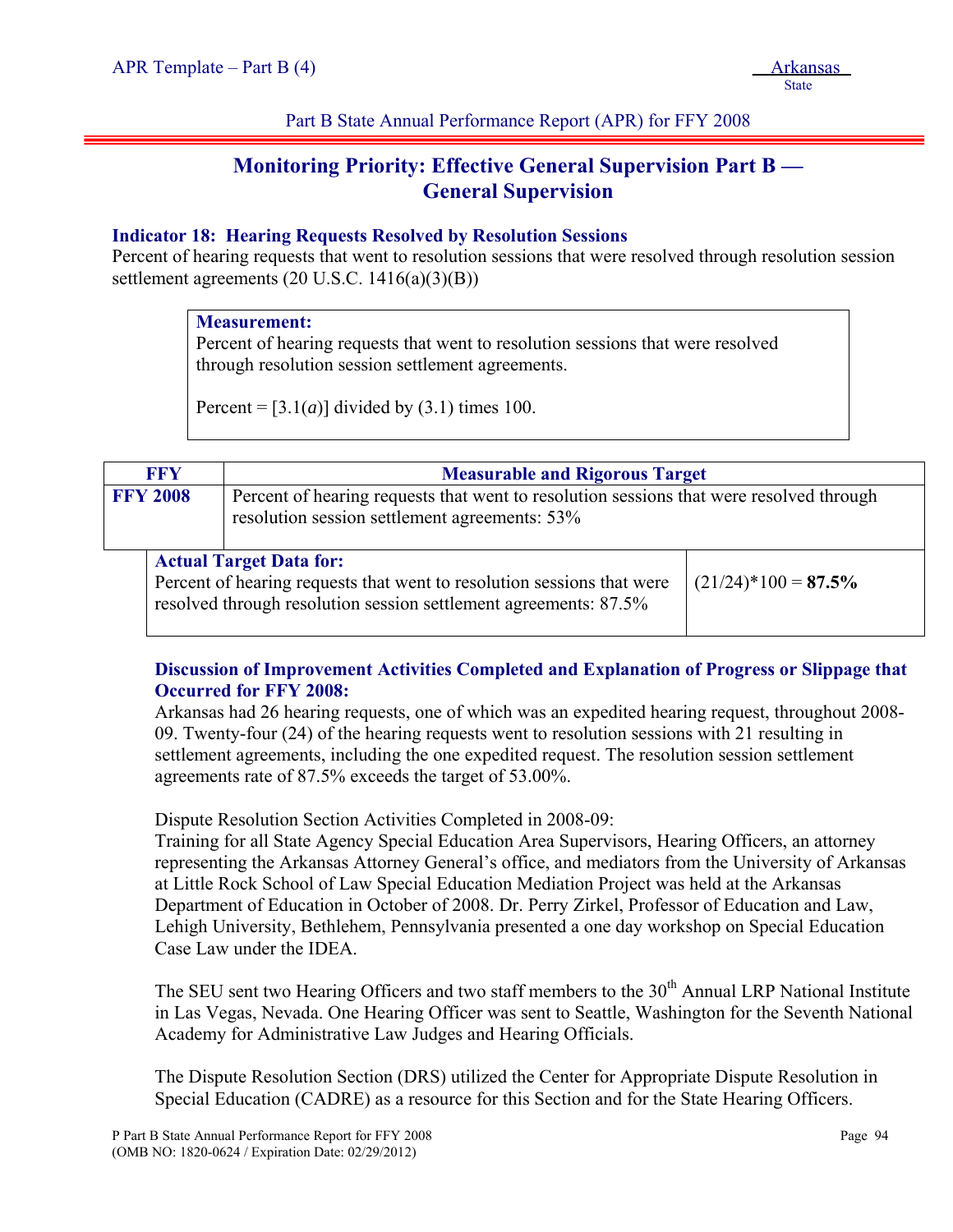## Part B State Annual Performance Report (APR) for FFY 2008

CADRE is used to provide technical assistance to the State Hearing Officers on special education issues.

The Dispute Resolution Section subscribed to the Individuals with Disabilities Education Law Report, published by LRP, for the ADE-SEU office, Attorney General's office and the due process complaint Hearing Officers.

The information technology team of the Grants/Data Management Section continued to work with DRS on the development and implementation of the DRS hearing tracking system to be incorporated into the data warehouse.

The State's new investigation tracking system was finalized and incorporated into the special education data warehouse. The system became fully operational in June 2009 in time for the 2009-10 fiscal year.

## **Revisions, with Justification, to Proposed Targets/Improvement Activities/Timelines/Resources for FFY 2008:**

No revisions were made to the proposed targets. Improvement activities, timelines, and resources for 2008-09 were updated in the SPP to reflect activities across the State. See page 168 in the SPP.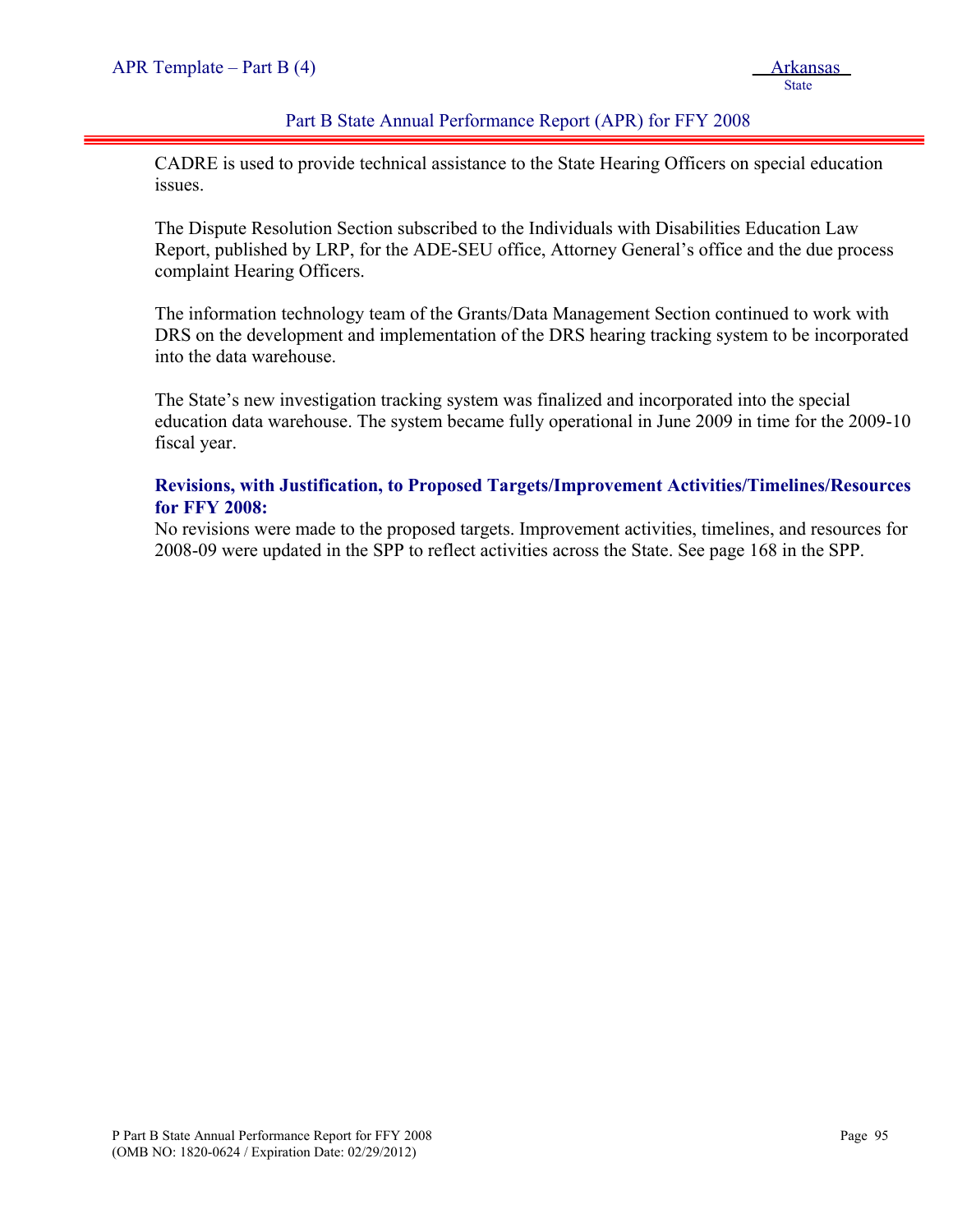# **Monitoring Priority: Effective General Supervision Part B — General Supervision**

## **Indicator 19: Mediation Agreements**

Percent of mediations held that resulted in mediation agreements (20 U.S.C. 1416(a)(3)(B))

## **Measurement:**

Percent =  $[2.1(a)(i) + 2.1(b)(i)]$  divided by (2.1) times 100

| <b>FFY</b>                                                                                                                         |  | <b>Measurable and Rigorous Target</b>                                    |                             |
|------------------------------------------------------------------------------------------------------------------------------------|--|--------------------------------------------------------------------------|-----------------------------|
| <b>FFY 2008</b>                                                                                                                    |  | Percent of mediations held that resulted in mediation agreements: 73.50% |                             |
| <b>Actual Target Data for FFY 2008:</b><br>Seventy-five percent (75%) of mediations requested resulted in<br>mediation agreements. |  |                                                                          | $((0+11)/12)*100 = 91.66\%$ |

**Discussion of Improvement Activities Completed and Explanation of Progress or Slippage that Occurred for FFY 2008:**The ADE and University of Arkansas at Little Rock Bowen School of Law Mediation Project had 22 mediation requests in 2008-09. Zero of the mediation requests were related to due process. Twelve sessions were actually held and 11 of those resulted in agreements. No mediation sessions were pending as of June 30, 2009. The mediation agreement rate was 91.66%, exceeding the anticipated target of 73.00%.

Given the complexity of the issues, not all issues are resolved through the mediation process. Arkansas' mediation requests resulting in mediation agreements over the last seven years have a wide variance. While State fiscal year (SFY) 2003 resulted in 100% of mediation agreements, four years later in SFY 2006 only 52.00% of mediations resulted in agreements. However, the SFY 2009 rate of mediation agreements increased to 91.66%, further illustrating the unpredictability of mediation as displayed in Exhibit I-19.1.

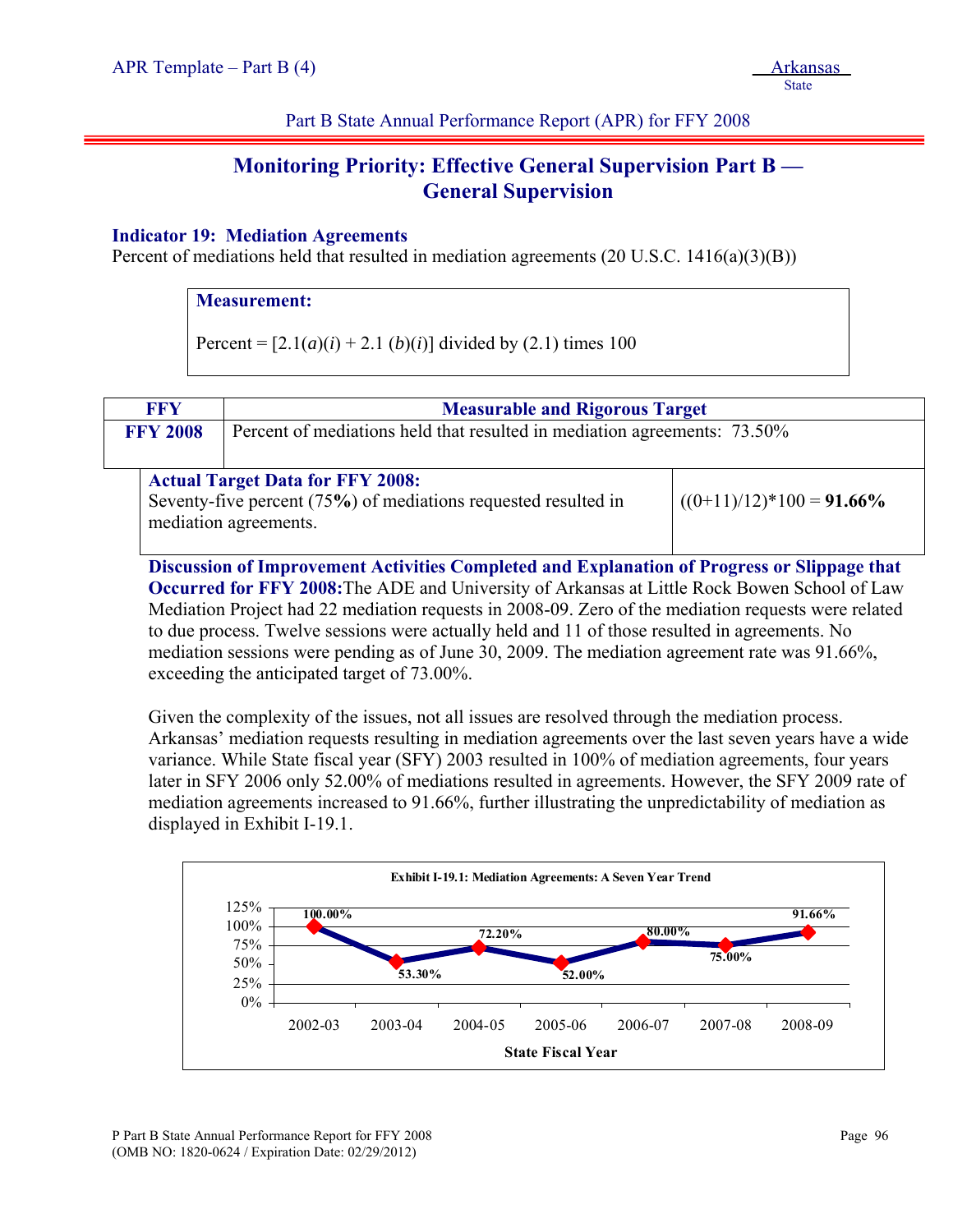## Part B State Annual Performance Report (APR) for FFY 2008

Dispute Resolution Section Activities Completed in FFY 2008:

Training for all State Agency Special Education Area Supervisors, Hearing Officers, an attorney representing the Arkansas Attorney General's office, and mediators from the University of Arkansas at Little Rock School of Law Special Education Mediation Project was held at the Arkansas Department of Education in October of 2008. Dr. Perry Zirkel, Professor of Education and Law, Lehigh University, Bethlehem, Pennsylvania presented a one day workshop on Special Education Case Law under the IDEA.

The ADE-SEU continued to contract with the University of Arkansas at Little Rock Bowen School of Law Mediation Center to conduct mediation sessions for parents and public agencies (local school districts) on any matters in dispute concerning the provision of education to students with and without disabilities to encourage the use of mediation.

The ADE-SEU continued to contract with the Arkansas PTI to provide services to encourage parents and schools to consider the benefits of mediation to resolve their educational disputes.

## **Revisions, with Justification, to Proposed Targets/Improvement Activities/ Timelines/Resources for FFY 2008:**

No revisions were made to the proposed targets. Improvement activities, timelines, and resources for 2008-09 were updated in the SPP to reflect activities across the State. See page 171 in the SPP.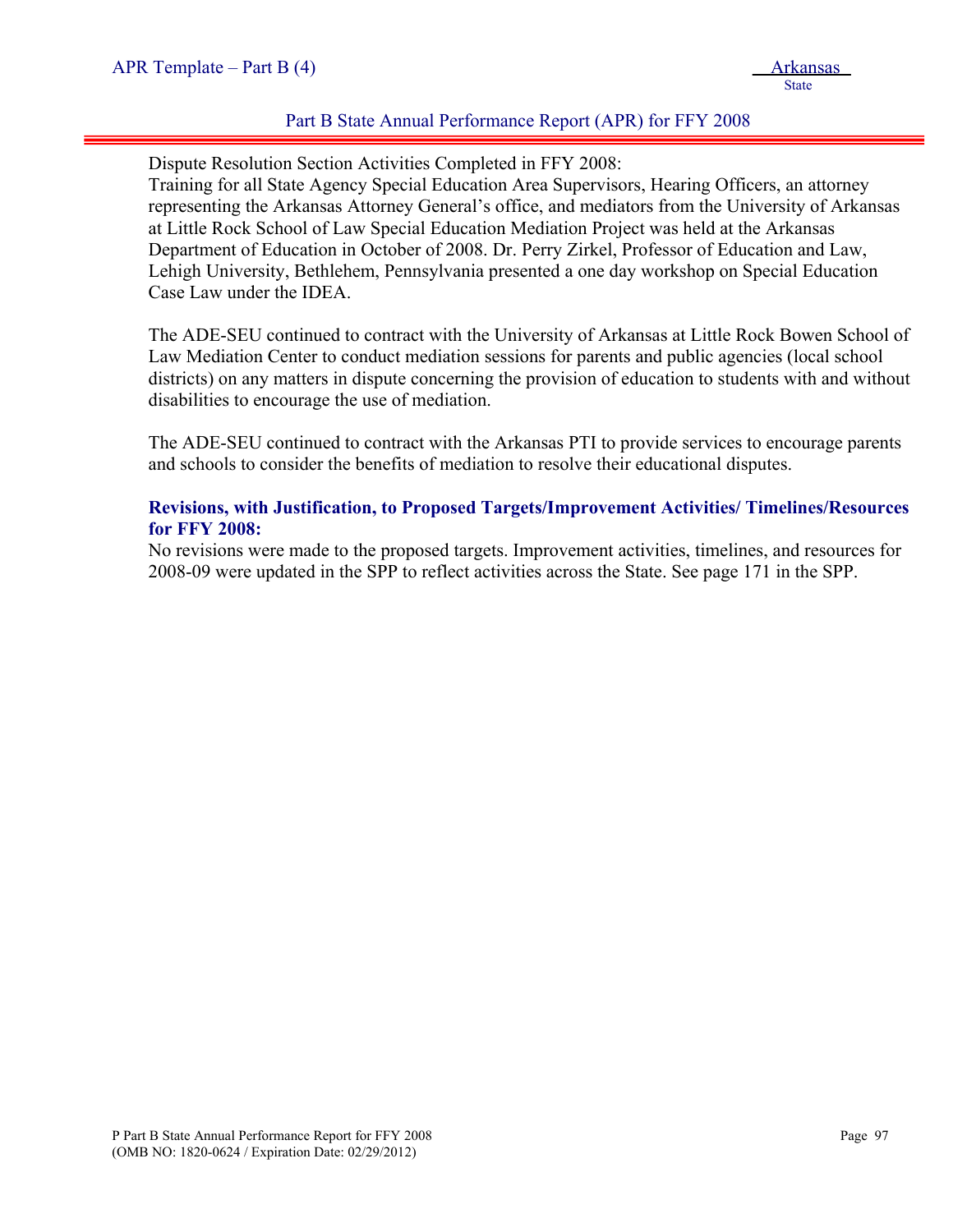# **Monitoring Priority: Effective General Supervision Part B— General Supervision**

## **Indicator 20: State Reported Data**

State reported data (618 and State Performance Plan and Annual Performance Report) are timely and accurate.  $(20 \text{ U.S.C. } 1416(a)(3)(B))$ 

#### **Measurement:**

State reported data, including 618 data, State Performance Plan, and Annual Performance Reports, are:

- A. Submitted on or before due dates (February 1 for child count, including race and ethnicity; placement; November 1 for exiting, discipline, personnel and dispute resolution; and February 1 for Annual Performance Reports and assessment); and
- B. Accurate, including covering the correct year and following the correct measurement.

States are required to use the "Indicator 20 Scoring Rubric" for reporting data for this indicator (see Attachment B).

| <b>FFY</b>      | <b>Measurable and Rigorous Target</b>                                                                                                                                                                                                                                      |  |  |  |
|-----------------|----------------------------------------------------------------------------------------------------------------------------------------------------------------------------------------------------------------------------------------------------------------------------|--|--|--|
| <b>FFY 2008</b> | Submitted on or before due dates (February 1 for child count, including race and<br>A.<br>ethnicity; placement; November 1 for exiting, discipline, personnel and dispute<br>resolution; and February 1 for Annual Performance Reports and assessment): 100%<br>compliance |  |  |  |
|                 | B. Accurate, including covering the correct year and following the correct<br>measurement: 100% compliance.                                                                                                                                                                |  |  |  |

## **Actual Target Data for FFY 2008:**

In 2008-09, Arkansas was 100% compliant with timely and accurate data reporting. All reports were submitted to OSEP on or before the due dates.

Arkansas submits data via EDFacts for five of six reports: child count, environment, exiting, personnel, and discipline. Dispute Resolution and Assessment was submitted to the Westat DANS system. Additionally, Arkansas submitted the 2008-09 Assessment file early via EDEN to populate elements of the CSPR. This submission will also be used by EDFacts to conduct congruency which will enable Arkansas to become EDEN only for 6 of 6 data table.

The data tables loaded into EDFacts and the Westat DANS system with no errors. Requests for data notes were submitted to Westat.

The SPP/APR was submitted electronically and hard copy sent to OSEP on or before the due date. The data used in the SPP/APR were examined for validity and reliability at the time of the submission. Calculations and directions were reviewed to ensure proper application.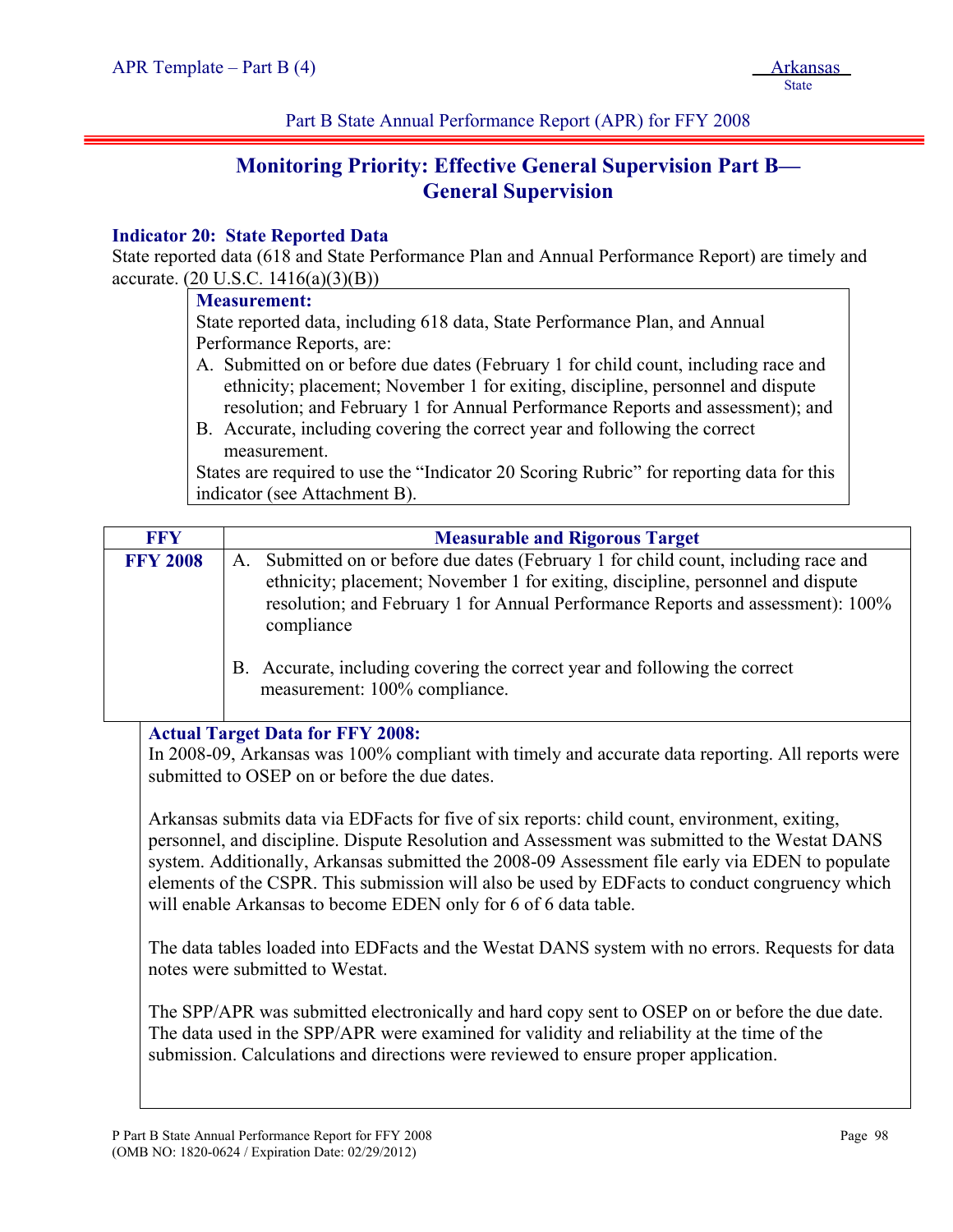| Part B Indicator 20 Data Rubric                                |                                            |                                                            |                                                                                                    |                                                                                                  |                                  |              |
|----------------------------------------------------------------|--------------------------------------------|------------------------------------------------------------|----------------------------------------------------------------------------------------------------|--------------------------------------------------------------------------------------------------|----------------------------------|--------------|
|                                                                |                                            |                                                            | Part B Indicator 20 - SPP/APR Data                                                                 |                                                                                                  |                                  |              |
|                                                                | <b>APR</b> Indicator<br>Valid and reliable |                                                            |                                                                                                    | <b>Correct calculation</b>                                                                       | Total                            |              |
| 1                                                              |                                            |                                                            |                                                                                                    |                                                                                                  |                                  |              |
| $\overline{2}$<br>3A                                           |                                            | 1<br>1                                                     |                                                                                                    |                                                                                                  | 1<br>$\overline{c}$              |              |
| 3B                                                             |                                            | 1                                                          |                                                                                                    | 1<br>1                                                                                           | $\overline{c}$                   |              |
| 3C                                                             |                                            | 1                                                          |                                                                                                    | 1                                                                                                | $\overline{c}$                   |              |
| 4A                                                             |                                            | 1                                                          |                                                                                                    | 1                                                                                                | $\overline{2}$                   |              |
| 5                                                              |                                            |                                                            |                                                                                                    |                                                                                                  | $\overline{2}$                   |              |
| $\overline{7}$                                                 |                                            |                                                            |                                                                                                    |                                                                                                  | $\overline{2}$                   |              |
| 8                                                              |                                            | 1                                                          |                                                                                                    | 1                                                                                                | $\overline{2}$                   |              |
| 9                                                              |                                            | 1                                                          |                                                                                                    |                                                                                                  | $\overline{c}$                   |              |
| 10                                                             |                                            |                                                            |                                                                                                    |                                                                                                  | $\overline{2}$                   |              |
| 11                                                             |                                            |                                                            |                                                                                                    |                                                                                                  | $\overline{c}$                   |              |
| 12                                                             |                                            |                                                            |                                                                                                    |                                                                                                  | $\overline{c}$                   |              |
| 13                                                             |                                            |                                                            |                                                                                                    |                                                                                                  |                                  |              |
| 14                                                             |                                            |                                                            |                                                                                                    |                                                                                                  |                                  |              |
| 15                                                             |                                            | 1                                                          |                                                                                                    | 1                                                                                                | $\overline{2}$                   |              |
| 16                                                             |                                            | 1                                                          |                                                                                                    | 1                                                                                                | $\overline{c}$                   |              |
| 17                                                             |                                            |                                                            |                                                                                                    |                                                                                                  | $\overline{2}$<br>$\overline{2}$ |              |
| 18<br>19                                                       |                                            | 1                                                          |                                                                                                    |                                                                                                  | $\overline{2}$                   |              |
|                                                                |                                            |                                                            | Subtotal                                                                                           |                                                                                                  | 34                               |              |
|                                                                |                                            | Timely Submission Points If the FFY 2008 APR was submitted |                                                                                                    |                                                                                                  | 5                                |              |
| <b>APR Score</b>                                               |                                            | on-time, place the number 5 in the cell on the right.      |                                                                                                    |                                                                                                  |                                  |              |
| Calculation                                                    | <b>Grand Total</b>                         |                                                            |                                                                                                    | 39.00                                                                                            |                                  |              |
|                                                                |                                            |                                                            |                                                                                                    |                                                                                                  |                                  |              |
|                                                                |                                            |                                                            | Part B Indicator 20 - 618 Data                                                                     |                                                                                                  |                                  |              |
| <b>Table</b>                                                   |                                            | <b>Timely</b>                                              | Complete<br><b>Passed Edit</b>                                                                     |                                                                                                  | <b>Responded to Date</b>         | <b>Total</b> |
|                                                                |                                            |                                                            | Data                                                                                               | <b>Check</b>                                                                                     | <b>Note Requests</b>             |              |
| Table 1 - Child Count<br><b>Due Date: 2/1/08</b>               |                                            | $\mathbf{1}$                                               | 1                                                                                                  | 1                                                                                                | 1                                | 4            |
| Table 2 – Personnel                                            |                                            |                                                            |                                                                                                    |                                                                                                  |                                  |              |
| <b>Due Date: 11/1/08</b>                                       |                                            | $\mathbf{1}$                                               | $\mathbf{1}$                                                                                       | $\mathbf{1}$                                                                                     | N/A                              | 3            |
| Table 3 - Ed. Environments<br>Due Date: 2/1/08                 |                                            | $\mathbf{1}$                                               | $\mathbf{1}$                                                                                       | $\mathbf{1}$                                                                                     | $\mathbf{1}$                     | 4            |
| Table 4 – Exiting<br>Due Date: 11/1/08                         |                                            | $\mathbf{1}$                                               | $\mathbf{1}$                                                                                       | $\mathbf{1}$                                                                                     | N/A                              | 3            |
| Table 5 - Discipline<br><b>Due Date: 11/1/08</b>               |                                            | $\mathbf{1}$                                               | 1                                                                                                  | $\mathbf{1}$                                                                                     | N/A                              | 3            |
| Table 6 - State Assessment                                     |                                            | $1\,$                                                      | N/A                                                                                                | N/A                                                                                              | N/A                              | 3            |
| <b>Due Date: 2/1/09</b><br><b>Table 7 - Dispute Resolution</b> |                                            |                                                            |                                                                                                    |                                                                                                  |                                  |              |
| Due Date: 11/1/08                                              |                                            | $\mathbf{1}$                                               | $\mathbf{1}$                                                                                       | $\mathbf{1}$                                                                                     | N/A                              | 3            |
|                                                                |                                            |                                                            |                                                                                                    |                                                                                                  | Subtotal                         | 21           |
|                                                                |                                            |                                                            | Grand Total I (subtotal X 1.857;                                                                   |                                                                                                  |                                  | 39.00        |
| <b>Indicator #20 Calculation</b>                               |                                            |                                                            |                                                                                                    |                                                                                                  |                                  |              |
| A. APR Grand Total                                             |                                            | 39                                                         |                                                                                                    | Note any cell marked as N/A will decrease<br>the denominator by 1 for APR and 1.857<br>for $618$ |                                  |              |
| B. 618 Grand Total                                             |                                            | 39                                                         |                                                                                                    |                                                                                                  |                                  |              |
| C. APR Grand Total $(A)$ + 618 Grand Total $(B)$ =             |                                            | 78                                                         |                                                                                                    |                                                                                                  |                                  |              |
| Total N/A in APR                                               |                                            | $\boldsymbol{0}$                                           |                                                                                                    |                                                                                                  |                                  |              |
| Total N/A in 618                                               |                                            |                                                            | * Call your State Contact if you choose to<br>$\mathbf{0}$<br>provide data for Indicators 13 or 14 |                                                                                                  |                                  |              |
| <b>Base</b>                                                    |                                            | 78.00                                                      |                                                                                                    |                                                                                                  |                                  |              |
| D. Subtotal (C divided by Base*) =                             |                                            | 1.00<br>100.00%                                            |                                                                                                    |                                                                                                  |                                  |              |
| E. Indicator Score (Subtotal D x $100$ ) =                     |                                            |                                                            |                                                                                                    |                                                                                                  |                                  |              |

## Part B State Annual Performance Report (APR) for FFY 2008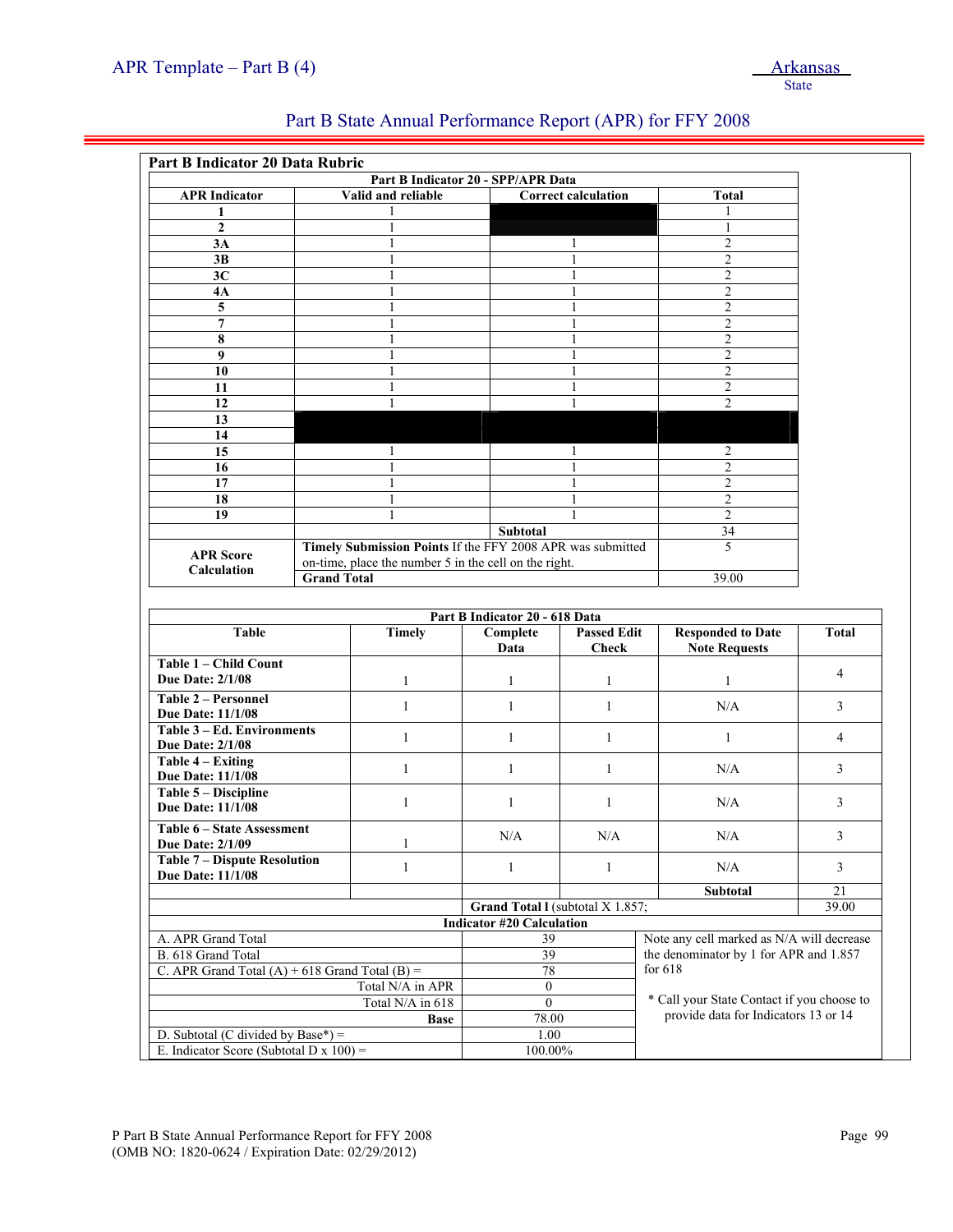## Part B State Annual Performance Report (APR) for FFY 2008

## **Discussion of Improvement Activities Completed and Explanation of Progress or Slippage that Occurred for FFY 2008:**

The ADE goes to great lengths to ensure the data are timely and accurate. Districts have the opportunity to review and correct their data after submitting to APSCN via the special education website application known as MySped Resource. Reports are generated directly from the special education SQL server using Crystal Reports. The staff then cross-references each report looking for inconsistencies within the data set prior to using the data for federal and state reporting.

The ADE continues the development of a seamless and public data environment for the purpose of increasing the accuracy, validity, and timeliness of data used in general supervision activities. The primary vehicle for public and restricted reviews of special education data will continue to be the Special Education website at [http://arksped.k12.ar.us/.](http://arksped.k12.ar.us/)

The IDEA Data & Research Office sponsored training on the Information Tool (IT) Kit from North Central Regional Resource Center. Participants included SEU staff, SEU Educational Consultants, Arkansas Transition Services staff, SIG/SPDG staff, IDEA Data & Research staff, ADE ACSIP staff, and DDS staff.

Planning for the second Special Education Data Summit to be held in Summer 2009 is well under way. The Summit is held on a bi-annual basis in opposite years of the ADE special education conference known as "Special Show."

Through a grant from the U.S. Department of Education's Institute of Education Sciences, the ADE continues to construct a longitudinal data system that will enable the ADE to more effectively manage, analyze, disaggregate and use individual student data to support decision-making at the state, district, school building, classroom, and parent levels. Improved analysis will help eliminate achievement gaps and improve learning outcomes for all students. Special Education data collection and analysis will be improved through this federal grant.

At the direction of the SEU, the IDEA Data and Research Office continued regular training with local special education data submitters. Face-to-face, as well as web-based trainings were conducted in conjunction with APSCN, DDS, and other ADE program and data administration staff.

Director of the IDEA Data & Research Office and Staff Conference Participation:

- Presented at Special Show 2008; "Using Data for Program Improvement"
- Presented as part of the opening plenary "The Use of Trend Data: A Look at LRE" at the OSEP/DAC Data Meeting
- Attended the OSEP Leadership Conference and other conferences that address data collection for the monitoring priorities
- Attended the EDFacts Fall Meeting and the EIMAC Spring and Fall meetings

The IDEA Data & Research Office disseminated a monthly newsletter. The newsletter discussed upcoming data submissions, training opportunities, and important resources. The newsletter was e-mailed to all LEA special education supervisors and early childhood coordinators. The first issue